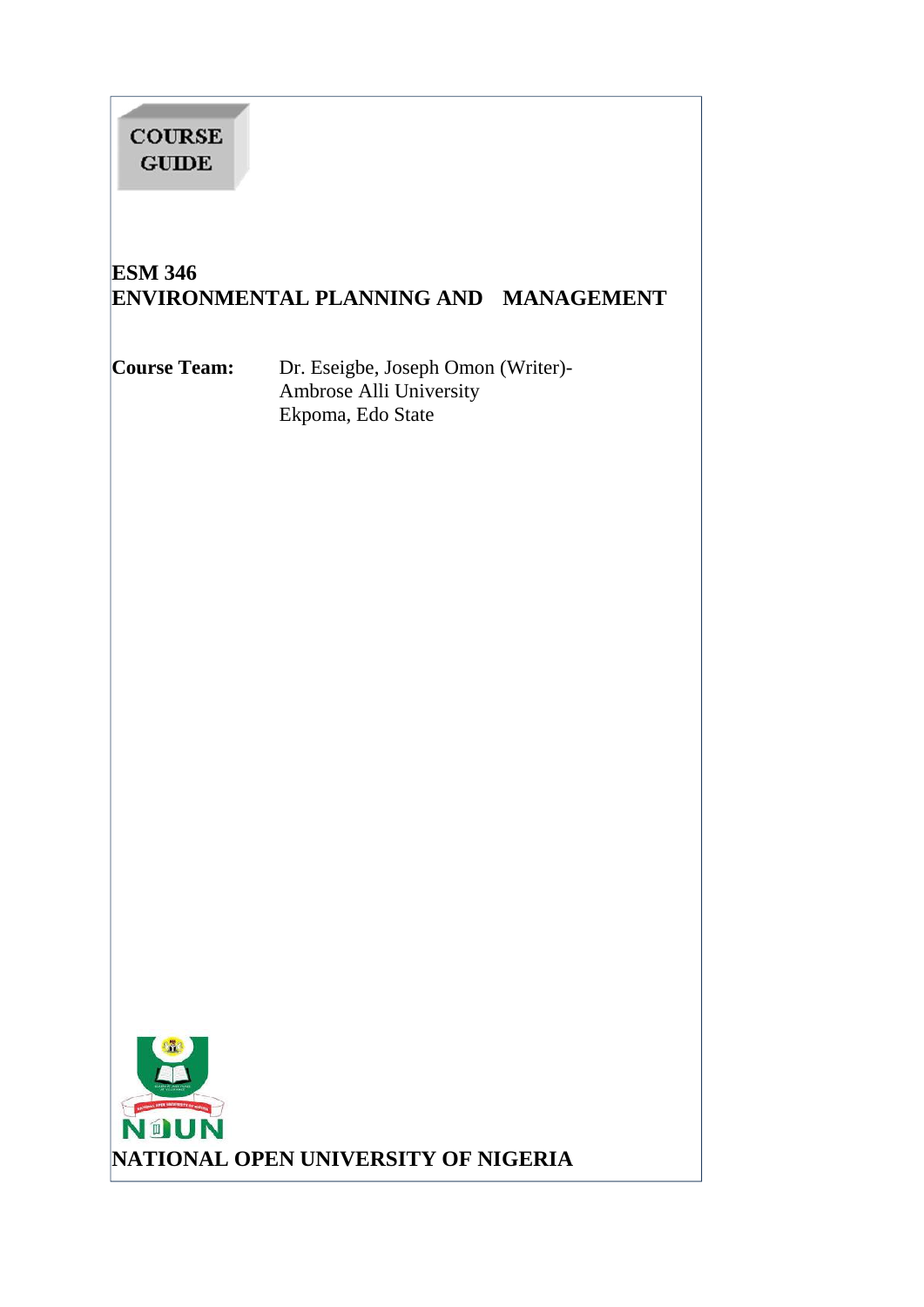© 2021 by NOUN Press National Open University of Nigeria, Headquarters, University Village 91 Cadastral Zone Nnamdi Azikiwe Expressway Jabi – Abuja

e-mail: centralinfo@nou.edu.ng URL: www.nou.edu.ng

All rights reserved. No part of this book may be reproduced, in any form or by any means, without permission in writing from the publisher.

*Published By* National Open University of Nigeria

Printed 2021

ISBN: 978-078-085-080-X

All Rights Reserved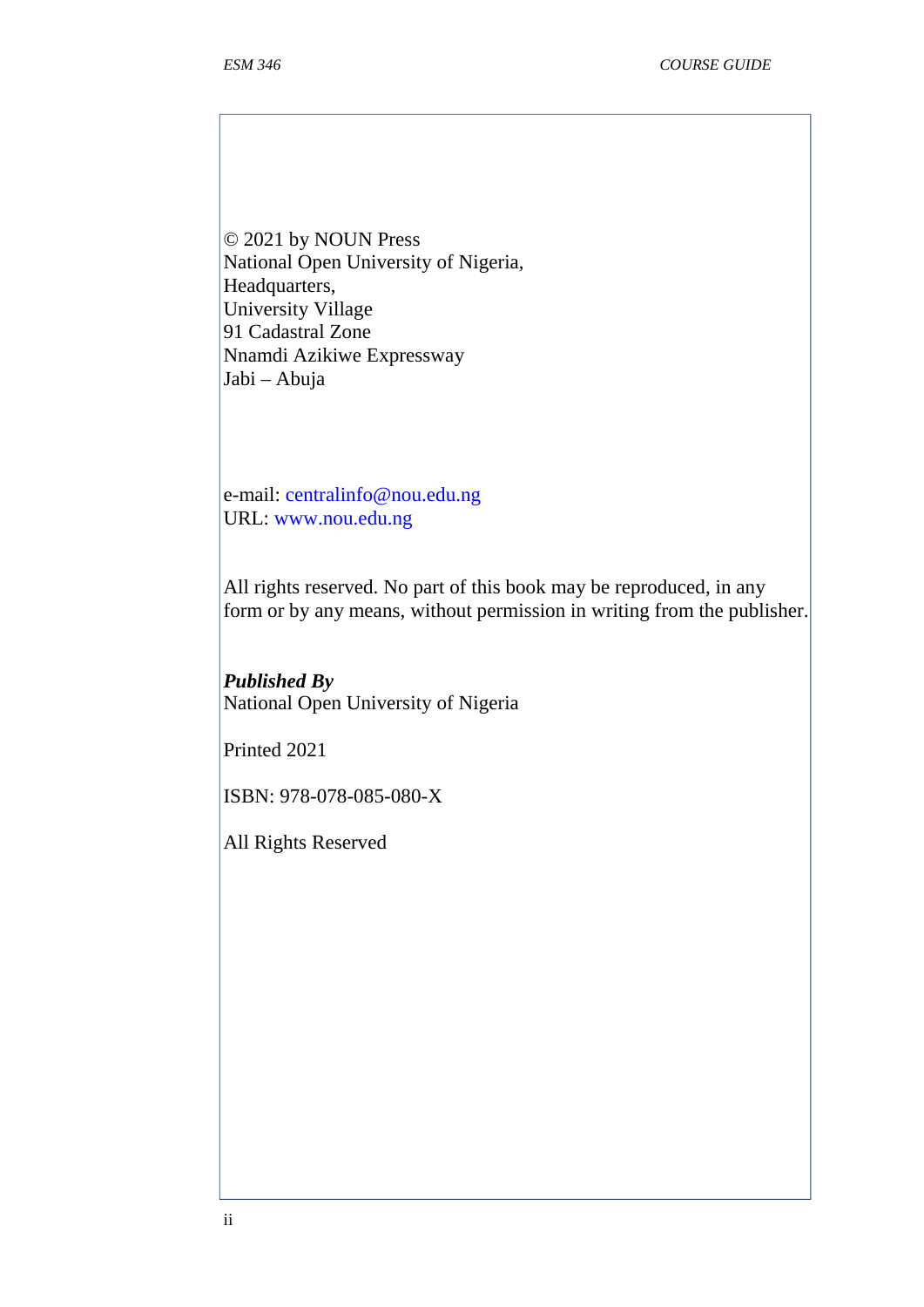# **CONTENTS PAGE**

| 1V                   |  |
|----------------------|--|
| V                    |  |
| v                    |  |
| V                    |  |
| vi                   |  |
| V <sub>1</sub>       |  |
| V <sub>1</sub>       |  |
| $\cdot \cdot$<br>V11 |  |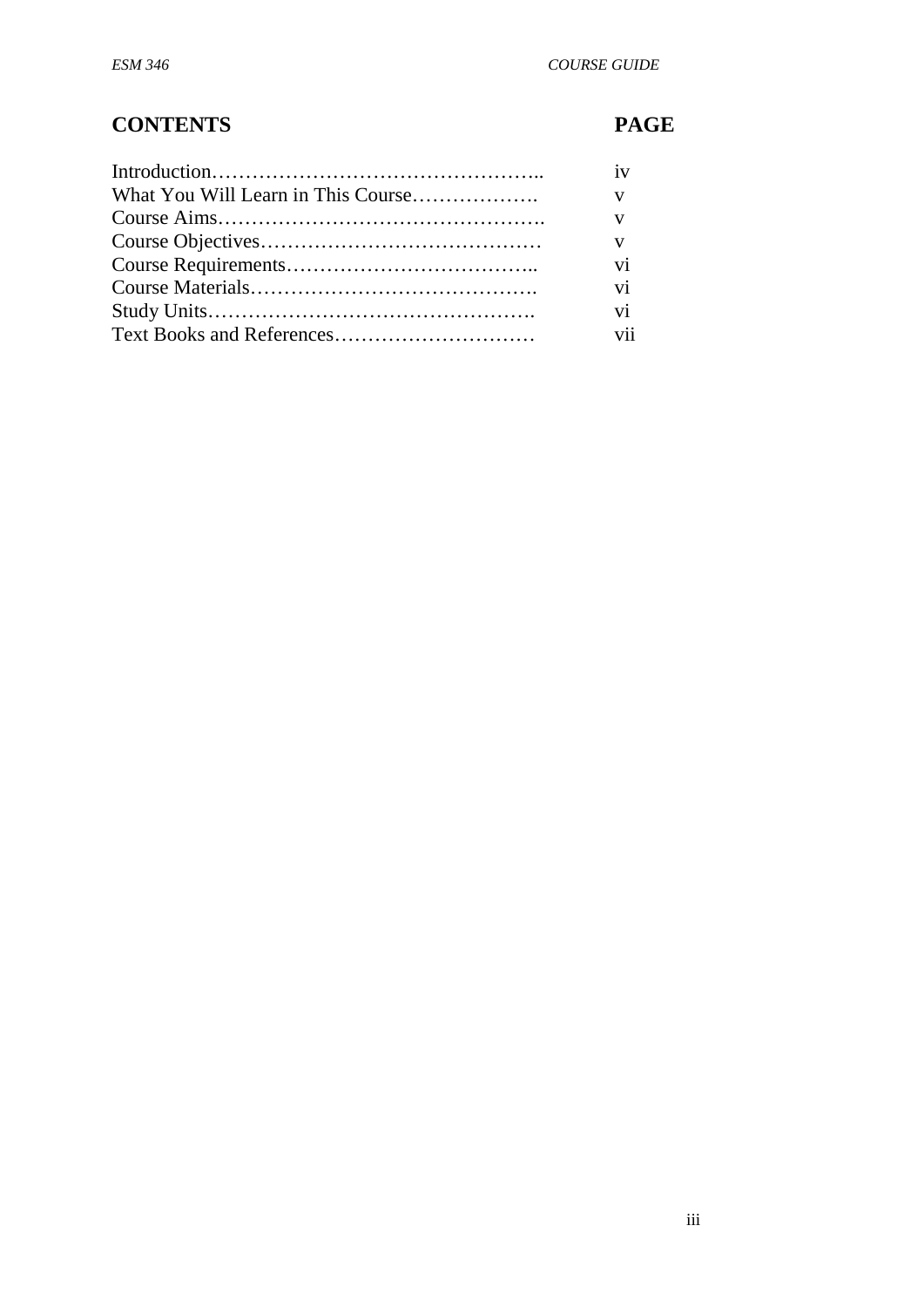#### **INTRODUCTION**

ESM346: Environmental Planning and Management is a three (3) credit unit course designed for undergraduate students of Environmental Science in 300 level.

This course is made up of five modules with 21 units. The course will expose the students to a clear understanding of the planning and management of most of the resources and problems in our environment. The knowledge gained will also assist the students and all those who may come across the material involving environmentally oriented problems and proffer solutions to them. It covers those topics on Environmental Planning and Management which directly affects human existence on the face of the earth.

The course is divided into five (5) modules. Module one deals with the philosophy of planning, the Nature of Planning, Planning and the Environment, history of Environmental Planning and Types of Planning and trends in the formation of urban centre. Module two is on process of planning and environment, models of urban land use planning, stages of the planning process, community facility planning and urbanization and environment.

Module three is on environmental pollution such as air, soil, water and noise pollution Module four is on waste management systems and practices and the different types of solid wastes and the disposal methods. Module five deals on environmental hazards such as earthquakes, volcanic eruption, flood and drought.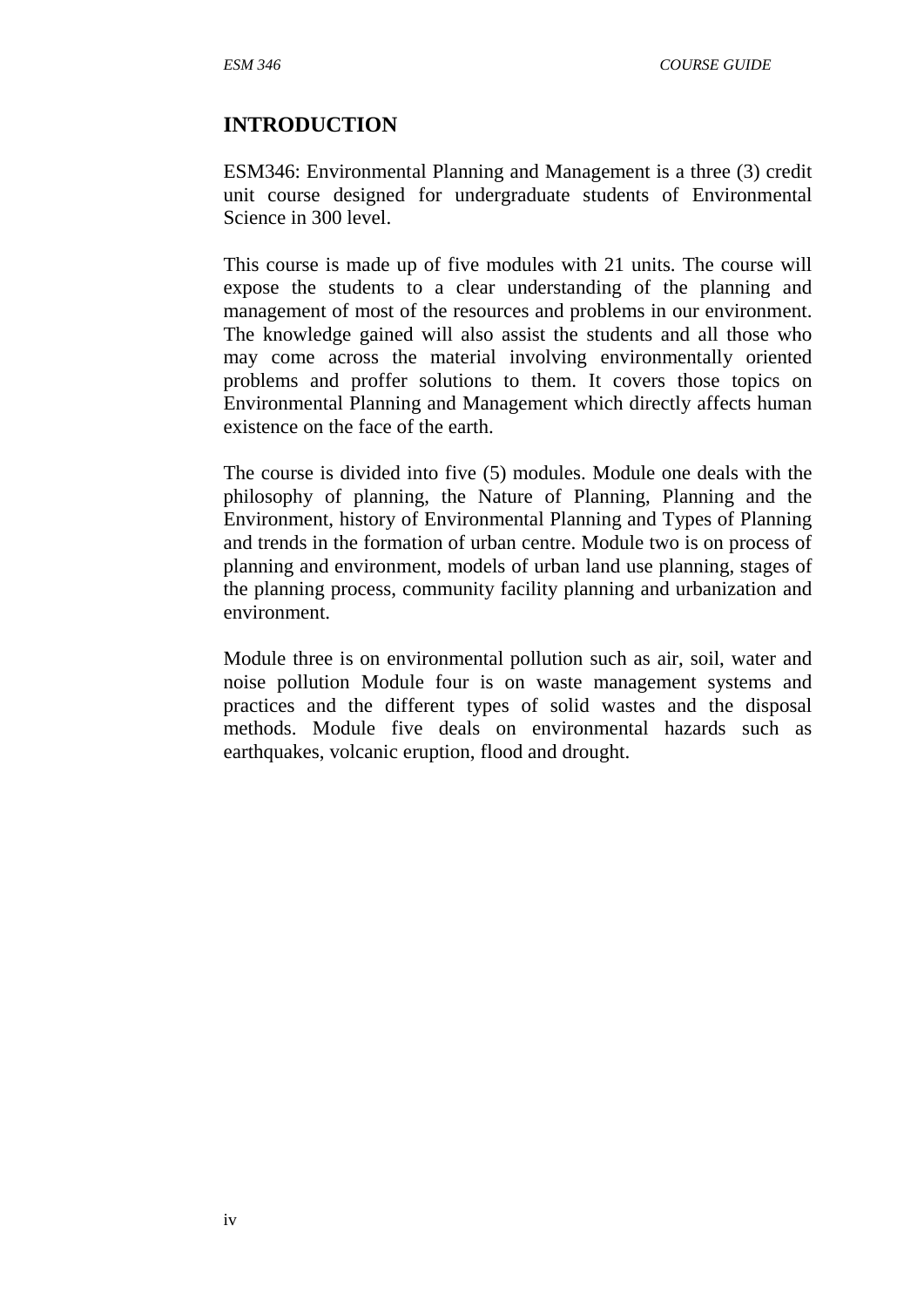# **WHAT YOU WILL LEARN IN THIS COURSE**

ESM 346: Environmental planning and Management consists of five (5) main components arranged in the form of modules and units. The course is structured in such a way that the students are exposed to the planning of the environment and types of planning and the management of some environmental issues. In short the course covers environmental issues such as natural resources management, processes, tools and standards for environmental management. The course also covers waste management systems and practices. The causative factors and management of some basic natural hazards such as pollution, flood, drought and earthquakes..

#### **COURSE AIMS**

The aim of this course is to expose the students to environmental planning and the management of some basic pressing needs of the environment. The course provides information on environmental planning and management as panacea for national development and for the management of some ecological problems and to provide solution to the growing and increasing environmental problems due to urbanization and population explosion.

## **COURSE OBJECTIVES**

In addition to the aims of this course, the following objectives are achieved in this course:

- 1. Stimulate your interest in environmental planning and management.
- 2. Enhanced the student ability and skills of identifying and analyzing environmental problems of development planning in the society.
- 3. Equip the students with the skills required in the practice of environmental planning and management.
- 4. Enable the students serve as teachers and environmentalists, planners, personnel officers, administrators, politicians etc.
- 5. Analyse the causes and provide solutions to some basic ecological problems like flooding, pollution, solid wastes, drought etc.
- 6. Create awareness among the students on how to optimally manage resources of the environment without jeopardizing the needs of future generation.
- 7. The students will be exposed to some environmental laws and practices in Nigeria.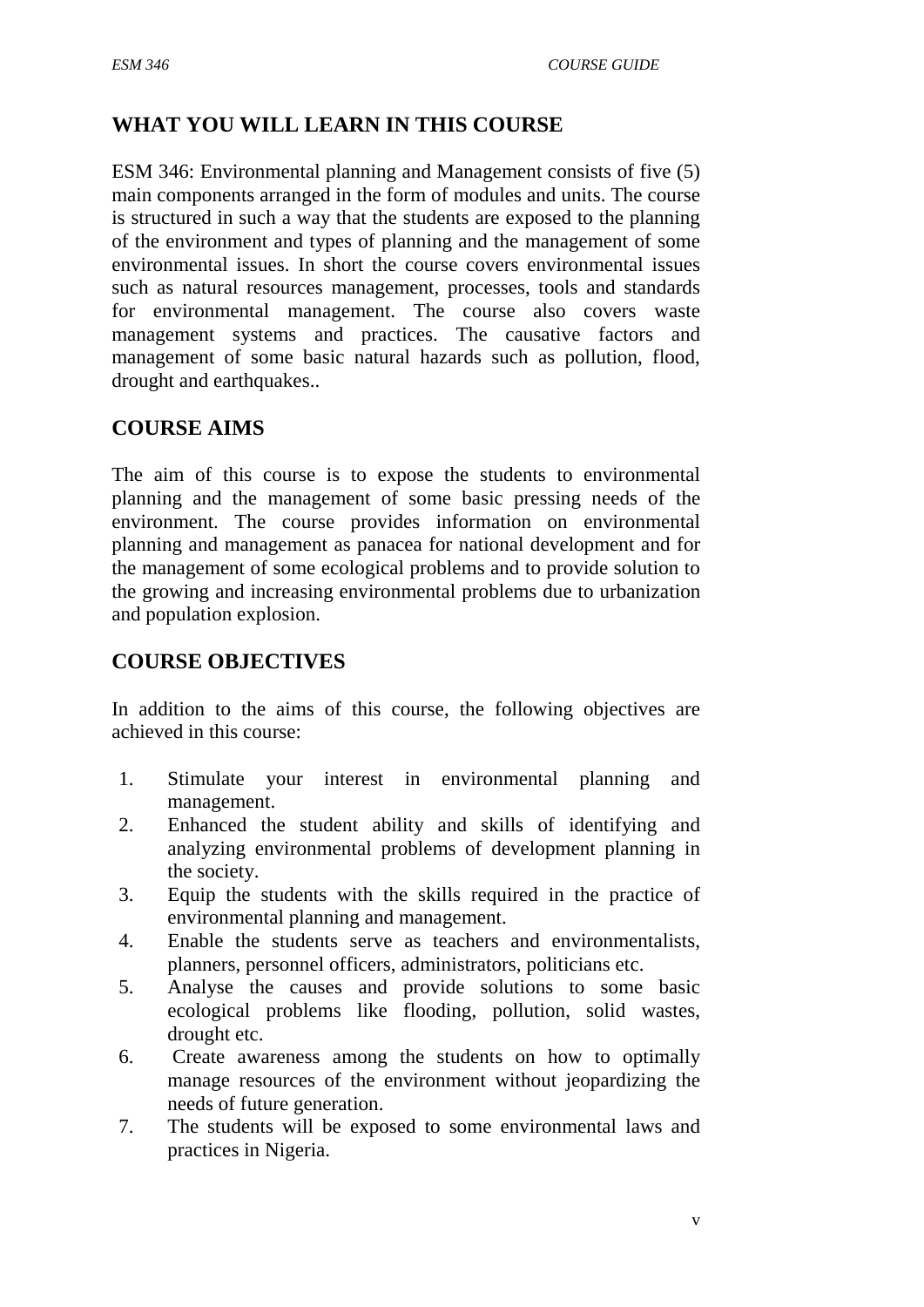8. Students will acquaint themselves with the different types of solid waste and how to optimally manage them.

# **COURSE REQUIREMENTS**

To complete this course, students are required to read each study unit of the material and other textbooks, journal or any other relevant material that may be provided by the National Open University of Nigeria. Each unit contains questions, self-assessment exercise in most cases and at certain points in the course; you would be required to submit assignments for assessment purpose. At the end of the course, there is a final examination. The course should take a total of about 17 weeks to be completed.

# **COURSE MATERIAL**

Students will be provided the following materials for this course:

- 1. Course guide: The material you are reading now is called course guide which introduces you to the course
- 2. Study guide: This is the textbook prepared for the purpose of this course by the National open University of Nigeria. You will be given a copy of the book for your personal use.
- 3. Textbooks: At the end of each module/unit, list of textbooks are provided for your consultation. Students are not restricted to the listed text books alone though most of the texts used in preparing this course materials were adapted from the referenced books.

# **MODULE I: THE PHILOSOPHY OF PLANNING**

Unit I: The Nature of Planning

- Unit 2: Planning and the Environment
- Unit 3: History of Environmental Planning and Types of Planning
- Unit 4: Trends in the Formation of Urban Centre

# **MODULE 2: THE PROCESS OF PLANNING AND ENVIRONMENT**

- Unit 1: Models of urban Land use planning
- Unit 2: Stages of the Planning Process
- Unit 3: Community Facility Planning
- Unit 4 Urbanization and Environment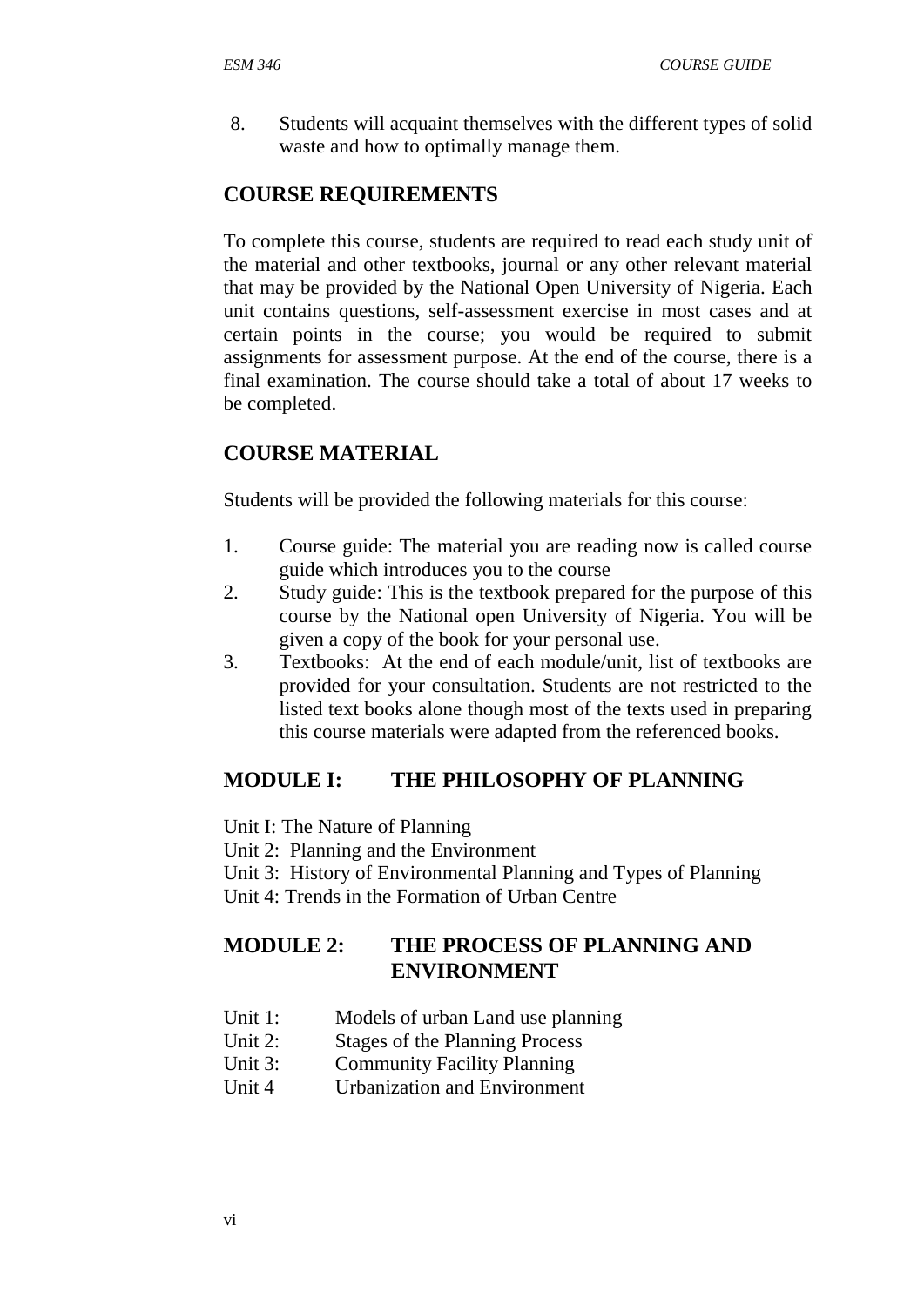# **MODULE 3: SOLID WASTE**

UNIT 1: Types of Solid Waste UNIT 2: Solid Waste Management UNIT3: Causes of Solid Waste Pollution UNIT 4: Disposal Methods of Solid Waste

#### **MODULE 4: ENVIRONMENTAL POLLUTION**

Unit 1 Air pollution Unit 2 Soil Pollution Unit 3 water Pollution Unit 4 Noise pollution

#### **MODULE 5: NATURAL HAZARDS**

Unit 1 - Earthquakes Unit 2 - Volcanic Eruptions Unit 3 - Floods Unit 4 - Droughts Unit 5 - landslides and Avalanche

A number of exercises are provided at the end of each unit to enable the students to brainstorm. This is to enable the students to evaluate themselves on the level of understanding of the various units discussed.

#### **TEXTBOOKS AND REFERENCES**

The following textbooks will provide further useful information regarding the areas covered in the course. Students are advised to consult more recent textbooks.

- Aziengbe, F. I. (2004). *The Basics of Geomorphology*. Nono Publishers. Benin City, Edo State
- Ajith Sankar, R. N. (2015). *Environmental Management*. Oxford University Press. India.
- Akpofure, Rim-Rukeh (2009). *Environmental Science., An Introduction*. Kraft Books Limited. Ibadan, Oyo State.
- Ayoade, J. O. (2003). *Tropical Hydrology and water Resources*. Agbo Areo Publishers. Ibadan.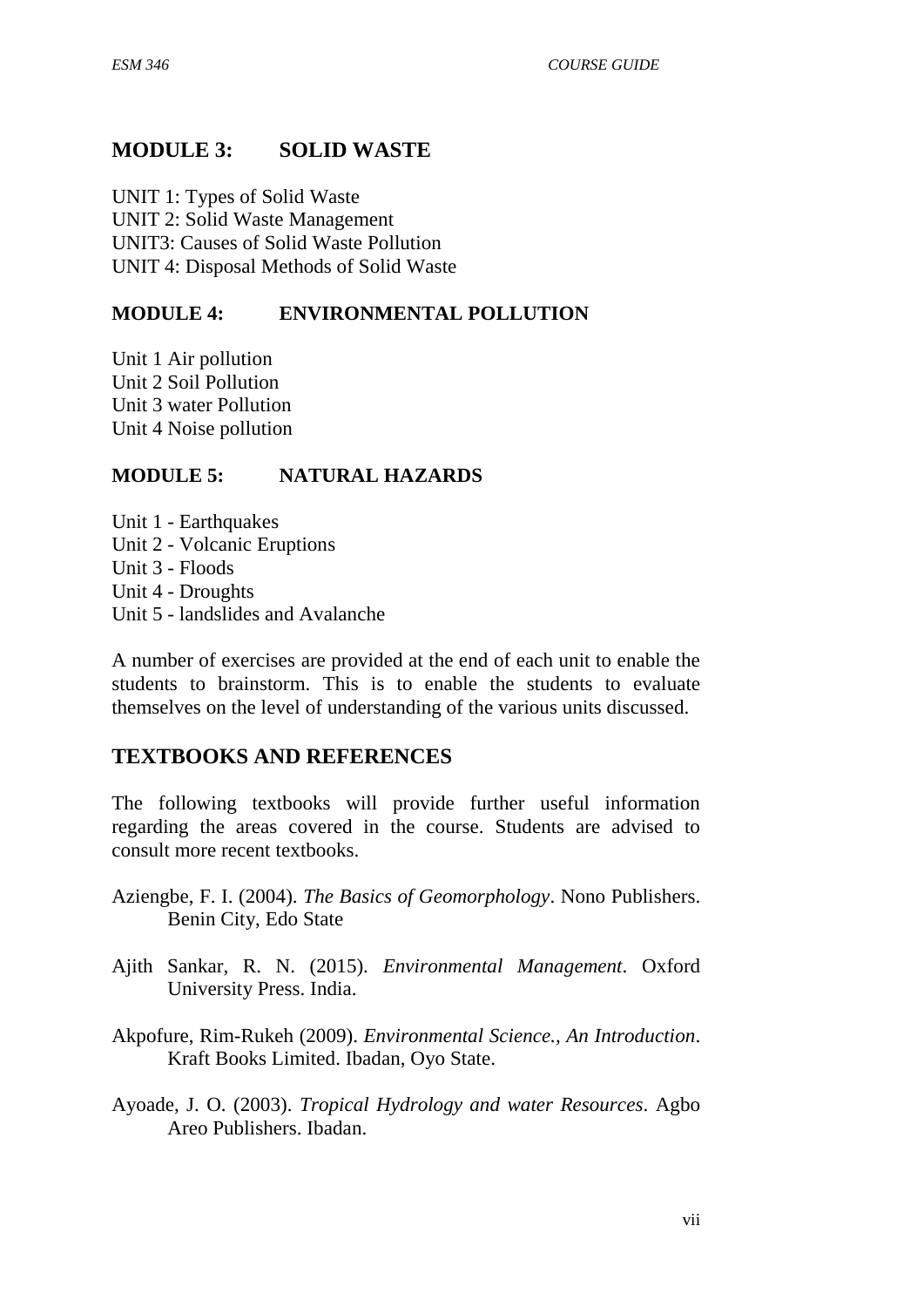- Basorun, J.O. (2004). *Basic Elements of Urban and Regional Planning.* Shalom Publishers. Akure, Ondo State.
- Cunningham, W.P. and (Cunningham, M. A. (2011) *Principles of Environmental Science. Inquiry and Applications*. Sixth Edition. McGraw Hill Publishers. United States.
- Eseigbe, J.O. (2019). *Foundation Topics in Fluvial Geomorphology and Hydrology*. DD Concept Publishers, Ekpoma, Edo State.
- Ivbijaro, F. A. (2012). *Sustainable Environmental Management in Nigeria*. Edited by Matt. F. A. Ivbijaro and Akintola, F. Second Edition. Book Builders Editions Africa. Ibadan, Nigeria.
- Ojeifo, M. O. (2005). *Elements of Planning and Design*. Easy-Way Publishers. Benin City, Edo State.
- Praveen, K. P., Subha, G. and Rajesh, W. (2017). Environmental Pollution and Safety Measures: International Issues and Its Global Impact in *Global Progress in Development of Sustainable Environment*. Discovery Publishing House PVT.Ltd. India.
- Santosh Kumar Garg (2010). *Ecology and Environmental Studies*. Khanna Publishers. Indian
- Stridhar, M.K.C. (2012). *From Urban Wastes to Sustainable Management in Nigeria. A Case Study in Sustainable Environmental Management in Nigeria.* Second edition, Edited by Ivbijaro, F.A. and Akintola, F. Published by the Book Builders. Ibadan.
- Suresh, K. Dhameja (2013). *Environmental Science*. S.K. Kataria and Sons Publishers. India.
- Surrender Singh (2015). *Geography*. McGraw Hill Education (India) New Delhi.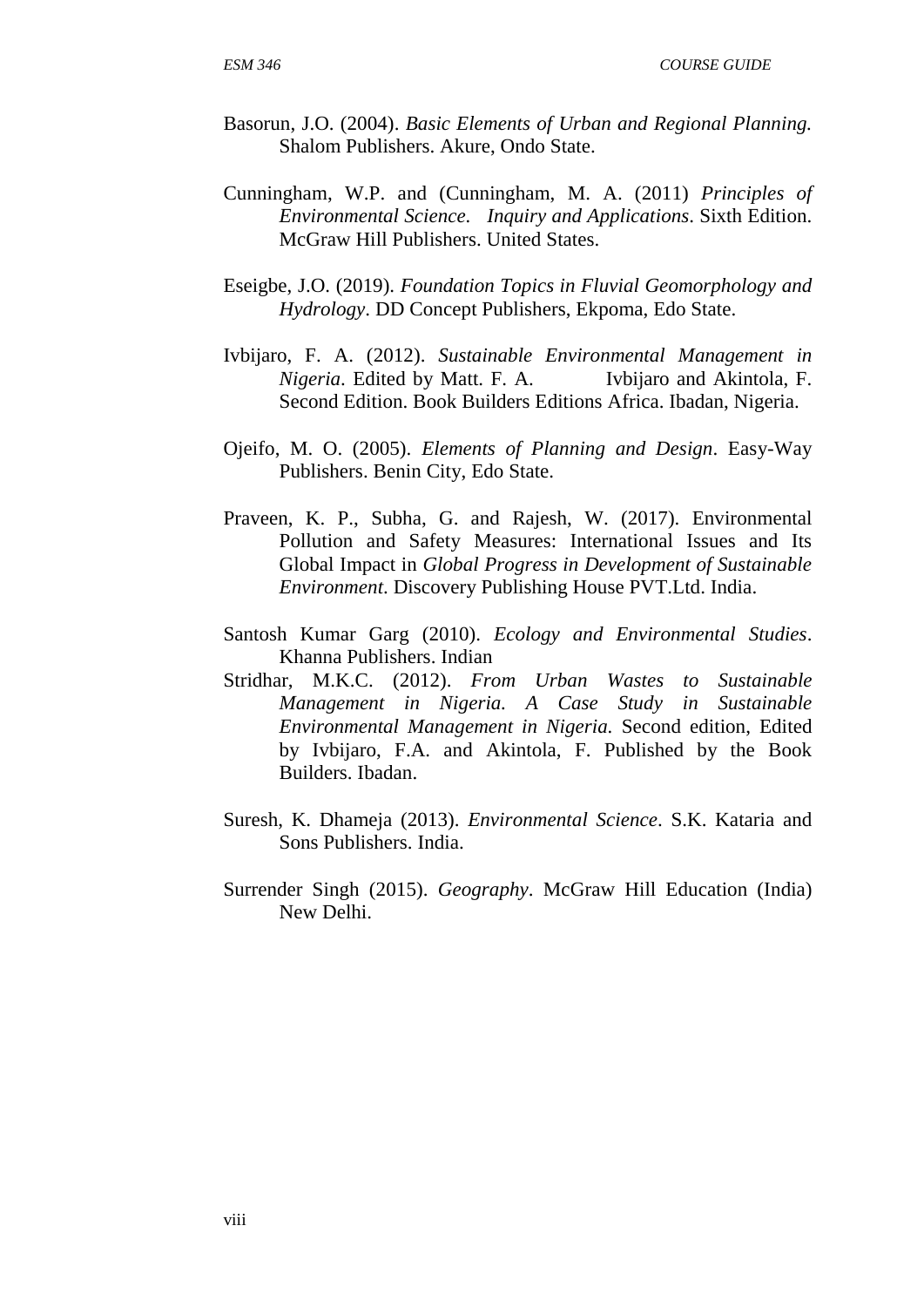ESM 346: Environmental planning and management is a course designed for students of the Department of Environmental Science. By the time you finish studying this course, you will be able to answer basic questions regarding planning and the management of our environment. **ESM 346: Environmental Planning and Management**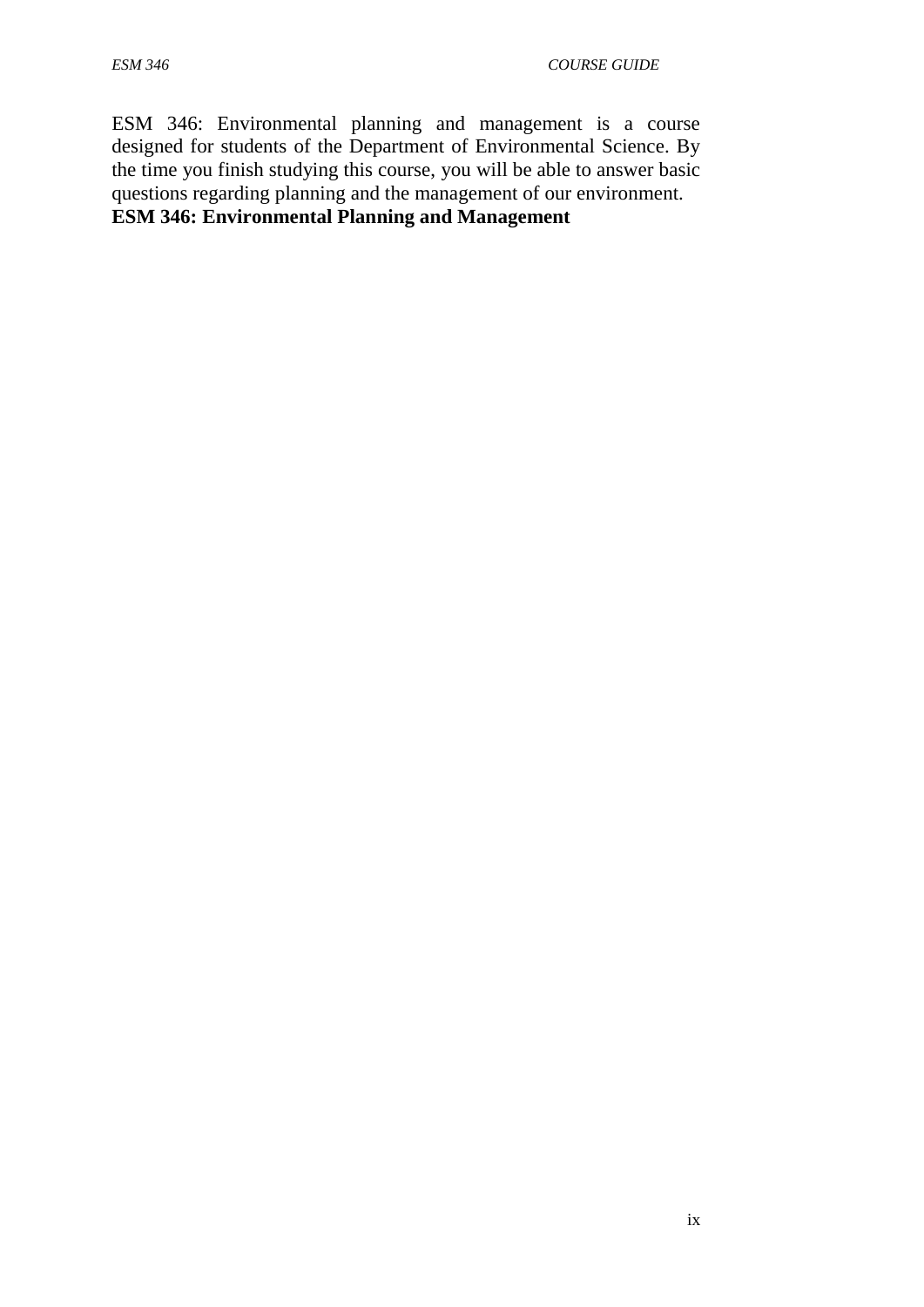# $\textbf{MAIN}$ **COURSE**

# **CONTENTS PAGES**

|                   | <b>MODULE I THE PHILOSOPHY OF</b>        |              |
|-------------------|------------------------------------------|--------------|
|                   | PLANNING                                 | $\mathbf{1}$ |
| Unit I            | The Nature of Planning                   | $\mathbf{1}$ |
| Unit 2            | Planning and the Environment             | 6            |
| Unit 3            | <b>History of Environmental Planning</b> |              |
|                   | and Types of Planning                    | 13           |
| Unit 4            | Trends in the Formation of               |              |
|                   |                                          | 23           |
|                   | <b>MODULE 2 THE PROCESS OF PLANNING</b>  |              |
|                   | <b>AND ENVIRONMENT</b>                   | 28           |
| Unit 1            | Models of urban Land use planning        | 28           |
| Unit 2            | Stages of the Planning Process           | 37           |
| Unit 3            | Community Facility Planning              | 47           |
| Unit 4            | Urbanization and Environment             | 56           |
|                   | MODULE 3 SOLID WASTE                     | 68           |
| UNIT <sub>1</sub> | Types of Solid Waste                     | 68           |
| UNIT <sub>2</sub> | Solid Waste Management                   | 73           |
| UNIT3             | Causes of Solid Waste Pollution          | 79           |
| UNIT4             | Disposal Methods of Solid Waste          | 83           |
|                   | <b>MODULE 4 ENVIRONMENTAL</b>            |              |
|                   | POLLUTION                                | 88           |
| Unit 1            |                                          | 88           |
| Unit 2            |                                          | 101          |
| Unit 3            |                                          | 106          |
| Unit 4            |                                          | 110          |
|                   | <b>MODULE 5 NATURAL HAZARDS</b>          | 117          |
| Unit 1            | Earthquakes                              | 117          |
| Unit 2            | Volcanic Eruptions                       | 123          |
| Unit 3            |                                          | 133          |
| Unit 4            |                                          | 139          |
| Unit 5            | landslides and Avalanche                 | 146          |
|                   |                                          |              |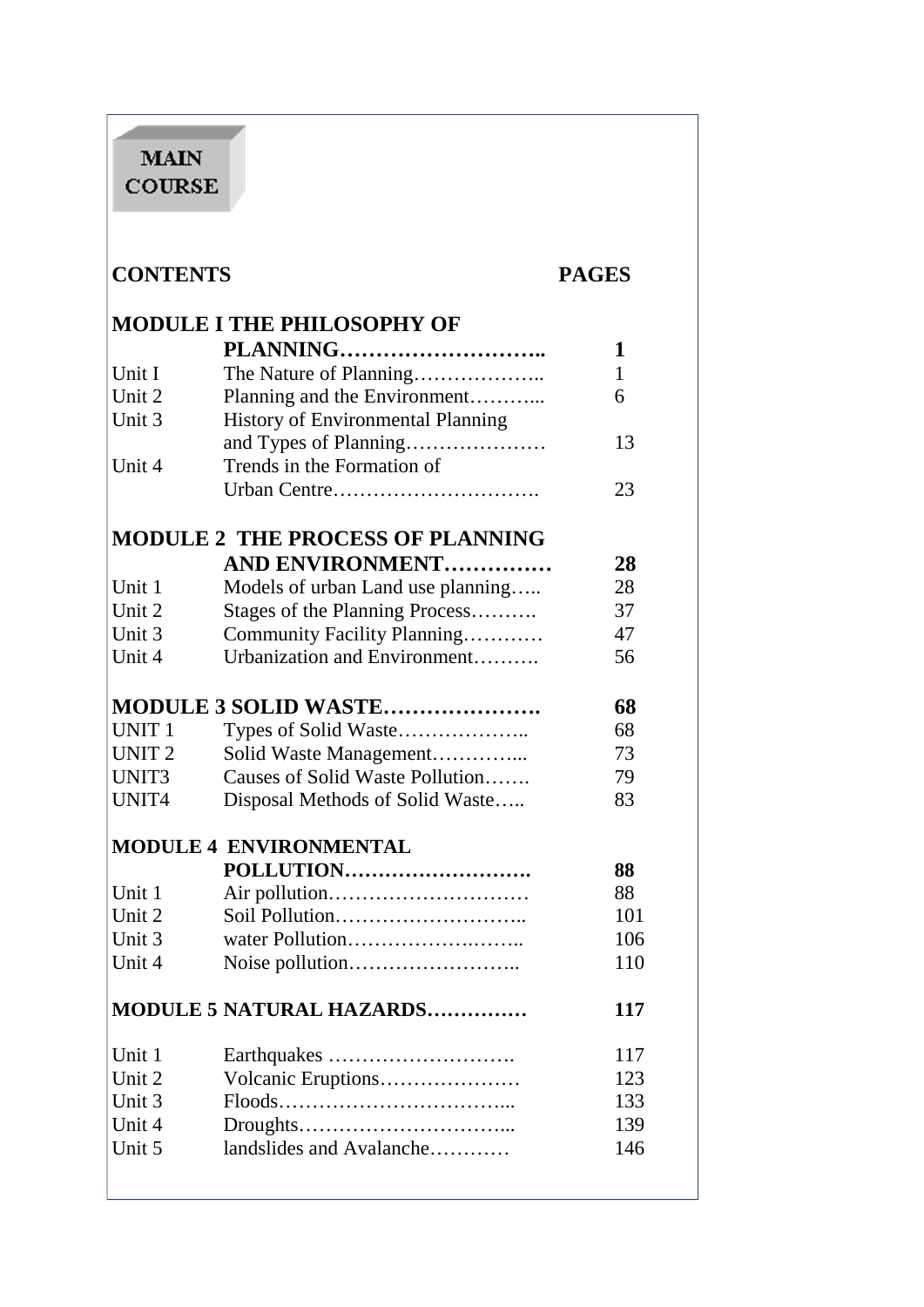# **MODULE 1 THE PHILOSOPHY OF PLANNING**

- Unit I The Nature of Planning
- Unit 2 Planning and the Environment
- Unit 3 History of Environmental Planning and Types of Planning
- Unit 4 Trends in the Formation of Urban Centre

# **UNIT 1 THE NATURE OF PLANNING**

#### **CONTENTS**

- 1.0 Introduction
- 2.0 Objectives
- 3.0 Main Body/Main contents
	- 3.1 Definitions of Planning
	- 3.2 Conceptual Framework for a Systematical Planning
	- 3.3 The Need for Planning
- 4.0 Conclusion
- 5.0 Summary
- 6.0 Assignment
- 7.0 References

# **1.0 INTRODUCTION**

Environmental planning and management are strategic challenges confronting humanity in the  $21<sup>st</sup>$  century. All through the life time of man, he is in constant need of basic items which are needed for his survival. Apart from clothes, shelter, food and water man requires comfort and personal development for optimum adaptation to the environment. Man does this by exploring the resources of the environment.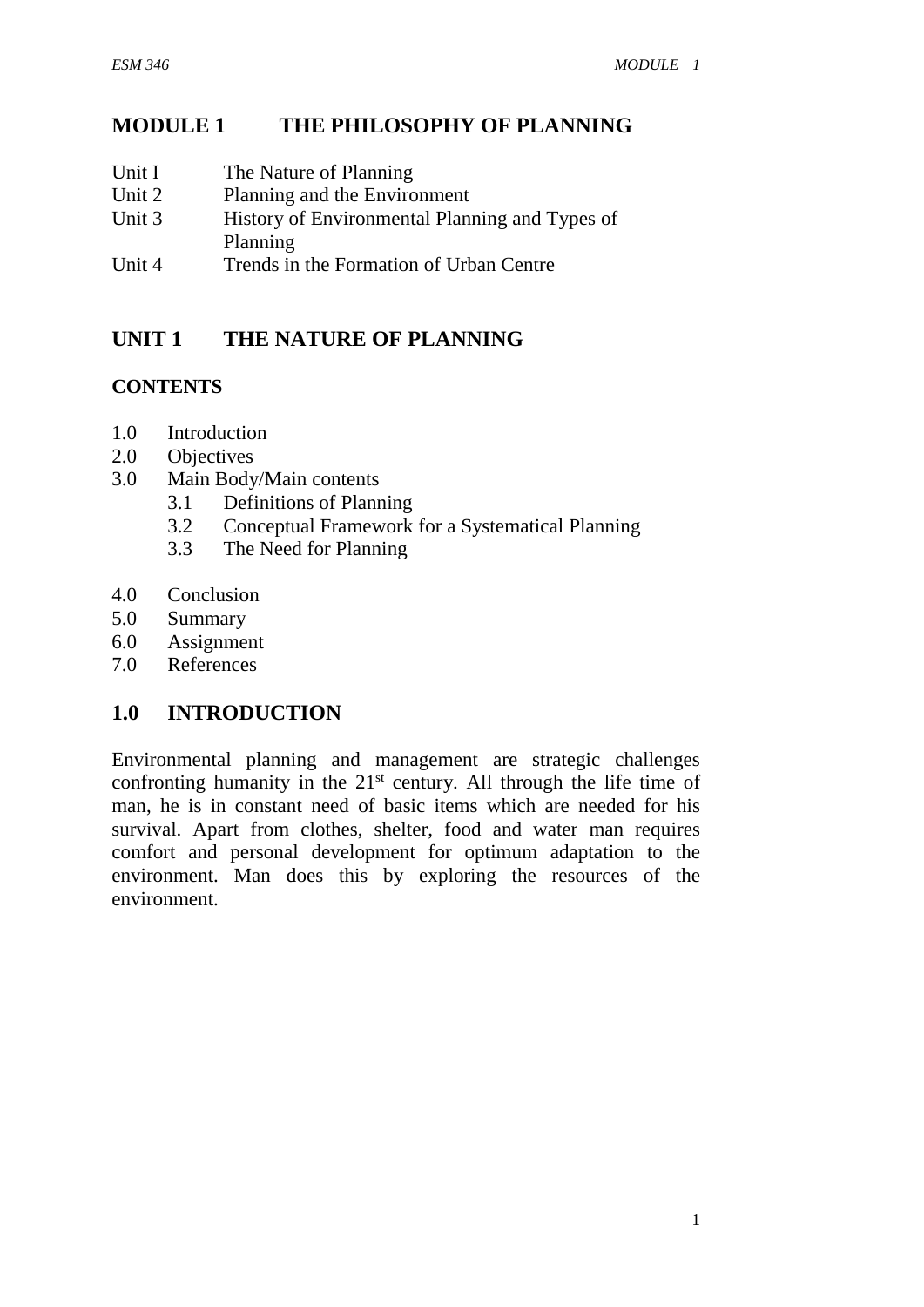### **2.0 OBJECTIVES**

By the end of this unit and the relevant readings, candidates should be able to:

- (a) Give different definitions of planning
- (b) Draw and analyse a conceptual framework for planning
- (c) Have a full knowledge of how to plan for environmental features/resources
- (d) Familiarize with some planning terminologies.

#### **1.0 Main Body**

#### **3.1 Definitions of Planning**

To plan means to prepare a scheme of events, to arrange beforehand or the procedure for carrying out an activity. In this regards, planning involves sequence of stages in achieving set goals. Ordinarily, planning could mean a blue print for the future. On the other hand, it could mean policy actions set out in a chronological order to regulate an activity. It could also mean a systematic arrangement of things to be done. Planning can as well be regarded as a process whereby our knowledge of the world and the mechanisms of our memory help to control our rational social actions in realizing a desirable end.

Planning is also a process which involves a method or doing something. It could also mean an orderly sequence of action that will lead to the achievement of a stated goal or goals.

#### **3.2 Conceptual framework for a Systematic Planning**

Planning is an important motivator of behaviour. As one desires to develop, certain patterns of bahaviour which are related to the satisfaction of the basic needs evolve. These behaviours patterns to a large extent are founded on decisions which entail choice making among alternatives. Planning embraces the simple process of determining appropriate future action through a sequence of choices (Basorun, 2004). On this note, five fundamental points are necessary in a systematic approach to effective planning as illustrated below.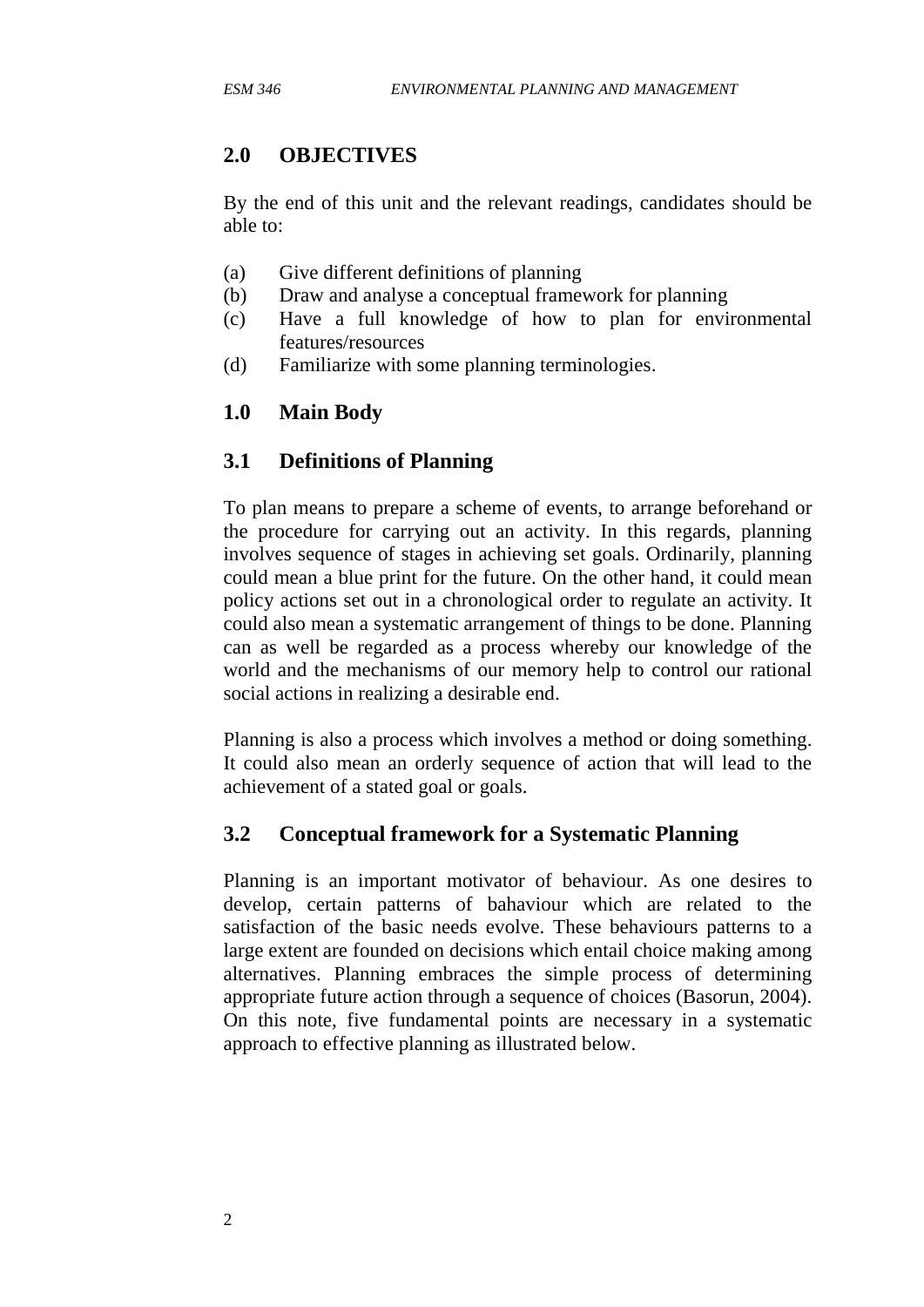

#### **Conceptual Framework for a Systematic Planning**

In environmental planning and management studies, several terms are used to describe various aspects of resources and their management. Such terms include analysis, assessment, evaluation, appraisal, planning, management and development. Assessment, evaluation and appraisal are usually used synonymously to convey the process of finding out or deciding, the amount of value of a resource for a particular purpose. This is a component part of resource analysis. A resource analysis seeks to understand the fundamental characteristics of a resource as well as the process through which the resource is allocated and utilized (Ayoade, 2003). Resource development represents the actual exploitation of a resource to satisfy human needs. During the process of development, the natural resources are transformed into a usable commodity or service. Resource management is concerned with the control or direction of resource development. It represents the actual decision concerning policy or practice as to how resources are allocated and under what circumstances resources may be developed.

Resource management and resource planning are closely related. There can be no proper management without planning. Resource planning in turn depends on proper resource analysis. So resources analysis, planning and management are all interrelated. Planning is a part of management, for example water resources planning aims at achieving an orderly development of water resources to meet present and future demands. It essentially resolves in three issues: the availability of water, the future requirements of water for various uses and how these can be met. Planning can be described as a set of procedures for determining appropriate future action through sequences of choices.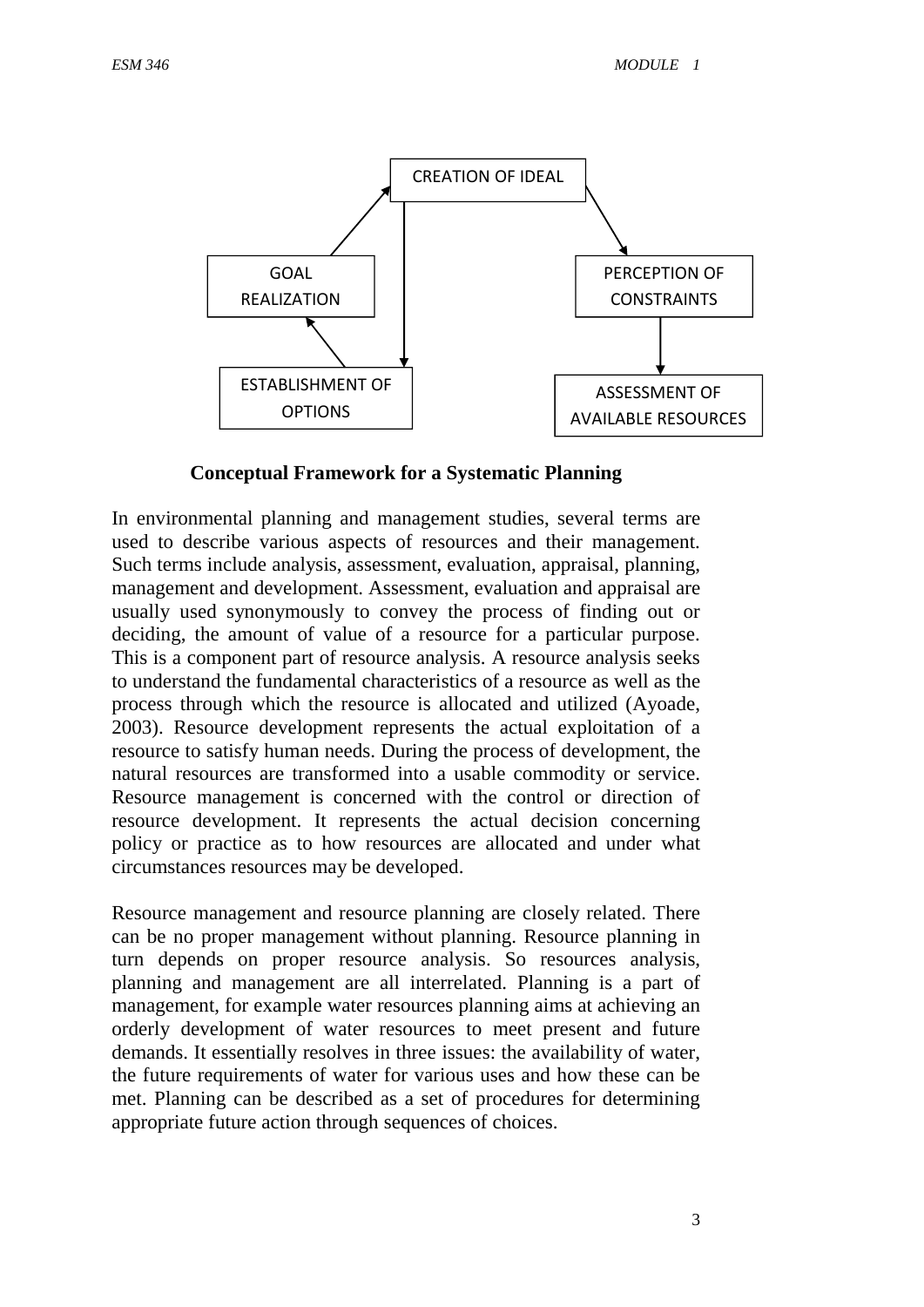Planning is purely an idea that transcends all the facets of human endeavors that involve human efforts. Man is the manager and administrator of his limited resources. This motivates man to incorporate a sense of planning. That is, he tries to first identify his needs, looks at the opportunities available and by power of his reasoning makes use of what he has to achieve what he wants. Man engages in a number of occupation ranging from farming, manufacturing, trading, mining, construction to vocational and civil services in order to acquire basic needs like food, clothes and shelter as well as material wealth. The only problem is scarcity which is the major problem man is met to face at all times. In some cases therefore, the desire for a particular want warrants the setting of a series of options from which the most preferred is selected based on the quantity of available resources.

The issue of planning extends beyond the scope of choice making to the resultant processes of resources allocation. Though planning is a way of making choice among options that appear open for the future, it also entails securing the implementation which depends on the allocation of the necessary resources. These resources could be natural (in renewable and non-renewable forms) or human in terms of technology, artifacts capital, culture and population. The allocation of these resources in the most effective way is crucial to successful planning implementation.

#### **3.3 The Need for Planning**

Man plans to be able to solve his immediate problems and to advance solutions to the problems that may crop up in the future so as to guarantee human existence on the earth surface. Planning is important to any successful environmental management systems. Planning offers a way to optimization of resources. Planning leads to preventive measures and anticipation of future environmental changes. It position organizations to take competitive advantage rather than responding only to challenges as they occur.

Effective planning also smoothens out implementation and minimizes environmental burden since many of the sources of environmental burdens would have been anticipated and addressed.

Planning also helps address "what if" or sensitivity analysis questions. Thus different scenarios and alternatives will be anticipated, investigated and prototypes booked as to identify at least good solution that may not necessarily be optimal but give a good resolution to the environmental problem.

We also plan to tackle the problems of outward and upward growth of towns and cities, traffic congestion in our towns, to tackle the problem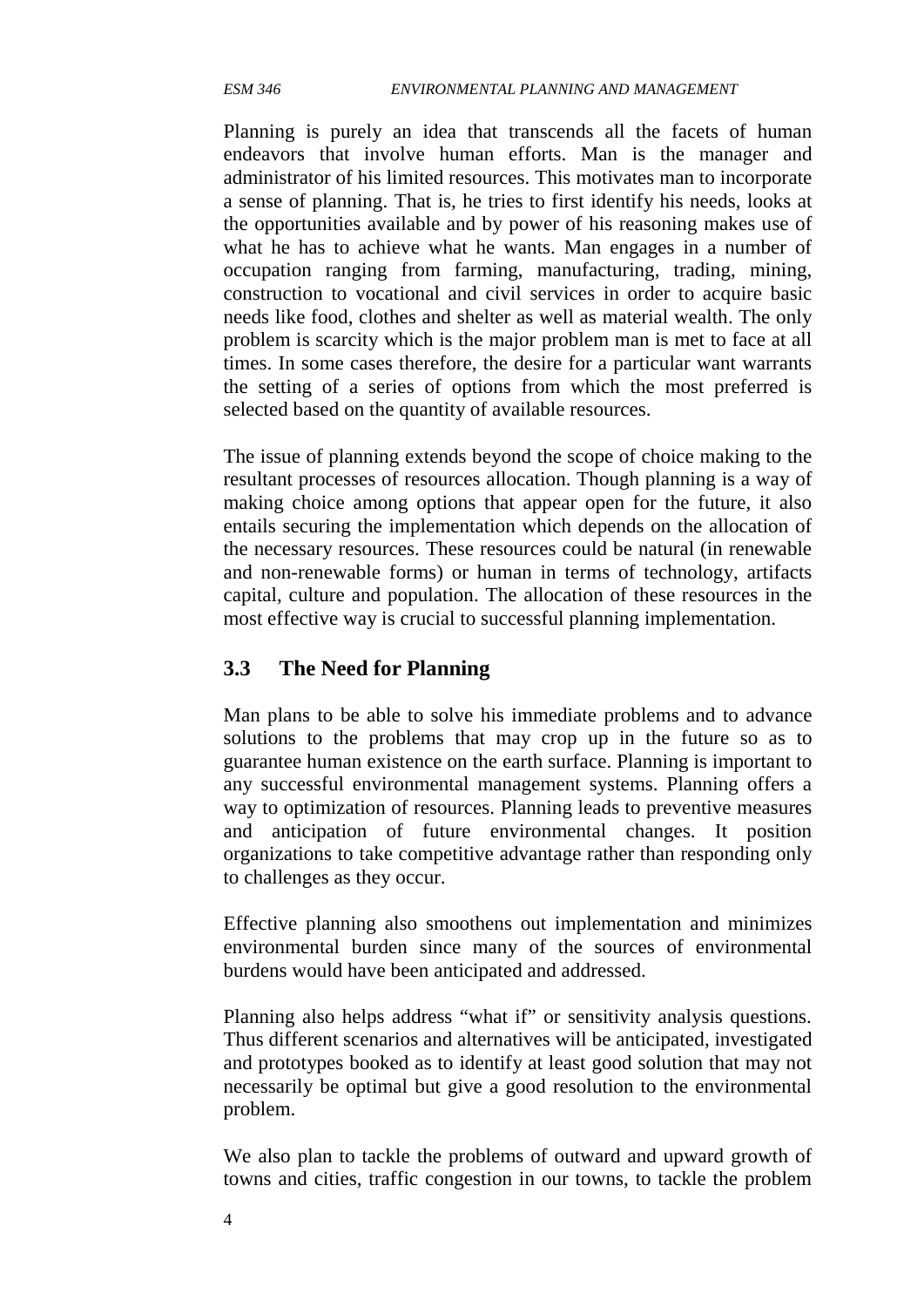of building decay, waste disposal, air and water pollution. Other areas that require adequate planning are population control measures, food, clothing and shelter. These needs are required by man to ensure optimum adaptation to the environment to which he belongs.

#### **4.0 CONCLUSION**

In this unit, we examined the different definitions of planning, the conceptual framework for a systematic planning and the need for us to plan for both physical and human resources of the environment.

#### **5.0 SUMMARY**

- (a) Planning is the systematic arrangement of things to be done. It could also mean a blueprint, for the future.
- (b) The conceptual framework for a systematic planning involves creation of idea, perception of constraints, assessment of available resources, establishment of options and goal realization.
- (c) The need for planning is bore out of the desire for man to be able to meet his requirements in the area of shelter, air, clothing, food and to manage the resources of the environment optimally.

#### **6.0 TUTOR-MARKED ASSIGNMENT**

- (a) List and discuss the fundamental issues considered in a systematic approach to planning with a simple illustration.
- (b) List and explain the need for effective planning.

#### **7.0 REFERENCES**

- Ayoade, J. O. (2003). Tropical Hydrology and water Resources. Agbo Areo Publishers. Ibadan.
- Basoru, J. O. (2004). Basic Elements of Urban and Regional Planning. Shalon Publishers. Akure, Ondo State.
- Ivbijaro,F. A. (2012). Sustainable Environmental Management in Nigeria.Edited by Matt. F. A. Ivbijaro and Akintola, F. Second Editions. Book Builders Editions Africa. Ibadan, Nigeria.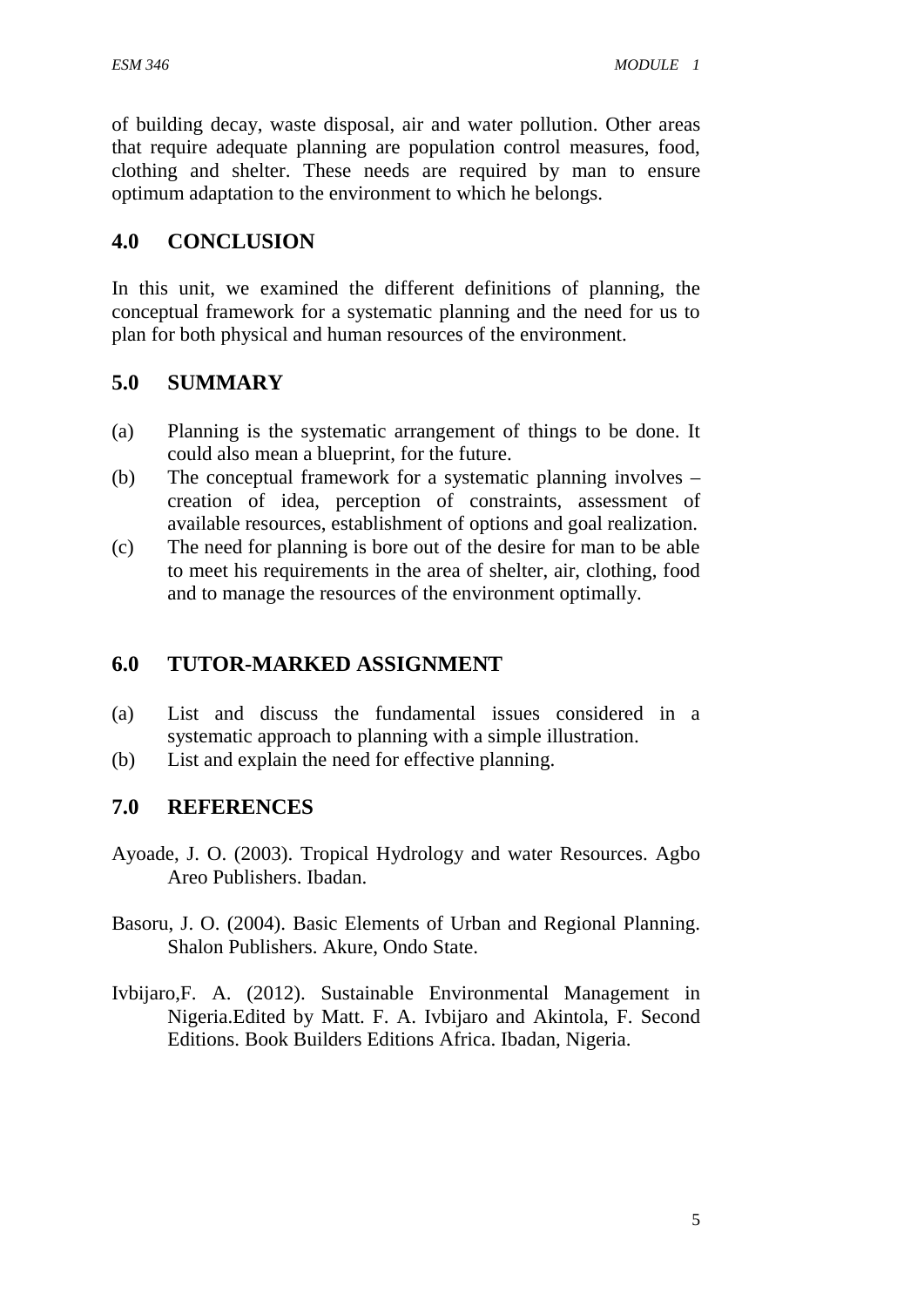# **UNIT 2 PLANNING AND THE ENVIRONMENT**

#### **Contents**

- 1.0 Introduction
- 2.0 Objectives
- 3.0 Main content
	- 3.1 Planning and the Environment
	- 3.2 Environmental imbalances caused by Human activities
	- 3.3 Irreversible impacts of Human activities on the environment
	- 3.4 Need for sustainable development
- 4.0 Conclusion
- 5.0 Summary
- 6.0 Tutor marked Assignments
- 7.0 Self-Assignment
- 8.0 References

#### **1.0 INTRODUCTION**

Planning is as old as man himself. Man in this context refers to men, women and children, whose needs, interests and wishes together determine the essence of planning. The activities of man are more complex compared to other animals. The man is capable of modifying the environment to suit his needs and aspirations. Simply because of the activities of man, he is made to constitute some nuisance to the environment in the areas of pollution, congestion in terms of housing, traffic and competition. The environment generally is made up of the ecosystem. And so the feelings, attitudes and emotions of people are managed in such a way that proposed plans are carried out basically so as to achieve maximum satisfaction.

#### **2.0 OBJECTIVES**

By the end of this unit, students should be able to:

- Understand what is planning and the environment.
- Environmental imbalances caused by human activities.
- Irreversible impact of human activities on the environment.
- Need for suitable development.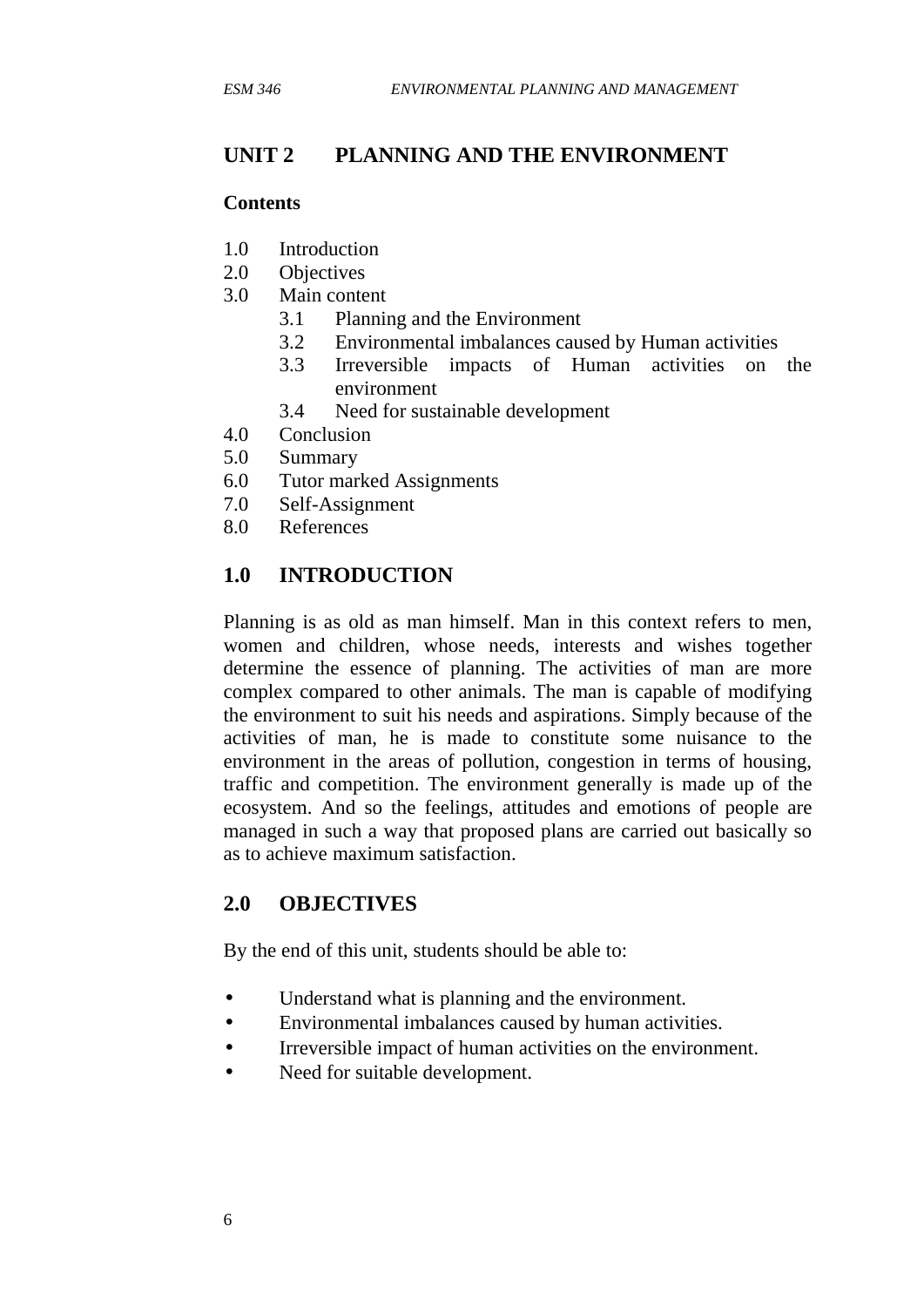# **3.0 MAIN BODY**

## **3.1 Planning and the Environment**

We have already known what planning and environment are about in the preceding paragraphs. What is now relevant is what are the things we plan for in the environment. The Centre for African Settlement Studies and Development (CASSAD, 1997) see the environment as comprising:

- 1. Air, land and water
- 2. Plant and animal life, including man
- 3. The social, economic and cultural conditions that influence the life of man or a community.
- 4. Any buildings, structures, machines or other devices made by man.
- 5. Any solid, liquid, gas, odour, heat, sound vibration or radiation resulting directly or indirectly from the activities of man or the community.
- 6. Any part or combination of the forgoing and the interrelationships between any two or more of them.
	- The Environment is more or less a compound of so many elements which are either natural or artificial or manmade. These elements as exemplified by CASSAD, 1997 require adequate planning so as to enhance sustainability of the resources and the quality of the environment. A good example is when you have a stream in a place we must use such a stream sustainably so that the stream will stand the test of time, enhance its quality, dredge it occasionally to avoid silting of the water, avoid dumping refuse or waste into it and to avoid carrying out human activities like farming, building, amongst others on the stream.

#### **3.2 Environmental imbalance caused by Human Activities**

Human activities and technological advancements, made to enjoy luxurious life have caused severe irreversible imbalances in the natural environment. The various human activities that have caused severe alterations in the ecosystems and the pollution o the environment in general are categorized into the following five major types:

- 1. Agriculture
- 2. Industrialization
- 3. Urbanization
- 4. Transportation
- 5. Mining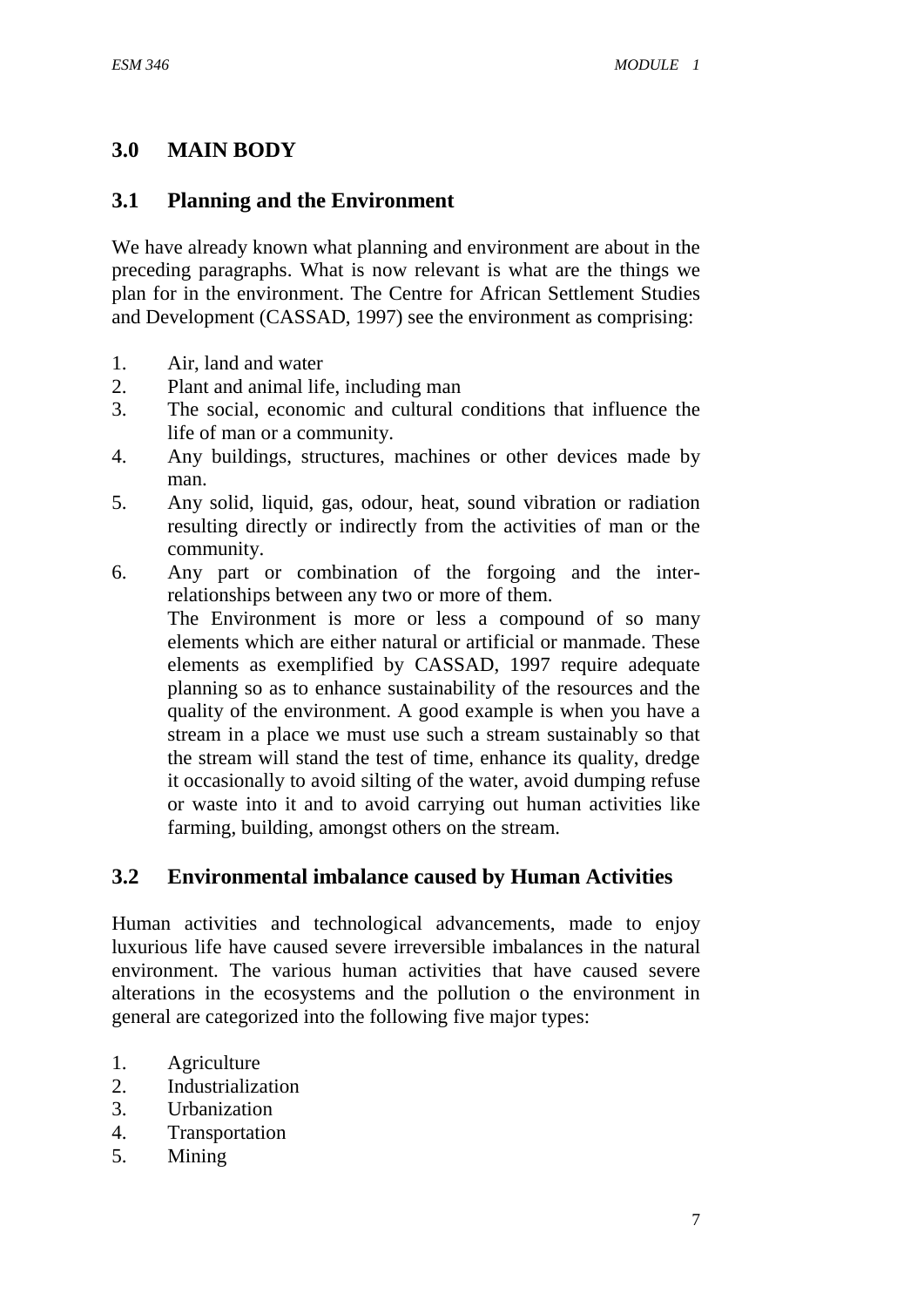**Agriculture:** The development of agriculture has been most important single event in the history of man and the evolution of human culture. With the development and increase in human population, the agriculture on more and more land, has been practiced to grow crops. Initially, the humans have grown only the food crops to eat and quench their hunger; but later on, they have started growing several kinds of cash crops. Not only they have brought a large part of the forest land under agriculture, but also they have started using fertilizers and pesticides to increase crop production per unit of agricultural area.

Over the years, man has converted major portions of the forest land to agricultural land and damaged the ecosystem and the environment in general. Additional destruction of the forest land for agriculture always has serious consequences on climate, water cycle and mineral balance on earth. This man also lead to extinction of plants and animals if not well planned for and managed.

**Industrialization:** Industrialization means, development of industries of various kinds. These industries cause maximum environmental imbalance and instability by polluting water, air and land to such an extent that all these issues need detailed discussions. Students are advised to read more materials.

**Urbanization:** The urbanization is the process of urban development, under which mass migration of people from rural areas to the industrialized urban areas, take place due to increased job opportunities. The urbanization is thus accompanied with industrialization. Urbanization can lead to increased population, production of enormous quantity of sewage and domestic waste, waste water, pollution (air, land and water). Urbanization can also lead to a process whereby the nearby areas undergo considerable modifications. For example, the mining of sand for construction in urban centers is usually done in nearby villages and towns.

**Transportation**: In olden days, people used to travel largely on foot or on bullock carts or horse carts or on bicycles. For long overseas journeys, water transport through boats or ships was being used though on a very small scale and mostly unmechanised. All these non mechanized modes of transportation were largely non-polluting as they were causing little adverse impact on the environment. Later the trains started plying using wood and coal to generate heat for producing stream to run them along with smoke to cause air pollution and noise. With the discovery of oil, and ways of extraction, the use of petrol and diesel became more prominent in rain transport, besides the advent of buses and trucks plying on roads for public use. After which people started using cars for transportation which became mind boggling. After which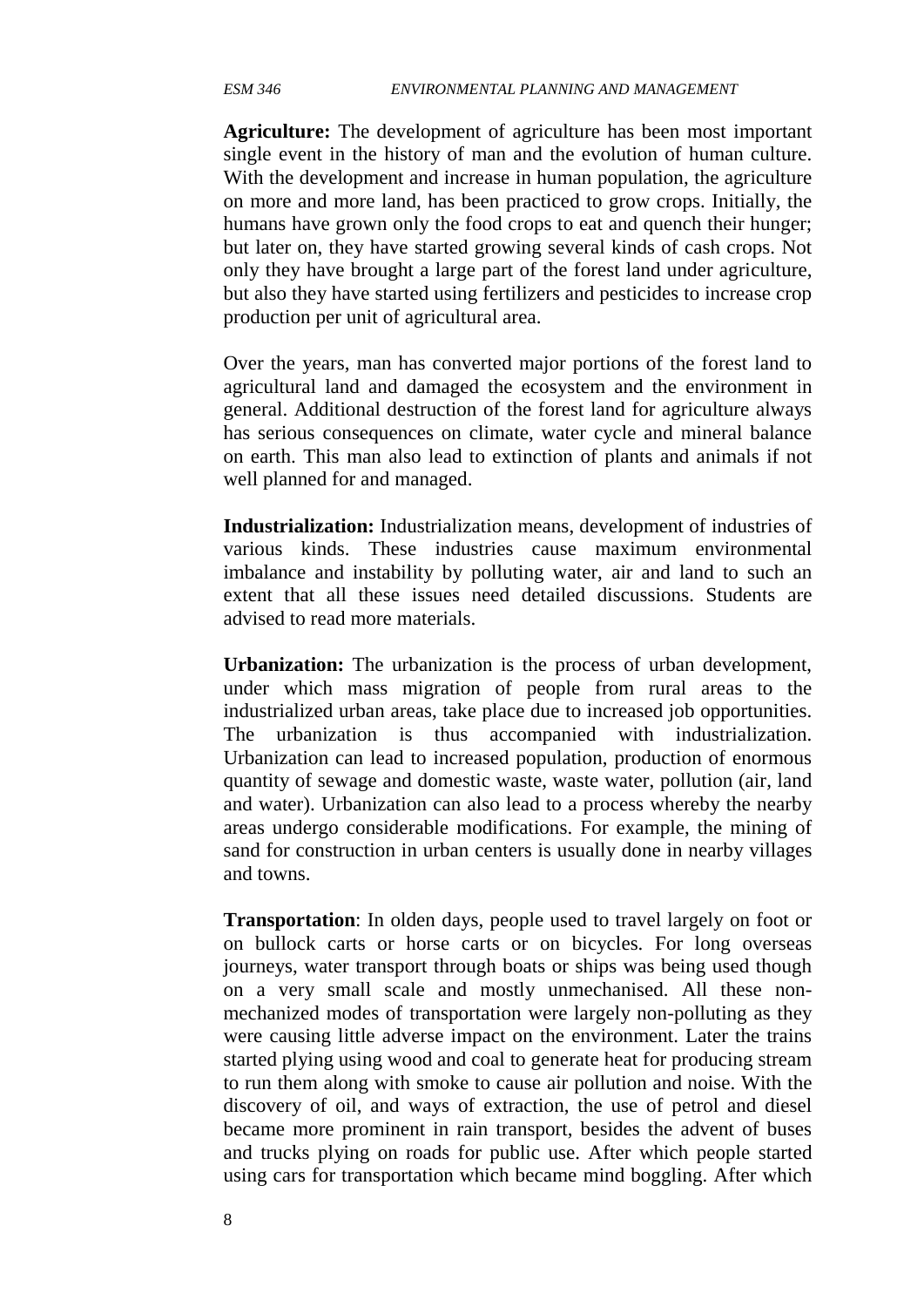air transportation came on board. This today has resulted to some adverse impact on the environment. The adverse impact of road transportation which requires adequate planning can be grouped into:

- Energy consumption
- Land consumption
- Loss of agricultural land
- Loss of wild life habitat
- Air pollution
- Water and land pollution
- Noise pollution

Mining – Mining is the extraction of minerals and ores from the earth's crust. The large scale industrial and urban growth that has happened around the world in the last decades would not have been made possible without the increased output of our mineral resources. Mining provides us coal for energy requirements, metals for making machines and engines, ores for making chemicals and fertilizers, rocks and stones for buildings, bridges and dams, gold, diamond and other precious stones for Jewry making. In response to the increase demand due to industrialization, urbanization and modernization, the exploitation of mineral resources has increased tremendously.

# **3.3 Irreversible Impact of Human Activities on the Environment**

Any undesirable change in the physical, chemical and biological properties of the environment is called environmental pollution. Many natural occurrences can lead to environmental pollution. For example, volcanic eruption can release enormous amount of dust particles and poisonous gases into the environment which can result into drastic environmental change. A good example is the volcanic eruption of Cameroon in August 1986 which affected the environment by toxic emissions killing 1700 people and serious health challenge to over 10,000 Persons. Similarly, other natural hazards that can cause environmental imbalance area:

Earthquakes, Tsunamis, Cyclone, Floods, Landslides and Avalanches, Forest fire Droughts and Desertification.

Man made activities that can bring changes to our environment that cannot be easily reversed are:

- Conversion of forest land into agricultural land.
- Release of extra ordinary amounts of  $Co<sub>2</sub>$  and CFS into the atmosphere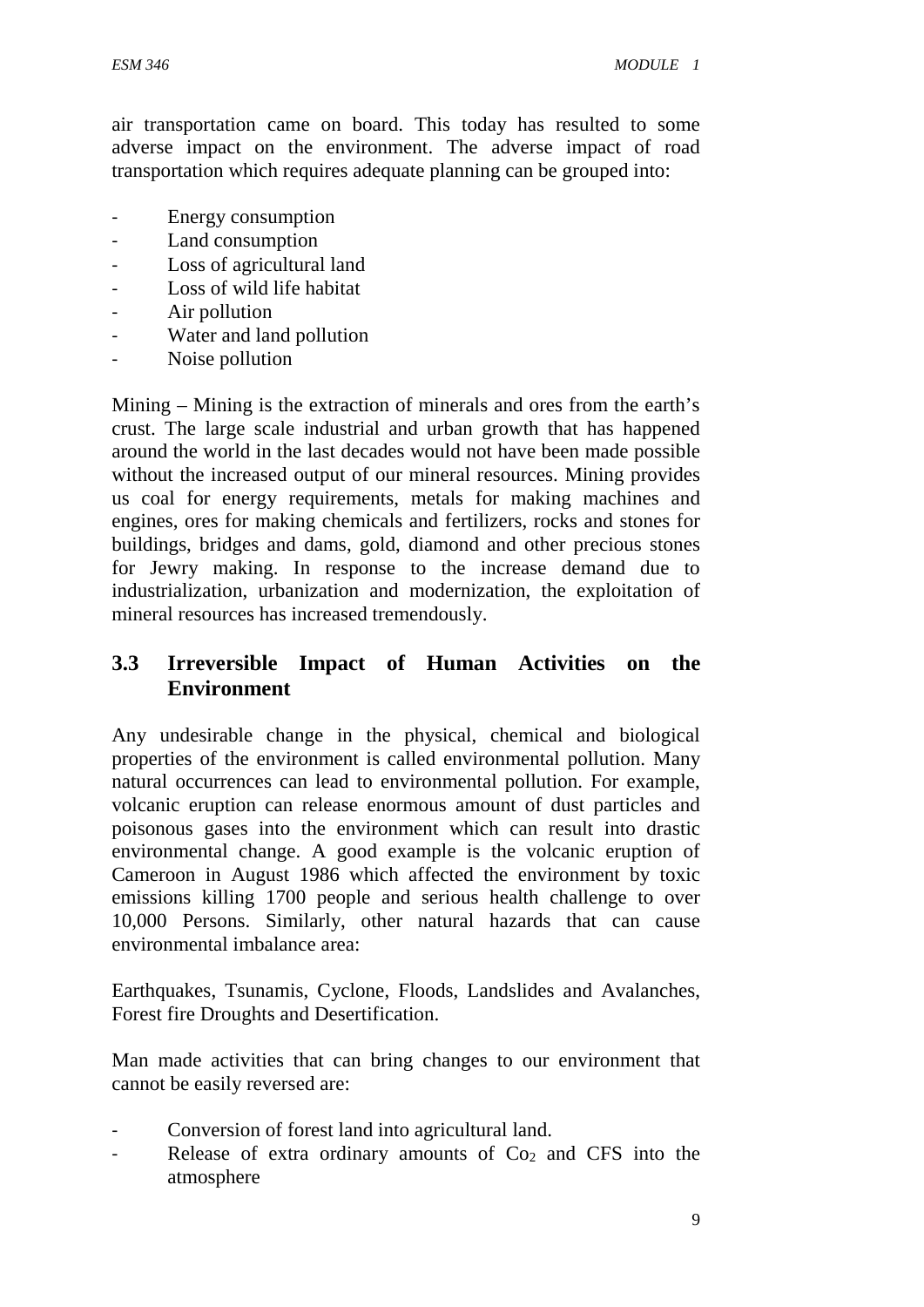Increased human population which further increases pressure on the ecosystems in the areas of forest, rivers, oceans etc.

#### **3.4 The Need for Sustainable Development**

In order to avoid large scale impact of human activities on the environment, there is need to thoroughly study the adverse impacts before taking up any major activity. In order to assess such possible adverse environmental impact of a proposed developmental activity, an Environmental Impact Assessment (EIA) is prepared along with preparing an environmental management plan to initiate the possible environmental problems that may emanate from the execution of such a proposed activity. The entire aim is to attain sustainable development which is to meet the needs of the present without compromising the needs of future generation.

Sustainable development is defined as that development which is free from environmental degradation, poverty and depletion of natural resources base. Sustainable development is that development which meets the needs of the present without compromising the ability of the future generations to meet their own needs. This definition of sustainable development was infact promulgated for the first time in the U.N. report titled "our common future" presented in 1987 by the World Commission on Environmental and Development". The document presented by the commission titled "Our Common Future" has created a consciousness of this need to harmonize environmental protection with economic development on a global scale.

The necessity of sustainable development will therefore help to solve the following problems:

- It will compel industrialists and government agencies to consider all aspects of their developmental proposals as to minimize the use of natural resources and adverse environmental impacts.
- The implementation of the  $4<sup>rs</sup>$  of resource utilization such as: recycling, reuse, reduce and restoration
- The concept will also force engineers, scientists and all stakeholders to develop technologies which are efficient, productive and profitable.
- The concept will also put into consideration their impacts on health, environment, resource and energy conservation, waste management and social impacts such as the public inconveniences, unemployment, crime etc.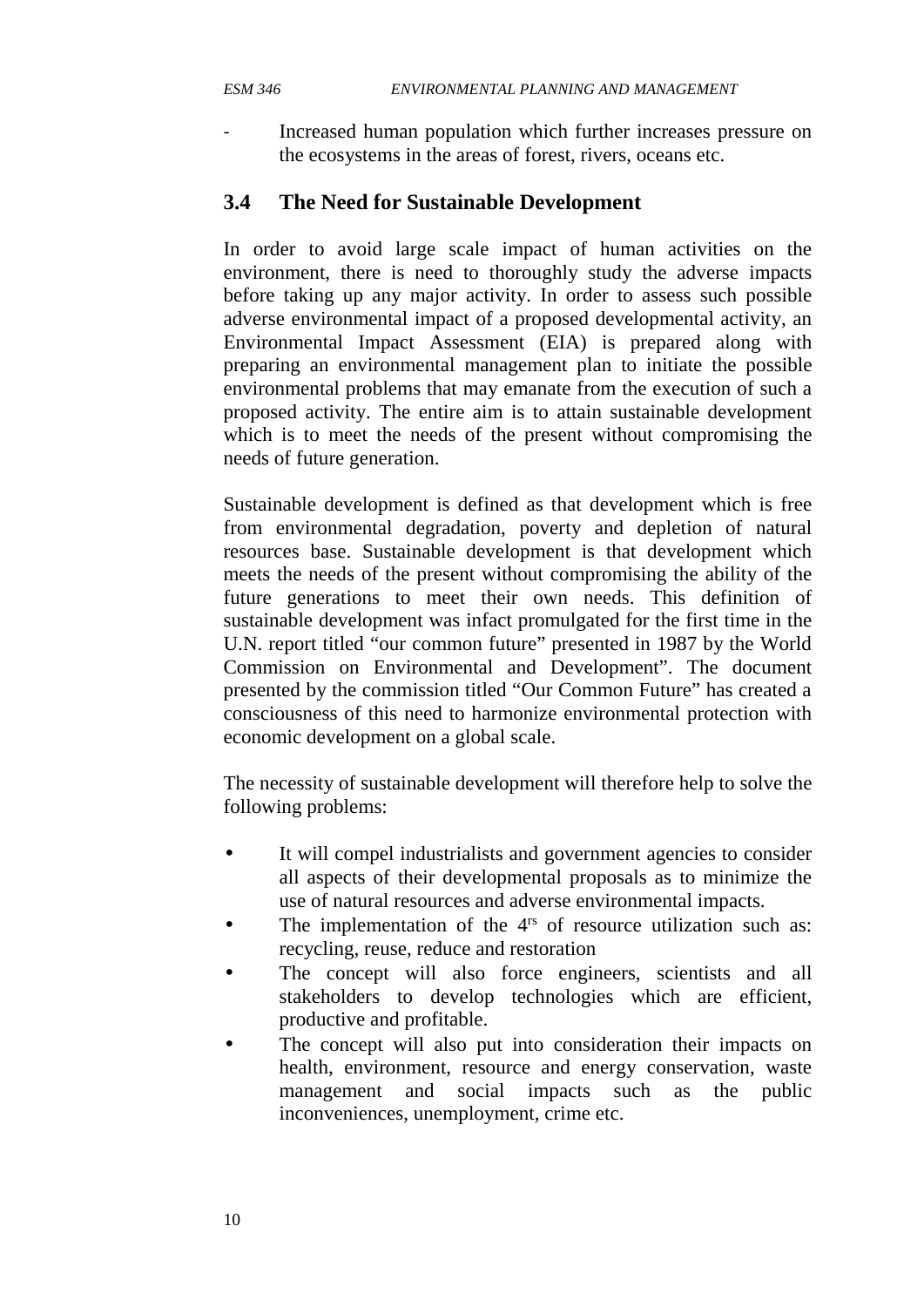#### **4.0 CONCLUSION**

In this study, we examined planning and the environment, environmental imbalance caused by human activities, irreversible impact of human activities on the environment and the need for sustainable development.

#### **5.0 SUMMARY**

- A) Most of the things we plan for in the environment include among others: Air, land and water; plants and animals; socio-economic and cultural conditions. Pollution affecting man, and any buildings, structure, machines or any devices made by man
- B) Environmental imbalance caused by man which include: Agriculture, industrialization, urbanization, transportation and mining.
- C) Irreversible impacts of human activities on the environment which include release of extra ordinary amounts of  $Co<sub>2</sub>$  and CFCs into the atmosphere. Also, increased human population has further led to pressure on the ecosystems.
- D) The need for sustainable development which will help to compel industrialists and government agencies to abide by the rules and regulations of setting them up; the implementation of the 4rs of resources utilization; force engineers and scientists to develop technologies that will foster developments and the consideration of their impact on the health, environment, resources and energy conservation available.

#### **6.0 TUTOR-MARKED ASSIGNMENT**

- 1. List and explain the main things that require adequate planning.
- 2. With suitable examples, discuss the various human activities that have cause severe alteration in the ecosystems.
- 3. Give reasons why we need sustainable development of our resources.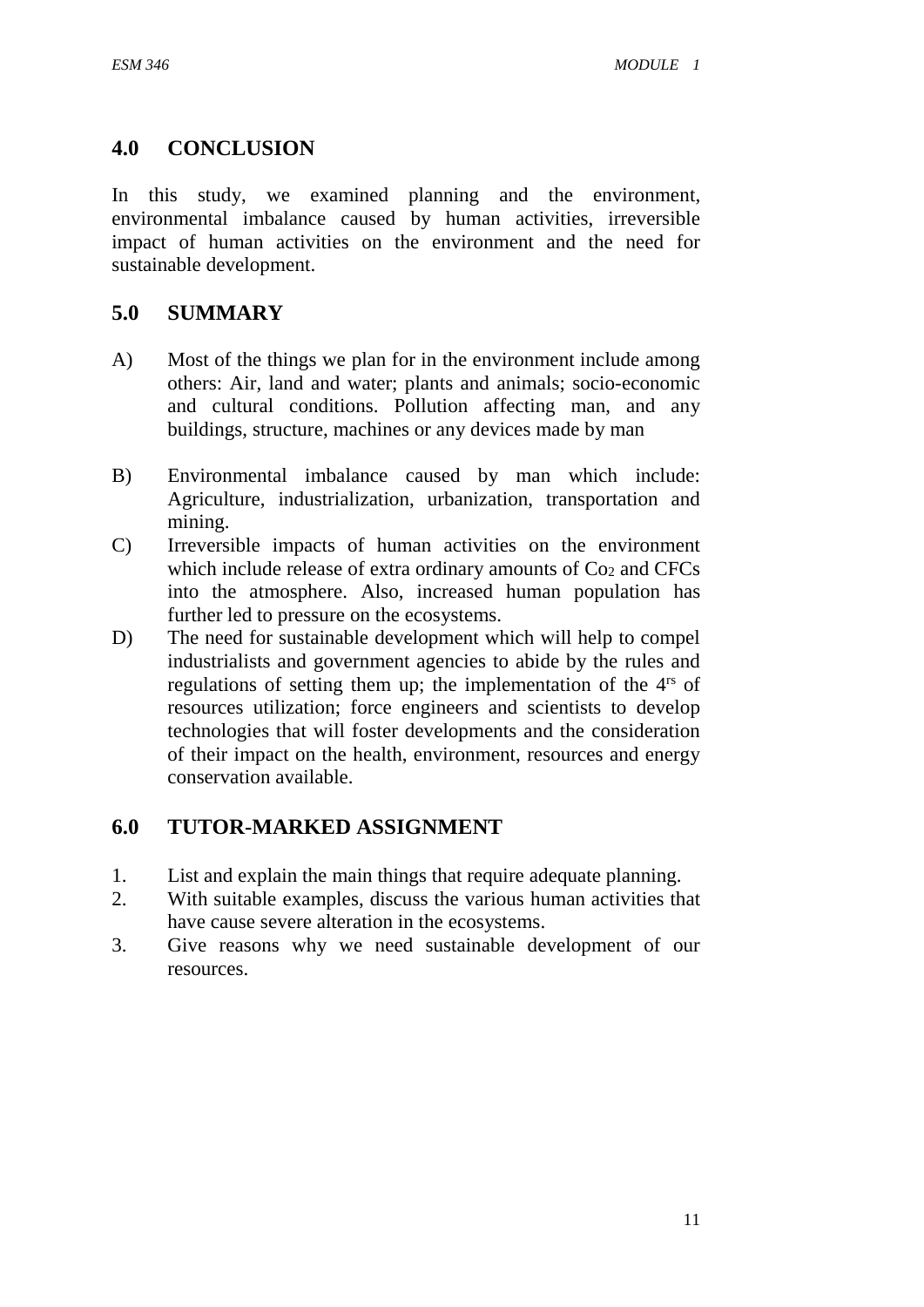#### **7.0 SELF-ASSESSMENT EXERCISE**

What is planning?

What is Sustainable Development?

#### **REFERENCES**

Santosh Kumar Garg (2010). Ecology and Environmental Studies. Khanna Publishers. New Delhi,

Basorun, J. O. (2004). Basic Elements of Urban and Regional Planning. Shalom PublishersAkure, Ondo State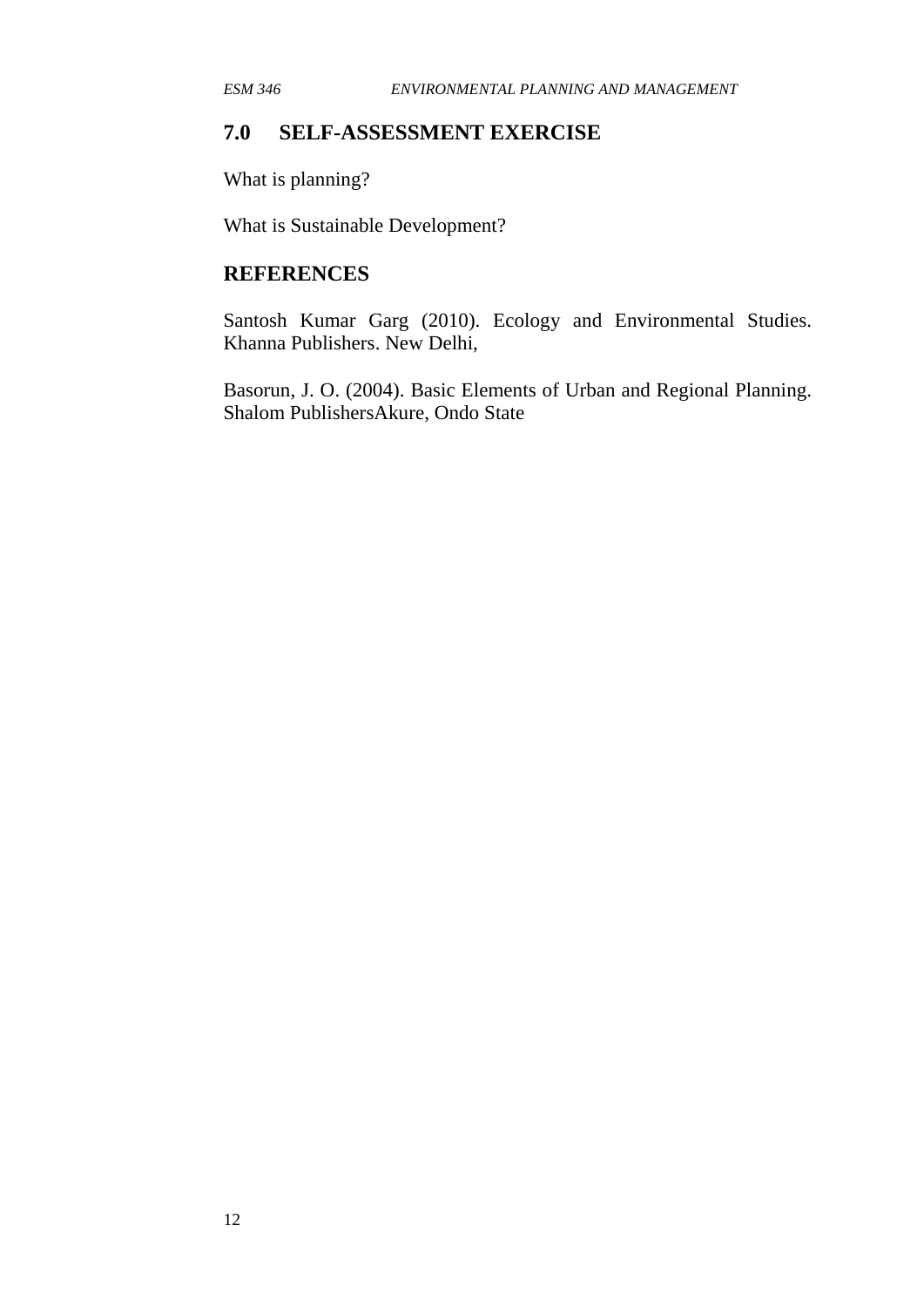# **UNIT 3 TRENDS IN THE FORMATION OF URBAN COMMUNITY**

- 1.0 Introduction
- 2.0 Objectives
- 3.0 Main Body
	- 3.1 Man in the Neolithic times
	- 3.2 Band
	- 3.3 Village
	- 3.4 City/Urban
- 4.0 Conclusion
- 5.0 Summary
- 6.0 Tutor marked Assignments
- 7.0 References

# **1.0 INTRODUCTION**

The pattern of human settlements shows that the development has been a gradual process over a time span and a product of two main changes. The first is the transition from hunting and fishing to agriculture in the Neolithic era when people started to constitute groups (small communities) on the basis of mutual dependence and concern. The second is the emergence of growth centers at specific locations. However, this part of the lecture intends to highlight on the morphological structure or sequence of stages of urban formation and the need to plan for them at different stages.

#### **2.0 OBJECTIVES**

By the end of this unit, candidates should be able to:

- Know the development of a city center from a band.
- Differentiate between settlement patterns
- Know the characteristic features to differentiate a village, town or city
- Know the basic functions of every settlement pattern

#### **3.1 Man in the Neolithic Era**

Quite a number of investigations carried out about the history of man, have yielded findings which are helping us to understand how the stages of development of his intelligence have greatly influenced changes in his environmental conditions. Common knowledge of the world about the existence of man and the emergence of human society stems from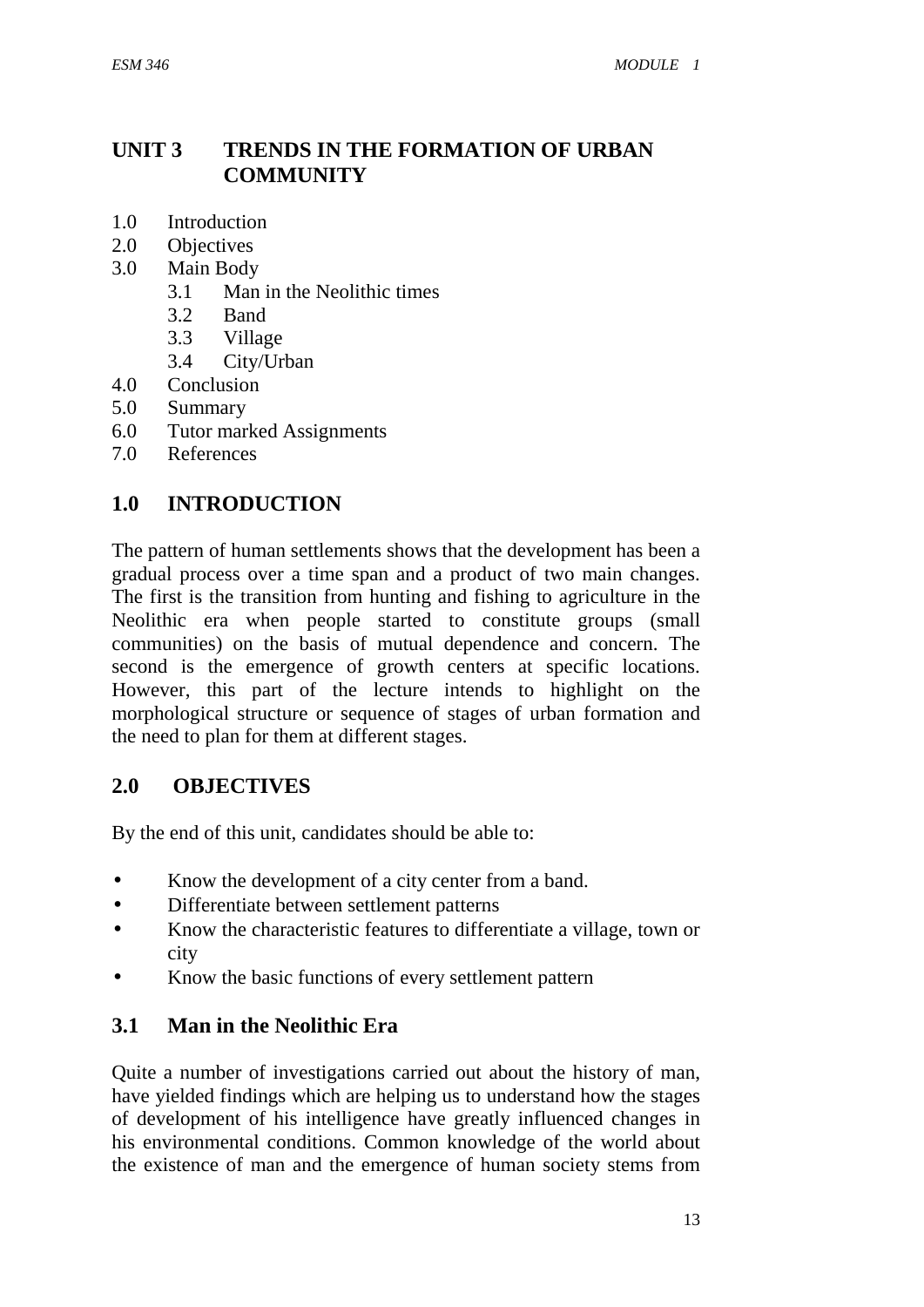the discoveries of Dr. Louis Leakey's pioneer excavations at Olduvai George in Northern Tanzania, in about one-and-half to two million years ago, the basis upon which it was suggested that Africa, indeed, may have been the birthplace of humanity.

Through the findings an entirely adequate ground was established to show that the early types of men (Hominids) a little different from ourselves were first discovered in Africa. These hominids, about 1.35 metres tall, were in the likeness of man found in small groups on lake shores in Savannah countries. They were slightly wiser than the apes and could interact more easily but the small brains behind their massive faces could not let them learn to come to terms quickly with their environment in a manner to maintain a state of equilibrium. Attempts to distinguish themselves from other animals led to eventual emergence of the ability to make crude stone tools in form of choppers' which they used to do some minor works.

About a million year ago, a breakthrough was recorded as man transformed the choppers to double-edged hand axe, scrapper and a hammer stone. This invention enhanced man's ability to hunt, improve his food supply by killing other animals, and confidentially live in large groups. Thereafter, some other species of man developed all over the world such as, the "Neanderthal' in North Africa, Europe and Asia, and the "Rhodesiods in South of the equator in Africa.

#### **3.2 Band**

This is the first and in fact, the starting point of community formation. It represents the original form of the local group at the lowest level of social organization. At this elementary stage, a group of persons, sometimes of the same social or economic background combine to live together under a leader and for a common purpose. These could be migratory hunters, farmers, fishermen and nomads whose primary objective is to carry out the same duty around a single location. For the mere fact that this group lacks organized set of habits that will enable them meet the challenges of their new environment more effectively, the community is characterized by temporary structures, erected to provide tentative shelter. As activities of members become regular each day thereafter the decision to settle permanently is held by majority to be able to raise a family and put an end to wandering.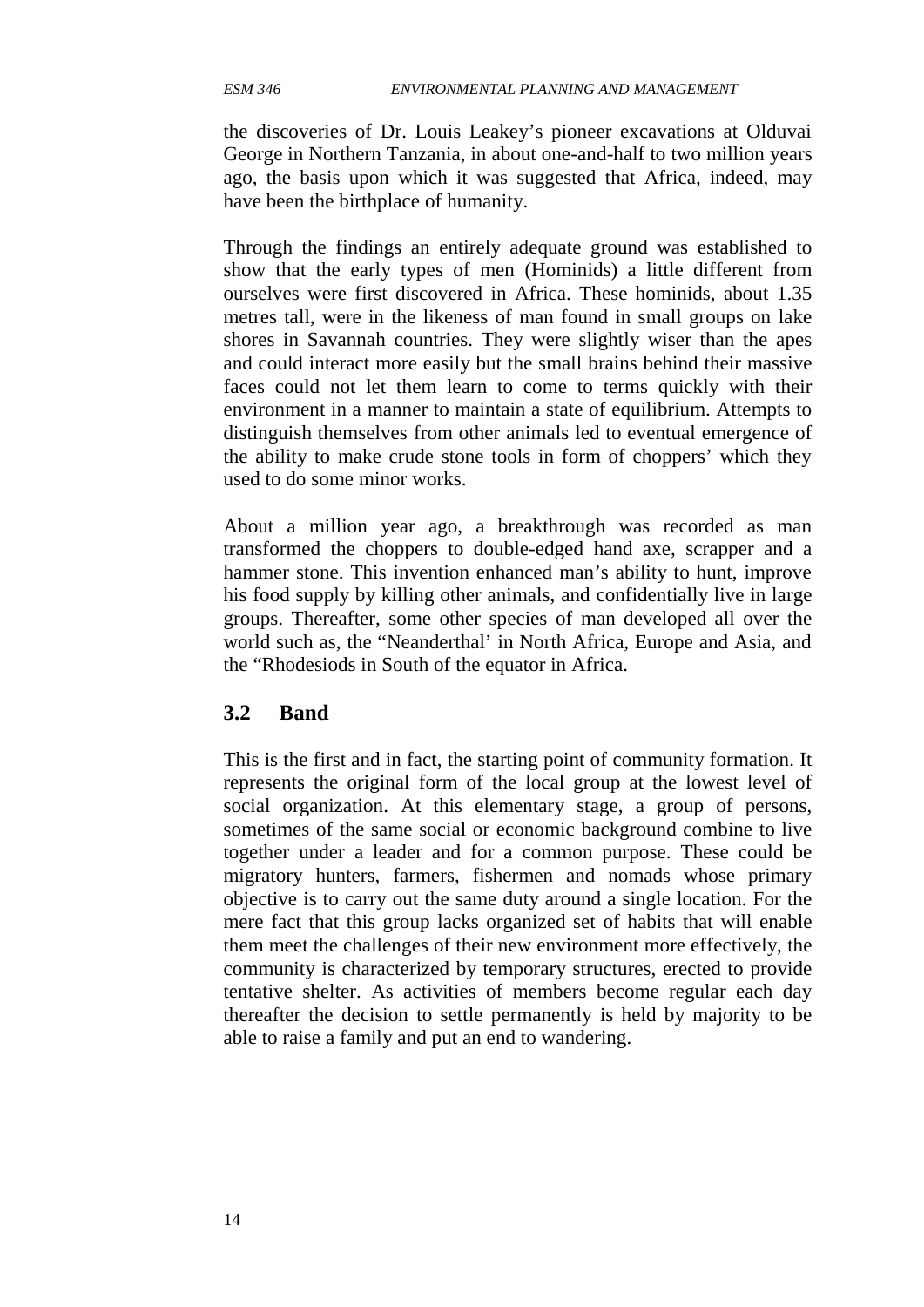#### **Characteristics**

- 1. The community is purely a small group
- 2. In most cases, the group comprises mainly males
- 3. The community is made up of a very small group, usually lesser than ten people.
- 4. The settlement lacks permanent structures because of the uncertainty of tenure
- 5. By this nature, the community hardly attracts development in terms of social infrastructure like good road, electricity, potable water and entertainment.

# **3.3 Village**

The village is a transitional community, which marks the beginning of permanent settlement. It is different from the band in many respects, looking at the developmental state at any one time. The community can best be described as a cluster of local people within a small geographical confine, shearing a feeling of togetherness interacting in an organized context, and enjoying similar style of living with a limited range of occupation. One significant fact about the village is that, people have come to accept their environment, and take over responsibility, particularly farming for their own survival. Because of the constancy in the practices of agriculture therefore, there is gradual progress in the development of farming skills and erection of permanent structures.

Some pre-conditions are necessary for this kind of community to emerge. These include:

- (a) The physical environment must be such that would support plant and animal life even to the point of providing agricultural surpluses.
- (b) The environment must be able to accommodate and support a reasonable population on a relatively little land area.
- (c) The area should be able to encourage certain level of permanence of settlement in terms of food production through domestication of plants and animals to sustain a complete life circle.

With all these pre-conditions in place a social organization in the form of a village is subsequently established, abstracting many of the essential features of a rural setting. As a social group on a low scale each individual receives recognition, understanding and co-operation in the performance of those duties relevant for the community to function more satisfactorily.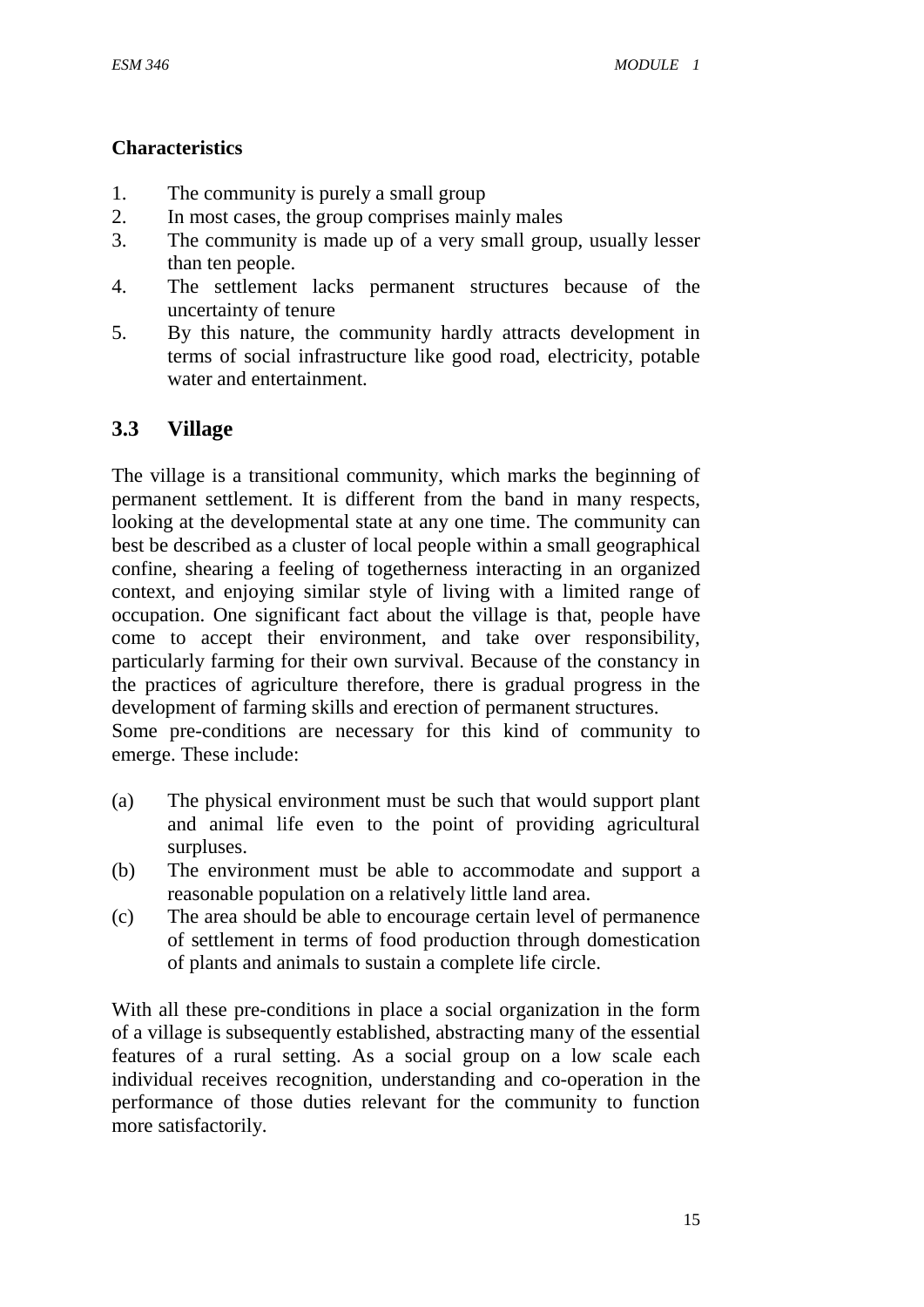#### **Characteristics**

The community comprises people who are mainly agrarians.

- 1. As a local territory, it covers relatively small area of land
- 2. The settlement is associated with garden plots located in-between houses for the purpose of food production.
- 3. The community is a collection of very small homogenous population ranging from six to sixty families or maximum of five thousand population.
- 4. The spiritual and ritual inclination of people is undefined as each household worships its own god or shrine
- 5. The social structure of the community allows only, the traditional head and the elders to have responsibility of ensuring morality and social justice among the people as well as organizing the affairs of the community.
- 6. People in this locally enjoy a feeling of neighbourhood, which encourages collective participation in the execution of community projects like construction of market, road maintenance etc.
- 7. The community operates periodic market, whereby market days are spaced in time to allow effective demand for commodities produced in the locality.
- 8. On account of financial constraints, the village lacks essential social amenities and services like; electricity, pipe-borne water, telecommunication etc nearly to raise the living standard of people.
- 9. The community experiences poor transport services as activities of people are located within working distance to ensure proximity and reduce amount of energy spent on commuting.

# **3.4 Town**

The word town is so flexible in definition. This flexibility is to the extent that there are as many towns as there are enough parameters to describe them. Whichever way it is perceived, evidence from various sources have certainly confirmed it to be an offshoot of the village, and indeed an intermediate point of transition between the village and the city in other words, it is an aerial unit that is less in size than that of a city constituted by people who are culturally conditioned through time and spatial relationship, with a sub-urban outlook.

In planning, the importance of town is not underestimated. It has remained the home of every man to which he claims a strong tie. As the basis of all human life, it produces quite a complex pattern of activities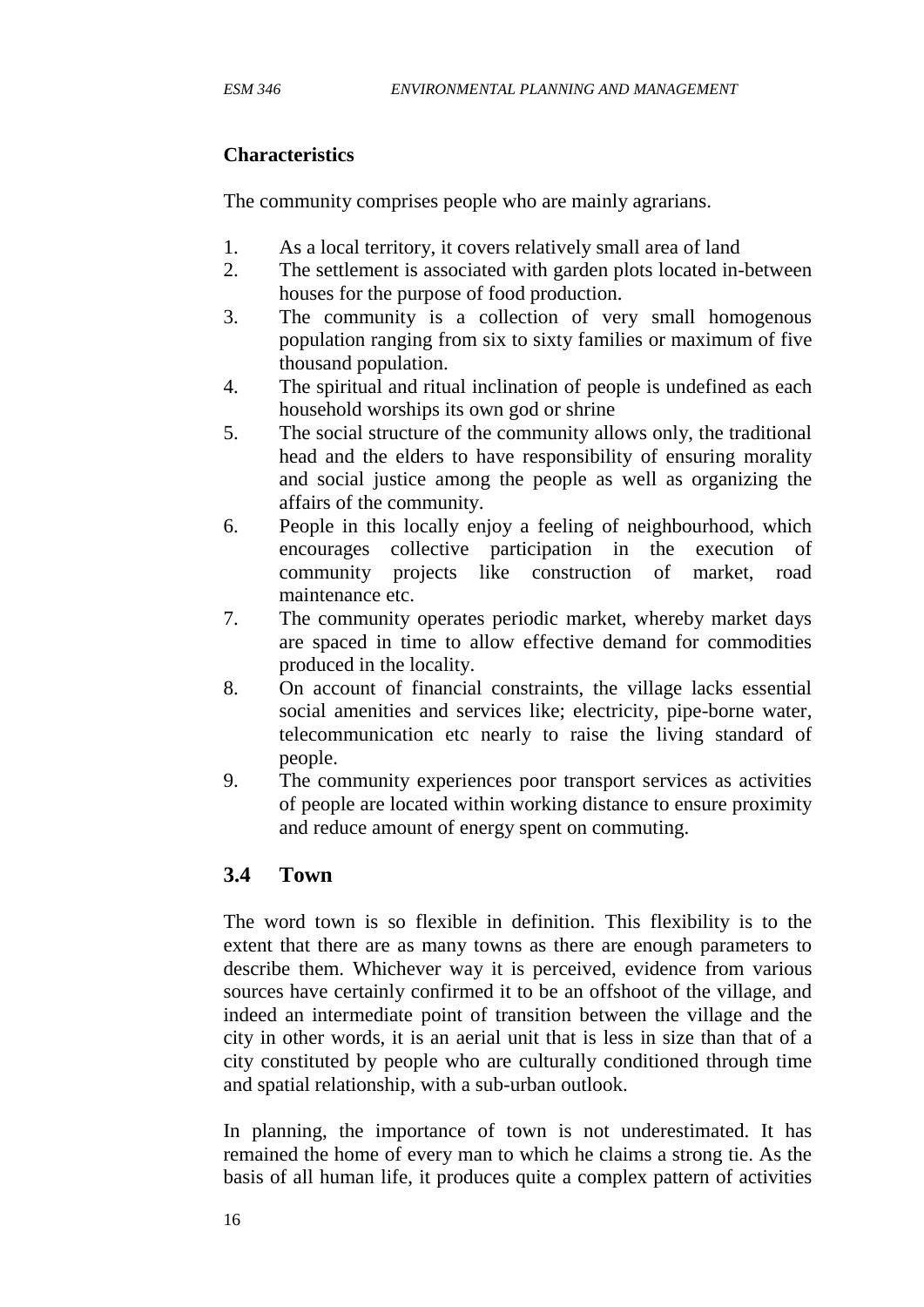which approximates more and more closely to that which is desired for planning purpose. It is an area of specific location which is in some ways distinctive from other areas. First, it is independent on its own in one part and dependent on metropolitan jurisdiction on the other. Second, it is a community of relatively larger space, holding larger population that has come through a gradual development in agricultural technology, transport and communication, as well as exchange of goods among village communities. Invariably, the town is a product of some basic conditions which include:

- (i) Surplus of food production.
- (ii) Effective management of the group of food producers
- (iii) Existence of class of traders and merchants
- (iv) Availability of market space and
- (v) Effective transportation.

Improvement in local transport for instance, makes it possible for food surplus to be assembled in the town. Effective management of traders and merchants bring about proper co-ordination of exchange of goods also in town as new social institutions eventually emerge to make the food surplus available to urban dwellers. The moment a community attains this status, attention of government is given to the provision of local trade centres, social services like schools, health centres, water, electricity etc to sustain its benefit and survival. On this note, the emergence of town cannot be viewed solely as a culmination of economic phenomenon, but social changes in the localities within which it is established.

In the discussion of the structure of existing African towns, planners have been able to distinguish the traditional town from the modern town. Typical of the traditional towns are majority of the old towns in Nigeria, which had existed before the advent of colonial rule. Many of these towns were founded in response to security needs, while others were in response to geographical and historical factors. These communities were unplanned; at the main core is usually the location of the central market and the King's palace. In other parts of such towns are residential quarters of various size and shape, all in a cluster form without reference to any road network. The modern towns on the other hand include the new or satellite own, and those founded by the European powers during colonial rule which were planned form the onset, with sufficient space for streets to accommodate modern vehicular traffic. In any case, wherever a town exists, different economic bases are exhibited with a mixture of different social groups and classes, which stimulate its growth.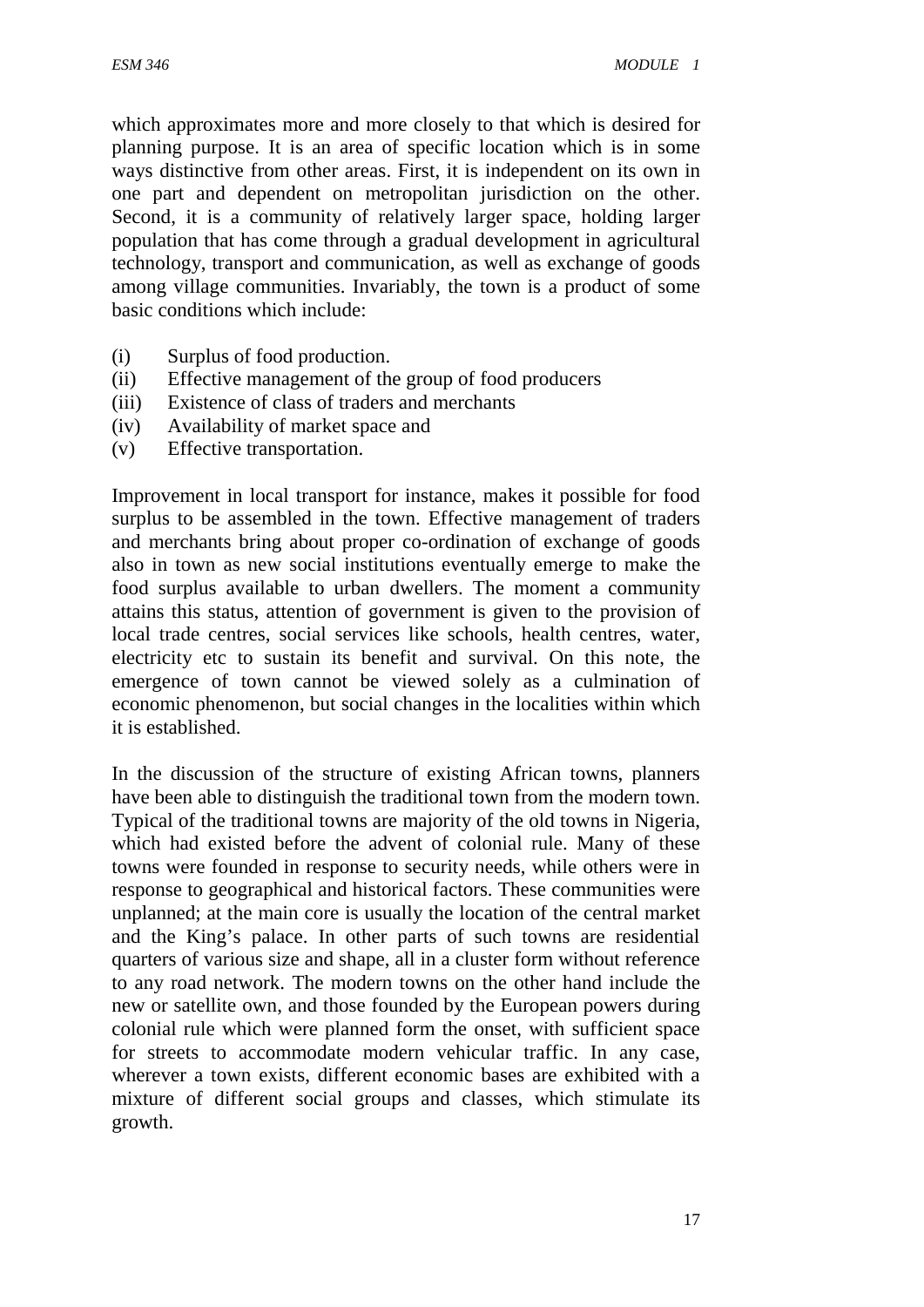#### **Characteristics**

- (i) As a relatively larger community it constitutes the nucleus or focal point of activities for other smaller communities in its region.
- (ii) The town usual has a population of between twenty and hundred thousand people.
- (iii) It represents a socio-political unit on its own, with a well-defined administrative structure and cultural traits.
- (iv) The geographical limit of the town is often delineated by the extent of homogeneity of cultural dialects.
- (v) The town dominates central goods and services like, schools, health care and communication, which it distributes to its rural hinterland.
- (vi) Contrary to what obtains in the village, the town witnesses pronounced division of labour as each person concentrates on that activity from which he enjoys the highest output.

# **3.5 City/Urban**

The city or urban settlement is a spectacular level of development on the continuum of community. It is perceptually different from the extended scope and complexity of the environment, which makes possible further development of complicated pattern of physical, social and economic attributes. On the basis of the processes involved in its formation as previously discussed, it does not imply any other identity more than a relatively large, dense and permanent settlement of socially heterogeneous individuals.

Generally, a city is considered a place with a relatively large population that has a certain legal status, granted by the national or provincial government, and that is associated with specific administrative or local government structures. City development is not only a pre-colonial but also a post-independence phenomenon especially in Nigeria. We see through series of investigations, time and again concrete evidence that the town begins to metamorphose into city at a point when those physical and economic factors involved in its growth start to manifest. For instance, during the colonial era, this development was caused by the selection of a few of the existing towns as centres of administration from which the colonial officials could govern the territory under their control. These towns were linked by roads and railways to enable them constitute commercial centres, with those along the coast, as major ports.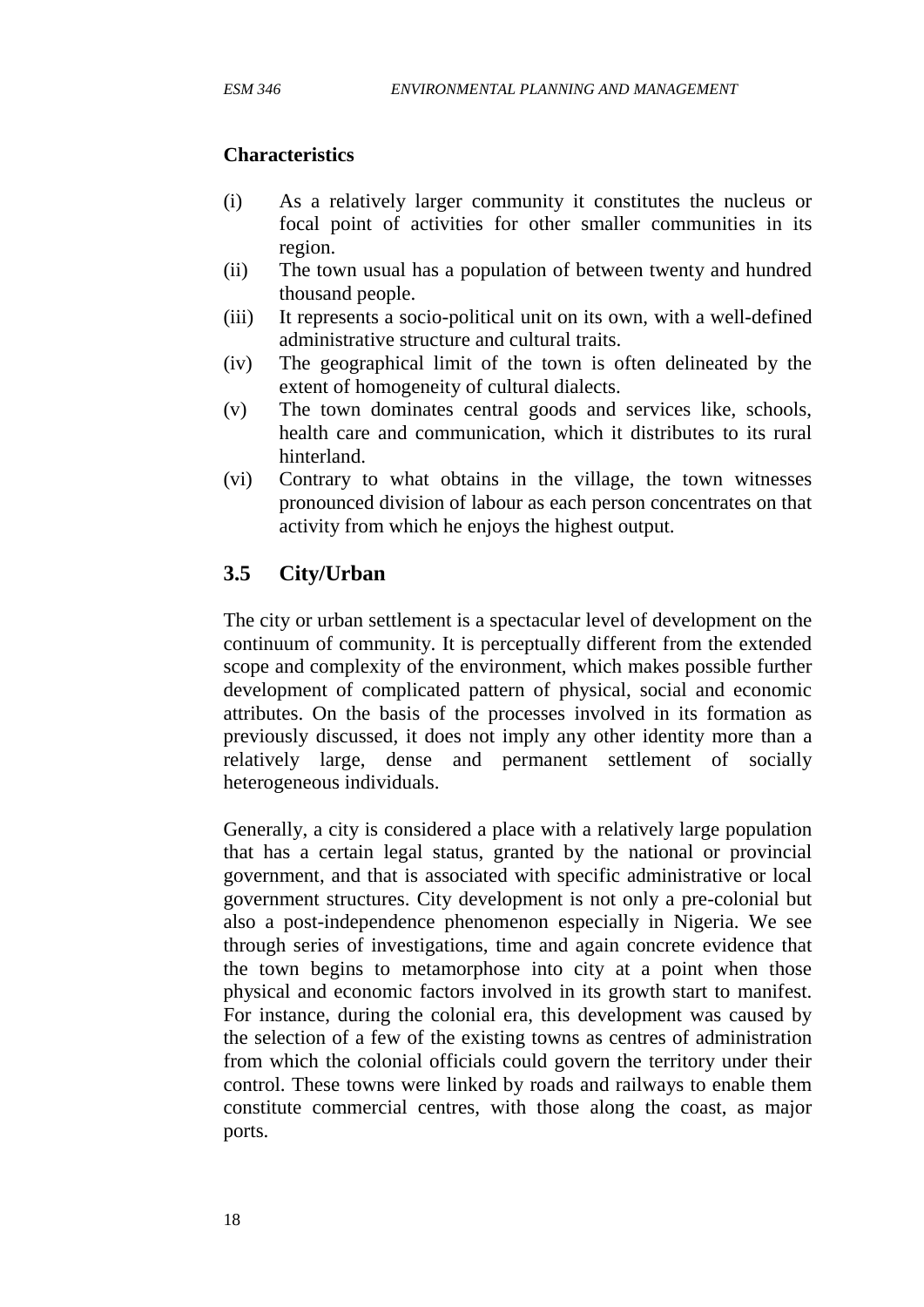The restructuring of the national economy with the introduction of National Development Plans aided the post-independence re organization process as attention as on industrialization of the towns (administrative centres) which eventually developed to urban areas. In Nigeria there were only four major urban centres which represented regional headquarters as at the time of independence in 1960. These include; Ibadan, Lagos, Enugu and Kaduna. By 1963, the number rose to five with Benin City as new headquarters of Mid-western region. The number further rose to thirteen in 1967 when the country was reconstituted into twelve states. In 1976, the number went up to twenty with the then nineteen states. With the present thirty six states, one can think of about twenty five cities or urban centres all over the country that have attained the United State standard of one hundred thousand population. For the purpose of identification, scholars in various disciplines have evolved three broad perspectives for the definition of urbanity in recent years. These include:

- (a) Legal and administrative perspectives
- (b) Definition using minimum population
- (c) Functional definition

From the legal and administrative angle, the urban community is defined based on the charter granted by authority of the government within whose jurisdiction the place is located. That is, once a particular place meets the minimum requirements set (by the act of parliament, bill or decree of the government of a region or nation, it automatically derives its legal recognition as an urban centre. Using population criterion, a measure of intensity of certain phenomena are considered which covers, population, housing units, families, percent of land occupied by buildings, employment per given area etc to qualify a place as urban. The functional description is associated with; social, cultural, industrial, commercial, religious, artistic, educational, military, political and administrative activities, which are all grouped as urban functions.

These urban centres have persistently attracted many people from the rural areas taking advantage of their strategic locations. In their various capacities as either national, regional or local government headquarters, they have witnessed tremendous increase in the provision of social and or infrastructural facilities, industries, urban services as well as expansion of economic and administrative functions. School leavers and others, move into the city in search of elusive jobs. The basic amenities and higher order services in these areas have equally remained a major attraction for better living. On account of the weak and depressed nature of rural economy rural-urban migration therefore, becomes a regular occurrence. As urban population increases, many families in a desperate bid to satisfy the appetite for self-contained accommodation put up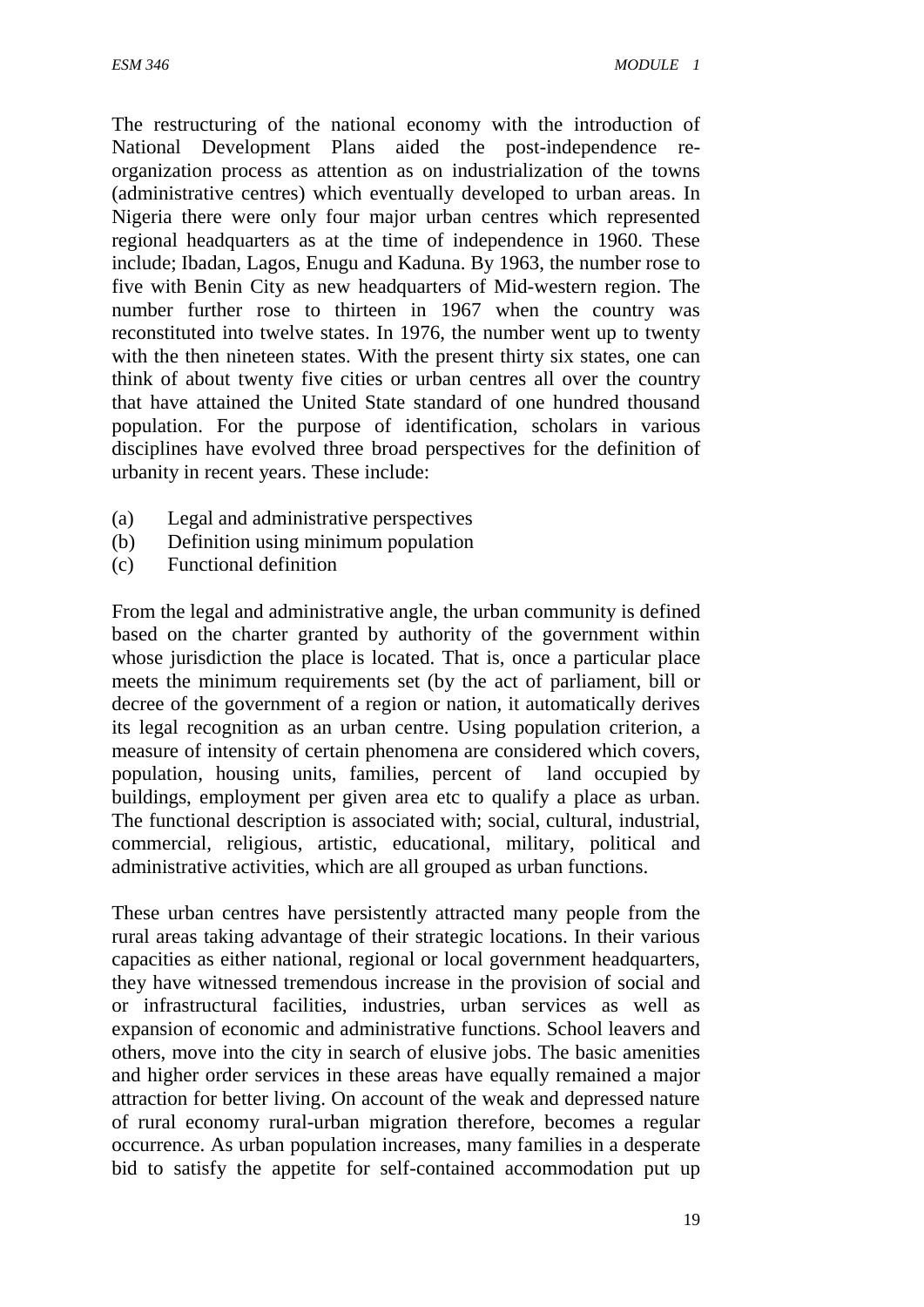buildings in the outskirts. This process continues in a sporadic manner only for the spatial organization of the city to assume a magnificent dimension.

#### **Characteristics**

- (1) It spreads over a relatively large space of land as a result of the rapid physical development of a number of quarters or sectors that group around separate nuclei which constitute the Central Business District (CBD).
- (2) The urban centre has always remained the seat of government or administrative headquarters for the region within which it is located.
- (3) Majority of the urban centres represent industrial places where different categories of workers are employed in manufacturing occupations.
- (4) It is often characterized with congestion or over-crowding, being the definite end of rural migrants, and having accommodated a substantial population, usually over a hundred thousand people who engage in non-agricultural occupation.
- (5) It is a community with high economic advancement in terms of numerous commercial activities and high productive efficiency of goods which are re-distributed to other smaller communities in its religion.
- (6) It is a major location of the 'elite' and other skilled workers where advanced training re acquired in various fields.
- (7) It is equally a community of higher order services such as tertiary institutions, specialist hospital, pharmaceutical institutes, stadium, amusement parks, radio and television stations etc.
- (8) It is a place where rarest articles are found example of which are, vehicles, heavy machinery and plants, sophisticated electronics and so on.
- (9) It is a major transport co-coordinating centre such as, airports, sea-ports, railway terminal, motor parks, bus stop and traffic lights.
- (10) It is the base for certain sensitive activities like; defense and security, military barracks, prisons and police headquarters.

#### **4.0 CONCLUSION**

In this unit, we examined trends in the formation of an urban centre. This starts from man in the Neolithic times, through band, village, town, and urban/city centre.

There is a growing realization of the need to pay more attention to these developmental trends, especially as it borders on the spatial implication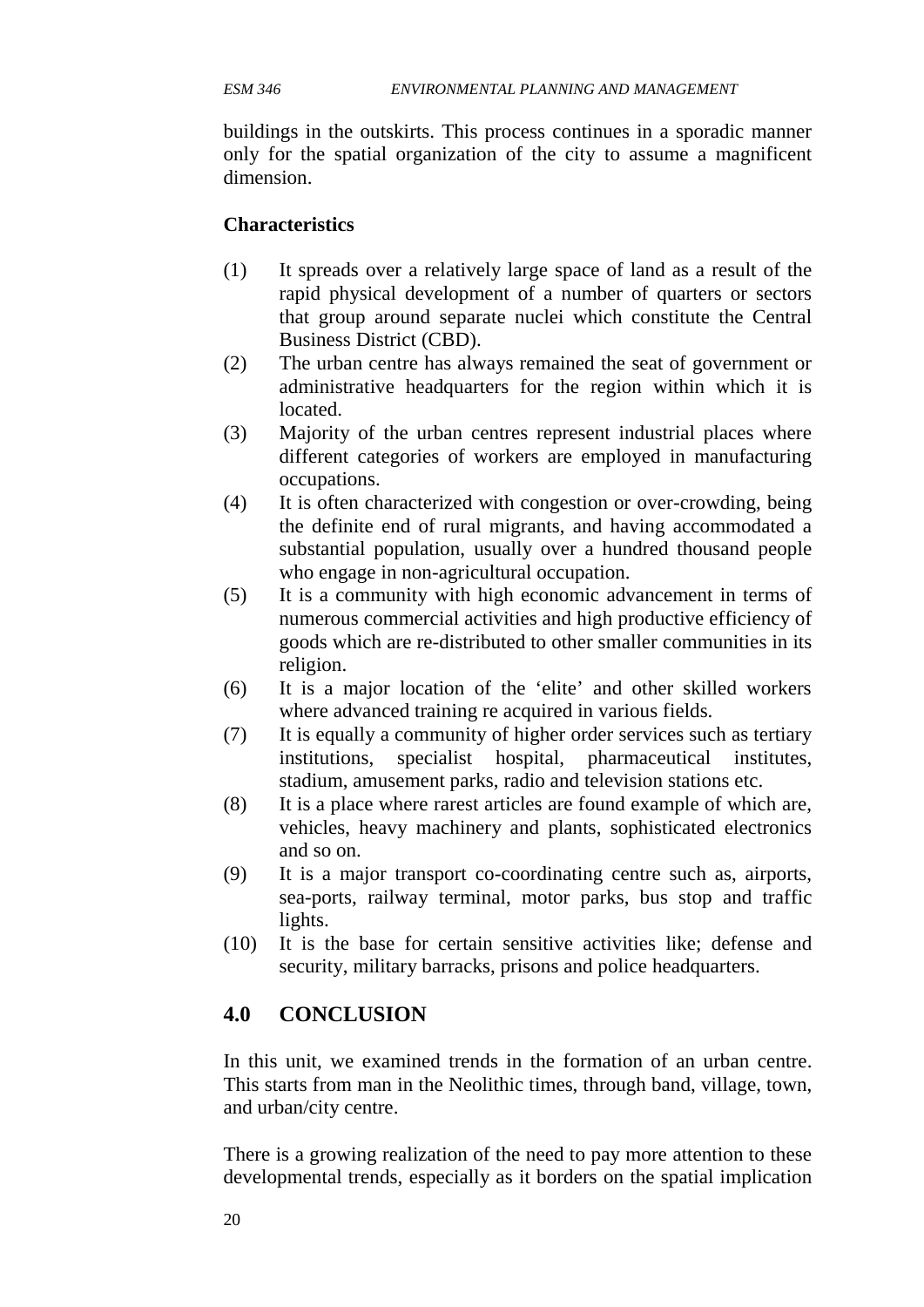of the urban economy both at the national and state levels. The study helps us to appreciate that changes in the status of these communities help in the transformation of the socio-spatial structures of their productive capacities, and the continuity from the past and their contemporary changes in time and space.

Human communities are indifferent all over. The truth of this lies in the fact that, there is a strong relationship between a place and the number of people that settle therein. That is, the higher the number of people, the higher the relative size of the settlement. The trends in the formation of urban communities, as we have them today, began with man in the Neolithic era. It is evident that each of the stages identified in order of precedence has its own peculiar characteristics, which change throughout the transition period.

Indeed, it has to be understood that unless we have adequate knowledge of classifying these communities, we will not be able to understand the differences in their structural systems, which is strategic to planning. The manner in which a planner undertakes his planning depends decisively on the size of the community, the people concerned, their attitudes and the anticipated reactions to planning approaches.

# **5.0 SUMMARY**

Man in the Neolithic era represents the starting point of man in his quest to live on the earth's surface. It was the period of dark ages when man tried to distinguish himself from other animals through some basic inventions like conversion of crude stones to make choppers.

A band is the starting point of community development made up of small group not more than ten persons.

A village is a transitional community, which makes the beginning of permanent settlement. The population is not usually more than 5000 persons.

A town is the home of every man, the population is usually between twenty and hundred thousand.

An urban centre is the spectacular level of development in a community. The city centre is made up of population of over a hundred thousand persons with all the characteristic features like functions and administrative qualities on a high standing.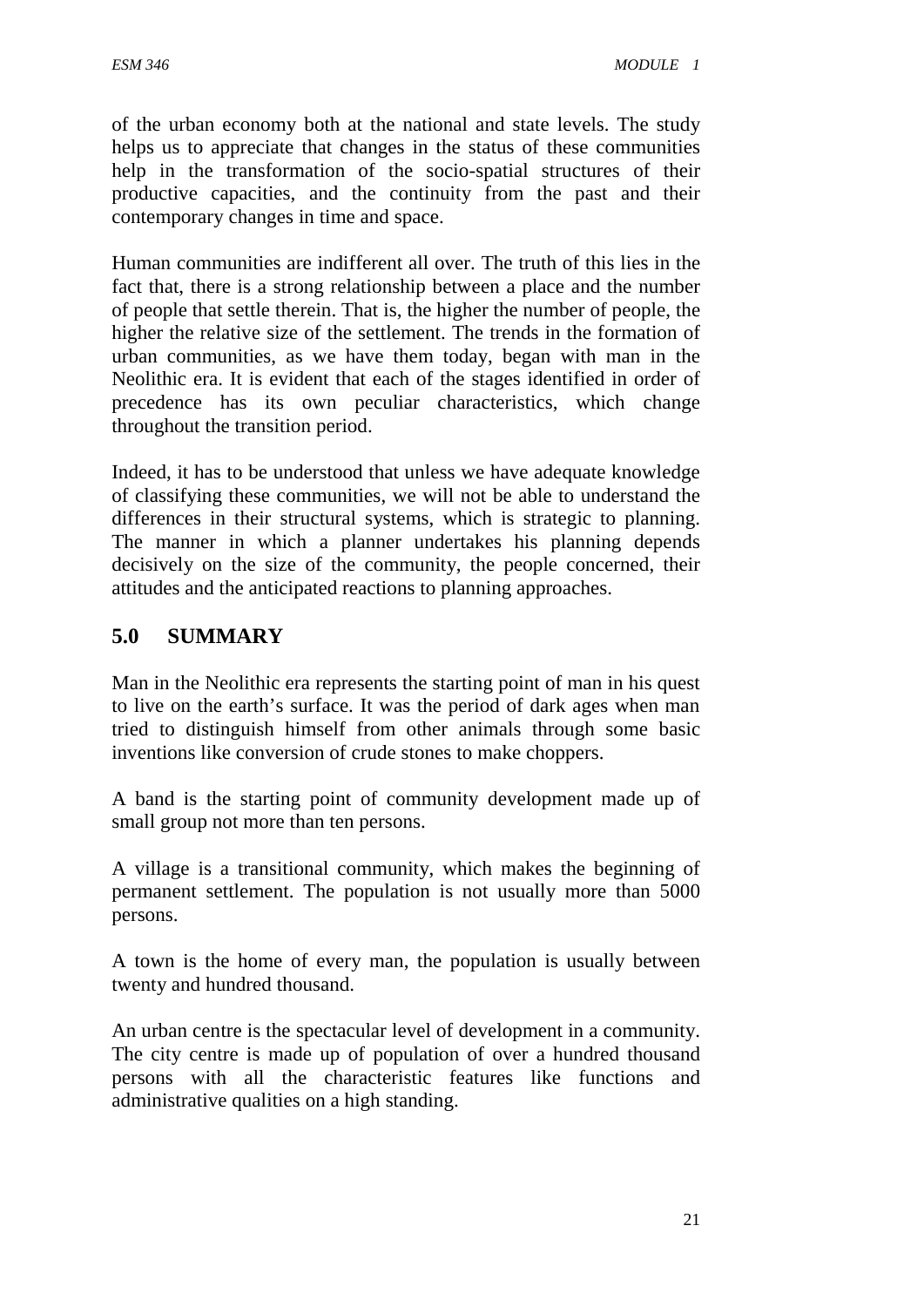# **6.0 TUTOR MARKED ASSIGNMENTS**

- A. Distinguish between human settlement in the Neolithic era and a band.
- B. List and explain the basic features of rural areas
- C. Outline and discuss the three broad perspectives for the definition of urban city.

#### **Self-Assessment Exercise**

- What is a Band?
- What is a Village?
- What is a Town?
- What is a City?

#### **7.0 REFERENCES**

Basorun, J.O. (2004). *Basic Elements of Urban and Regional Planning*. Shalom Publishers. Akure, Ondo State.

Onokerhoraye, A.G. and Omua, G. ed (1986). *Urban Systems and Planning*. The Geography and Planning Series, University of Benin, Benin City.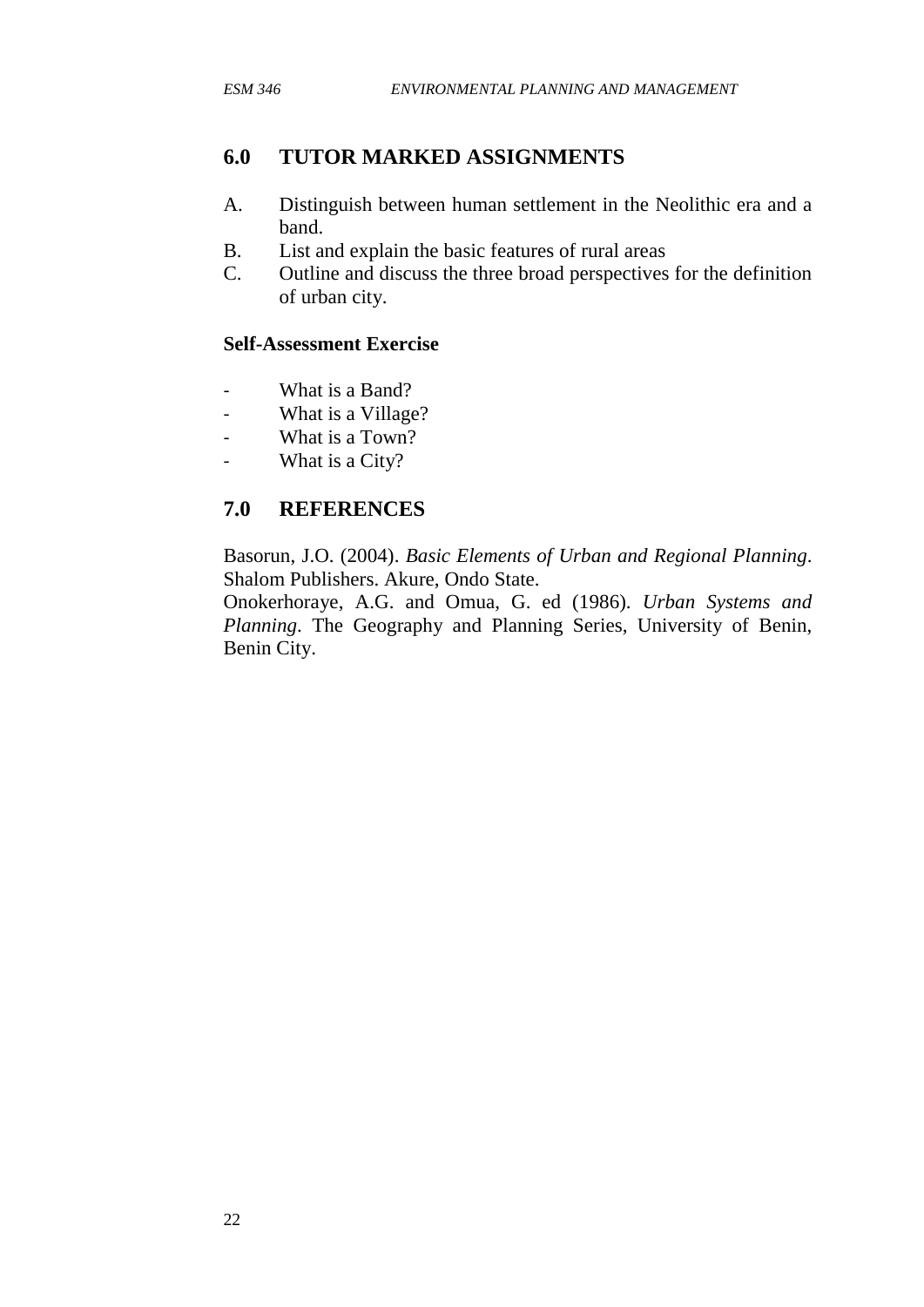#### **UNIT 4 HISTORY OF ENVIRONMENTAL PLANNING AND TYPES OF PLANNING**

- 1.0 Introduction
- 2.0 Objective
- 3.0 Main Body
	- 3.1 Evolution of Planning
	- 3.2 Types of Planning
- 4.0 Conclusion
- 5.0 Summary
- 6.0 Tutor-Marked Assignments
- 7.0 References

# **1.0 INTRODUCTION**

Evolution and History of Environmental Planning entails the beginning of planning till date. This unit will acquaint the students of where we are coming from regarding planning and what is currently obtainable. The different types of planning are also enumerated.

#### **2.0 OBJECTIVES**

By the end of this unit, students should be able to:

- 1. Trace the history of environmental planning
- 2. The types of planning
- 3. Identify the major planning tasks associated with the medieval and renaissance times
- 4. Know the social and economic problems that prompted environmental planning at the time of industrial revolution in the 18<sup>th</sup> century.

#### **3.0 MAIN BODY**

#### **3.1 Evolution of Urban Planning**

Urban planning is known to have passed the following five evolutionary passes namely, medieval, baroque, renaissance, industrial and contemporary phases.

#### **Medieval Period**

Settlement pattern and types during this period were inclined to defence consideration hence settlements were small, buildings were compact with narrow streets, congested buildings without open spaces and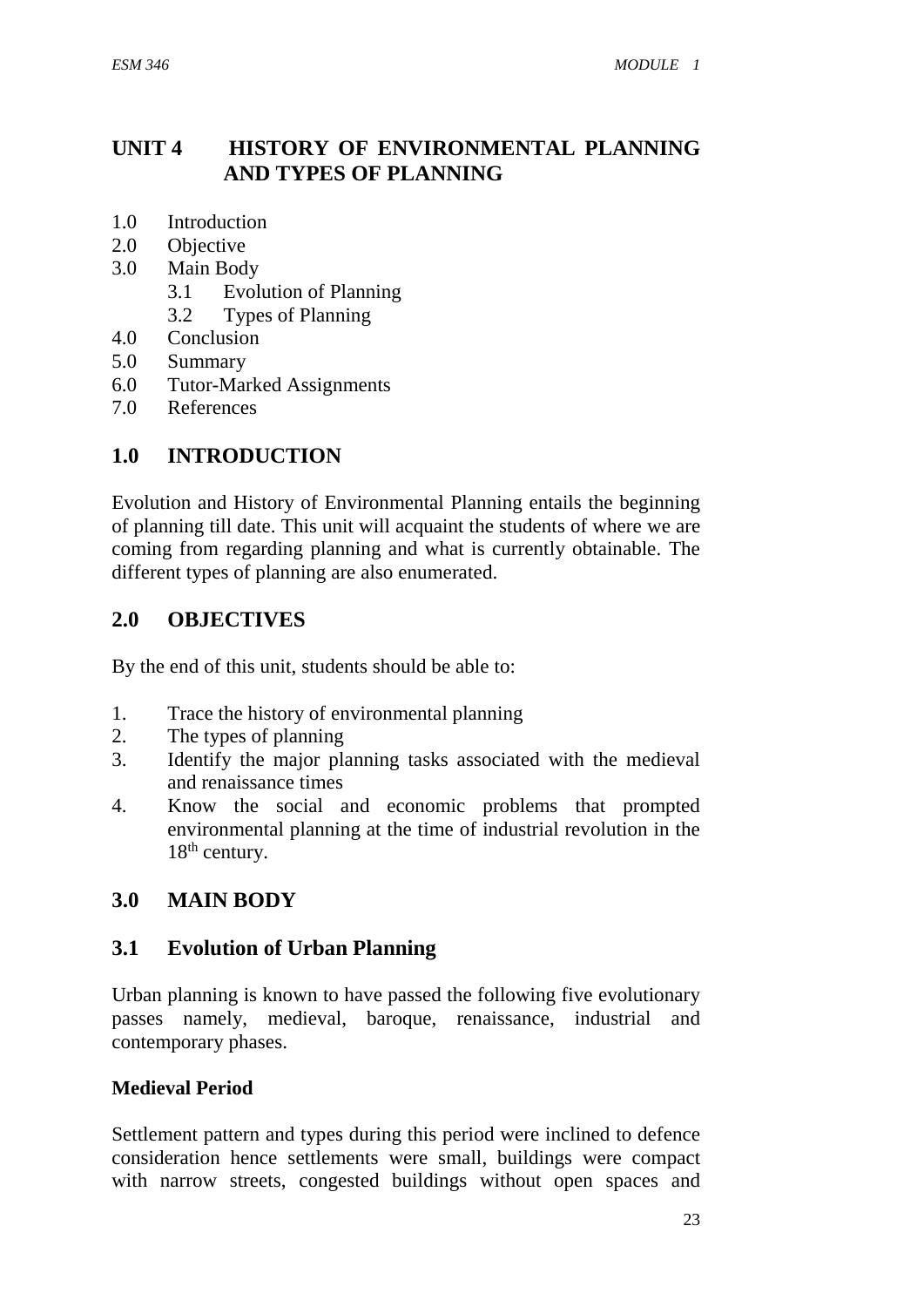without any form of protection against fire outbreak, epidemics, earthquakes etc and when any of these thus happen large part of the cities are destroyed.

#### **Baroque Period**

Defence was not only an important element during this period, it was a period characterized by progressive energy, which was otherwise channeled towards improvement of parts of towns and settlements. It was also a period that conscious effort was made to combat hygiene through increase of knowledge in science and technology. Significantly, the discovery of the roman vault for the channelization of sewage, drainage and water was developed. Finally, the baroque witnessed a significant progress in landscape architecture where large expanse of land were acquired by kings, princes, army generals, wealthy nationals an aristocratic class for development of houses, mansions and residential areas.

#### **Renaissance Period**

This was a period of re-discovery. It was a time man discovered that he could subdue nature. It was a time of increase in the knowledge of science and technology. It was a time human limitation and inhibition were been removed and all creative energy was released. Consequently great artists, architects and engineers were discovered and commissioned to prepare development plans, create large express ways for ceremonies. Taking into cognizance the discovery of the wheel cart and the growth in inter communal trade, great houses were built for kings and emperors. All these helped to sharpen settlements streets widened and there was a more organized utilization of space. It was at this time the foundation of town planning was laid. Because of the need to improve public environmental hygiene, new consciousness to landscape was born. Selected areas of towns such as king palaces and religious centres were developed. This was also a period that the philosophy of town planning began.

#### **Industrial revolution Period**

The industrial resolution of 1760 to 1790 resulted in innovations, which sharpen the discipline of planning. It was a period of unlimited increase in industrial production and the concentration of large factories. It was also a period for the discovery of railways, stream engines and motor cars. The industrial revolution period had two impacts on settlements.

(a) It helped to improve and widen streets and hence a better appreciation of open space.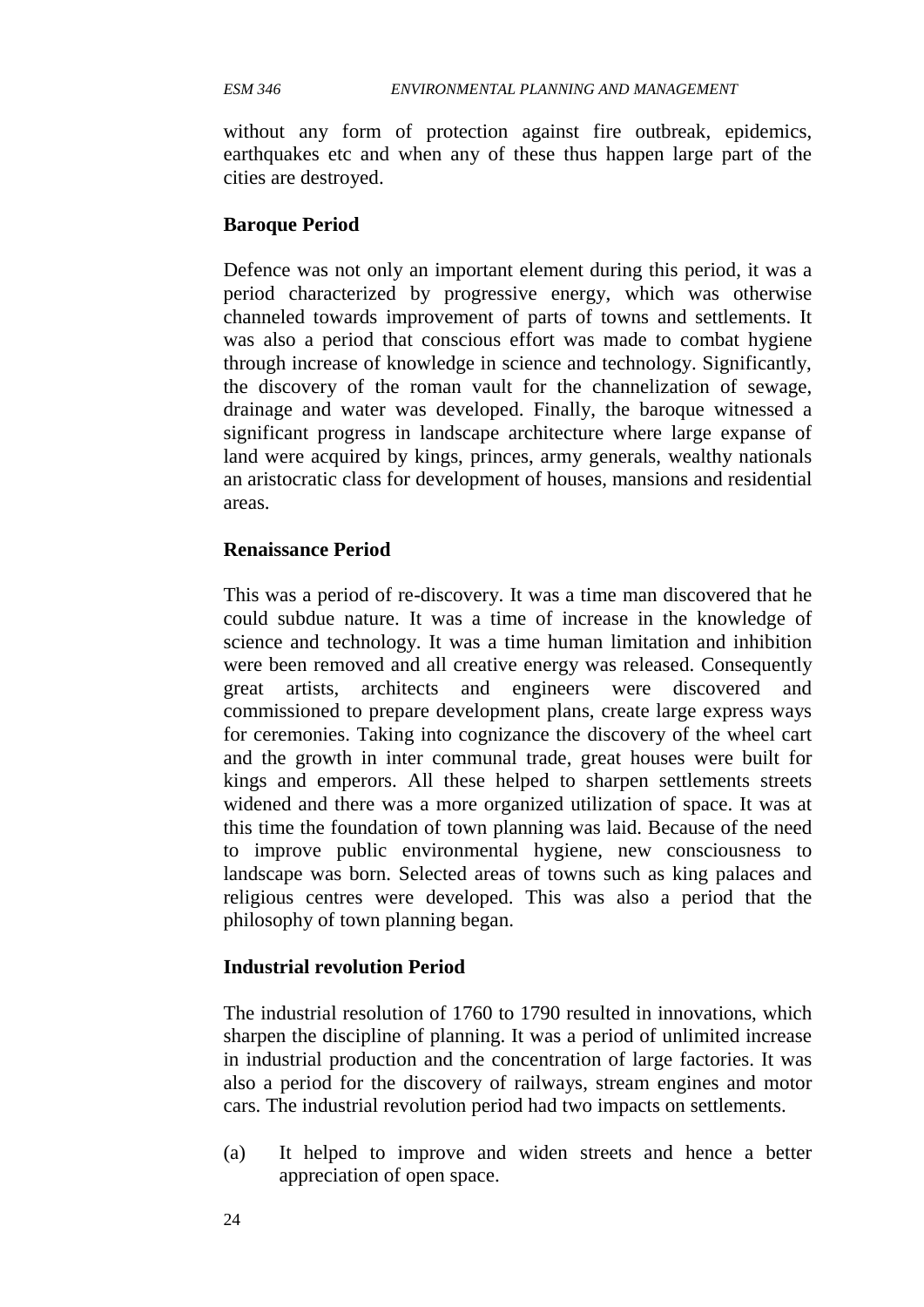(b) It led to the clearance of large expanse of land for the building of factories, industries and buildings.

The construction of factories and industries led to massive movement of people from the rural areas to the urban areas leading to congestion of buildings by people. The resultant habitable conditions were so deplorable that London was referred to as smoking city in the early century. It was a time factories were located to houses, markets and railway stations because of this, compatibility of land use, the gains that were recorded during the renaissance period wiped away. However the discovery of motor cars and railway led to the dispersal of settlements and population which helped to decongest the big cities as at that time. Since the discovery of railway and motor cars, it has made it easier for people to travel from their place of residence to their working places.

#### **Contemporary Period**

It was in the industrial revolution period that city managers, architects and engineers became more concerned about the importance of cities. Consequently people like Pane Gannier, Robert Owen, Thomas Moore and James Burkinham began to philosophize on how to make the cities more habitable. It was at that time that concepts and principles of town planning began to crystallize. It was at this time also that appreciation of the concept; principles that were hitherto applied to king palaces were applied to cities. Significantly, it was the Second World War that modified the birth and presence of town and country planning. Town and country planning was introduced to Africa in the early 1940's. In Nigeria, it was introduced in 1946 through the first town and country ordinance modeled after the British town and country planning.

#### **3.2 Types of Planning**

Four types of planning can easily be identified. They are; physical, economic social and environmental planning.

#### **Physical Planning**

Physical planning, sometimes referred to as land-use planning, is concerned with the spatial arrangement (organization) or urban and rural land-uses for the purpose of creating functionally efficient and aesthetically pleasing physical environment for living, working, circulation and recreation. Land subdivision plans, master plans, local plans are examples of physical plans. Physical planning is more closely associated with panning at the regional, urban and local scale; it involves intervening in, controlling market mechanism and reconciling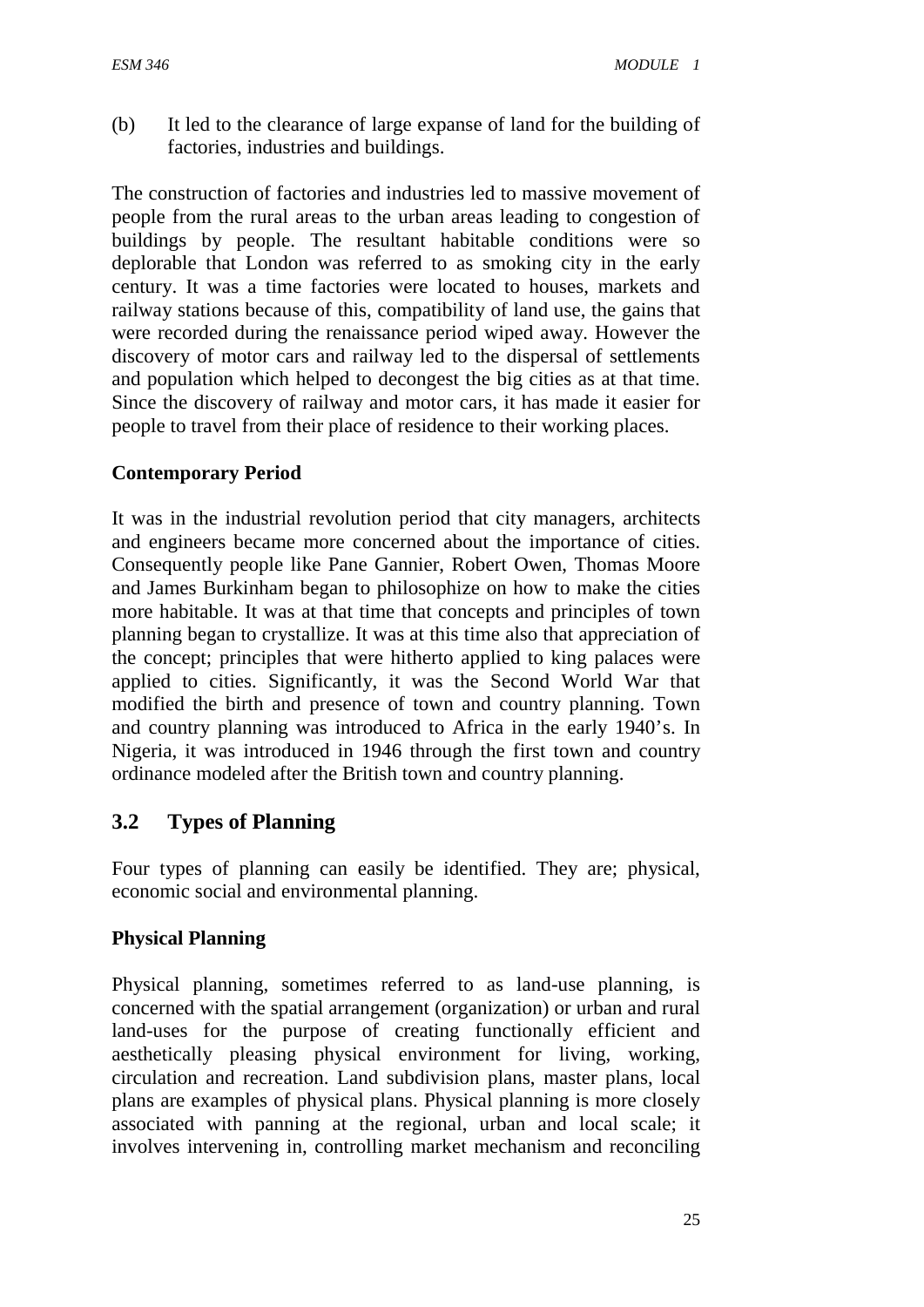public and private objective towards achieving good spatial qualities and relationships of development.

#### **Economic Planning**

Economics is the science of the management of resources. Economic planning involves the calculating and controlling the allocation of resources. It is primarily concerned with facilitating the working of the market forces. Economic planning is considered to be a national and regional approach. National economic policies on industrial development, housing subsidy and health expansion programmes are bound to be put into practice within the resources available to government. The resources are required to be equitably distributed for the overall wellbeing of the citizenry. The process of the distribution and management of these resources is what is termed economic planning.

#### **Social Planning**

Social planning is concerned with improving the social condition of people. It is more appropriately seen as the organization of resources to combat problems such as poverty, discrimination or deprivation. Social issues that require planning include education, health, water, housing, and employment.

#### **Environmental Planning**

Environmental planning is concern with those plans meant to preserve or improve the quality of the environment. Environmental planning is done in the process of project establishment. It is required that impact assessment is carried out to determine the amount of harm or success a project is likely to cause to the environment. If the establishment is not environmentally friendly as it is with most oil exploratory, appropriate measures aimed at reducing the amount of harm are taken in the process of development and operation. In the process of project development, impact assessment is carried out to evaluate the degree or amount of damage that is likely to be done to the environment and what the impact of these damage would be felt by the inhabitants of the area in relation to the derivable advantages. This is what is referred to as Environmental Impact Assessment (EIA).

#### **4.0 CONCLUSION**

We have seen clearly in this chapter that environmental planning is a separate activity on its own, which came up to enhance the quality of human surroundings. We have seen how the first public Health Acts was introduced in the early  $19<sup>th</sup>$  Century in Britain to foster this. We have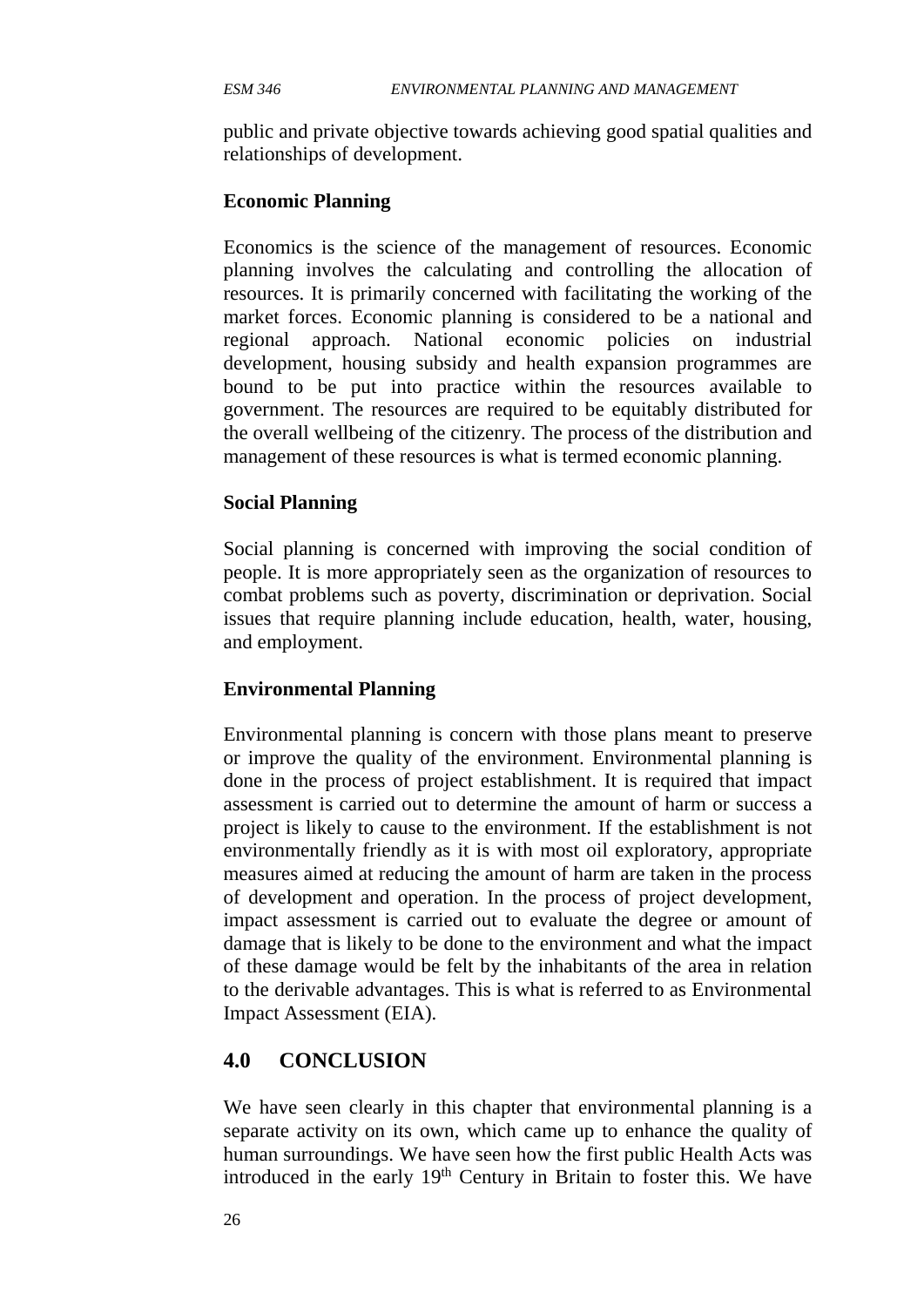equally sent e evolution of planning and the different types of planning in this context.

# **5.0 SUMMARY**

- A. The medieval period settlement pattern was based on defense on defense of the area. This resulted to congested buildings and small settlements. No recourse to environmental disaster such as epidemics, earthquakes, tsunami etc.
- B. Baroque period This was a period of defense, increased knowledge to combat epidemics, control of waste water and the adequate land use planning.
- C. Renaissance Period This was the period of discovery. There was high knowledge in the area of science and Technology.
- D. Industrial Revolution Period Resulted in innovations that led to the widen of streets and clearance of large expense of land for factories.
- E. Contemporary period when professionals (Architects, Geographers, Planners, Engineers) became more interested about the importance of cities.
- F. Types of Planning range from physical, Economic, Social and Environment Planning.

# **6.0 TUTOR-MARKED ASSIGNMENTS**

- 1. List and discuss the major planning tasks associated with the medieval and renaissance period.
- 2. What are the social and economic problems that prompted environmental planning.

# **Self-Assignment**

Students should know the different stages in the development of environmental planning.

# **7.0 REFERENCES**

- Basorun, J.O. (2004). *Basic Elements of Urban and Regional Planning.* Shalom Publishers. Akure, Ondo State.
- Ojeifo, O.M. (2005). *Elements of Planning and Design.* Donald Publishers. Benin, Benin City.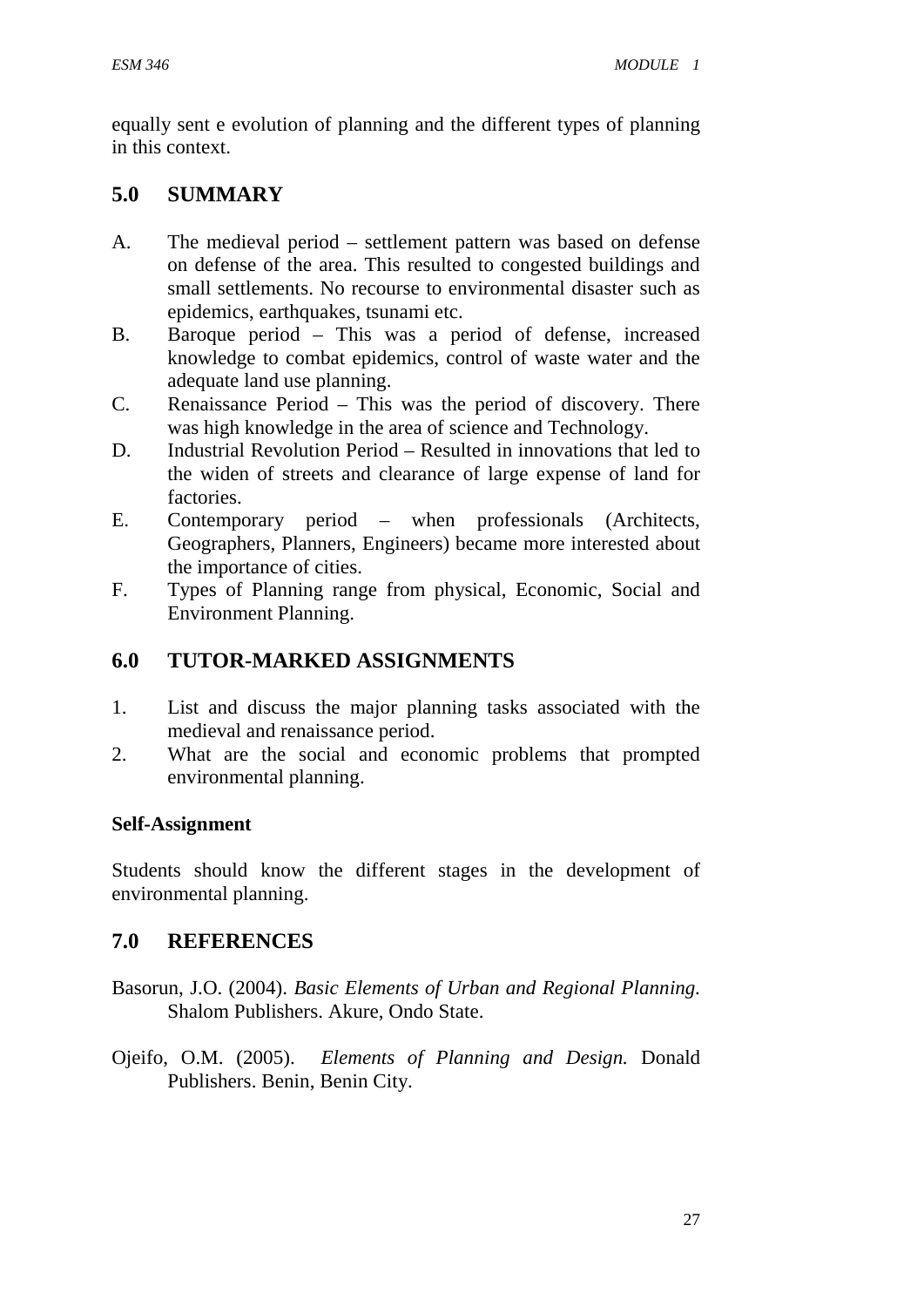# **MODULE 2 THE PROCESS OF PLANNING AND ENVIRONMENT**

- Unit 1 Models of urban Land use planning
- Unit 2 Stages of the Planning Process
- Unit 3 Community Facility Planning
- Unit 4 Urbanization and Environment

# **UNIT 1 MODELS OF URBAN LAND USE PLANNING**

- 1.0 Introduction
- 2.0 Objectives
- 3.0 Main Body
	- **3.1** Types of models
	- 3.2 Models of urban land use
- 1.0. conclusion
- 1.0 Summary
- 1.0 Tutor marked Assignments
- 7.0 References

# **1.0 INTRODUCTION**

There is no universal agreed definition of the term model. In the field of applied sciences, it is analogous to theory and concept. Theories are established relationships, while concepts are new ideas conceived by someone. On the other hand, models are skeletal representation of reality. However, the world model is used merely to refer to an established object or action that conveys information in reality. It is an abstraction from reality which is used to gain conceptual clarity in order to reduce the variety and complexity of the real world to a level we can understand and clearly specify.

# **2.0 OBJECTIVES**

By the end of this unit, the students should be able to:

- Know most of the models commonly used for land use study
- Relate the present ay city built-up to the models
- Differentiate the different models using simple illustration.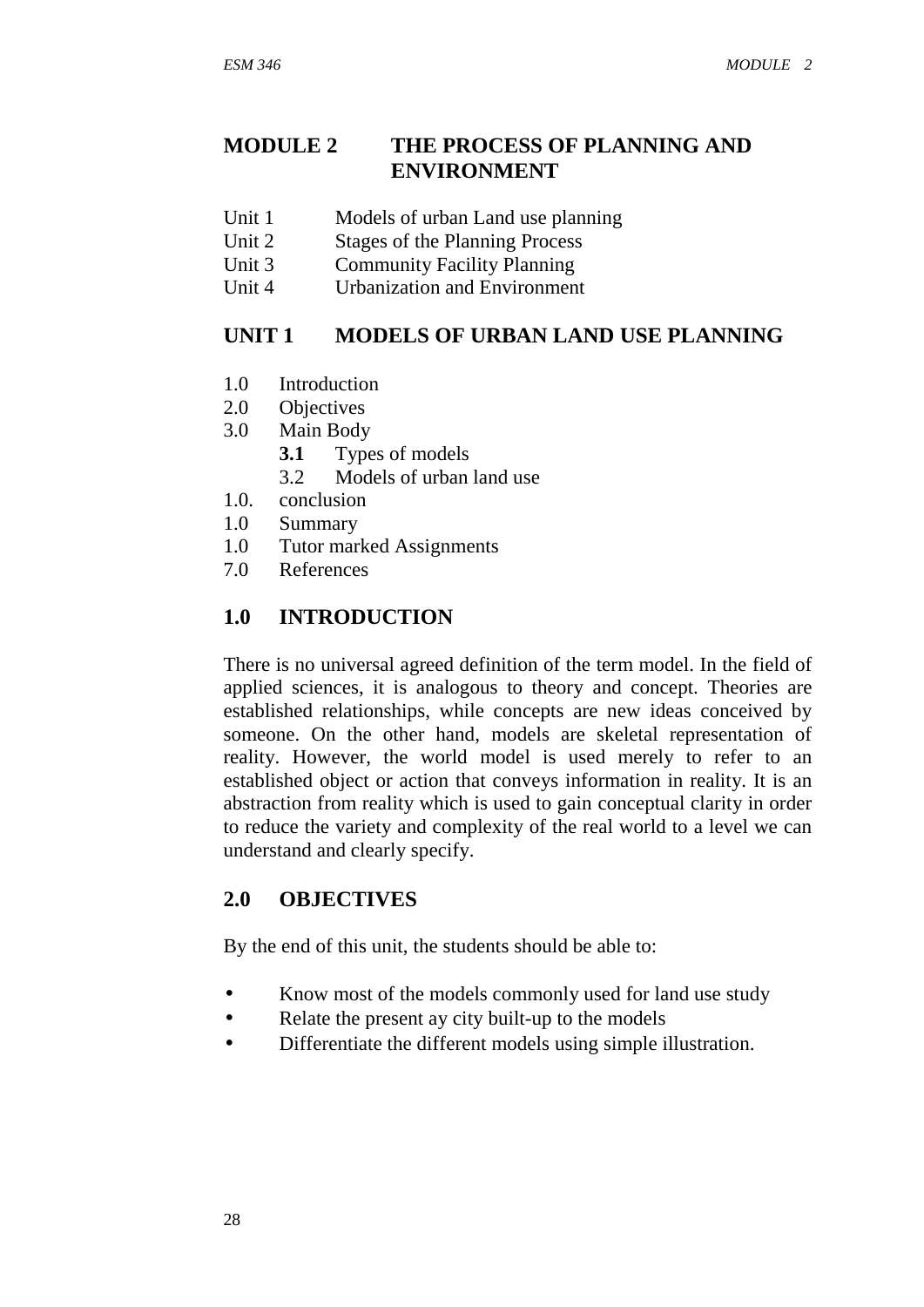# **3.0 MAIN BODY**

## **3.1 Types of Models**

Various discussions on the types of model such as are given in some tests, render sufficient basis in this context. Actually, there is a clear difference in the way models are made. Apart from the fact that, they are in different relationship with the situations they represent, they do not occupy the same space at the same time. We may in some instances, notice a kind of similarity in the shape of two or more models, but on a closer look, it is inevitable that differences will appear in the information they offer. Generally, three broad types of model have been identified; iconic, analogue and symbolic models.

- *(a) Iconic Model:* Iconic model which is more of pictorial model, is the exact representation of the original. It shows the main features and exhibit specific relationship to what it represents. Paintings, drawings, especially of two and three dimensional designs of buildings, sculptures and photographs of structures or scenes are good examples of this type of model, which are quite useful in planning researches.
- *(b) Analogue model:* The distinctive feature of this model is that, it considers only, the significant characteristic of what is to be represented and presents them with appropriate and concise elements as are necessary to express the essential parts of the phenomenon of a very wide range. For instance, one can easily construct the picture of a country or state on a map. Likewise the land use or road network pattern of a city or region. In this case, abstractions of outlines, contours and graphical representations introduced on map are genuinely related to those aspects of the real situation which they symbolize. This model, just like the iconic model, is regarded as 'physical model' on account of the concrete posture.
- *(c) Symbolic model:* This model is of mathematical orientation. The approach which is a little complex is built on mathematical concept which was derived from real life situations. Upon the knowledge of the significance of certain parts of an activity or object, some numerical statements or equations are developed to established a satisfactory relationship between them e.g.

$$
X = \frac{\sum fx}{\sum f}
$$

i.e. mean  $=$  total number of cases total number of occurrences or

Volume of a cube  $=$  Length x breadth x height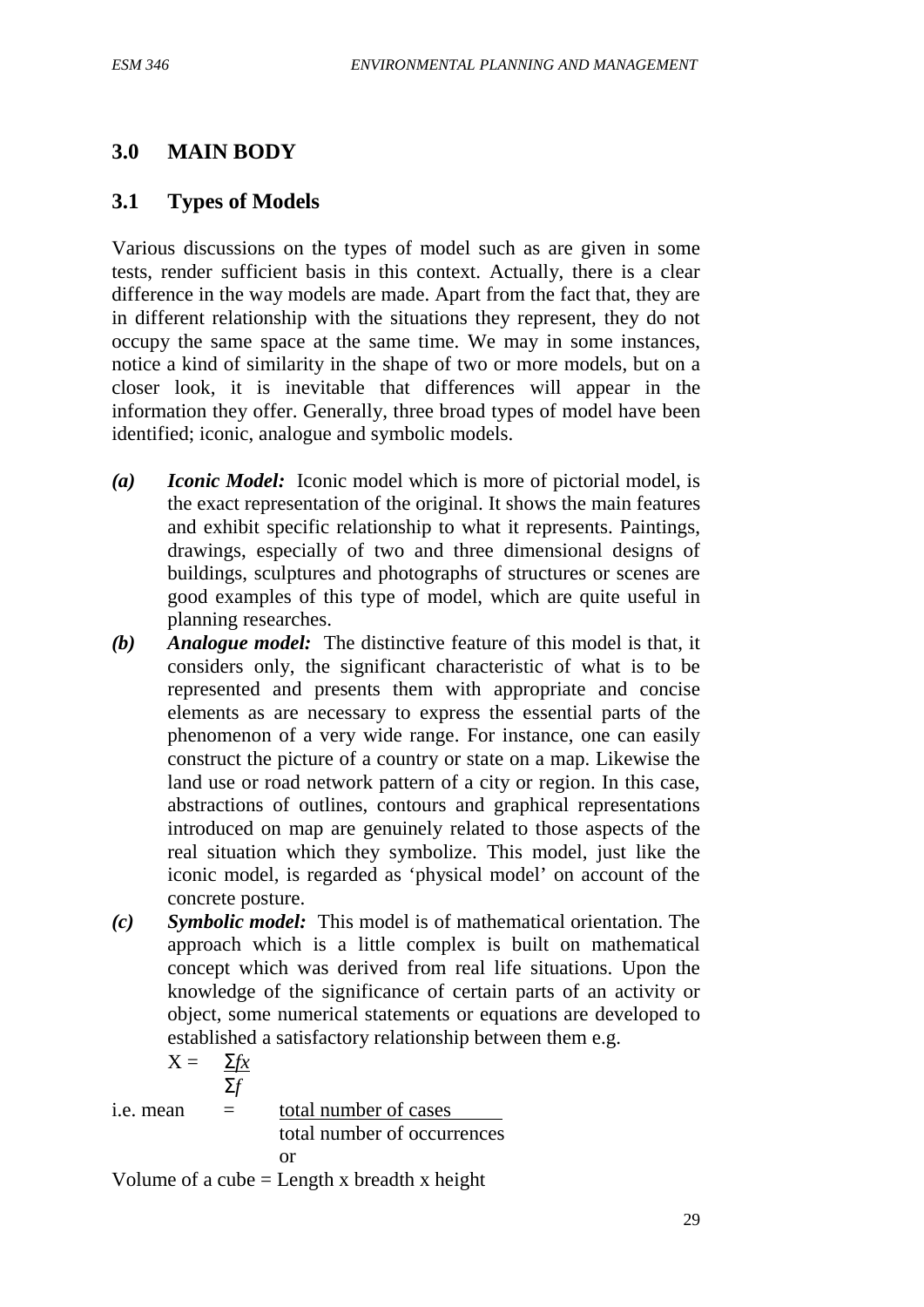It is absolutely an 'abstract model' because, in most cases, the model is represented with conventional symbols, which are subsequently subjected to mathematical manipulations to enable the researcher, comprehends the reality of the situation investigated. The mathematical model canbe categorise into three viz:

- (i) Descriptive models
- (ii) Predictive models
- (iii) Planning models

According to him, *descriptive models "*are of scientific value because they reveal much about the structure of the environment, reducing the apparent complexity of the observed world to the coherent and rigorous language of mathematical relationship". As the name implies, they are basically meant for description of a particular circumstance, a term reasonable evaluation of the variables concerned. The models have not been found suitable for forecasting; as they tend not to supply adequate information about the future.

*Predictive models,* on the other hand, are purely 'forecasting models'. Being future oriented models, they try to reveal possible change in the future after thorough analysis especially through 'extrapolation techniques' of the present situation as dictated by the past events. The models which could be 'deterministic' or 'probabilistic' in nature are useful in simulating future rather than current situations. Specifically, they are essential tools applied to issues that relate to population forecast and land use planning.

The *planning models* are also known with three other different names; prescriptive, normative and optimizing models. They are called normative models because they set the norms against which societal behaviour may be compared. They are concerned with "what ought to be "rather than "what is" and to this extent they are prescriptive in nature. As planning models, they help to communicate ideas and opinion about what is desirable or the impacts of a policy decision on a subject matter or a system of interest. Although the notion of prescription in this context, is not entirely uncontroversial, however, there is sufficient common understanding that the models are useful for planning.

By using models to study phenomena, a problem is translated into more family or convenient terms such that a useful model involves a more simplified, accessible, observable, controllable, rapidly developing or easily formulated phenomenon from which conclusions can be deduced, which in turn can be re-applied to the original system or real world.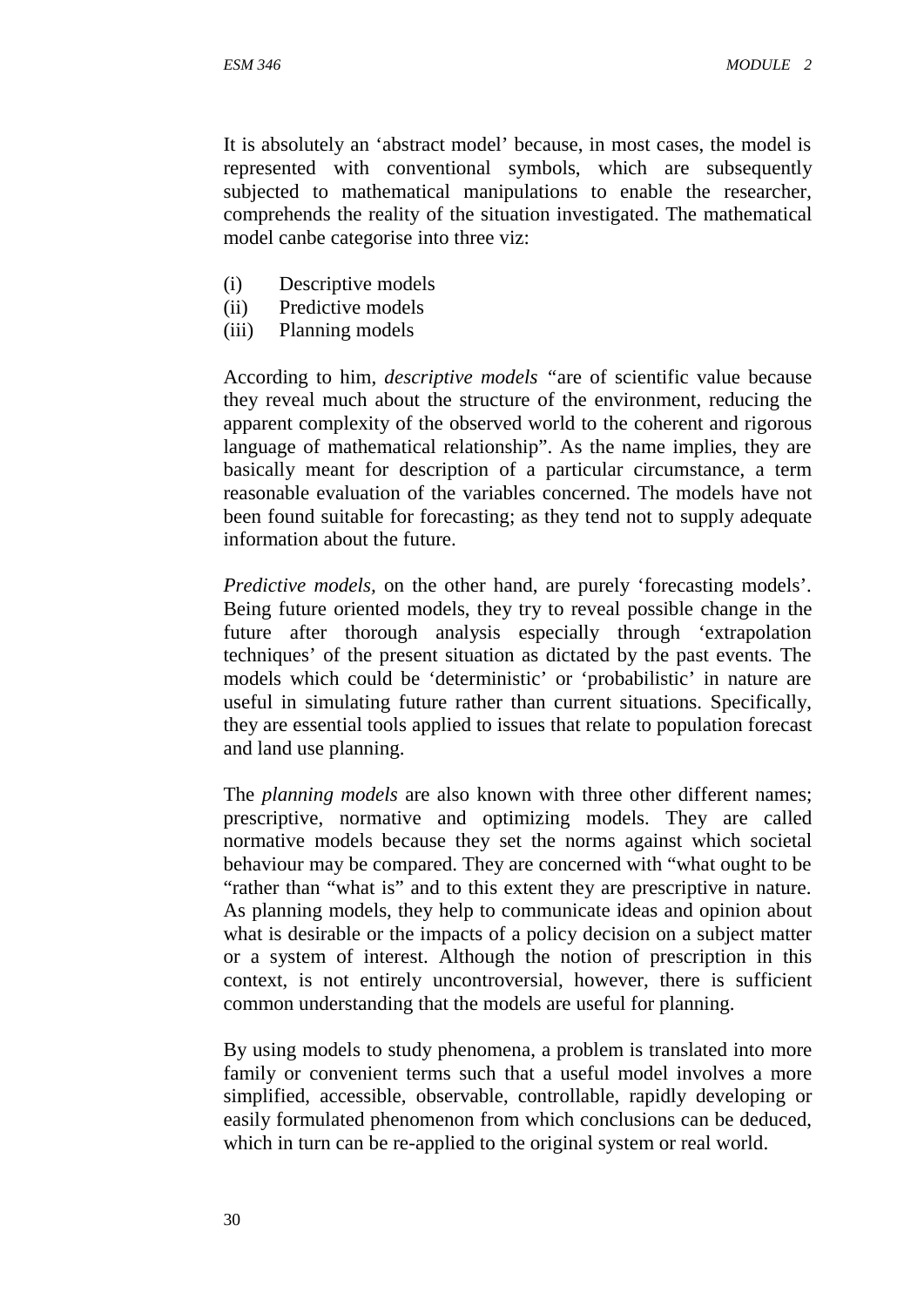# **3.2 Models of Urban Land Use Planning**

Consequent upon series of studies conducted on the nature of urban land use structure by pioneer urban analysis, a number of approaches have emerged in the form of models, attempting to describe the internal structure of contemporary cities. The rationale behind each concert may make sense to some extent, especially when the substantive developmental; stages are keenly followed. Those ones we shall examine below, were worked on in much greater details, and will no doubt serve as vehicle for most of our intensive sustained focus on the realities, reasoning skills and techniques designed to help students acquire basic planning background on city development. Emphasis shall be laid on the five major ones for now i.e. the concentric, sector, multi nuclei, population density gradients and the land value models.

### **The Concentric Ring Theory**

This is one of the theories used to describe urban land use patterns today. Ernest W. Burgess developed this theory in 1925 in his study of Chicago City in the United States. This model was developed as an application to urban land use of Von Thunen's earlier theory relating to rural land around a city. The main thrust of the model is that a city extends radially from its center to form zones outward (Basorun, 2004). He explained the composition of each zone as follows:

**Zone I:** The Central Business District – This zone is the headquarters of economic, social civic and political life. The heart of this district is the down town retail district with its department stores, smart shops, office buildings, clubs, banks, hotels and museums.

**Zone II:** The zone in Transition. – Areas of residential deterioration caused by the encroachment of business and industry from zone I. A zone in transition with a factor, an outer ring of retrogressing neighborhoods, of firs settlement immigrant colonies, of rooming house district, of homeless-men areas, resorts of gambling, sexual vice and breeding place of crime. As families and individuals prosper, the escape from this area into zone III beyond, leaving behind as marooned a residuum of the defeated, leaderless and helpless.

**Zone III:** This is the zone of independent workingmen's home largely constituted by neighborhood of second immigrant settlement. Its residents are those who desire to live close but not too close to their work.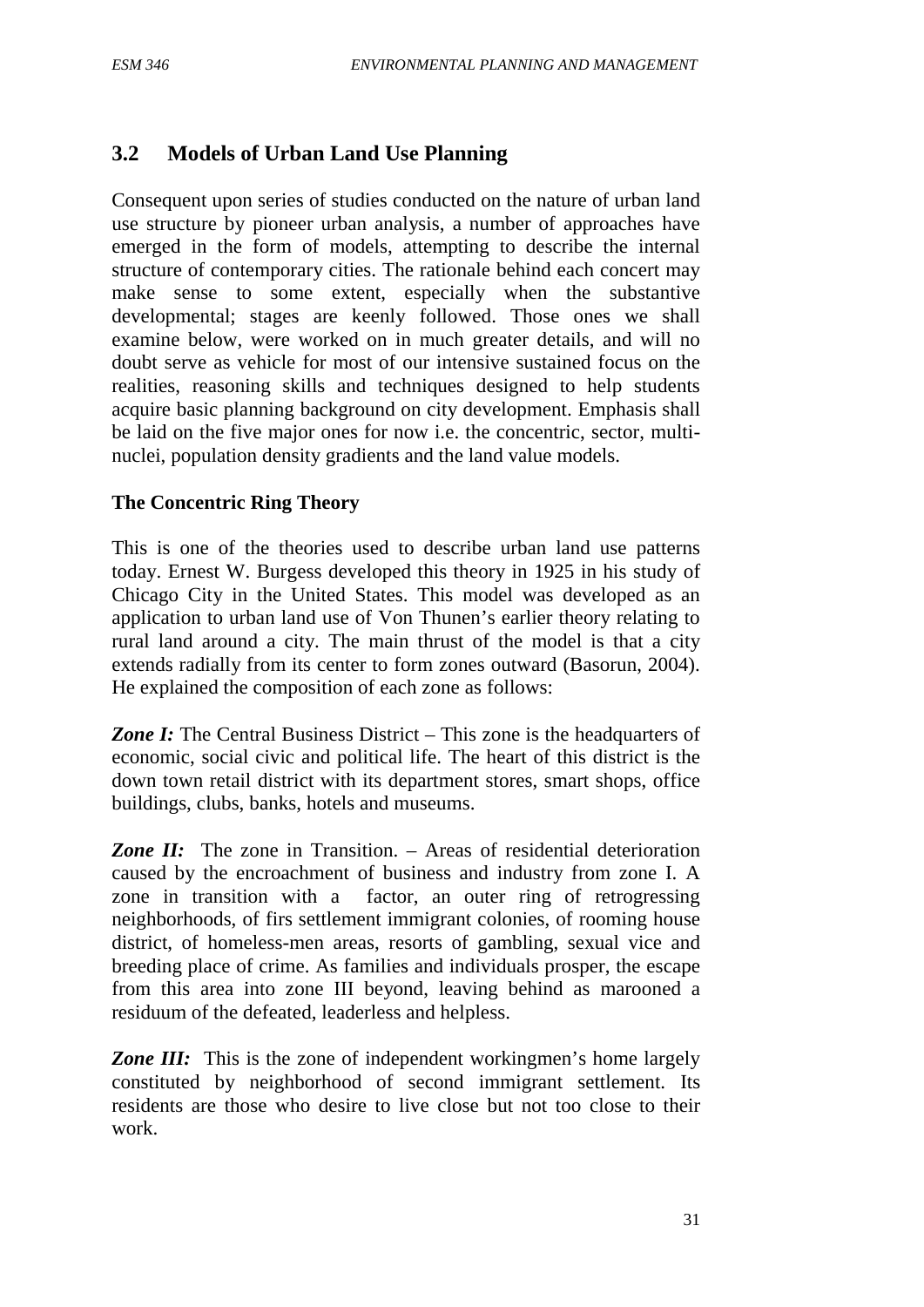**Zone IV:** This is the zone where middle class resides mostly such as small businessmen, professional people, clerks and sales men.

**Zone V:**The commuter's zone – This is a ring of encircling small cities, towns, hamlets and suburbs.

An illustrative diagram of the concentric model with several revolting circles was designed by Burgess in 1925. The zones according to him are not clear-cut and were in parties not circular.

However, this theory has been criticized by scholars like Fiery (1945) on the ground that there is hardly any urban center that is truly concentric in nature and where land uses would be arranged in a manner suggested by the theory as distinct land uses such as shops, offices, factories, housing and waste site are difficult to come by instead they are close to each other.



Concentric Ring Model

- 1. Central Business District
- 2. Zone of Transition
- 3. Zone of Working Mains Home
- 4. Zone of Better Residence
- 5. Commuters Zone

# **3.3 Sector Model**

The tremendous impact of transportation infrastructure on city growth was emphasized in this model by Hoyt. As an economist, he is of different opinion from the Burgess concept and argues that the spatial development of any society or city depends, to a large extent, on the nature and structure of the transportation networks inside it. He was concerned with discovering how the housing market operated in America so as to advise the American government on mortgage policy.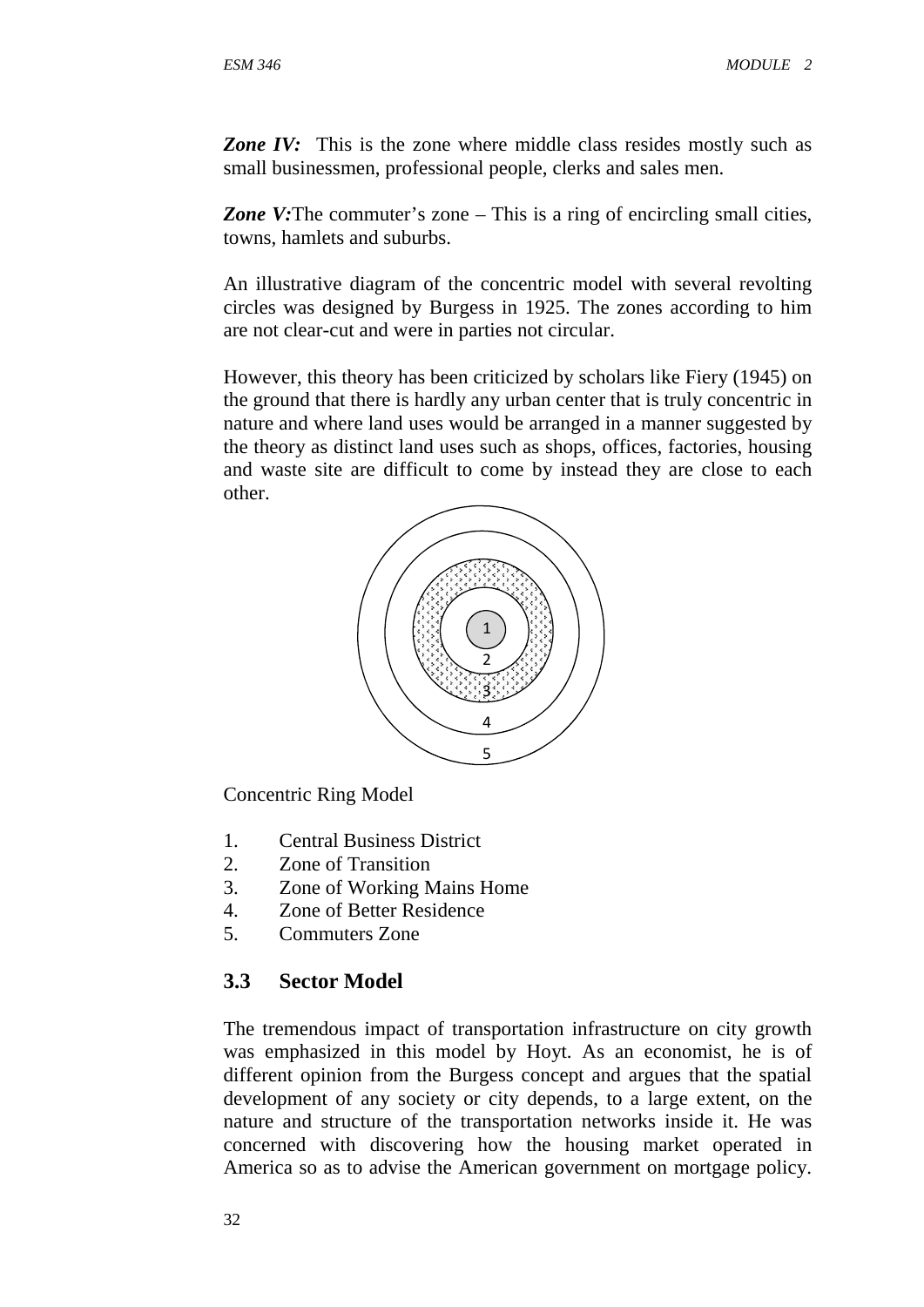He believes there is a strong correlation between 'rent' and 'housing' situation. Using retail value therefore, as a surrogate of housing quality, Hoyt demonstrated how residential land uses tended to be arranged in sectoral pattern, radiating outwards from the city centre along transport routes.

According to him, thirty American cities where sampled and arrangements of housing units were found to be in organized pattern of rent; the basis on which the following facts are established:

- (a) Highest rental areas stretch continuously outwards from the city center in sectoral pattern.
- (b) The high rent areas' extension usually occurs along racial lines or transport routes from the center to the outermost part of the city.
- (c) Middle-range rental areas often encloses or bounds the highest rental areas.
- (d) In most cases, the middle-range rental areas, demarcate the highrent and low-rent residential areas.
- (e) Normally, the low-rent areas of the city frequently locate opposite the high-renal areas.

In conclusion, he maintains that the sectoral development of the city is a function of the established lines of travel which facilitate movement to the CBD, for enhancement of economic activities as well as social interactions.

# **3.4 Multi nuclei Model**

It could be argued that the attempt to marry the principles of concentric and sector models together, led to the emergence of multi-nuclei concept. The concentric model for instance, at its best, is operational especially at the early stage of city formation. It stimulates existing communal function to such an extent in the city as to warrant the designation of a centre of nucleus. The subsequent expansion of the city and the complexity of the total environment make possible further development of new centers at the periphery. Perhaps, on this note, Harris and Ullman developed the multi-nuclei model, to suggest that the city with its extended geographical region, comprises as many segments as possible, each grouping a round a separate nucleus or center.

At this point, it is necessary to examine more closely the nature and functions of these centers so as to understand the key factors responsible for their creation. "Although most of the centres are similar, various areas that constitute them have developed some specialized functions which make each a completely different order. It could be argued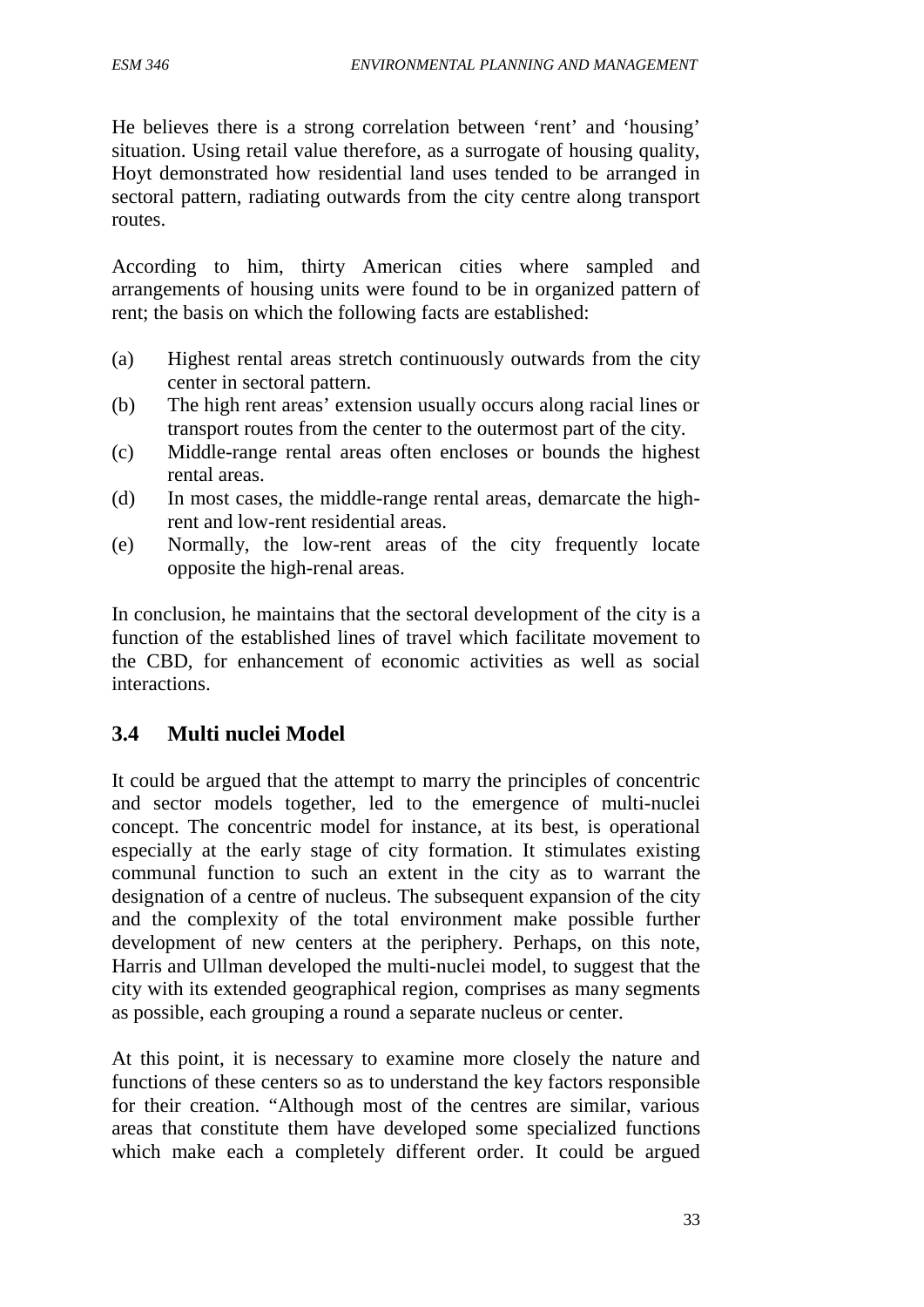however, that four basic actors are crucial to the development of these separate nuclei as enumerated thus:

- (a) Certain activities concentrate at specific locations because of the presence of specialized facilities required to function. A good example is a quarry located near rock outcrops; just as furniture workshops often group around sawmills or timber sheds.
- (b) Closely related functions tend to locate in close proximity because of the profit that could be derived from such act. For instance, it is common to find the welder, painter, motor mechanics and vehicle spare parts sellers operating in the same environment due to the complementary nature of their jobs.
- (c) Conversely, conflicting activities that are likely to be detrimental to each other, just like the residential and industrial districts will need to be located in opposite direction for the sake of convenience.
- (d) On account of the variation in rents in different parts of the city, the most desirable site therefore is dependent upon the ability of prospective developers to pay for the price.

What this illustration has demonstrated is that, various nuclei are formed spontaneously as the city develops. When differ areas of specialized activities are stimulated, specific central functions are evoked. The number increase as the existing ones are absorbed only for the others to be created at the outer zone. This gives a perspective of development from the spatial to the full understanding of the process as an exercise in spatial perception.

# **3.5 Land Value Model**

This model focuses on land value, and shows the basic structure of business activities and residential land use in relation to the population density gradient of the city. To some extent, the relative strength of a city reflects the purchasing power of its own residents – a large number of whom depends directly or indirectly on trading.

Usually, its trade is drawn from its rural hinterland, its urban yield, its service and market areas which are still considered as its 'sphere' of influence. Retail and wholesale functions which need to be central to their market, and offices often eyed by the labour pool are concentrated in the central part of the city where the transport systems are focused. The result of this is the development of series of zones in which major land uses like, commercial, industrial and residential terminate, based on rent parable on land and transport services form the city center.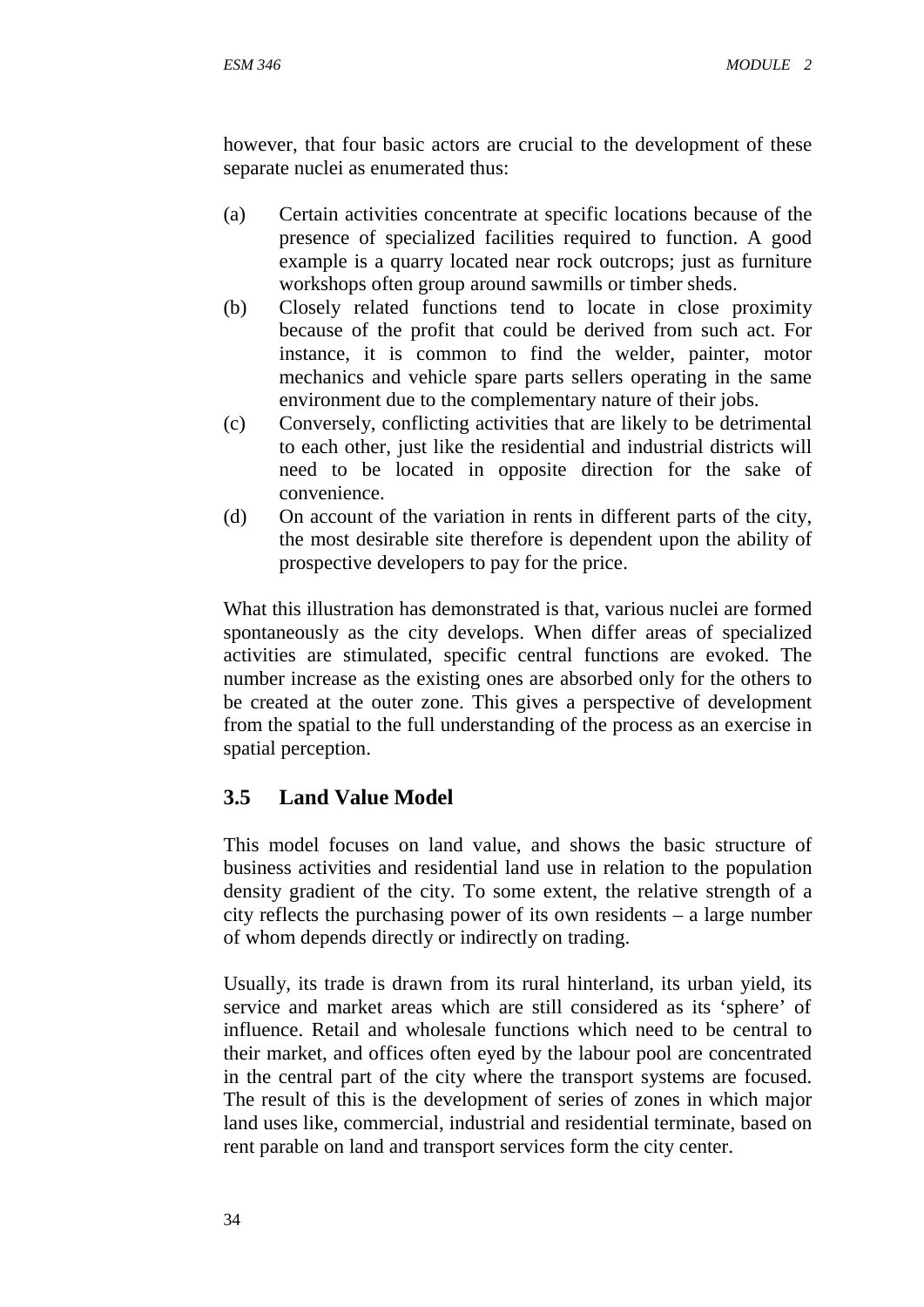The model, which was fashioned out of the theory of Land rent by Alonso, is an extension of Von Thunen's Model of Agricultural land use. It sees the core of the city as the most desirable location for which the commercial entrepreneur make competitive bids on account of the high price it commands. Generally, the main streets in the area are the chief shopping areas, traditionally occupied by private business such as hotels etc. Following this zone are industrial activities. More and more, as industries develop, houses are built to supply the rising demand for accommodation. Apart from a few builders of model cottages near their mills, all other builders are speculators operating in the market arena.



### **Hypothetical Rent-Distance Relations within a City.**

Alonso was resolutely skeptical about land value, which he claimed has a direct correlation with rent. Different activities compete for locations at various distances from the center. Since the value accorded the central site, makes it more attractive to economic ventures, residences are therefore located at the outskirt not principal as a result of land which is in short supply at the center, but because residential uses in most cases attach less value to centrality.

All the models as we can see help to analyse the totality of the urban environment, and have come to discover the essential features, which are actually present and operating in it. The scientific understanding derived from the theoretical concepts, no doubt will assist in developing ideas about existing conditions and make elaboration of abstractions as well as analysis of urban cases.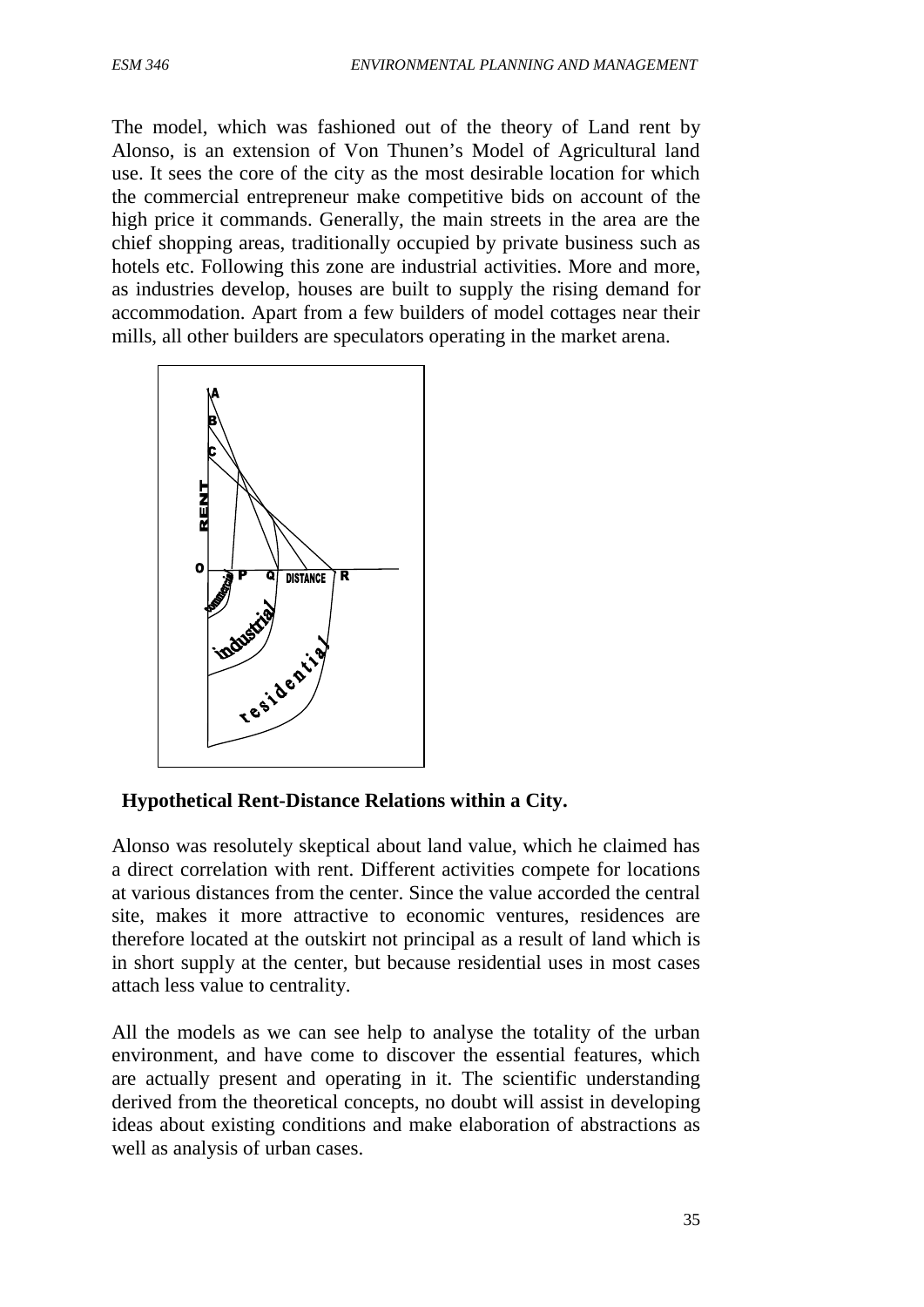# **4.0 CONCLUSION**

In this unit, the models discussed have identified in system terms, the elements or importance in the structuring organizations and have related them in actual terms to the urban development process. This will enable us take informed decisions in our planning approaches especially in urban areas.

# **5.0 SUMMARY**

We have iconic, analogue and symbolic models. Concentric model suggests that the city is a complex entity which often exhibit concentric pattern of growth of six notable zones.

- Sector model explains the impact of transportation infrastructure on city growth as exemplified by Hoyt.
- Multi-nuclei model: An attempt to marry the concentric and sector model led to the multi-nuclei model. The model suggests that the city with its extended geographical region is made up of many segments as possible and each grouping around a centre.
- Land value model- This model shows the basic structure of business activities and residual land use in relation to the density of population of the cit.

# **6.0 TUTOR-MARKED ASSIGNED**

- 1(a) What is a model?
- (b) Discuss briefly the three types of model.
- 2. Using suitable illustrations, discuss the concentric pattern of the urban growth as conceived by Burges.

# **Self-Assignment**

- (1) Distinguish between sector and multiple nuclei models.
- (2) What is land value model about?

# **7.0 REFERENCES**

Basorun, J.O. (2004). *Basic Elements of Urban and Regional Planning*. Shalom Publishers. Akure, Ondo State.

Ojeifo, O.M. (2005). *Elements of Planning and Design*. Donald Publishers. Benin, Benin City.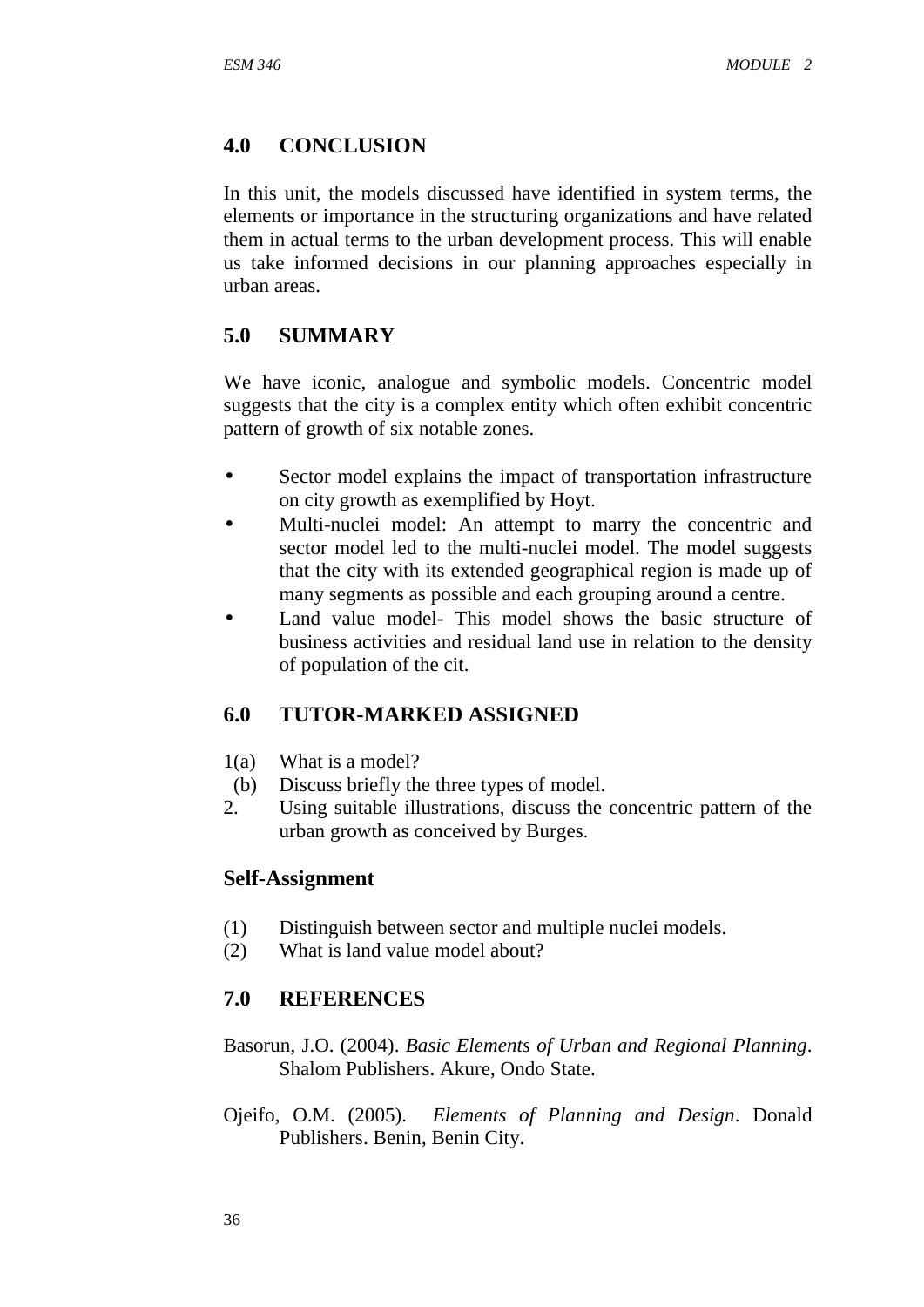# **UNIT 2 STAGES OF THE PLANNING PROCESS**

- 1.0 Introduction
- 2.0 Objectives
- 3.0 Main body
	- 3.1 Stages of the planning process
- 4.0 Conclusion
- 5.0 Summary
- 6.0 Activity
- 7.0 References

# **1.0 INTRODUCTION**

Planning is necessary to bring change in the behavior of man when it becomes very necessary. Virtually all aspects of man's way of life to bring development in all sectors require adequate planning. Examples of areas where we require adequate planning are: Traffic Control, Agriculture, Infrastructural development, industrial development and so on. And so anything man does requires continuous planning in nature with some systematic framework within which certain elements of control and monitoring are put in place to ascertain the effectiveness of planning. The process of doing this is what this unit is all about.

# **2.0 OBJECTIVES**

At the end of this unit, students should be able to:

- List the process involve for effective planning of any project.
- Justify the need for effective planning.
- Justify the need for monitoring and review after plan implementation.

# **3.0 MAIN BODY**

### **3.1 Stages of the Planning Process**

Ideally, one should aim at making the planning process as meaningful as possible. There need arrange the stages in a logical order, so that a common principle is maintained, and that the changes envisaged in a particular situation will have the potentiality of transfer to related situations. As a matter of fact, concepts of the planning process do not apply uniformly to different circumstances; they are formed out of the planner's experience of grappling with the numerous aspects of the environment. A particular planning task or problem dictates the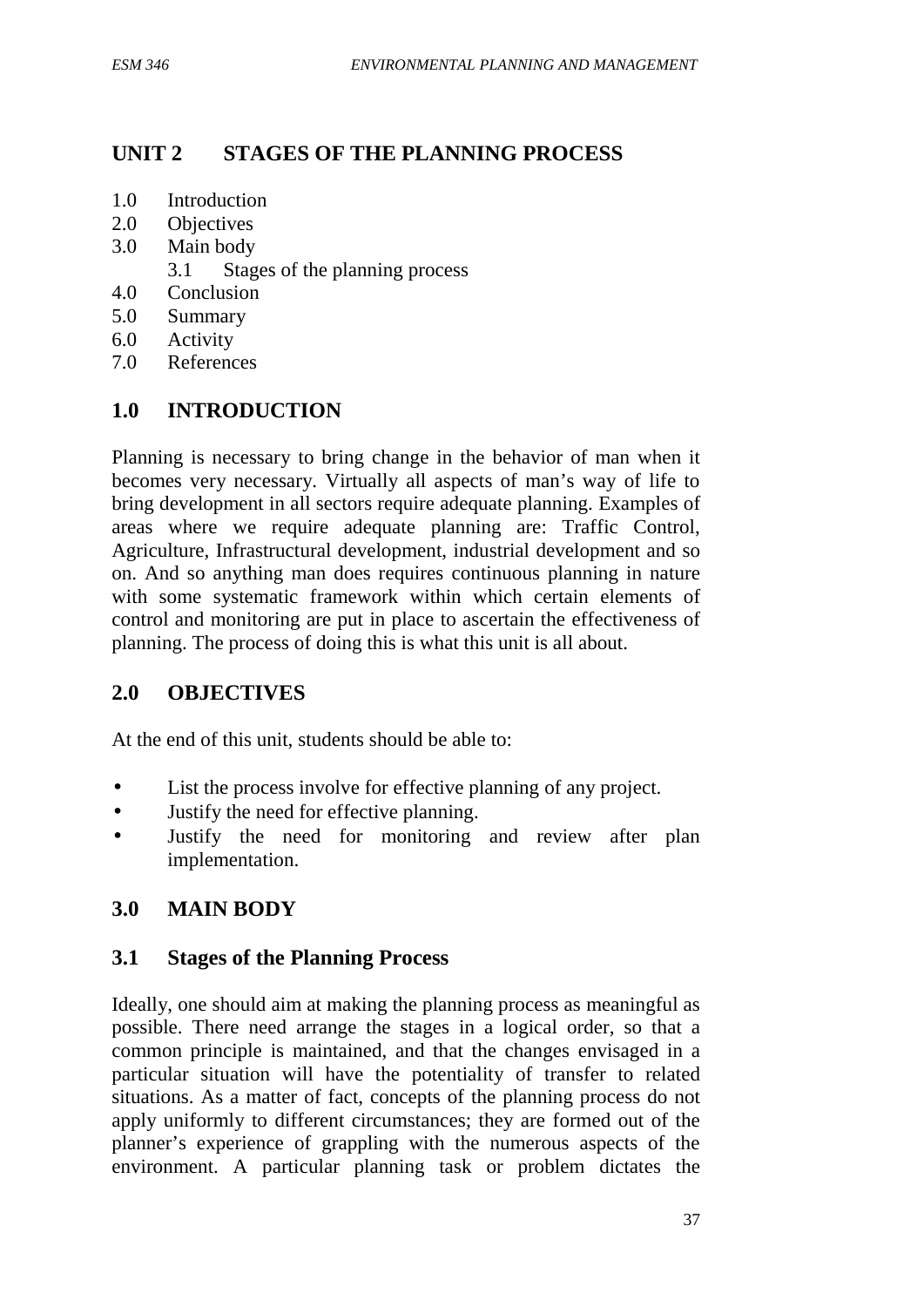techniques to be adopted as information required at each stage are not likely to be the same. This therefore, suggests that an appropriate process is that which is relevant to the situation at hand, and in sufficient variety to ensure the realization of a specific goal.

In general, especially as it applies to land use planning, the process could be broken down into a series of simple sequential stages as indicated in the diagram below. These stages are designed to present information and at the same time evoke a response in the desired direction. Moreover, the sequential presentation of the material will no doubt enable the planner make appropriate prediction in advance of plan implementation and effect correction where necessary.

### **Stage I: Identification of planning context**

This is the first step of the panning process, where the planning task or problem is recognized and identified. A true problem is in the form of certain deficiency or difficulty caused by people in an environment, which might appear to be unexpected, abnormal and or unacceptable. One problem so identified, can never be similar to another or a previous one. Each is usually unique in relation to the people the timing and the context, hence, demands a different solution. For example, a cluster of settlements might be considered for establishment of educational institution, based on the population and the location to an existing one, far way. This does not necessarily imply that the same type of institution will be proposed for similar settlings elsewhere. What is important however is that the identification of problem should be closely dependent upon the circumstances and the significance to the society in question. It is the central point around which planning activities or the panning processes are meant to revolve.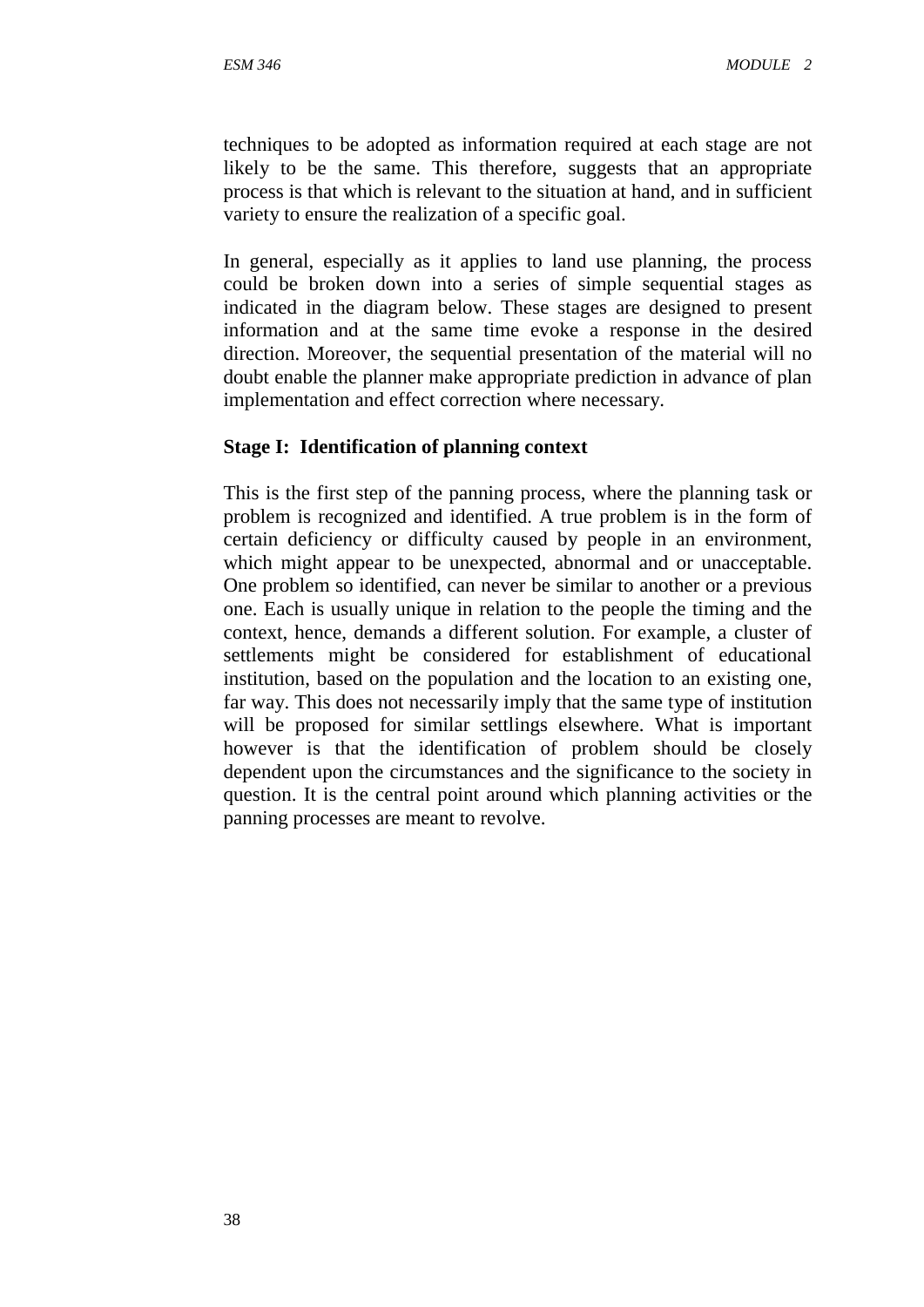

**The Planning Process**

# **Stage 2: Determination of Scope**

Actually, the ability to plan successfully underlies the ability of the planner to think logically. A particular problem cannot spread over an unlimited space, neither can it be indefinite. This suggests that the planner must be able to classify his problem unambiguously and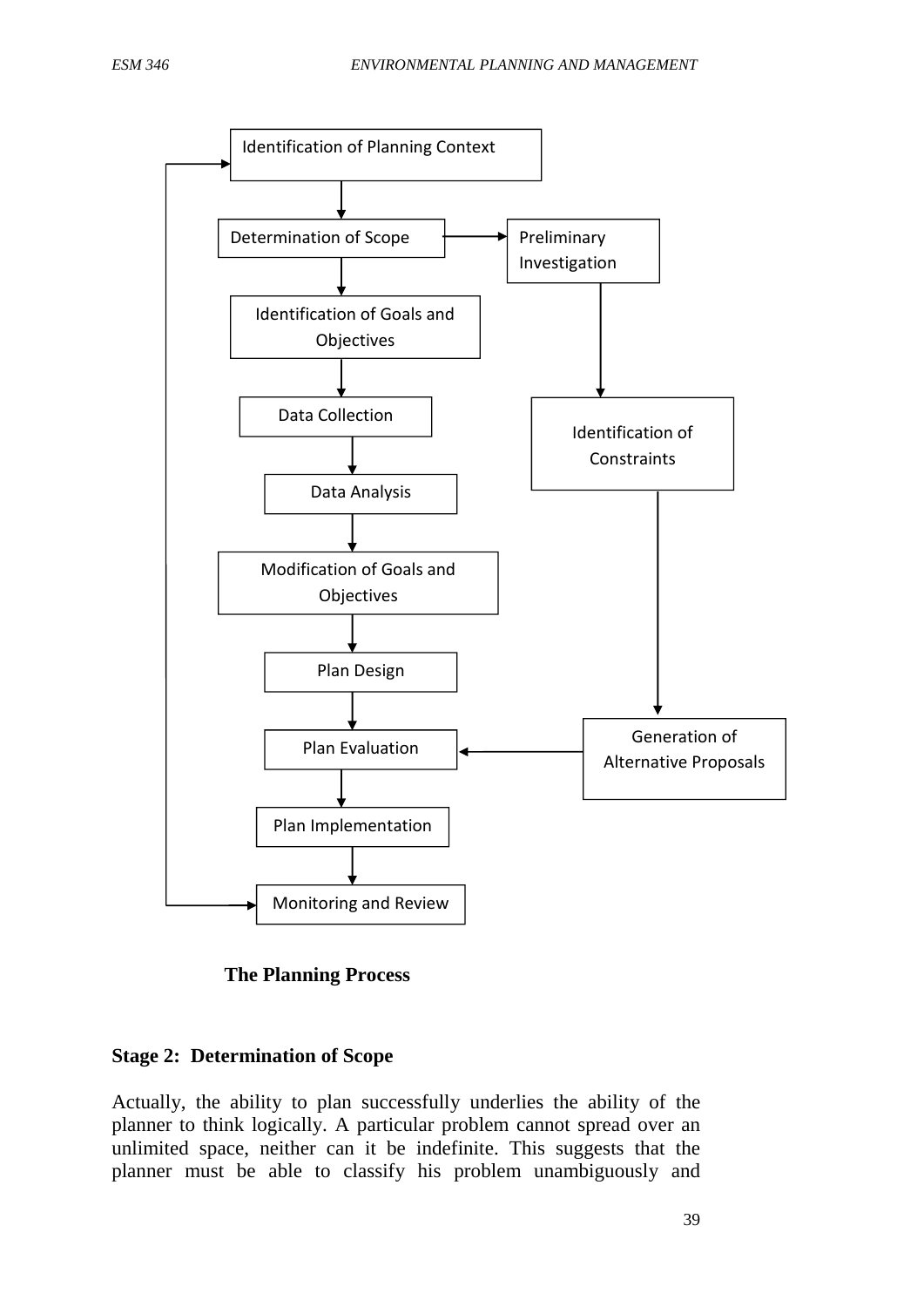recognize the criteria for demarcating the affected area. Having discovered that an area lacks a specific facility, there is need to embark on preliminary investigation perhaps, through reconnaissance survey, to identify the affected settlements and determine the geographical coverage. The best way by which one can approach this, is to group the area into a unit, using common traits like; dialect historical and political affiliation, as well as relationship between people preferably, a base map of the area may be procured at this stage or a new one prepared incase none exists, for perfect demarcation. Thereafter, the particular type of facility (educational, health, transportation, welfare etc) that is so required is equally determined. The essence of determination of scope therefore, is to mark the limit of study, establish a ground for a true understanding of the gravity of the problem and to demonstrate convincingly the need for a particular proposal or planning research.

#### **Stage 3: Establishment of Goal and Objectives**

Establishment of goal originates from scope determination. It is the specific aim one hopes to achieve after identifying the needs, problems and aspirations of the people. It is, indeed, a broad statement of the planner's intention which is objectively defined. Still using the current example, the preliminary investigations might reveal that the area in question requires a secondary school. This remains the overall goal, which is based on simple perceptual appearance, and considered necessary to improve the standard of education in the area. To accomplish this goal, certain objectives are set out, representing more precise means through which the goal could be achieved. Considering the significance of these objectives to the evaluation process, key are often stated in testable manner and in logical sequence, such that the desired end is gradually realized. On the proposed secondary school, the objectives might therefore include:

- (a) To examine the level of illiteracy in the area;
- (b) To identify the existing primary schools and people with elementary education that will service the high school and
- (c) To provide secondary education for the people.

All these are extrapolated from the existing situation. The planner is now able to reason by hypothesis, or rather propositions as he tries to imagine the relations between relevant variables, without necessarily establishing the relationships until the evaluation stage.

#### **Stage 4: Data Collection**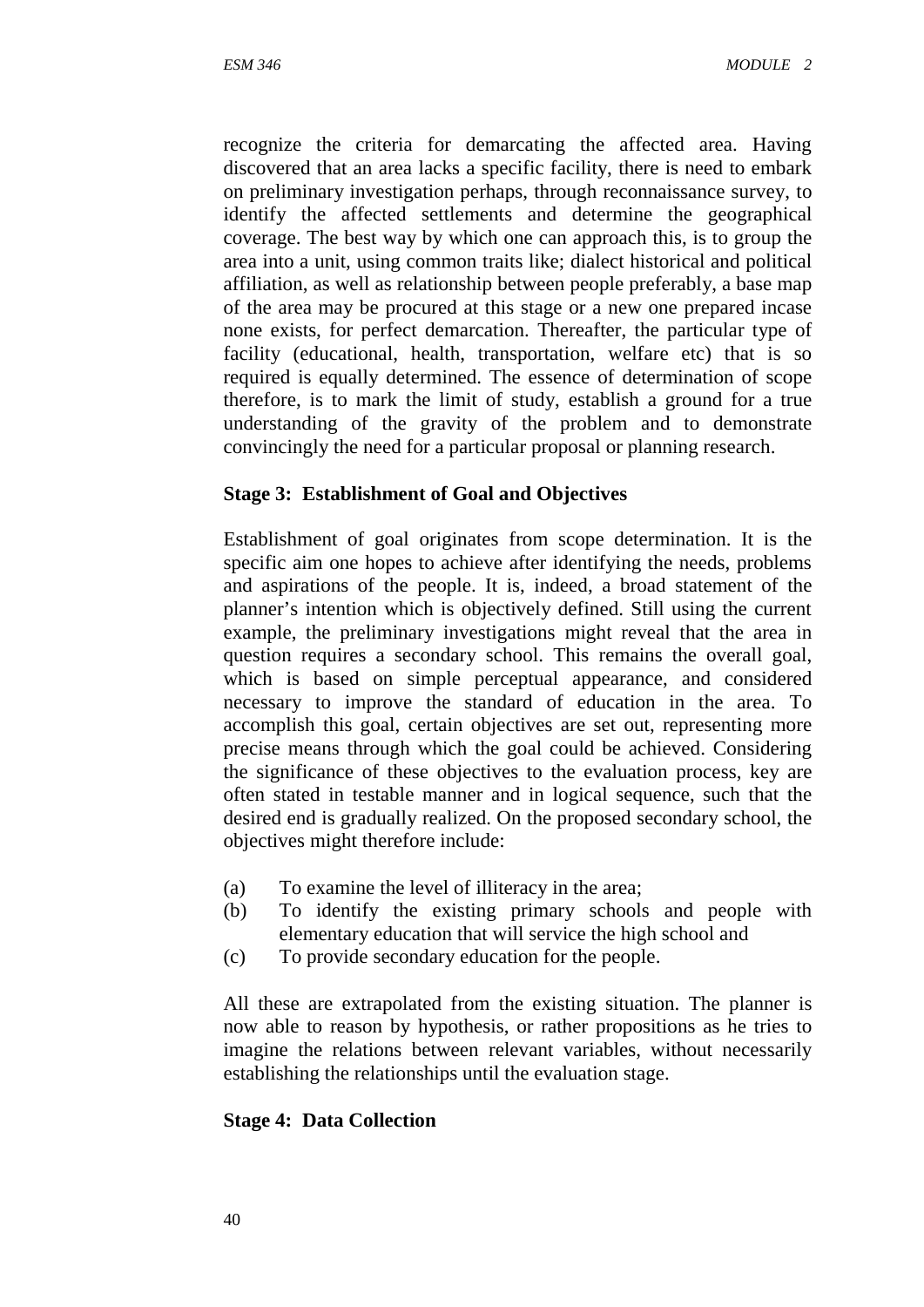Planning data are facts or information required when a phenomenon is being examined for decision making. Data collection stage is essentially structured for the gathering of statistical information about the past and present state of the event under investigation. This enables the planner to have a full knowledge of the circumstances surrounding his research and make, a generalization about the population of interest. The success of any survey to a great extent depends upon data collected, the systematic organization and the manner in which they are serially analyzed for the projection of a meaningful design. Numerous procedures exist for data collection. A researcher might decide to embark on total, purposive or scientific sampling, just as time and scope of research permit. In any case,, it is important to note that, the framework of collection must be closely related to the planning activity, and be skillfully designed so that a satisfactory result is eventually obtained. There are four broad sources of field data

- (i) The primary source
- (ii) The semi-secondary source
- (iii) The secondary source
- (iv) Use of Satellite and Geographic Information System (GIS)

Satellite is quite useful in collecting data relating to physiographic, geological and hydrological studies. GIS on the other hand, is the current fastest growing segment of computer technology, introduced in the form of maps to provide information and data about land, the environment and natural resources. For instance, 'in the United States of America, geographical data in government represents as much as 85% of the total governmental database. It is estimated that between 60% and 80% of all data held by government departments in Britain is geo spatial.

Secondary sources refer to data already collected, processed, analysed, sometimes interpreted and reconstructed by other researchers, which are usually presented in tables, diagrams, figures and charts. Others include textbooks, extracts from newspapers, Journals, reports and monographs. The GIS and the electronic media, in a way, belong to this category. The semi-secondary sources are similar to the secondary sources except that, the information so collected are still left in the raw form unprocessed for proper planning. Examples include registration of marriages, births, and deaths kept in separate files in the local government councils or hospitals.

The primary source relates to fresh or raw data obtained by the researcher directly from the field. This is usually done through the use of questionnaires, research schedule, observations and controlled experimentations, interviews and the use of electronic and photographic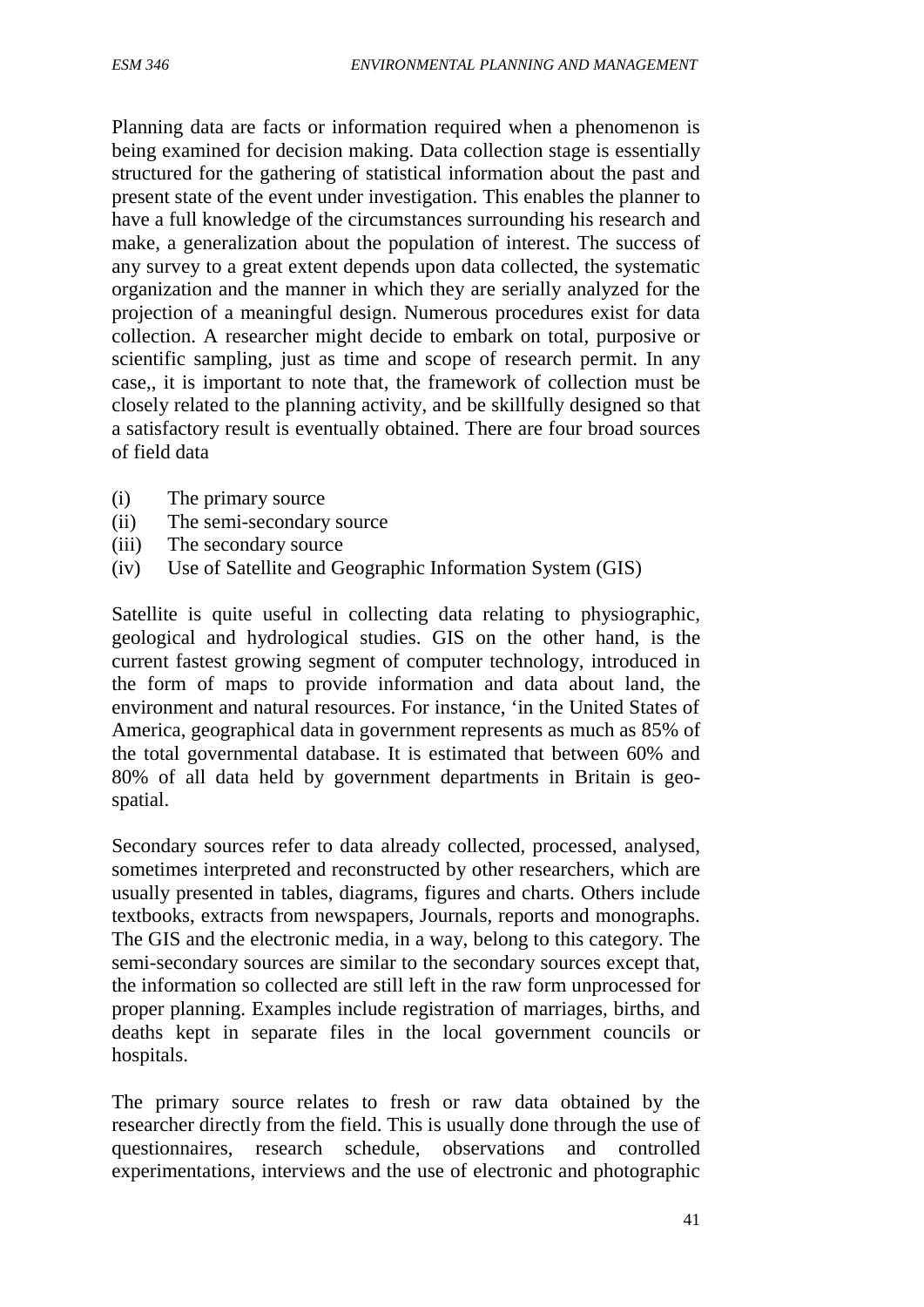equipment. The set of questions contained in the questionnaire are prepared in connection with the study. These are unambiguously stated and produced in many copies for the target population to obtain information that will guide in decision making. The questionnaires are administered through he mail, telephone or face-to-face contact with the respondents. The interview method is more of verbal interaction between the researcher and the respondents. In this case, the researcher prepares well framed questions, goes to the field, asks the respondents, and records responses himself. This is very useful, especially when the target population is elite. Observation method is actually an on-the-site situation investigation, for the purpose of ascertaining to exact position of the study area, in terms of location, the inhabitants (people), vegetation, climate, topography, and other barriers like rivers, rocks, hills, gullies and so on. The point of view here tallies with the preliminary investigation carried out in stage two. Through data collection, the researcher can easily identify legal and political constraints as well as other severe limitations in respect of land acquisition. This is necessary particularly in transportation planning, environmental planning and land use planning.

#### **Stage 5: Data Analysis**

This is a stage, where researcher carefully separates the data already collected into parts, in order to understand and explain in detail the results of his study. In urban and regional planning, there are three broad techniques of data analysis, which include:

- (i) Using descriptive statistics, by organizing numerical data for simple calculation and graphic display. Here data are summarized or grouped only to determine either the mean, mode, median, standard deviation or variance after which they may be presented in tables, charts and graphs.
- (ii) Using inferential statistics, whereby the researcher can make a generalization or draw an inference from a segment of population in respect of any existing trends or relationships between key variables of research. The method involves the use of advanced statistics like; Chi-squared, Student's T-Test, Correlation Analysis, Linear and Multiple Linear regression Analysis.
- (iii) Using quantitative models, which are mathematical in approach, for testing existing theories that have been applied in the research. The models which are descriptive, predictive, prescriptive and analytical in nature provide the basis for understanding what prompts what, in a real life situation. This technique is very useful in transportation planning.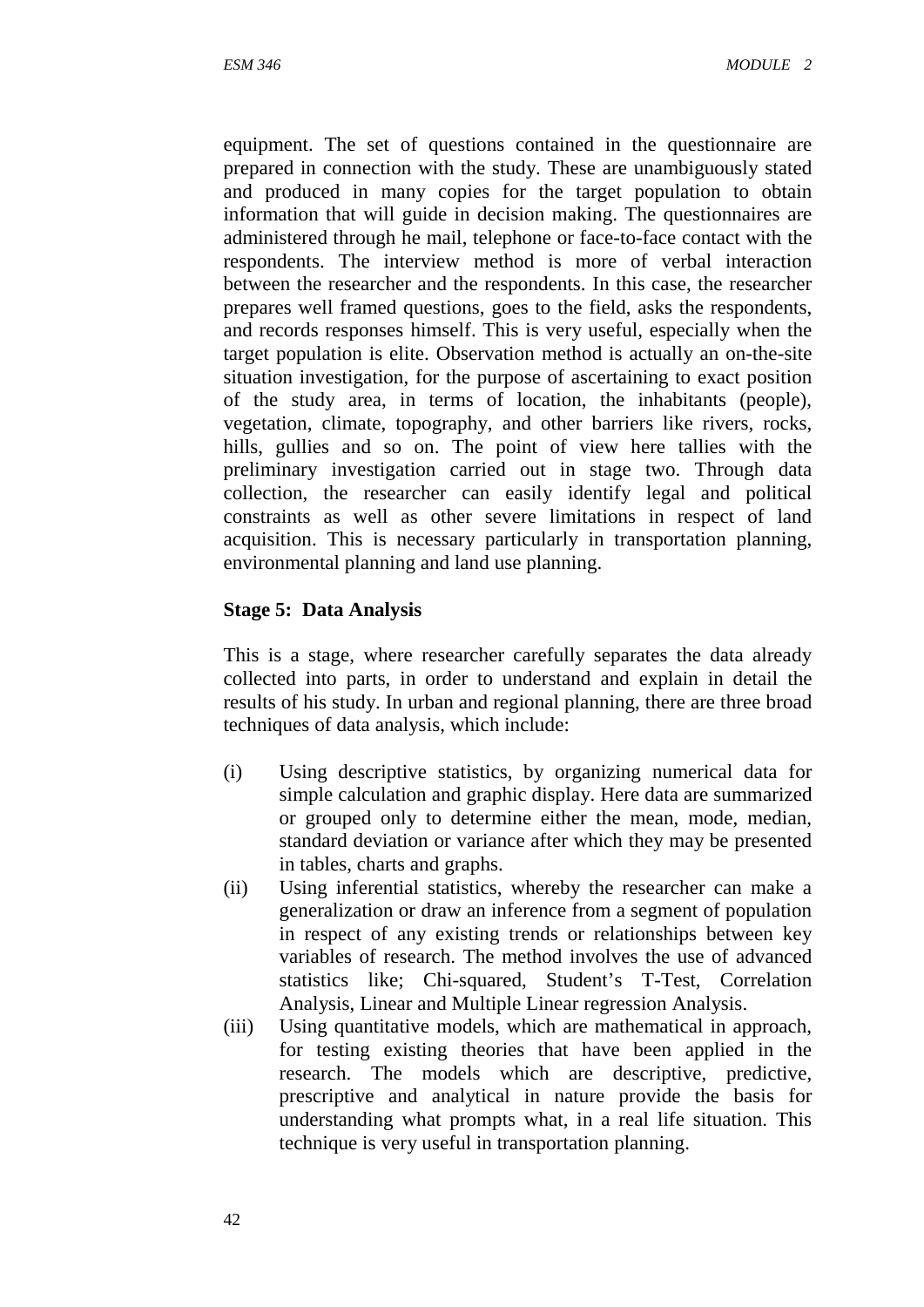It is necessary to emphasizes that, the method of analysis to be employed in any research should be determined by the type of data collected, the information required and the planning task above all.

#### **Stage 6: Modification of Goals and Objectives**

It is essential that a detailed study is always made to help in a probleminvolving activity by judicious use of data analysis. Such analysis, to a considerable length, must have taken into account, the logical connections between research variables. If eventually, the result of the analysis varies greatly with the common goal earlier established, the need therefore arises for modification of the goal as well as the objectives to make them more acceptable and realistic. For instance, the analysis of data collected on the proposed secondary school might indicate that about 65% of people in the area were in the age-bracket 30- 40 years, which by all standards are above secondary-school going age. Invariably, the initial goal becomes irrelevant together with the objectives. At this point, he modification might warrant a complete change of proposal to teaching of vocational skills with new set of objectives. If on the other hand, it was discovered that 80% had elementary education out of which 75% are in 10-20 years age group, then the proposal is in order, while only the objectives may be modified in scope to accommodate new findings. This goes a long way to reduce conflicts among the objectives and help to determine alternatives to achieving the goal.

#### **Stage 7: Plan Design**

At this stage, the planner decides on the general arrangement of the different parts of the proposed plan during which alternative proposals are generated. The alternatives will show how to achieve the same end by using so many means. Actually, there is not just only one solution to a particular problem. In reference to the constraints identified during field survey, possible solutions are set forth preferably in maps or charts, each having the chance of being selected. Cost of execution, public participation and other planning rules which are supposed to guide against irregularities, are related to data analysis, and enables the planner to be consistent about many of them, even though they are clearly fairly complex. By this, the planner will, of course, establish that he understands the picture of his plan before attempting to implement it. In a nutshell, the alternative concepts initiated at this stage are meant to represent land use or development policies or the existing or envisaged physical or spatial, social or economic problems in the human environment.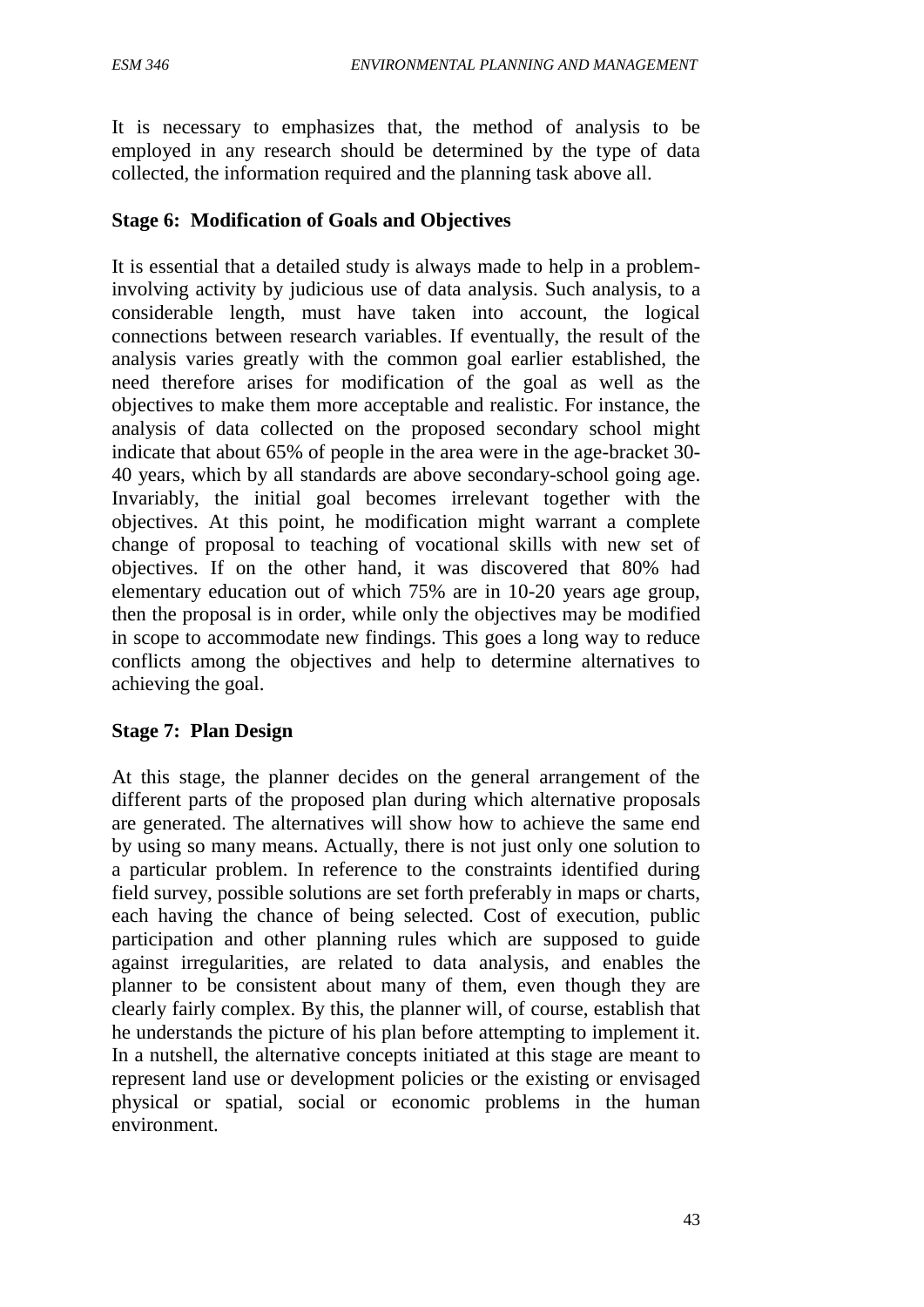#### **Stage 8: Plan Evaluation**

The idea of evaluation springs from a particular view of the planning process. That is, the realization of a workable plan, the alternative plans, even though well-conceived, are bound to have different implications on the set goal in terms of short and long term consequences. On this note, it is necessary to ashes their merits, on the bass of the advantages and disadvantages of each. Assessment in this context means evaluation, whereby all the courses of action or alternative ways of realizing plan are compared and measured, using such sophisticated techniques like Cost-Benefit, Goal Achievement Matrix, Cost-Goal Analysis etc to be able to form opinion about the amount, value and quality of each, after which the best is chosen, being obviously acceptable. Physical attributes of the different plans are converted to mathematical values that can easily be measured and computed. The significance of this is that, it enables the researcher to develop good judgement ability, and decides on appropriate solution when presented with a type of problem.

#### **Stage 9: Plan Implementation**

This is a crucial sage of the planning process where plan actions, activities or proposals that have been officially decided are executed. It involves the planner becoming aware of the nature of the accepted proposal and becoming competent enough in applying it to the relevant situation. It is important to note that, although the initiation of a proposal is essential, it is useless as long as it cannot be implemented. It should be a solution of real-life problem that could be executed within a specific framework. Planning Authority (in respect of public development0 and private sector to be involved at this stage are clearly specified with strict development control measures put in a place to ensure god co-ordination for plan realization. What was initially an objective action is now transformed into concrete activity. Eventually, e planner will see how is ideas are working out in practice, and when, and where to make necessary adjustment in the process.

The logical structure of most plans usually demands phasing of activities at this implementation stage. This technique allows for the attainment of project gradually in sages over a period of time. Most often, these stages of development are scheduled to overlap so that as a particular phase of development is in progress, the demand for a new one to take off is stimulated based on its relevance to the former. Volume of work and period of completion of the phases are made to vary in a way that the proposals could be realizable within the plan period. The sensitive nature of this stage, argues the need for a great deal of experience, as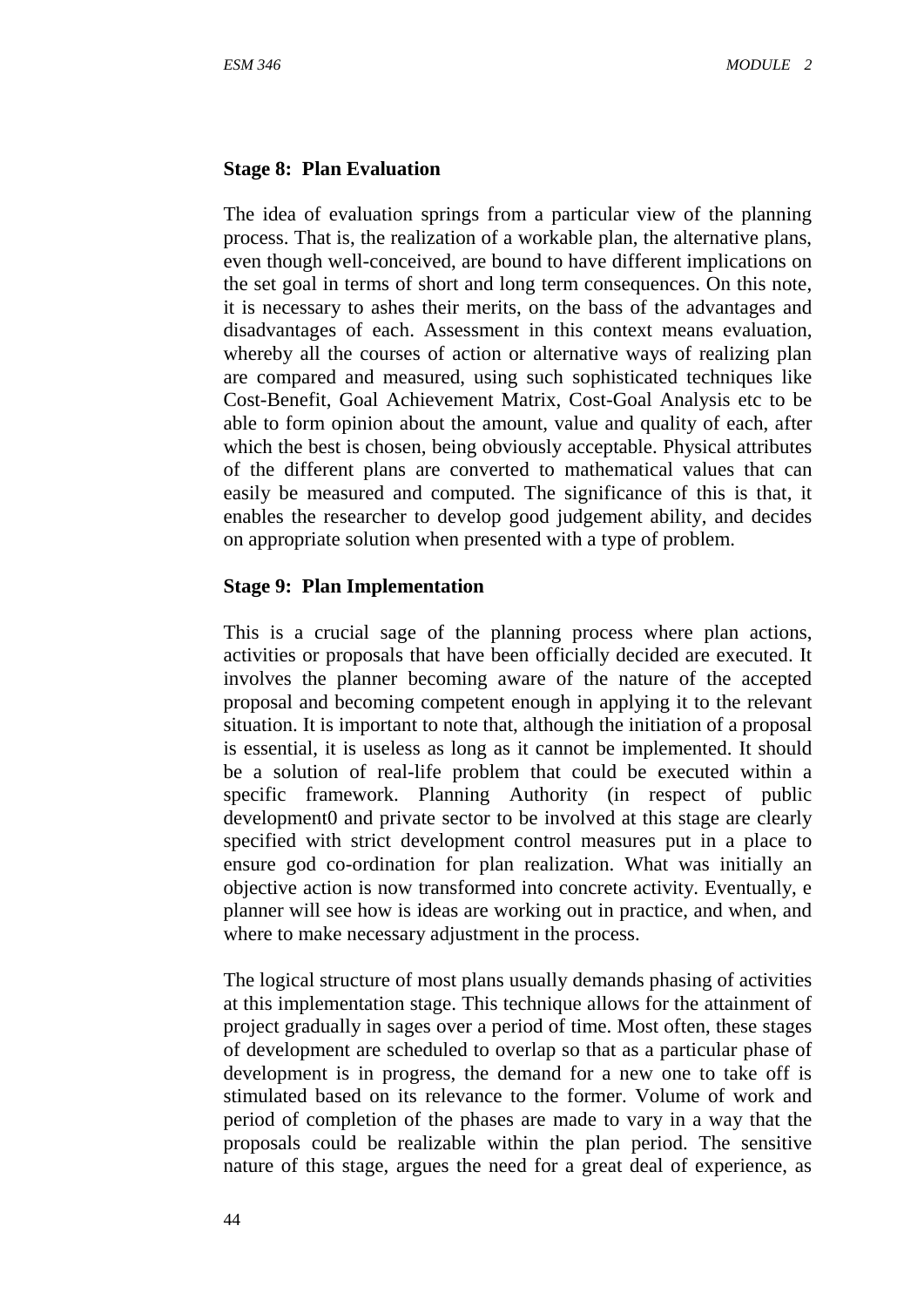well as adoption of a consistent technique so that cases of inadequacies and abandonment are avoided in project execution.

## **Stage 10: Monitoring and Review**

The two elements involved at this final stage have a similar focus. They offer approaches which help to assess whether the implementation is successful or has failed completely. Monitoring and review which are simultaneously carried out at this level imply total appraisal of plan regularly, to ascertain the effectiveness of the implementation strategy. The first consideration is to determine the extent to which the goal and objectives have been achieved. Secondly, is the decision on the level at which the target population has been directly or indirectly affected by the plan. If an appreciable progress has been noticed, then the plan could be regarded as a normal one. If on the other hand, it is evident that the process has failed to yield the expected results, then it is essential to return to an earlier stage re-assess the planning context, re-state the goal and objectives and begin a review of activities in some or all the stages again.

# **4.0 CONCLUSION**

This unit 2 underpins the way in which planning for any project should be structured and provides approaches to designing and implementing planning projects. Though the approaches provided are not absolute but they provide the framework or a meaningful planning.

# **5.0 SUMMARY**

The process of planning entails 10 sages though not in absolute terms. These are: Identification of Problem, Scope Determination, Goals and Objective, Data Collection, Data Analysis, Modification of goals and Objectives Plan design, Evaluation, Implementation, Review and Monitoring.

# **6.0 ACTIVITY/TUTORED MARKED ASSIGNMENT**

- 1. List and briefly explain with illustrations, the process of planning.
- 2. What is monitoring and review necessary after plan implementation?

### **Self-Assessment Exercise**

Choose a project of your choice, and list the planning process to attain the desired aim and objectives.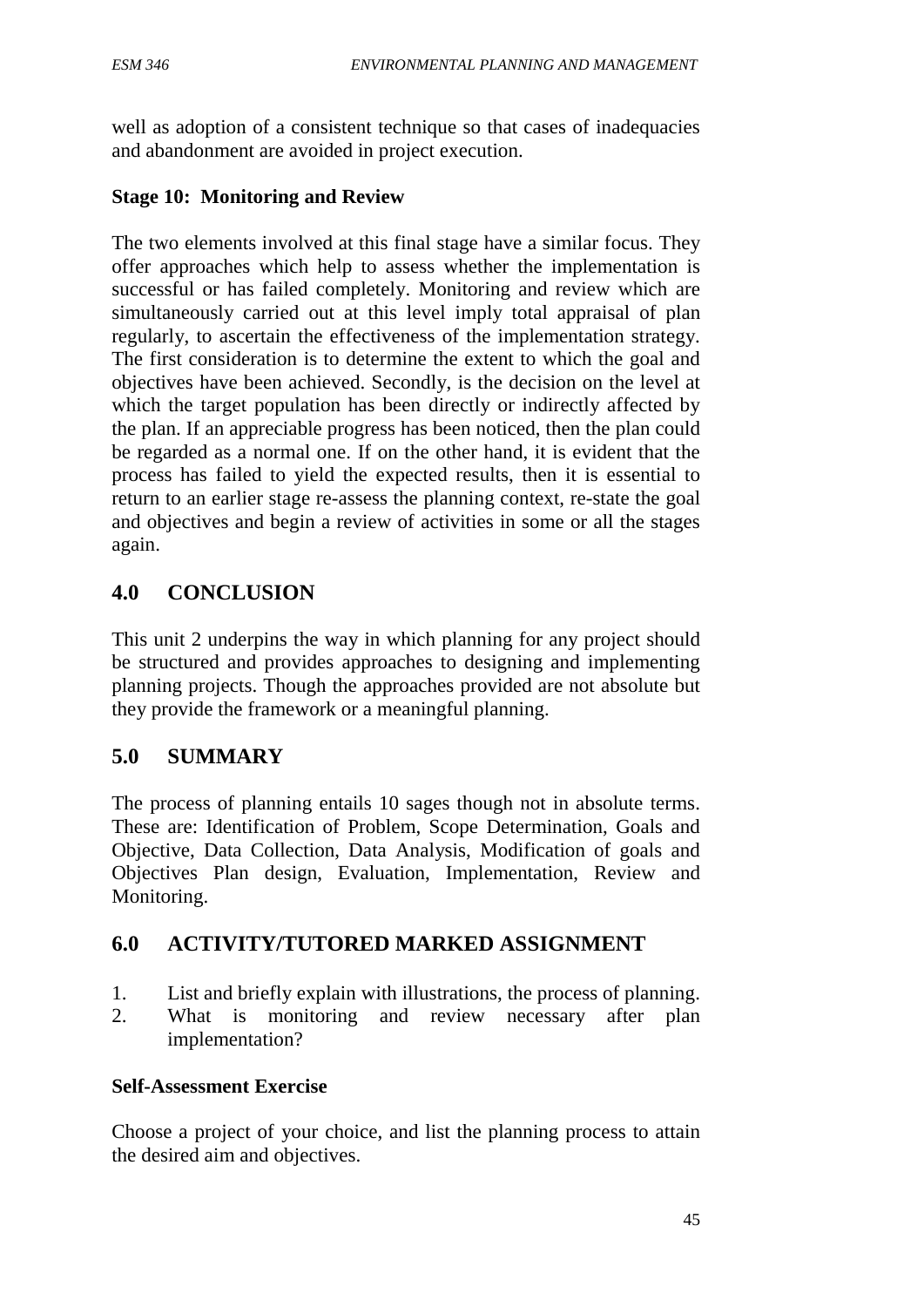### **7.0 REFERENCES**

- Basorun, J.O. (2004). *Basic Elements of Urban and Regional Planning*. Shalom Publishers. Akure, Ondo State.
- Ojeifo, O.M. (2005). *Elements of Planning and Design. Donald Publishers.* Benin, Benin City.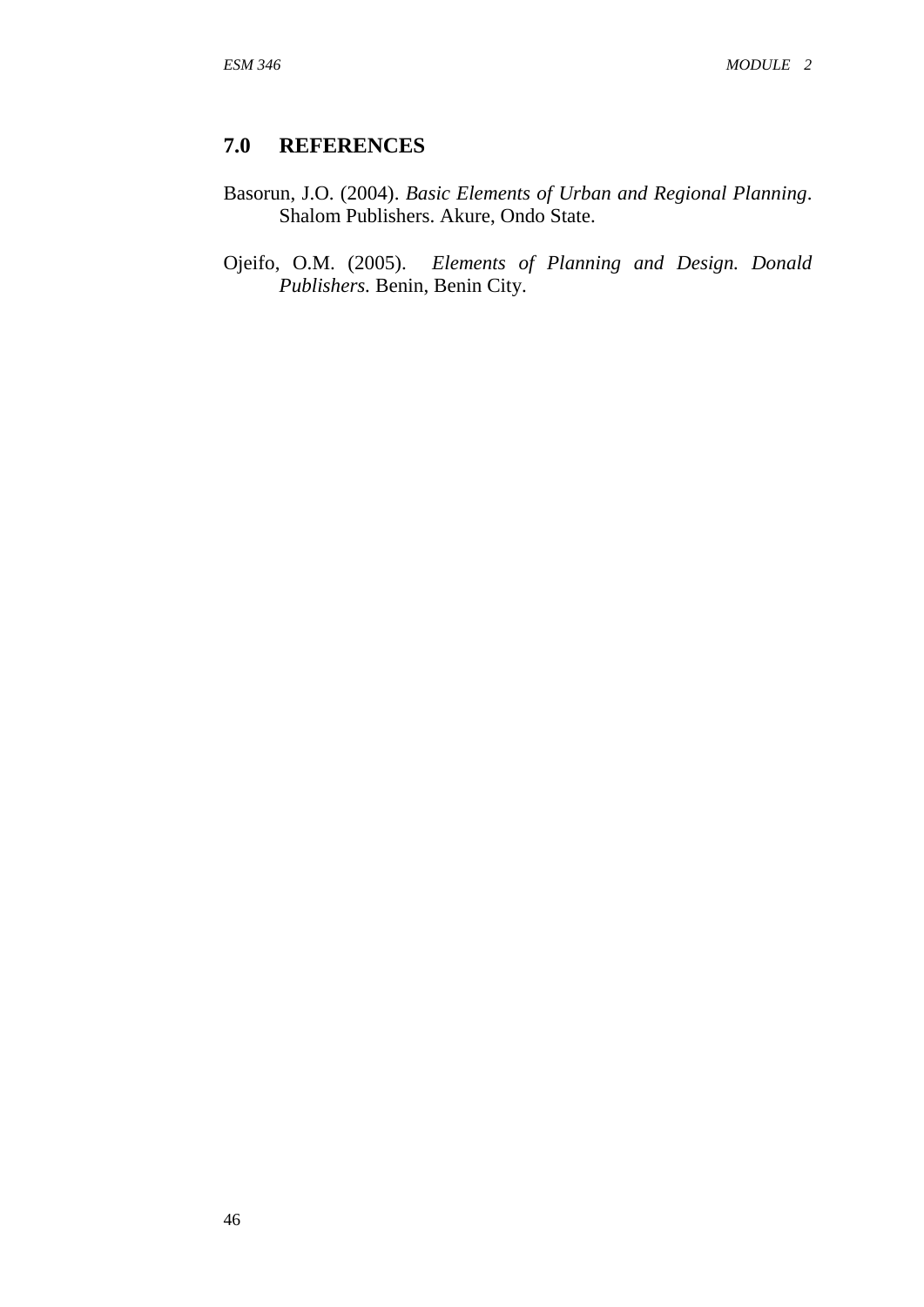# **UNIT 3 COMMUNITY FACILITY PLANNING**

- 1.0 Introduction
- 2.0 Objectives
- 3.0 Main Body
	- 3.1 Preparation of Community Facility Plan
	- 3.2 Planning Requirements for Community Facility
	- 3.3 Factors that determine the location of facilities in Urban Areas
	- 3.4 Location of Service Centres in Urban Areas
- 4.0 Conclusion
- 5.0 Summary
- 6.0 Tutor-Marked Assignment
- 7.0 References

# **1.0 INTRODUCTION**

There is usually a need to plan the location of facilities in community centres. The community centres are those service centres that are provided in a community of 2-6 neighbourhoods. These facilities include among others: schools (from Nursery, Primary and secondary schools, postal Agency, A police station market, library, museum, Banks, Hospitals and recreation centres. The requirements, factors that determine the location ofa cities in urban areas and the location of service centres are all looked into in this unit.

# **2.0 OBJECTIVES**

By the end of this unit, you should be able to:

- Prepare a community facility plan.
- Explain the factors that determine the location of facilities in urban areas.
- The requirements from effective community facility
- The location of service centres in urban areas.

# **3.0 MAIN BODY**

### **3.1 Preparation of community Facility Plan**

The planning process, is more or less an organized structure of planning that enables us to direct our course and meet new problems of different nature more effectively. It tries to establish a principle which can be applied to various environmental problems, with a few modifications in some cases. Restructuring of this process as indicated below helps to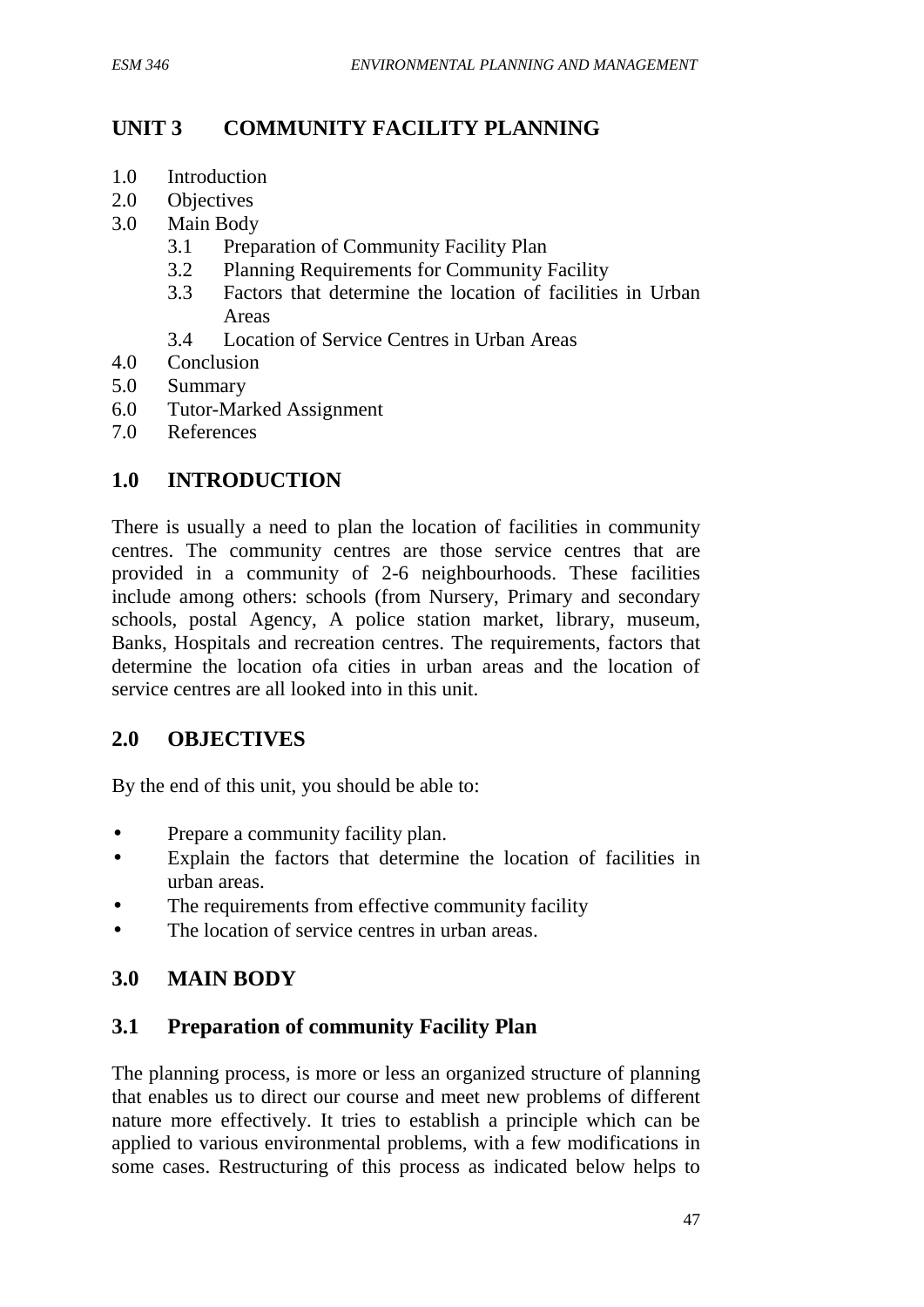illustrate alternative way of preparing a community facility plan, especially, when it has become increasingly evident that an existing facility is in short supply.

This model is activated by growth and environmental changes that now affect the structural components of the community. From the viewpoint of treating the community as a whole, which is consistent with modern planning, a comprehensive survey is first conducted on the existing facility that is considered inadequate. This could be; water, electricity, roads, health centres, churches, libraries etc. The reactions of people to the need for such facility during survey; describes the way in which the inadequacy has affected their economic or social system. Through appropriate data collection process, a considerable amount of information is gathered on the existing facility and the possible causes of shortage. The present population is examined and later projected to a plan period, to establish the need, for improvement and or extension as the case may be; the basis for which goals and objectives are formulated. Apparently, this method involves placing people in unique position of deciding what they want. Genuine regard for their feelings, leads to generation of alternative proposals in line with existing planning standards. The proposals are evaluated and recommendations subsequently made with designs for implementation, preferably in phases, and in tune with the allocated resources. The results obtained from this process are consistent with those of the former. As can be seen from (Fig. 5 and 6), the predominant process in the two texts, even though differently arranged, are of similar intention of gaining adequate control over the process of urban development. Not that alone, the illustrations are means of raising our understanding of analytic and interpretive strategies, identifying the material facts, the key issues, and relevant routines that fit the area of environmental planning.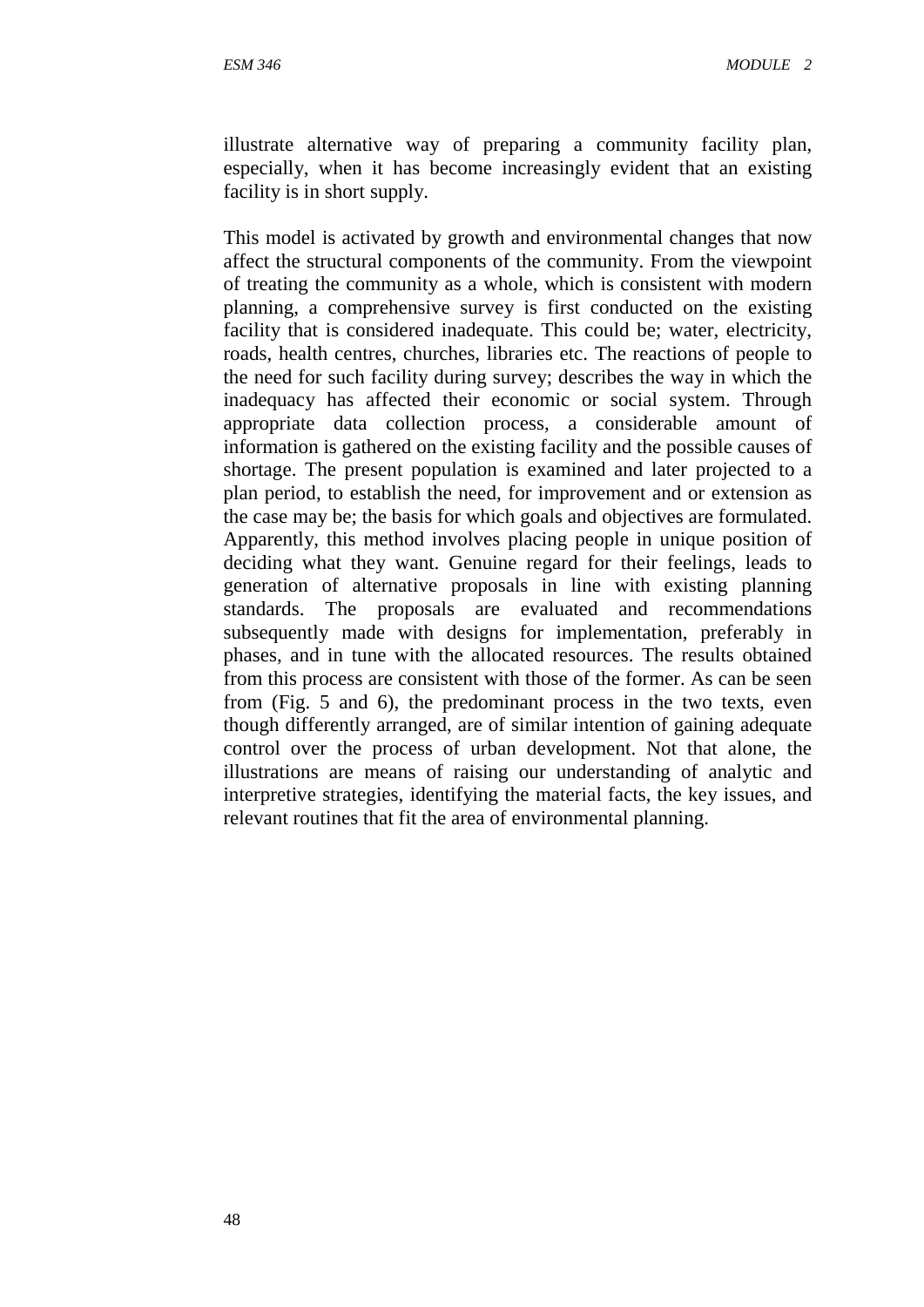

**The Process for Preparing a Community Facility Plan**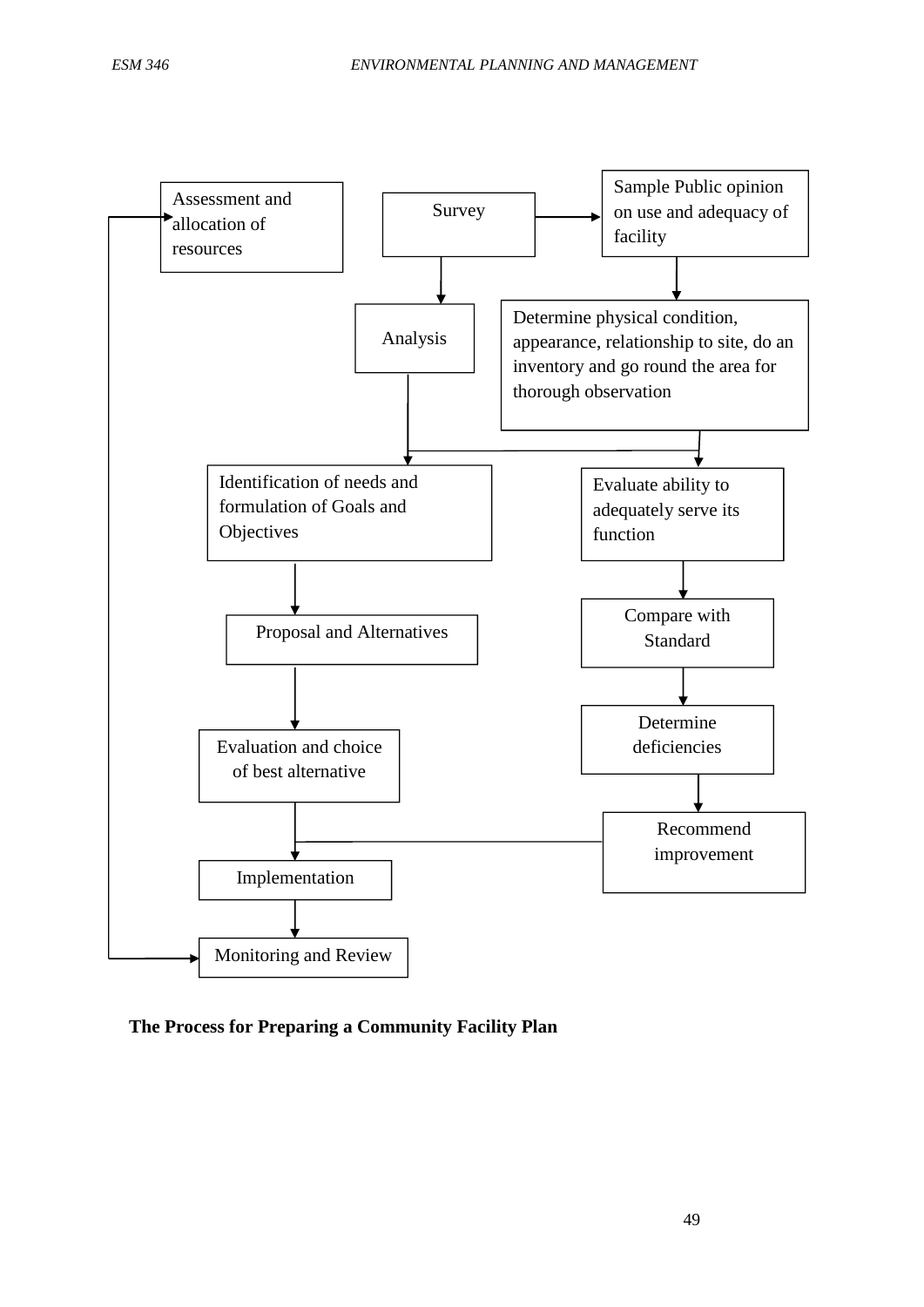# **3.2 Planning Requirements for Community Facilities**

The following planning requirements are essential in the location of community facilities. They are discipline, system sizing, design parameters and cost.

# **Discipline**

This identifies who is being planned for and also who is responsible for the provision of the facility. Largely, we plan for the people and government in most cases is responsible for the provision of facility. In planning the facility therefore, the people that make up the area must first be considered. What is considered about the people are their demographic structure, that is the population dynamics, sex and age structure and the economic base. Also considered are the employment structure and dynamics and lastly the pattern of settlement.

## **System Sizing and Design Parameters**

The three factors that must be considered here are:

- (a) The Ultimate Extent of Service Area: Here we consider the geographic area or spatial area the facility is expected to cover. Also the number of the years that the facility is expected to provide optimum services is considered.
- (b) The Ultimate Area Service Population: The present and the expected total population the facility is to serve are considered. Also considered are the population structure and dynamics as well as the expected demand changes.
- (c) The Project Per Capital Service Level requirement: Here we consider socio-economic changes and prospects of the people, changes in social and economic values such as changes in incomes, occupation etc of the individuals or groups can largely influence the planning of facilities. A rise in the per capital income of people would mean a change in taste and preference.

### **Cost**

Cost is a vial instrument in the planning and location of any facility. Costs considered area; cost of development, future operating cost and replacement cost.

(a) Cost of Development: This is the actual cost required for the provision of the facility. These include the cost of buying the materials locally or cost of importation of the materials, amount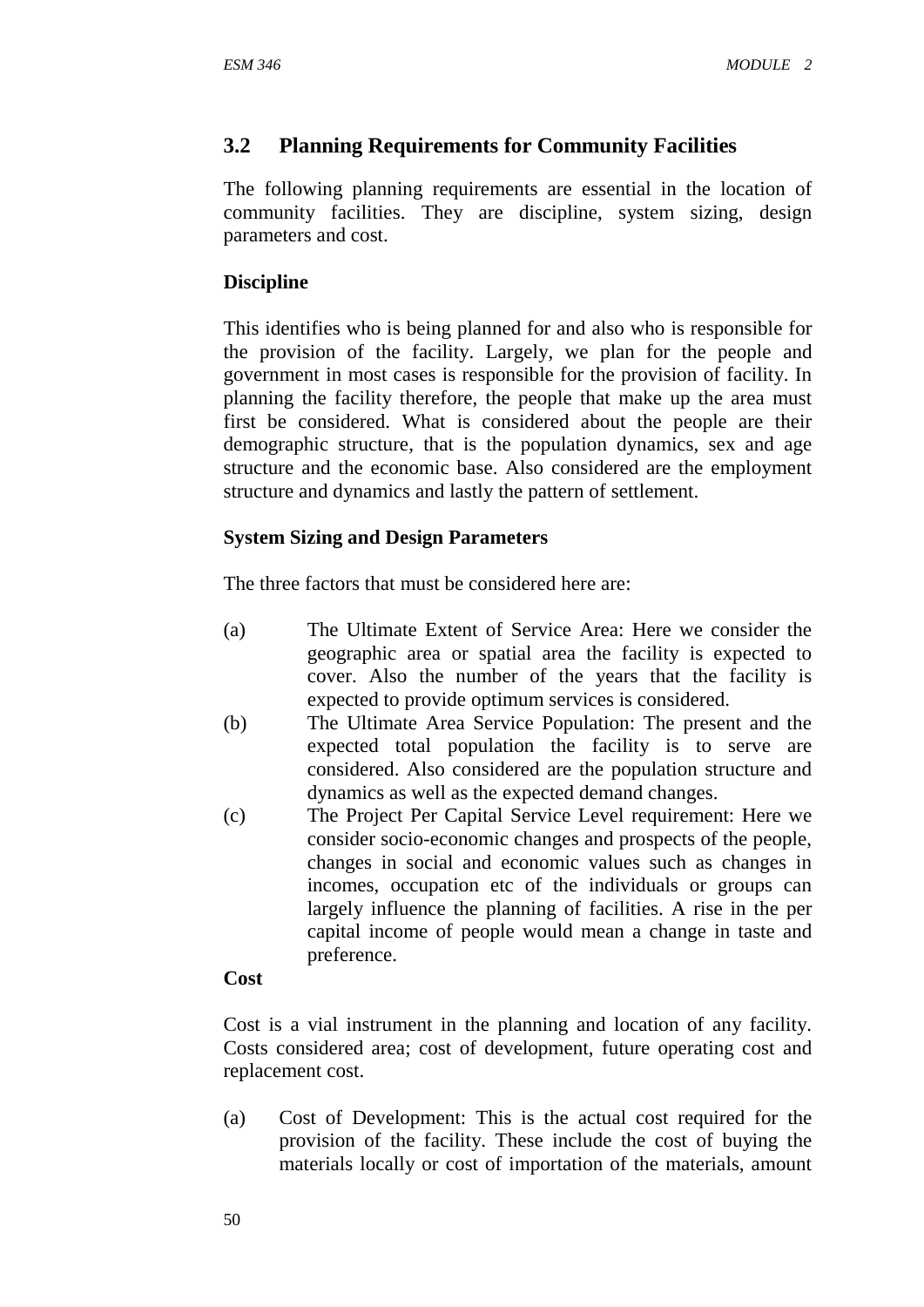spent on technical knowledge, inform of training of local people, labour, and cost of construction.

- (b) Future Operating Cost: This include the cost of running the facility in terms of the materials, personnel, and the general length of time that a facility would be used before replacement.
- (c) Replacement Cost: These include the technology required for replacement and the cost of meeting frequent breakdowns.

Generally there are three types of costs that are expected to be borne by the people in the provision of community facilities; these are economic cost, physical cost and social cost.

- 1. Economic Cost: This refers to the economic implication of the provision of facilities. Usually, the resources used in the provision of facilities come from the state. These resources are partly from the taxpayer, therefore how much is required for the location of a facility vis-à-vis the effect on the resources of the state and the burden on taxpayer is considered under economic cost.
- 2. Physical Cost: This is the cost of altering the stability of the physical environment. In other words we must count the cost of damage done to the soil, vegetation, water and even air in the provision of a facility.
- 3. Social Cost: Social cost involves that cost that is imposed on the individual and the community in the process of providing the facility. For example, the inability to use a road because of the construction of underground channel or the disruption of water flow due to the construction of roads is counted as social cost. When a community shrine is made to give way for the construction of a good road, it can be counted as social cost on the community.

The location of these services either at the neighborhood or community level requires easy accessibility and adequate space (land) allocation.

# 3.3 **Factors Determining the Location of Service Facilities in Urban Areas**

# **Demographic Factor**

The demographic factors considered in the location of urban facility include the total population of the urban area, the structure of that population, its age and sex structure, birth and death rate, dependency ratios, net migration, rate of urbanization etc. these could determine the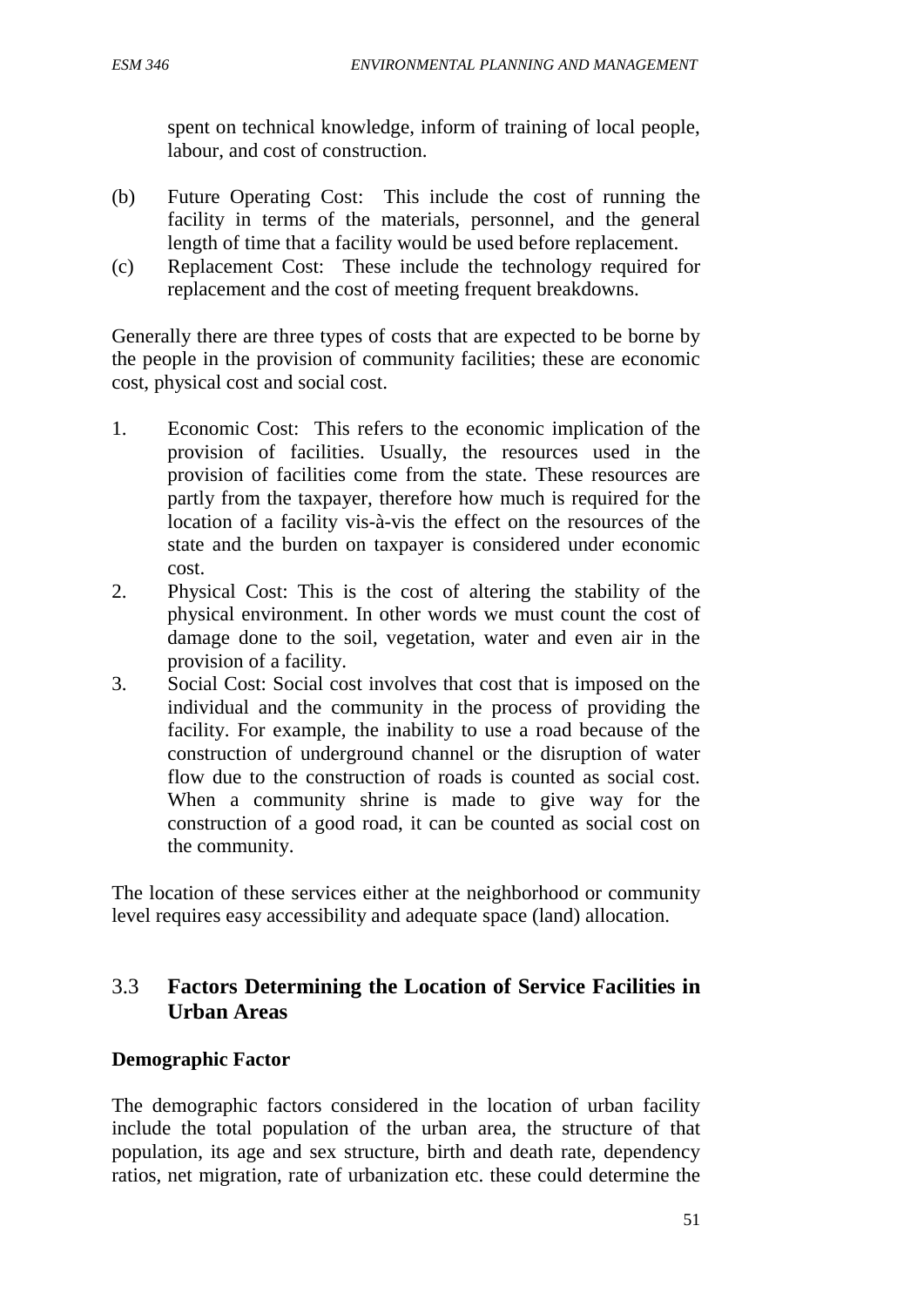type and the amount of facility to be located. In the location of health and educational facilities for instance, what must be considered are the total population size and their distribution. This will enable the planners to know the exact numbers of such faculties needed and where they should be located. Also with the understanding of the age and sex structure, it becomes very easy to know the type of facilities to be located. Generally there are the infants and adolescents of between 0-4 and 0-19 years, there are the adults of between 145-59 and 15-64 years and there are the aged of 60 or 65 years and above. In the location of facilities, if the population of the urban area constitute more infants and adolescents , if the population of the urban area constitute more infants and adolescents, it would mean that certain basic facilities needed for the development of youths may be located, for example childcare centres, nursery and primary schools.

The sex structure determines the composition of male and female population. If more females constitute the urban population female oriented facilities such as maternity homes, children hospital, skill acquisition and women centres may be located.

#### **Accessibility Factor**

In the location of public facilities, accessibility must be considered. According to Moseley (1979), accessibility is the ease with which people in an area obtain or reach necessary services. Accessibility is the major factor that determines the size and extent of interaction between dwellers and facilities. The physical dimension of accessibility should be the major concern of the planner, this is meant by the position, time and spatial distance that separate the individual from the facility. Accessibility depends on the individual capacity to incurred movement cost in term of transport cost or the cost of using his time. Facilities must therefore be located in such a way that minimum distance would separate the facility from the intended users.

#### **Economic Considerations**

This consideration includes the general economy of the area, the occupation, incomes, financial cost of materials and provision, the distributive system and the technology. Essentially any urban facility to be located must be financed by the provider. If the government, which provides most of the urban facility, is not financially buoyant, then some needed facilities are not likely to be located. For example there are some facilities that are beyond the finances of the local government e.g. telephone services and hospitals. The cost of provision, maintenance and continuous service of these facilities is borne by the people. A very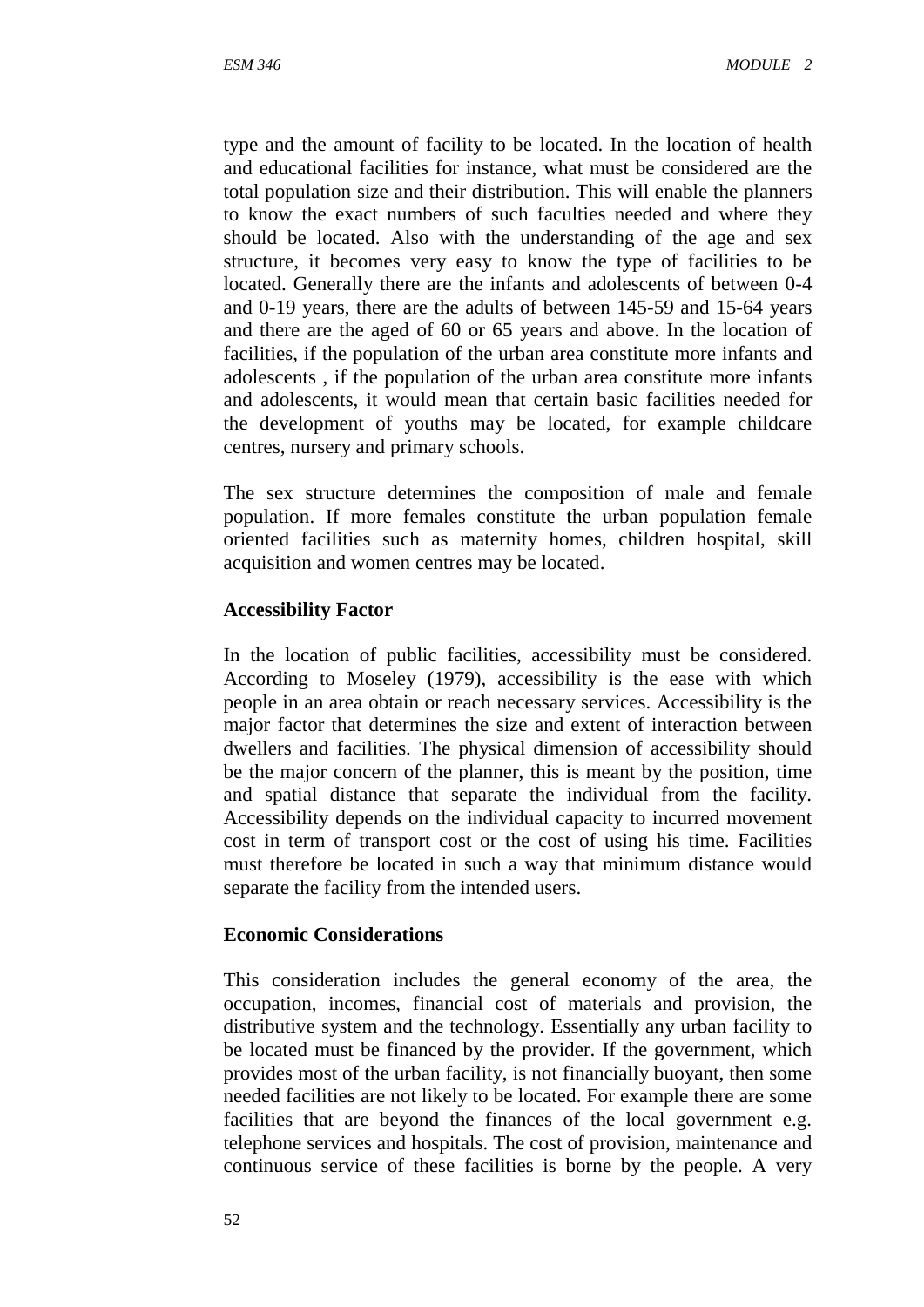weak economy obviously would not be able to pay or sustain for certain services. This may amount to these facility not located or may be located in fewer numbers.

To a large extent the location of certain facilities in an urban area would depend on the income and occupation of the people. Urban centres with mainly secondary and tertiary activities and with high incomes would attract a god number and types of specialized facilities.

## **Political Consideration**

The political arrangement of an area determines to a great extent the ease and convenient with which services are located and administered for the overall welfare, growth and development of the populace. In this regard we may wish to determine or establish whether it is decentralized, secular or fragmented. We may also wish to determine and establish whether the political arrangement is dictatorial or democratic. These differences could influences the ease with which policies on urban facility location can be made and implemented. The political consideration may also do with the intentions of the government of the day. When the plight of the people is upper most in their minds, then the location of facilities becomes easy. Also political stability and administrative processes are essential in the location of urban facilities.

### **Physical and Environmental Factors**

In the location of a city in the urban, the physical and environment factors that must be considered include the topography of the area, soil, climate, land and vegetation. Urban areas with very bad terrain or undulating relief may become difficult for the location of facilities. The difficulty may be in terms of cost of provision. Except the provider has the financial resources or the technology to overcome the imposing constraint, otherwise such areas may either avoided. Soil is another factor that may be considered. Marshy soil or flooded land areas may not be a good choice for the location of urban facilities.

### **Expected Attendance Pattern**

Patronage is a very vital factor in the location of urban faculties. It refers to the number of people ready and willing to use a facility this depends on the nature of the facility, the population, location and accessibility. If the nature of a facility is that which the people desire example, schools, hospital and maternity's, it is expected that attendance would be high. Also the population of the area can determine the level of patronage of a facility if the population is large, there is certainly going to be good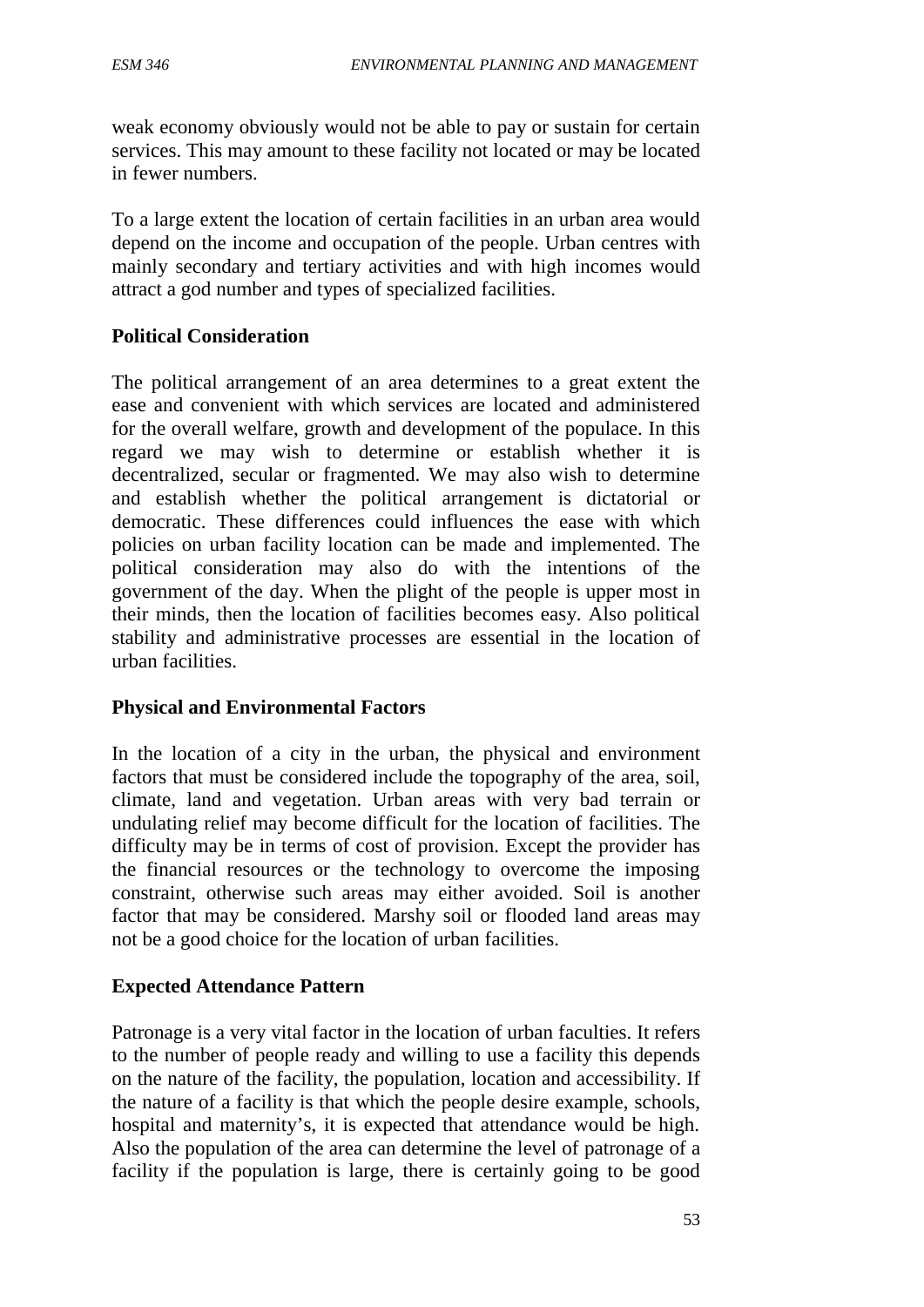patronage. For instance if the population of infants and adolescents is large in an area, it is sure to favour the location of nursery, primary and secondary schools. The other factors is accessibility. If the area of choice of location is that which is too far away from the population or on a rugged terrain, tis may affect accessibility and hence the level of patronage.

# **3.4 Location of Service Centres in Urban areas**

The location for service centres can be in any one or more of the following urban areas:

A nursery school, primary school, shopping centre or market, a number of retail shops at good locations, neighbourhood park for informal outdoor locations, health centres, places of worship, postal agency, banks, police stations, post offices, service industries, library and any other places in and around the urban centre. There is a need to properly plan for the location of these service centres in order to have a sustainable environment devoid of diseases, traffic and other related problems in urban areas.

## **4.0 CONCLUSION**

In this unit, we have looked at the way in which community facility plans are prepared. Also, the requirements and factors necessary for urban facility plan. The essence is that this knowledge will help to manage waste, pollution, soil erosion, drought and desertification and all other ecological problems confronting any modern society.

### **5.0 SUMMARY**

Community facility plan entails putting people in sensitive positions so as to determine what they want. Genuine regards for their feelings will help in the development of community facility plan. Also, the requirements for community facilities are Discipline, system sizing and design, and cost. On the other hand, the factors that determine the location of community facilities are demographic, accessibility, economic, political, physical and environmental factors.

# **6.0 TUTOR MARKED ASSIGNMENT**

- 1. Explain the process for preparing a community facility plan.
- 2. List and explain the factors that determine the location of community facility plans.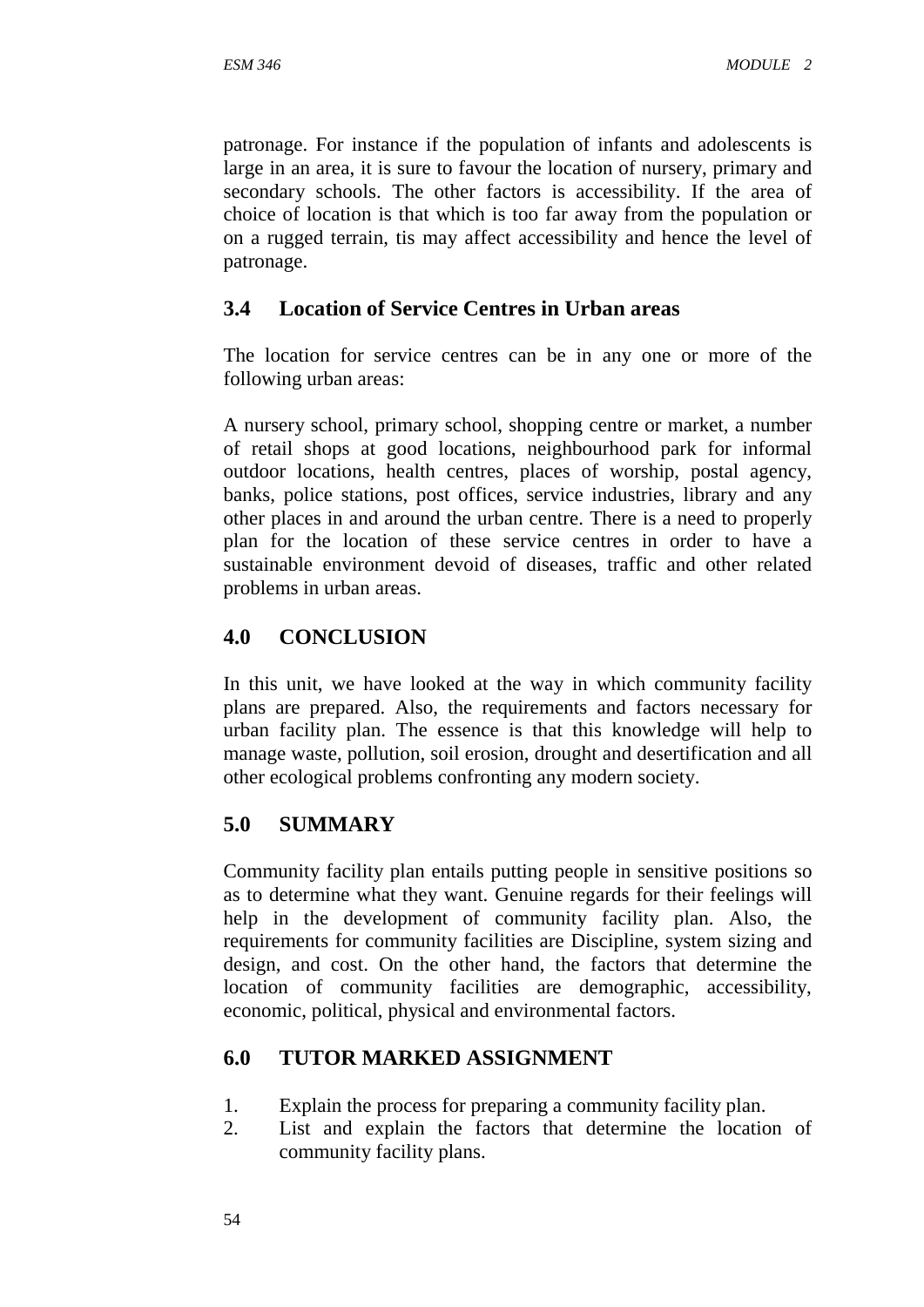### **Self-study exercise**

Why do we need Community Facility plan?

# **7.0 REFERENCES**

Basorun, J.O. (2004). *Basic Elements of Urban and Regional Planning.* Shalom Publishers. Akure, Ondo State.

Ojeifo, O.M. (2005). *Elements of Planning and Design.Donald Publishers.* Benin, Benin City.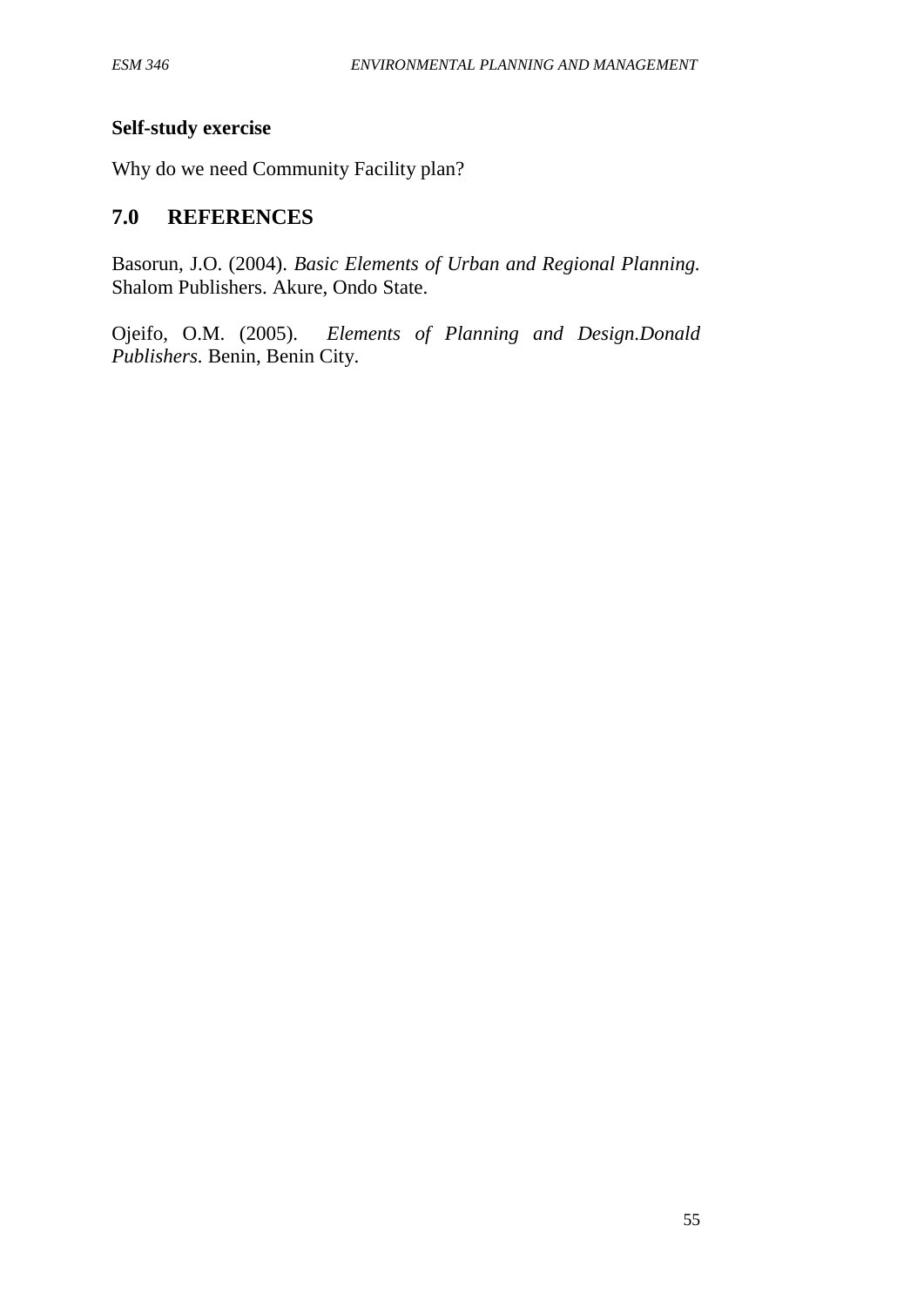## **UNIT 4 URBANIZATION AND ENVIRONMENT**

- 1.0 Introduction
- 2.0 Objectives
- 3.0 Main Body
	- 3.1 Factors that can lead to the location of settlement
	- 3.2 Urbanization and Environmental Quality
	- 3.3 Urban Renewal Strategies
	- 3.4 Housing
- 4.0 Conclusion
- 5.0 Summary
- 6.0 Tutor-Marked Assignment
- 7.0 References

### **1.0 INTRODUCTION**

The economic activities that are located in a place goes a long way to determine their potentials. These economic activities range from commerce, education, entertainment, personal service and professions. The difference between a band, village, town and a city is based on the available economic activities of an area. For detailed knowledge of the difference between land, village, town and city, students are advised to see module one of this course.

# **2.0 OBJECTIVES**

By the end of the unit, you should be able to:

- Factors that have led to the growth of settlements
- Urbanization and Environmental quality
- Urban renewal strategies
- Qualities of good housing.

# **3.0 MAIN BODY**

### **3.1 Location of Settlements**

A close look at the towns and cities reveal that they have certain advantages of site and position which have enabled them to grow. The site of a town or city is its topographical location. The following are some of the more favourable combinations of site and situation which have led to the establishment and growth of settlements.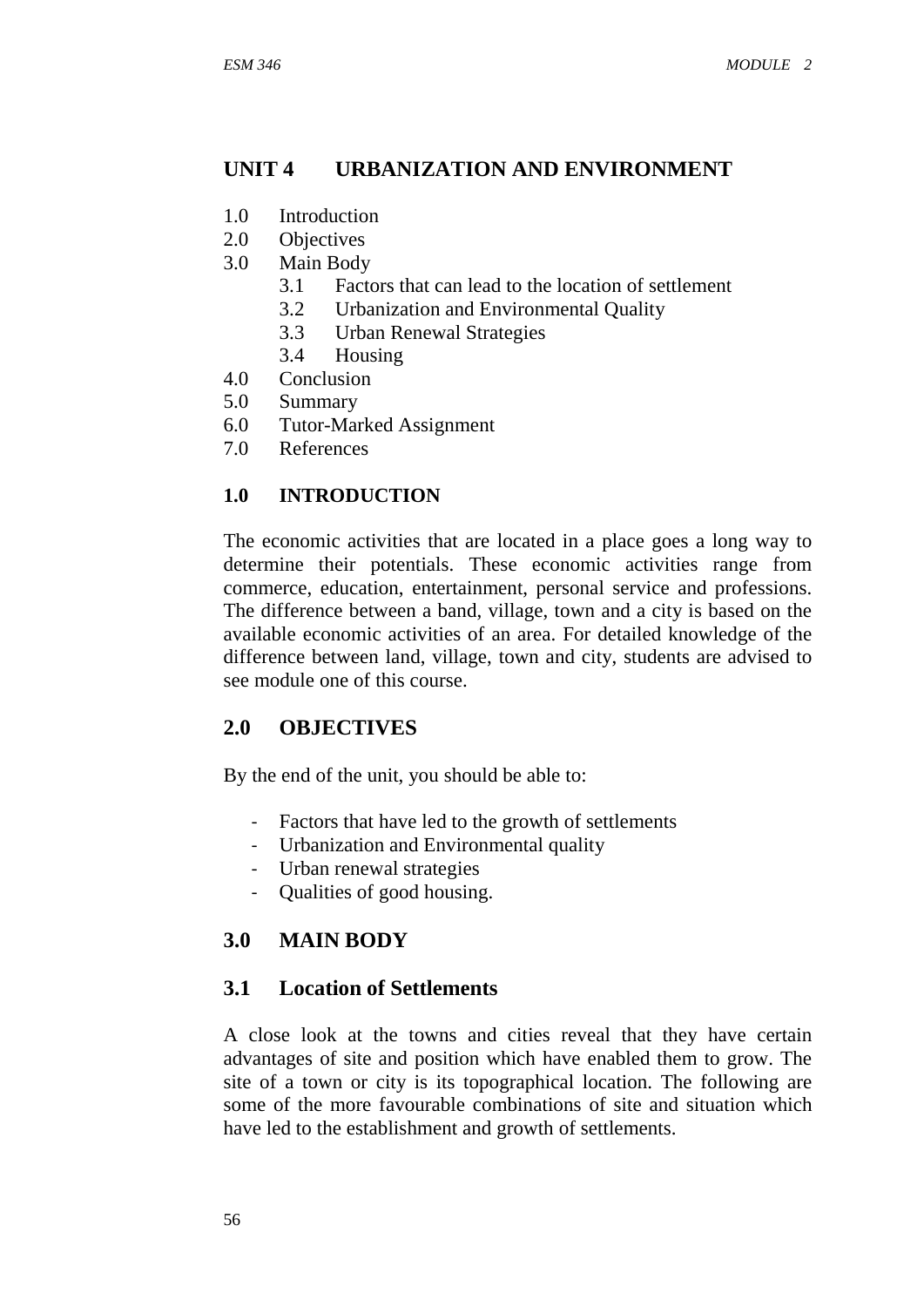**Fertile alluvial plain:** The basic requisite of human existence is food and water. A fertile alluvial plain traversed by rivers is the best for raising food crops and maintaining a secure water supply. A level plain also facilitates the movement of people and goods. It is an ideal situation for the exchange of products ideas.

**A natural focus of routes:** These are the nodal towns. By virtue of their geographical location in relation to the region, many towns assume prominence as centers of road, rail, or water and communication. People congregate to provide commercial and social services that passing travelers can make use of. Ibadan and Kano (both in Nigeria) owe much of their importance to their respective central locations in flourishing farming regions with trade routes both by rail and by road converging on them.

**Sites for generating hydroelectric power:** Waterfalls are natural sites for generating hydroelectricity. Where such a site occurs, the availability of cheap power attracts industrial concerns. These require labour and provisions and a settlement is very likely to grow up, taking advantage of the cheap power. For example New Bussa which is close to Kainji Dam of Nigeria.

**By the side of Lakes:** Lakes provide fish, water and a means of inland transport. Some of the known tourist centers are located on or near lakes because of their scenic beauty and recreational facilities. Entebbe is a lakeside town of Lake Victoria whose importance is further enhanced by its proximity to the capital, Kampala.

**Mineral weekly:** Settlements have grown to considerable size purely because of the presence of minerals. For example, Jos (Nigeria) grew as a result of the discovery of tin on the Jos Plateau.

**Good site for defense:** This was a deciding factor in ancient times when defensive strategy, executed at the right moment, could save the whole community. Some of the older towns that grew up with defensive sites include Peking, the ancient and present capital of China. Ibadan (Nigeria) is sited on seven hills which provided protection for the early settlers during the years of Yoruba warfare of the eighteen and nineteenth centuries.

# **Urbanization and its Dynamics**

Urbanization is the increase over time in the population of cities in relation to the region's rural population. In terms of place, urbanization means increased spatial scale and/or density of settlement and/or business and other activities in the area over time. The process could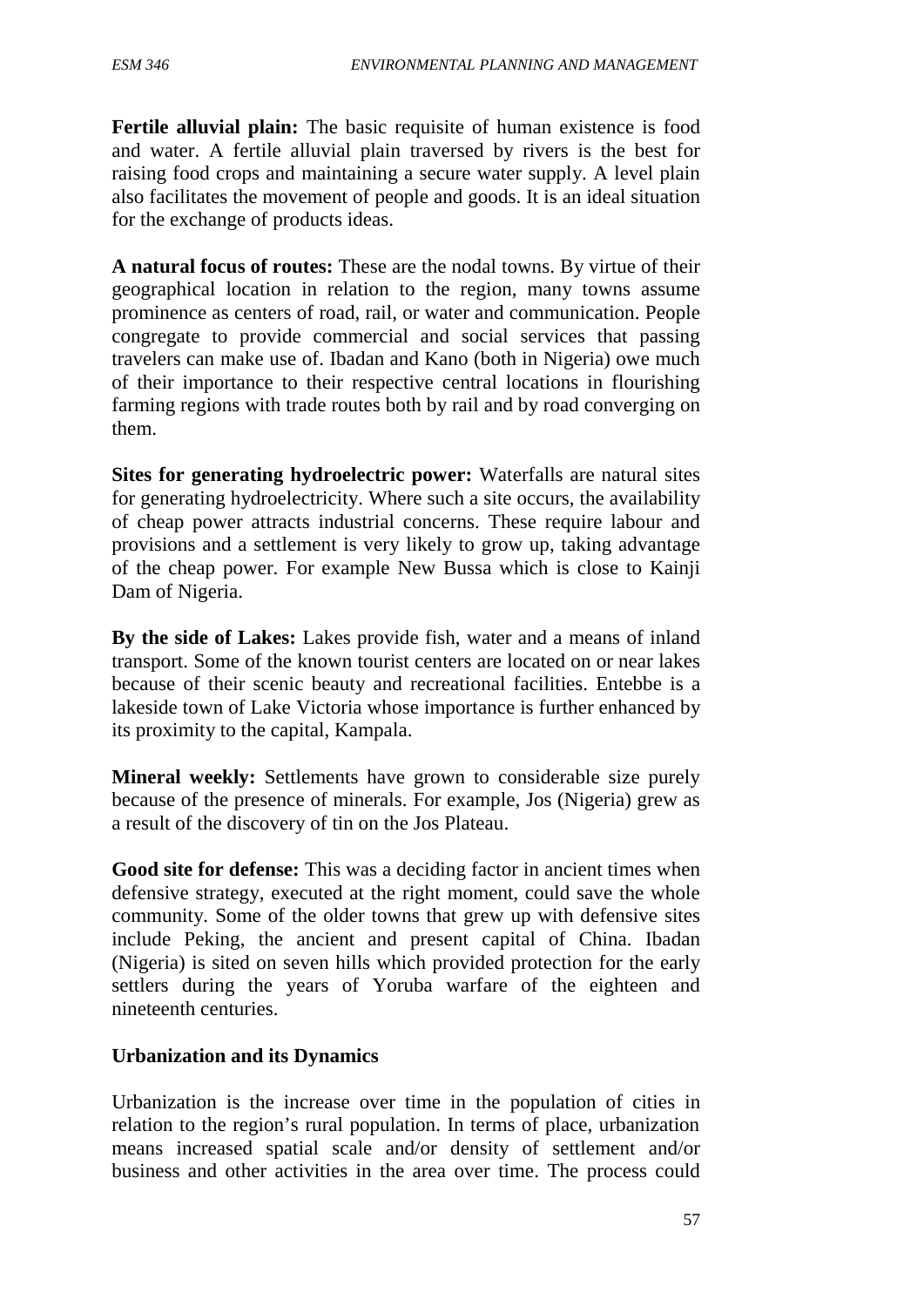occur either as natural expansion of the existing population, the transformation of peripheral population from rural to urban, incoming migration or a combination of these. Historically, urbanization is closely associated with industrialization. When more and more inanimate sources of energy were use enhance lump productivity (industrialization), surpluses resulted in both agriculture and industry.

#### **Reasons for Urbanization**

In 1800, only about 2 percent of the world's population lived in urban areas. The world's urban population has grown from 2 percent to nearly 50 percent of all people. The most striking example of urbanization trend is United States of America. In the United States, about 5 percent of the population lived in cities in 1800, but about 50 percent of the population lived in cities by 1920. Throughout the  $19<sup>th</sup>$  century, the US was urbanizing. Today, about 80 percent of the US population live in cities and suburbs.

### **3.2 Urbanization and Environmental Quality**

Urbanization has significantly improved the economic prospects and quality of life for a large and increasing proportion of the people of the area. Despite this benefit of urbanization, many policy makers continue to view the cities/towns with concern. They cite the profound effect on cultural modifications, difficulty in maintaining public infrastructure and services, the proliferation of slums (informal settlement), worsening environmental conditions, and increasing social problems associated with unemployment and underemployment. Details of some these effects are:

**Distortion of the land use pattern:** The rapid rate of urban population growth has remarkable effects on the pattern of land use within the urban centers in the country. Studies of pre-colonial land use pattern in traditional Nigerian cities for example indicate that there was harmony and orderliness.

**Urban solid waste management:** One environmental feature associated with rapid urbanization is the rising volume of solid wastes generated in the urban areas. Although comprehensive studies of the nature of solid wastes in Nigerian cities have not been undertaken, there is evidence that the volume has been quite high in the major urban centers.. In the urban centers in Nigeria, heaps of garbage at almost every busy junction is a common site. This is clear evidence that the rate of urban solid waste generation far exceeds the rate of waste evacuation. Accumulated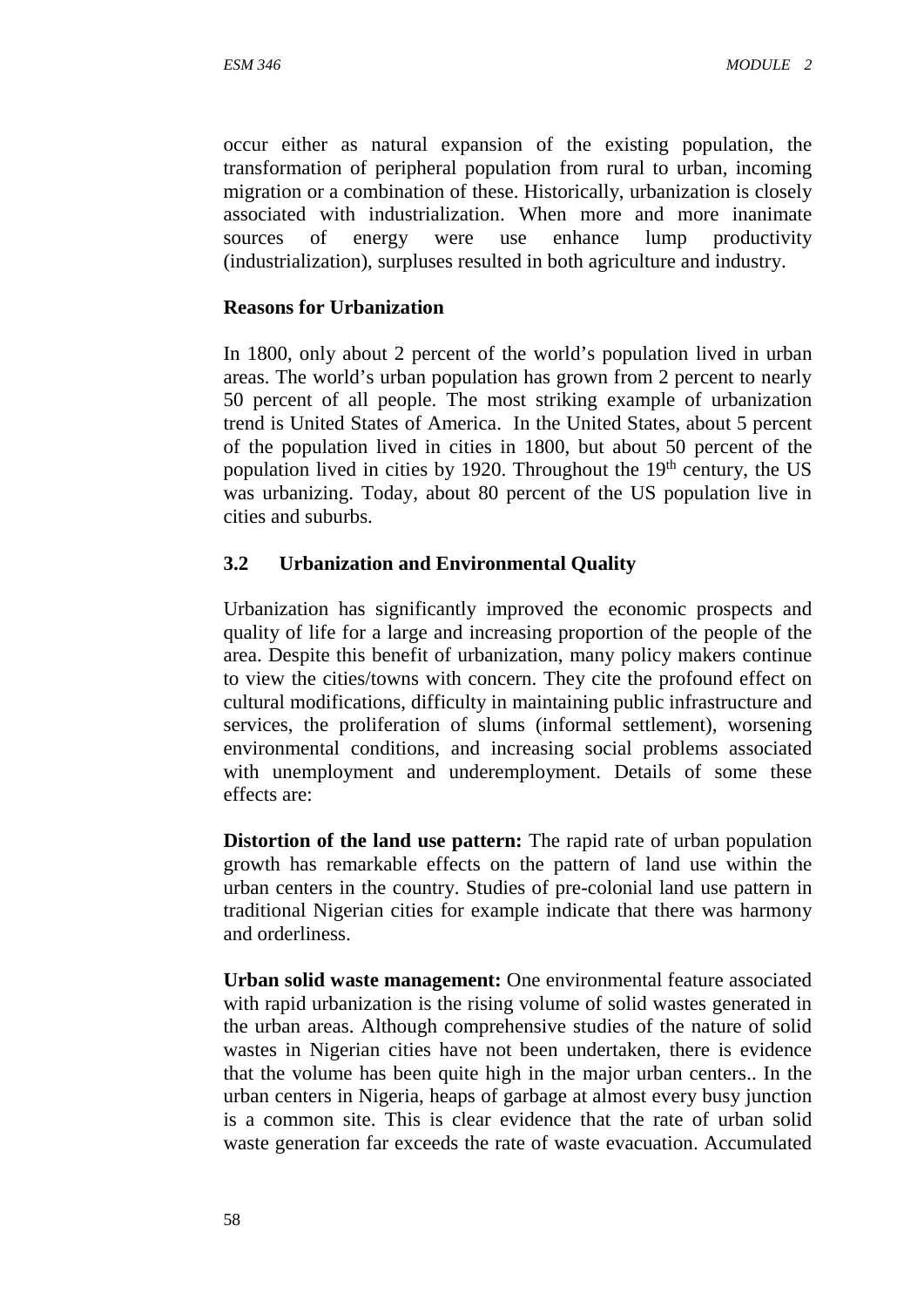waste is a major public health issue and a vital factor affecting the quality of the environment.

**Urban transportation:** Modern forms of transportation are associated with urban growth in Nigeria. In fact, the rapid development of some urban centers such as Lagos, Port-Harcourt, Kaduna, and Aba is explained largely by their strategic location with respect to modern means of air, water, rail-land transport. Transportation within urban areas and between them and other towns and cities in Nigeria have remarkable environmental implications for urban dwellers.

One major means of modern transport with remarkable impact on the urban environmental in Nigeria is road transport (motor vehicle). One of the primary sources of environmental problems associated with motor vehicle transportation in most urban areas relates to unavailability of good road network. This has led to motor vehicle traffic concentrated on the few available roads and the resulting traffic jam that has seriously contributed to the deteriorating urban physical environment of most large cities. Another source of urban environmental deterioration associated with the motor vehicle transportation especially in Nigeria is the haphazard parking of vehicle along the few major roads in the urban centers and the parking of vehicles on sidewalks and pedestrian crossing. Another visible problem occasioned by motor vehicle transport is the littering of virtually any available space by unserviceable and accident (junk) vehicles.

**Urban air quality:** Air pollution has been regarded as a problem associated with urban centers especially in advanced and developing countries where the level of industrialization is quite high. Generally most air pollution in urban areas comes from the combustion of fossil fuels, in industrial process, for heating and electricity generation and by motor vehicles. High levels of air pollution have serious health implication for man. For example, high levels of carbon monoxide have the potential of causing oxygen starvation and if prolonged may result to death.

**Urban water quality:** Adequate and clean water supply for drinking, personal hygiene and other domestic purposes is essential to public health and wellbeing. Urban sources of water include springs, streams, hand-dug wells, borehole, rainwater from roots of buildings using pots and other containers. In Nigeria for example, rapid urban growth, increasing economic and technological development and social change have brought so much pressure on the available source of water supply. As a result water supplies are irregular and unreliable, and people are forced to resort to collect water from unclean sources such as pounds. The health implications of using polluted water are quite obvious. Water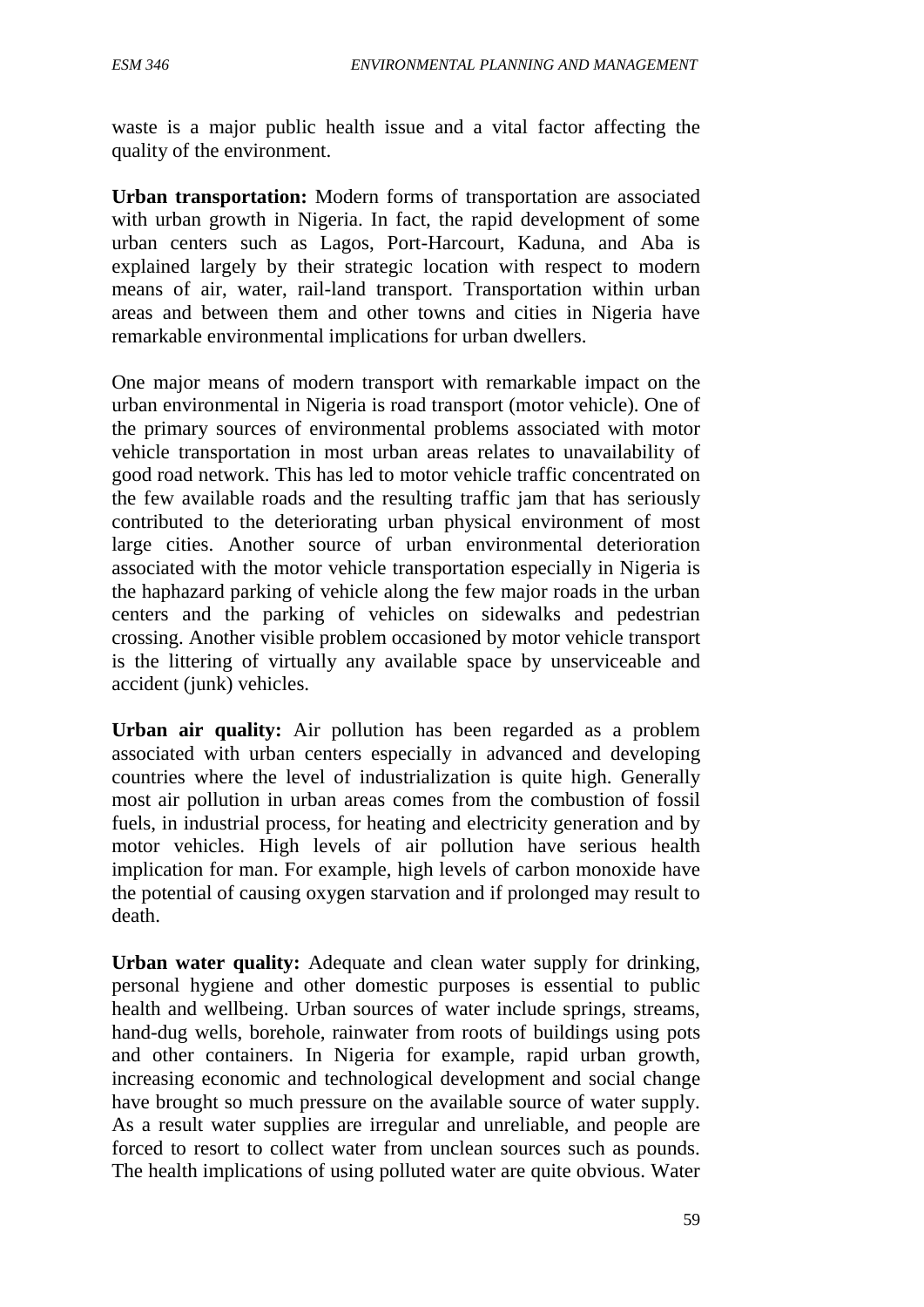related diseases such as dysentery. Cholera, typhoid, guinea worm and bilharzias common in Nigeria.

**Urban environmental noise:** Noise as an urban environmental nuisance is largely associated with the increasing pace of social change and industrialization. Indiscrimate blasting of motor vehicle horns, the use of gigantic loud speakers fixed to mosques and churches, mobile music record sellers, mobile advertisers, and indiscriminate increase in volume of household electronic gadgets are major sources of environmental noise. The overall effects of the combination of these sources of urban noise have been the emergence of noise pollution in most centers especially in developing countries such as Nigeria. The health impact of noise on urban inhabitants is now being given more serious attention and its effects range stress and loss of hearing.

**Urban flood and environmental quality:** In rapidly urbanizing cities such as Port Harcourt and Lagos, flood and flash floods are common sights. The intensity of flood problem over time and space in Nigerian urban centers is closely related to the rapid rate of urban expansion, especially where the provision for an adequate urban water runoff system is lacking and if available, it is usually blocked by solid waste. Urban flood results in disasters such as structural and erosional damage, disruption of socioeconomic activities, transport, communications, loss of lives and property, displacement of people and destruction of the urban environment in general.

**Loss of sense of community:** In urban centers, there is a loss of a sense of community. In many places, people stay within their homes and do not routinely walk through the neighbourhood. This pattern of behaviour reduces human interactions, isolates people from their neighbours and greatly reduces the sense of community.

**Loss of open space:** One of the important features of a pleasing urban landscape is the presence of open space. Open fields and parks allow people to visually escape from the congestion of the city. Urbanization has consequently taken up all available spaces for the purpose of development.

#### **3.3 Urban Renewal Strategies**

The challenge of urban environmental management in developing countries during the coming decades will be enormous with the continuing urban population growth. Nigeria as a developing country needs a sound philosophy of environmental management in the urban centres located in various states. Such a philosophy should aim at the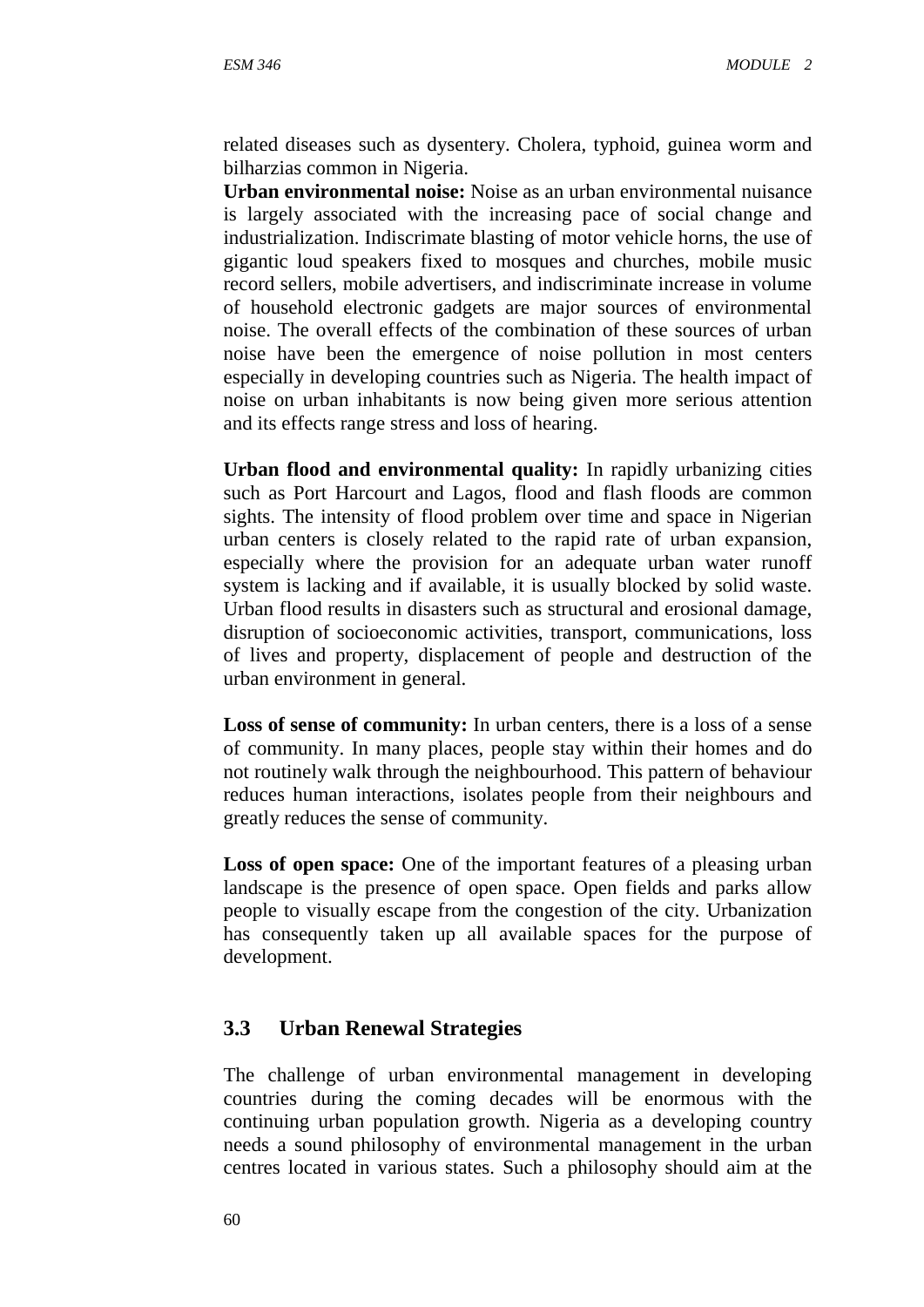radical redirection of the pattern of urban growth as well as the creation of an urban environment which satisfies basic human needs and values.

**Development of efficient public transportation system:** One major source of urban air pollution is automobiles. A situation where an individual car with its single occupant going to work, to shop or to eat a meal, is a constant source of air pollution in the urban centres. However, this source of air pollution can be reduced through the provision of an efficient public transportation system. This can be achieved through the provision of major urban mass transit systems such as buses, good road network and railways.

**Utilization of the low-cost, non-polluting energy sources:** One of the major sources of atmospheric turbidity is vehicular emissions and domestic sources. To reduce the release of atmospheric pollutants from these sources, people should be encouraged to walk or use small, low speed energy efficient vehicles such as bicycles, motorized tricycles etc for local trips. Also, efficient energy sources such as natural gas should be used at the domestic levels.

**Urban solid wastes management:** The challenge of urban solid wastes disposal in urban centers is enormous in view of the continuing rapid rate of urban population growth. The basic problem in urban solid wastes management in developing countries today is that solid wastes are generated faster than they can be satisfactorily disposed of. Two major policy issues that can be employed in solving this problem are: the development of an institutional framework for solid wastes disposal and the application of reuse and recycling technology. Such institutional framework should involve: (i) involvement of federal authority in urban solid waste management, (ii) construction of a sanitary landfill for the disposal and management of such wastes, (iii) involvement of local communities in solid wastes management and (iv) the introduction of user-charge payment.

**Controlled rural-urban migration:** Urbanization is associated with industrialization and the creation of employment opportunities in the urban centres. Consequently, people move to the cities where they believe there are better opportunities for employment and better living conditions. With the present situation, rural-urban migration will continue to increase in Nigeria except an effect is made to improve conditions in the rural areas. In this respect, a programme of integrated rural development should be adopted and implemented. Two major issues should be emphasized in any programme of integrated rural development. The first relates to the importance of encouraging the development of medium-size towns in rural areas to facilitate the distribution of social amenities to rural dwellers. A second policy issue in integrated rural development is in the need of improving the income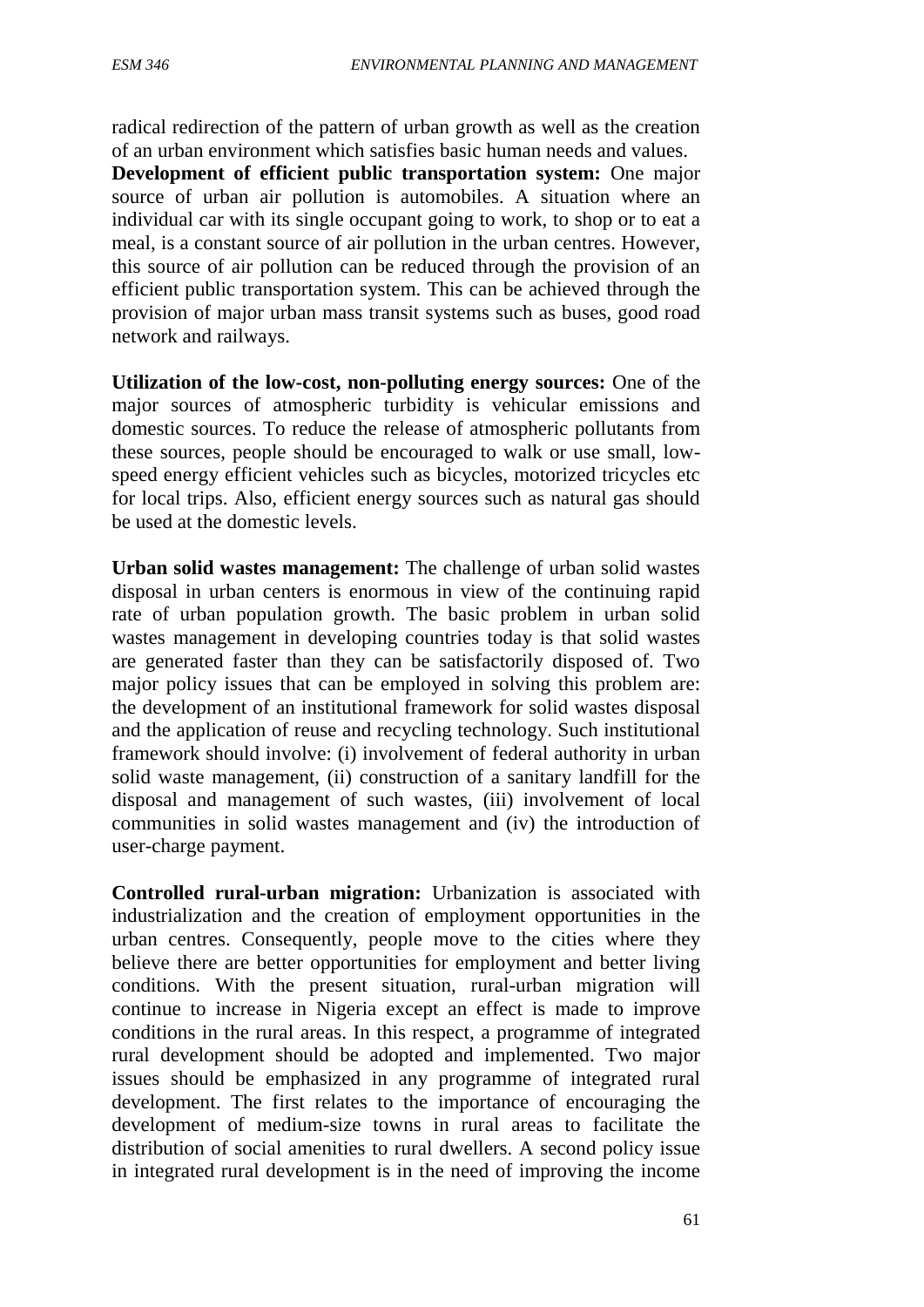of rural dwellers through major investments in agricultural modernization, including mechanization, cooperative land tenure reforms, the provision of credit facilities to farmers, and use of fertilizers.

**Upgrading of slums and squatter settlements:** To date, very little attention has been paid by public authorities to the problems of improving the environment of the low quality residential areas in urban centres. A large proportion of the housing in the identified slums can be improved byre-roofing, enlarging windows, painting, landscaping and introducing better air circulation and sanitation. The worst part of the slum areas could be cleared to provide space for roads, schools, markets, open space etc.

**Urban land use management:** The present patterns of land ownership and land transfer in Nigeria's major cities are grossly unsuitable for proper urban development and land use control. In major urban centres in Nigeria, land is associated with individuals and groups of families rather than the community at large. This system of land ownership subjects properly developers to carry out uncoordinated land development in the cities. A major urban land policy option in this regard relates to the effective implementation of the Land Use Act of 1978 which vested the ownership of all land in public authorities.

**Participatory approaches:** Development approaches in the last two decades in the world have moved from top-down strategy to bottom-up approaches. This is concerned with the need to involve local community institutions and individuals in routine management decisions that affect them. Citizen participation is an essential element in solving urban environmental problems because they are direct receivers of environmental problems and generators of urban wastes.

**Environmental education:** The single most important activity that will enhance environmental management and sustainable development in the medium to long term is to raise well-informed future generations with a strong commitment to sustained management of natural resources. Thus, environmental education should be an integral component of the formal and informal education system. A comprehensive programme of environmental education and awareness to provide people with information on the nature of Nigeria's urban environment, sources and causes of environmental pollution as well as the implications of some attitudes to the environment should be developed. Information on the environment may be communicated.

### **3.4 Housing**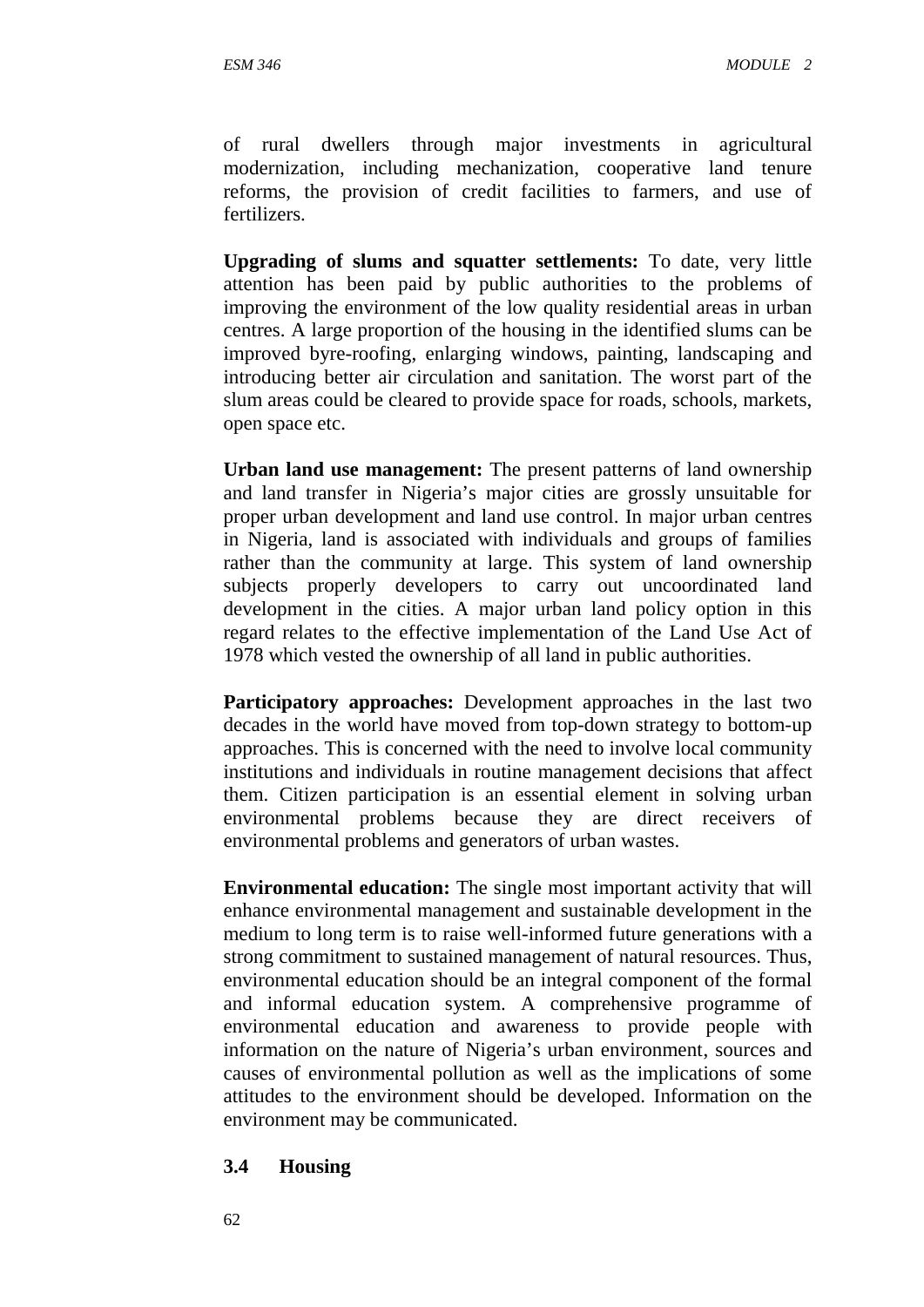The Universal Declaration of Human Rights Article 25 states that "everyone has the right to standard and adequate living conditions, health and wellbeing of himself and of his family including housing". Suitable shelter is commonly accepted as a basic human need. A house is a building or structure, which is made up of a room or group of rooms for the purpose of living or sleeping by human occupants.

#### **Quantities of Good Housing**

Any housing unit, which is intended for use of living, sleeping, cooking and eating must meet the minimum standards. An example of a good house is shown *fig. 9.5.* This is because good housing conditions create a foundation for healthy, social, economic and political development. The following are the minimum conditions that a housing unit must possess:

**Sanitary services:** Every good house should have adequate sanitary services such as toilets, bathrooms and cooking space. The importance of such sanitary services cannot be overemphasized. Good toilets such as water.

**Hydrologic drought:** This is defined in terms of reduction of stream flow, reduction in lake or reservoir storage and lowering of ground water levels.

**Water management drought:** This type of drought is defined by water supply shortages caused by the failure of water management practices or facilities such as an integrated water supply system and surface or subsurface storage to bridge normal or abnormal dry periods and equalize the water supply throughout the year.

In addition C. W. Thornthwaite, the eminent applied climatologist whose pioneering water balance studies made a major contribution to the understanding of aridity, recognized four types of drought, defined in terms of agricultural requirements. These are:

*Permanent drought:* Here there is insufficient moisture for anything but the xerophytic plants which have adapted to the arid environment. However, crops can be produced in such areas, but only at great expense or under exceptional circumstances.

*Seasonal drought:* Arid conditions prevail for part of the year, but are balanced by a distinct wet season. Much of India, the Sahel and the southern parts of Africa experience such seasonal drought. Agriculture is carried out often very successfully during the wet season and even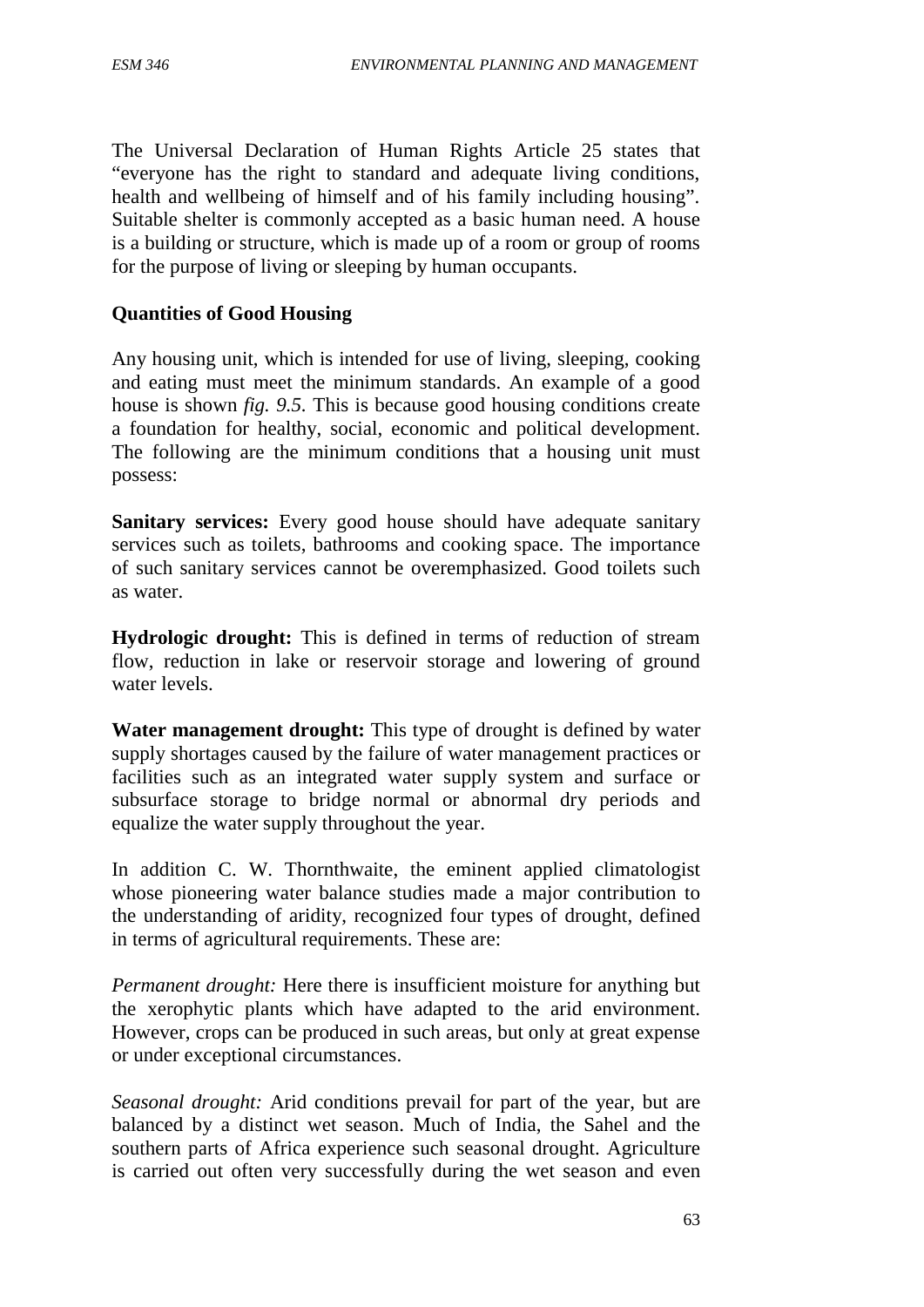during the dry season if the moisture from the preceding rainy season can be retained.

*Contingent drought:* There is adequate supply of moisture to meet crop needs. However, irregular and variable precipitation is characteristic of contingent drought and serious agricultural problems arise because the agricultural system is not set to cope with unpredictable and lengthy periods of inadequate precipitation.

*Invisible drought:* Here crops appear to be growing well, even to the experienced observer, and there is no obvious lack of precipitation. However, moisture requirements are not being met, the crop is not growing at its optimum rate and potential yield from the land is reduced. The effects of invisible drought can only be identified using sophisticated instrumentation and statistical techniques. Invisible drought can be dealt with relatively easily by irrigation. In Eastern Britain, for example, supplementary moisture has been supplied to sugar beet and potato crops since at least the late 1950s to deal with that problem. Also in Northern Nigeria irrigation is commonly and extensively practiced in their agricultural system.

# **4.0 CONCLUSION**

In this unit, we have knowledge of the factors that can lead to the emergence of settlements which require planning, the quality of an environment, strategies for urban renewal and housing quality requirements. All these require proper planning in order to have a sustainable environmental quality.

# **5.0 SUMMARY**

The factors that can lead to the growth of settlements are: fertile soil, natural routes systems, sites for generating hydroelectricity, presence of minerals and so on. Also, distortion of land use pattern, slums, wastes, transportation, pollution of air, water and land, flood and loss of open space are discussed as factors of environmental quality. Factors of urban renewal strategies include: use of nonpolluting energy like solar, development of efficient transport, proper waste management, controlled rural-urban migration and so on. And quality housing which include provision of good sanitary service, good ventilation, basic facilities at home and use of quality materials.

#### **6.0 Tutor Marked Assignment**

A. What is a settlement? Discuss the conditions that promote location of settlements.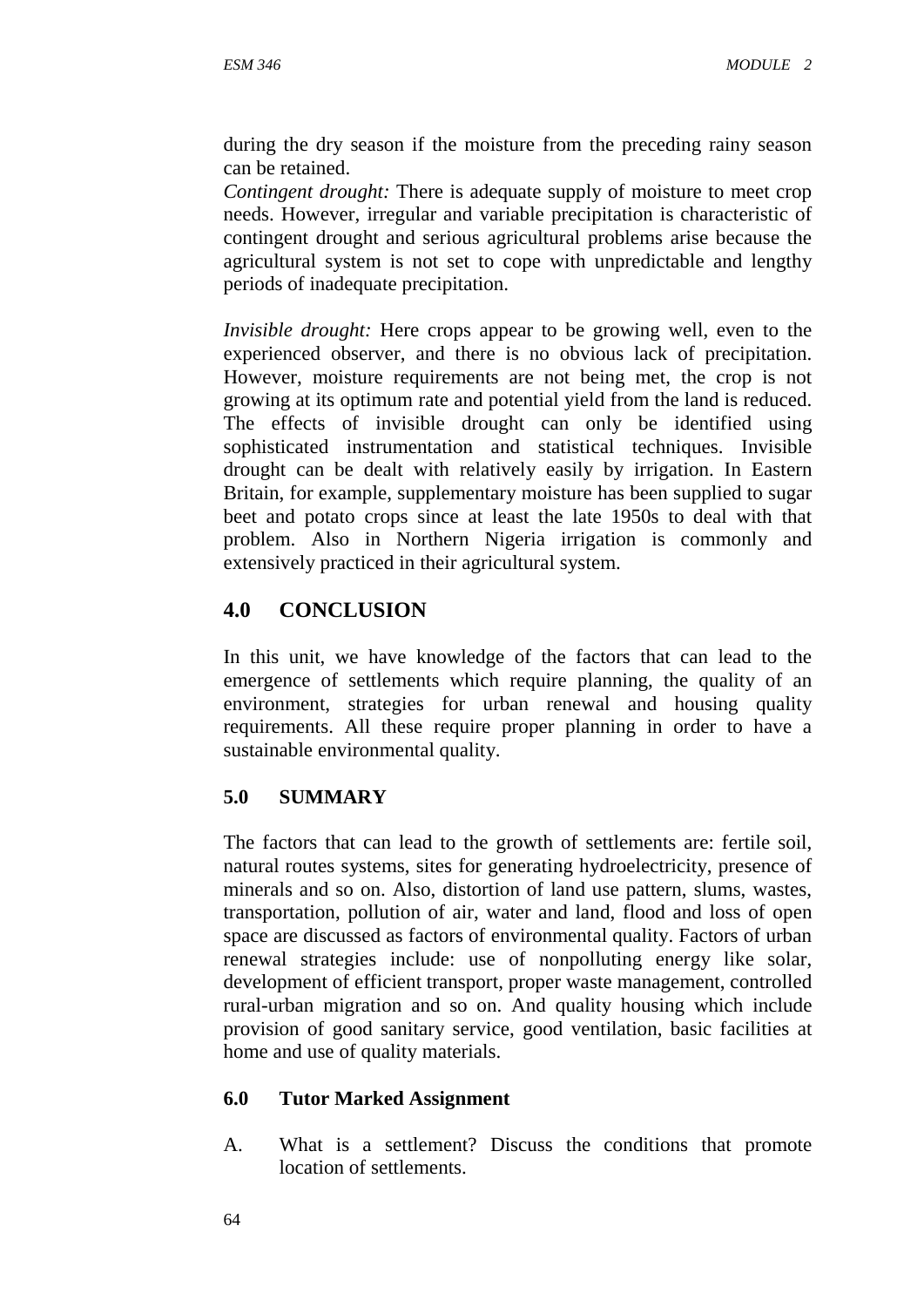B. List and discuss the possible strategies that can be used to manage urban environment.

# **7.0 REFERENCES**

Basorun, J.O. (2004). *Basic Elements of Urban and Regional Planning.* Shalom Publishers. Akure, Ondo State.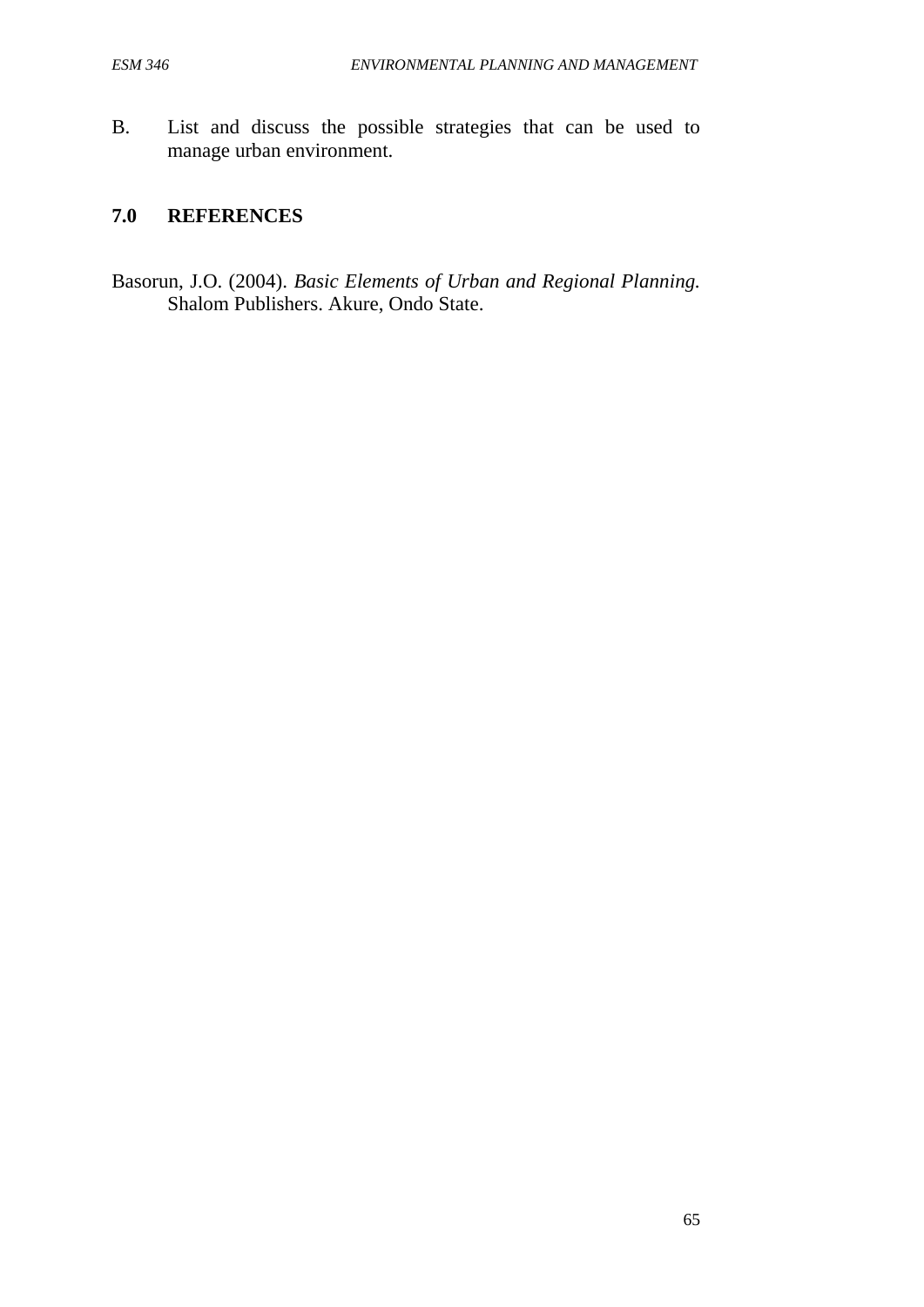#### **MODULE 3 SOLID WASTE**

| UNIT <sub>1</sub> | <b>Types of Solid Waste</b>   |
|-------------------|-------------------------------|
| UNIT <sub>2</sub> | <b>Solid Waste Management</b> |

- UNIT3 Causes of Solid Waste Pollution
- UNIT 4 Disposal Methods of Solid Waste

#### **UNIT 1 TYPES OF SOLID WASTE**

- 1.0 Introduction
- 2.0 Objectives
- 3.0 Main Body
	- 3.1 Classification of solid wastes
	- 3.2 Types of solid Wastes
- 4.0 Conclusion
- 5.0 Summary
- 6.0 Tutor-Marked Assignment
- 7.0 References

# **1.0 INTRODUCTION**

Waste is anything which is no longer relevant to the disposer. Waste could also be defined as unavoidable material which results from an activity without immediate economic demand and which must be disposed. Wastes are normally classified into three which are: solid waste, liquid waste and gaseous waste. Liquid wastes are effluents from industrial activities, domestic liquid, acid waste and waste oil from workshops. On the other hand, gaseous wastes are waste substances like air. They are neither liquid nor solid that move freely to fill any available space in the atmosphere. Examples of gaseous wastes are waste from gas flaring, particulate dust, cement factories, quarrying and cigarette fumes.

Solid waste, which is the focus of this module, is defined as the non gaseous and non-liquid waste resulting from the activities of the inhabitants of a particular residential area. The activities of man on domestic, commercial and industrial processes give rise to undesirable effects on land, sea, air and water which are pollutants of all kinds. The term solid waste includes all those solid and semi-solid materials that are discarded through human activities. The solid waste generated through domestic and commercial activities is classified as municipal solid waste and it is also called refuse.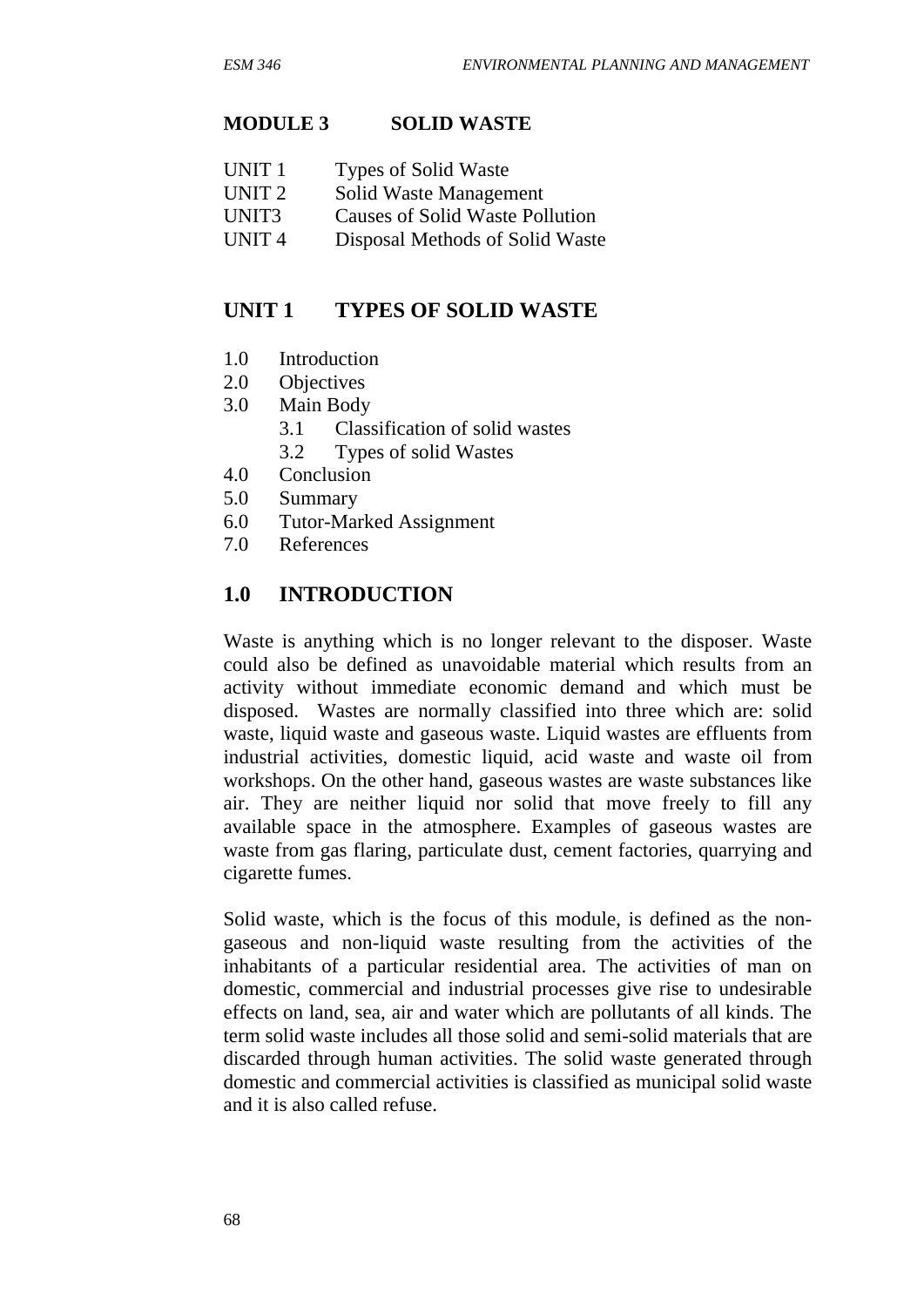# **2.0 OBJECTIVES**

By the end of this unit, candidates should be able to:

- Know what solid waste is about
- Classify solid waste
- Determine the different types of solid waste

# **3.0 MAIN BODY**

#### **3.1 Classification of Solid waste**

Solid waste can be classified based on a number of factors. On the basis of physical property, wastes can be classified using parameters such as combustibility and degradability. There are biodegradable wastes like agricultural wastes. These are materials that are broken down overtime by the action of micro-organisms such as aerobic and anaerobic bacteria. Non-degradable wastes are materials that are not broken down by biological processes and thus persist for a long time in the medium in which they are disposed. Examples are mining and mineral wastes, plastics and bottles.

On the basis of utility, wastes can also be classified as re-useable (recyclable or convertible) and non-reusable ones. On the basis of environmental risk, solid wastes have been classified according to the risk or danger they pose to man, the fauna and flora. Such wastes may be lethal of medium risk, toxic or hazardous. There are also non-toxic and non-hazardous wastes. The indiscriminate disposal and dumping of industrial, commercial and household wastes such as food waste, paper, polythene, textiles, scrap metals, glasses, wood and plastic on street corners and gutter is still very common in Nigerian cities

# **3.2 Types of Solid Waste in Nigeria**

In Nigeria**,** we have different types of solid waste. The most common ones are discussed in the preceding paragraphs:

**Municipal solid wastes**: In Nigeria, municipal domestic solid wastes have heavy content of food waste, leaves, polythene, rags, tin and bottles. It is important to mention here that the composition of domestic waste in Nigeria varies from season to season and from the food items in great demand. For example, between March and April (the peak of mango harvest) solid wastes in Nigeria urban centers have high content of mango seeds and fruits. But between May and August (season of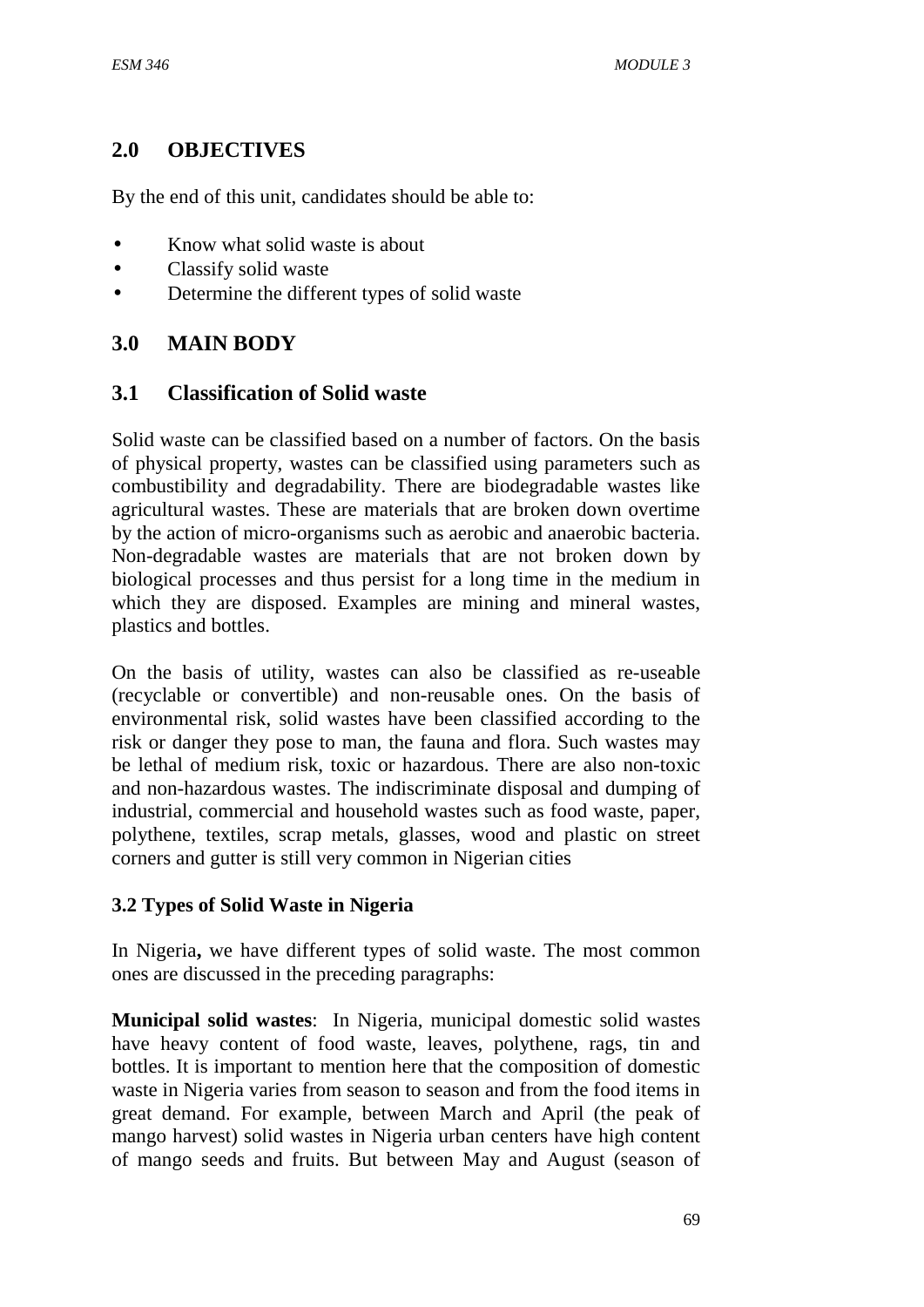maize and pear) domestic wastes in urban centers have high composition of leaves mainly from corn cobs.

**Industrial solid wastes:** These include cartons, boxes, building materials, crates, woods and celluloid materials, chemical wastes such alcohol, organic acids, fats and oils of vegetal and animal origins, materials containing ammonia, phosphates, nitrates (these are inorganic substance). Industrial wastes may be hazardous and non-hazardous wastes.

**Agricultural Solid Wastes:** In Nigeria most urban centers perform agricultural functions. Consequently, waste from animal manure, crop residues like thrashing of grains, cassava tuber peels and various by products of food production like the extracting of palm kernel oil can generate a lot of solid waste that find their way to urban solid waste depots.

**Mining and mineral wastes:** Mining waste include earth rocks, sand, salt, discarded equipment that result from ore processing and mineral refining plants like slag, ash and mine water.

**Construction and demolition wastes:** These are generated from building, civil and Mechanical engineering activities. Construction waste consists of unwanted material produced directly or incidentally by the construction of industries. This includes building materials such as roads, insulation, electrical wiring, tree trumps and rubbles. Construction waste may also include lead, asbestos or other hazardous substances. Others are wood damaged or unused materials, bricks and concrete. Observational research has shown that this can be as high as 10 to 15% of the materials that go into a building, a much higher percentage than the 2.5-5% usually assumed by quantity surveyor and the construction industry.

Certain components of construction waste are toxic when they decompose in landfill because the leachates in them can cause toxic gas toxic gas because of the hydrogen sulphide which they contain.

**Healthcare wastes:** One type of solid waste that is not often talked about in Nigeria is hospital waste. Though it is least discussed, it is one of the most hazardous because of the increasing number of public and private clinics. These are wastes from dispensaries, laboratories, clinics, hospitals, nursing homes for the elderly and blood banks. Wastes from hospitals are contaminated materials like bandages, sharp objects like syringes, disposable scalpels, blades and expired drugs.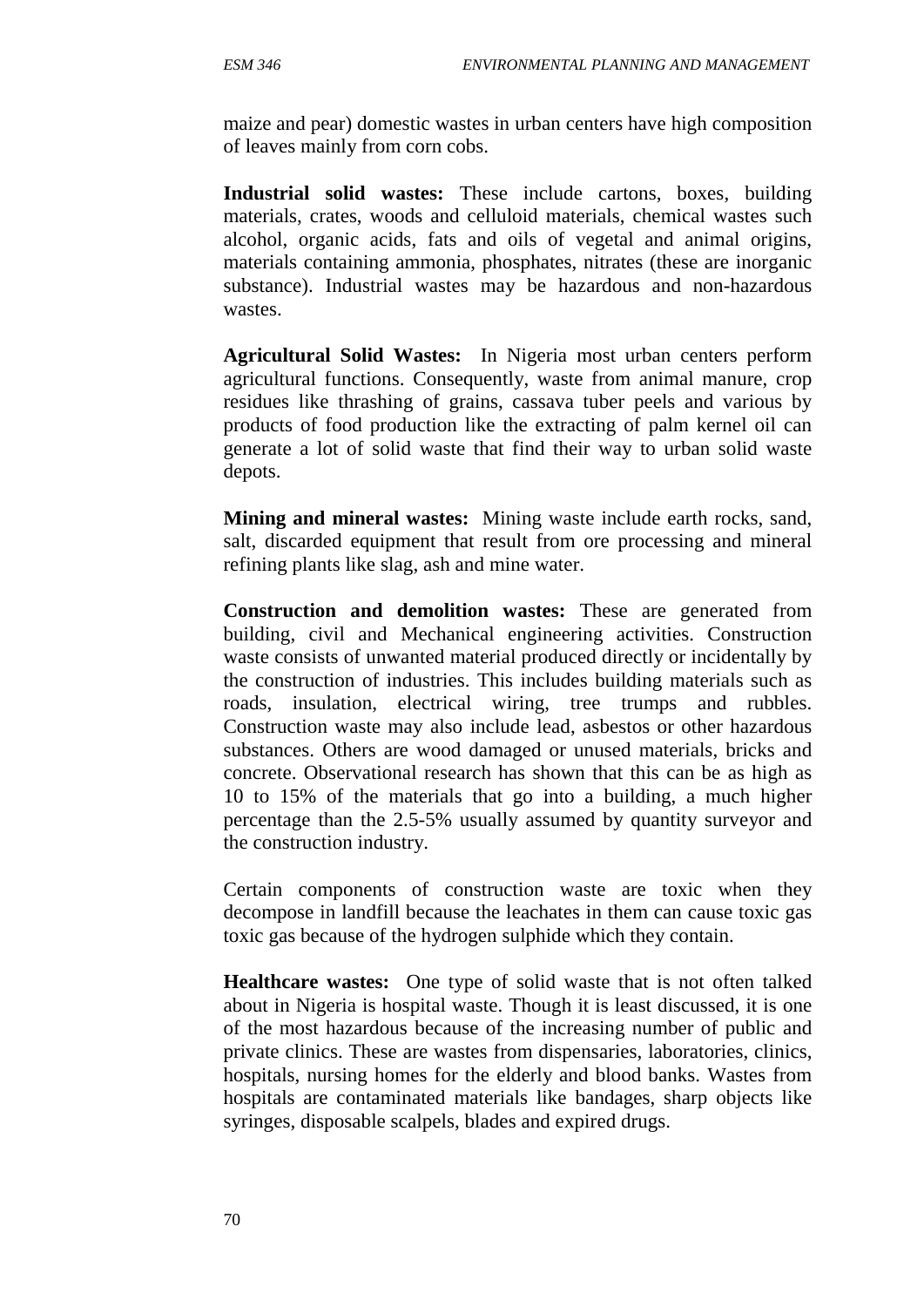Heath care wastes also include biomedical wastes. The infectious and biomedical wastes from hospitals and nursing homes, although are supposed to be collected and disposed off separately and not mixed with the municipal solid wastes, yet they continue to form part of the municipal waste that are generated in Nigeria. Biomedical wastes are highly infectious and contain a lot of pathogens making these wastes to be hazardous to the soil, air, land and the atmosphere. The polluted soil will again transmit the contaminants to the vegetation that will grow in them which can cause disease to animals and human beings that may have needs for them.

**Radioactive (Nuclear) wastes:** These wastes emit neutrons, alpha, beta or gamma radiation as result of nuclear decay. Also included here are exhaustible fumes of cars, machinery, chimney, generation plants, bombs and missiles.

**Human and animal wastes:** These include excreta, animal dung or droppings, dead human beings and animals.

# **4.0 CONCLUSION**

As the population of human beings continue to increase coupled with increased human activities, there is bound to be increase in the amount of solid waste been generated. The classification of these wastes is important so as to meet sustainable development. This is why we have examined the different types of solid waste in this unit.

# **5.0 SUMMARY**

The different types of solid waste range from hospital waste, mining waste, agricultural waste and so on. The classification can be based on physical, chemical and biological wastes which are degradable and non degradable.

# **6.0 TUTOR MARKED ASSESSMENT**

- 1. List and discuss, the different types of solid waste generated in Nigeria.
- 2. classify solid wastes on the basis of the refuse that are generated domestically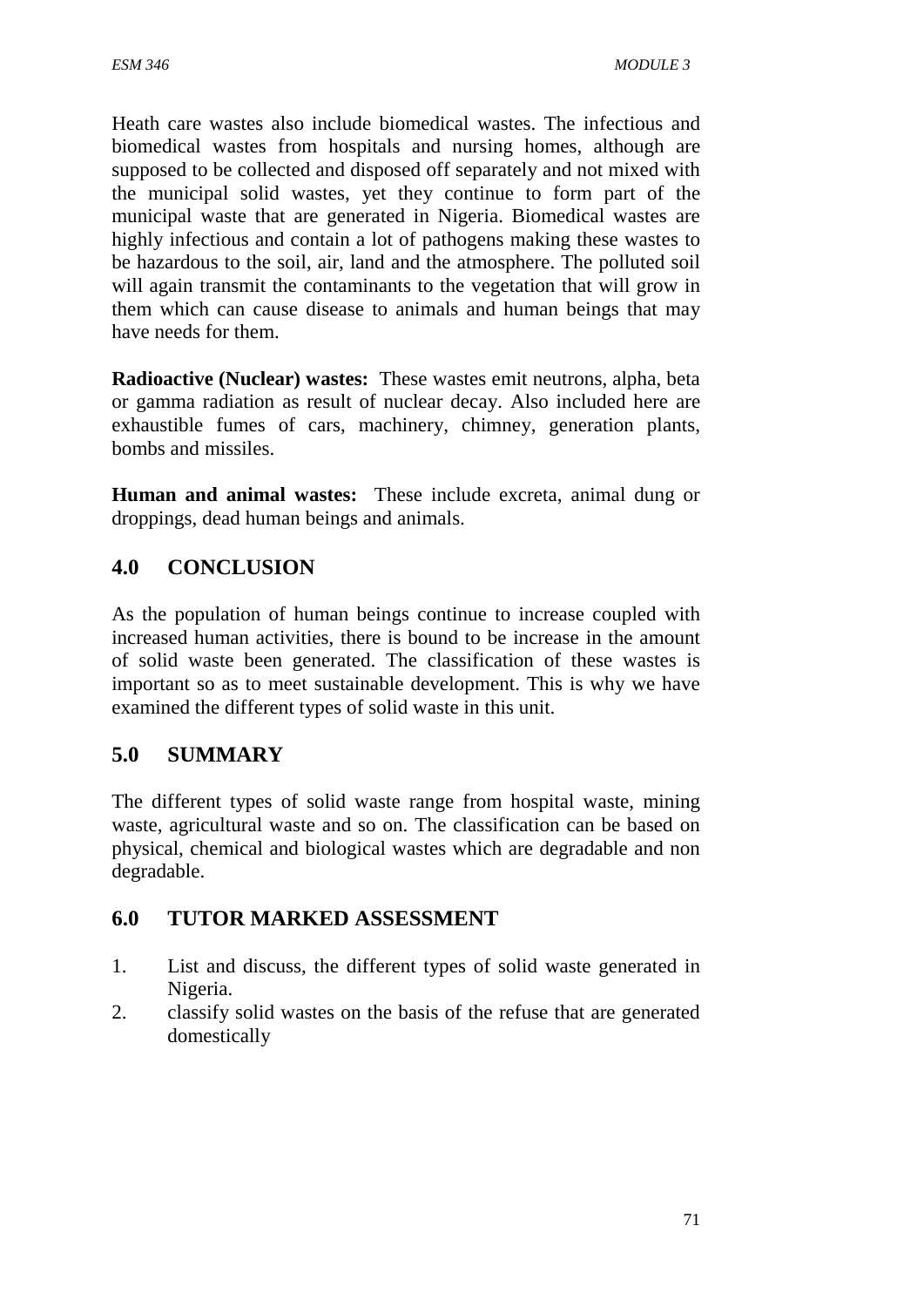#### **7.0 REFERENCES**

- Ajith Sankar, R. N. (2015). *Environmental Management*. Oxford University Press. India.
- Akpofure, R. (2009). *Environmental Science: An Introduction*. Kraft Publishes. Delta State Nigeria.
- Nigeria Institute of Safety Professionals (2003). *Contractor Employee HSE Training Manual.* Level 3 Published by ECNEL Ltd. Port Harcourt.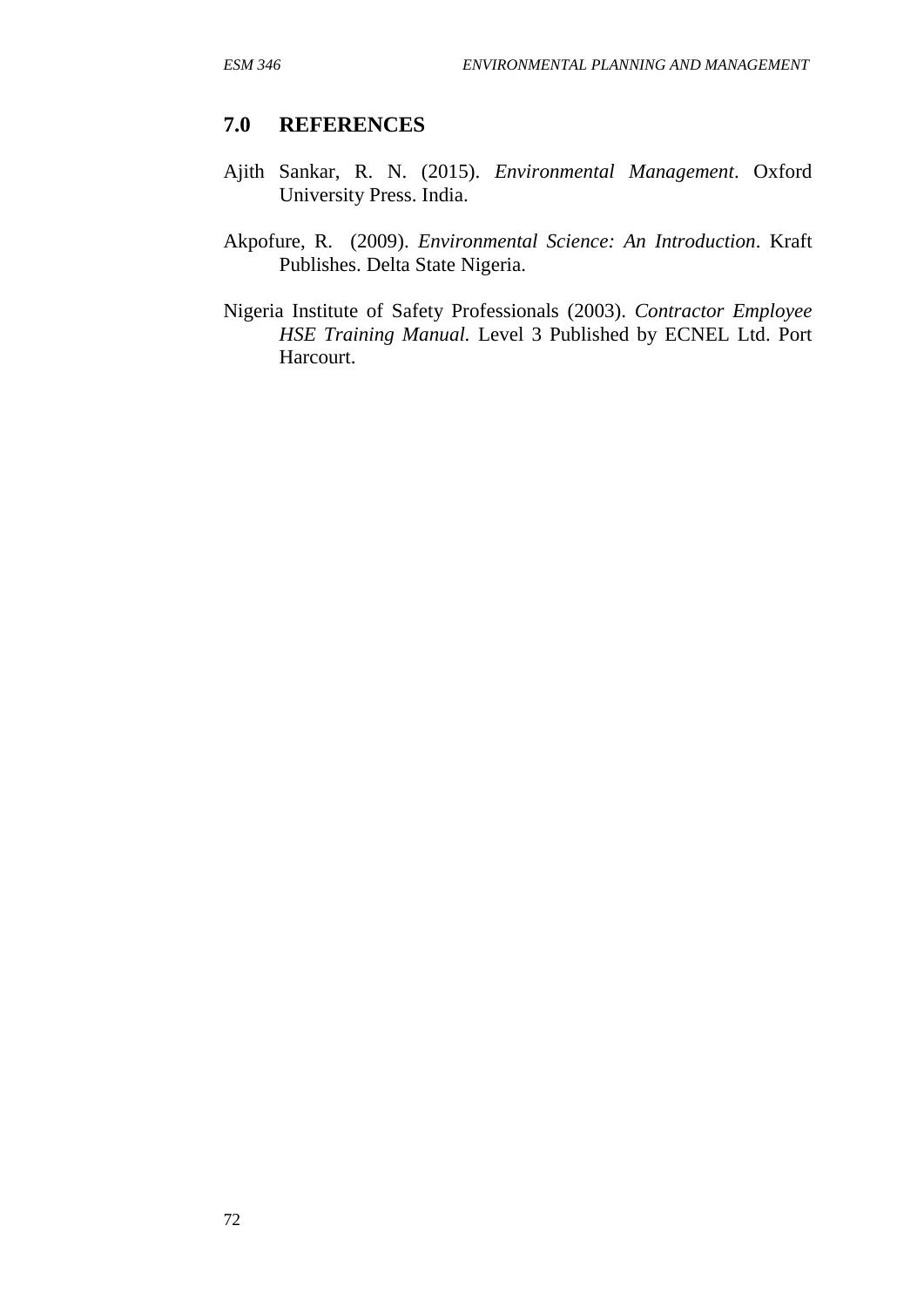# **UNIT 2 SOLID WASTE MANAGEMENT**

- 1.0 Introduction
- 2.0 Objectives
- 3.0 Main Body
	- 3.1 Management of Urban Solid Waste in Nigeria
	- 3.2 Impact of poor solid waste management
- 4.0 Conclusion
- 5.0 Summary
- 6.0 Tutor-Marked Assignment
- 7.0 References

# **1.0 INTRODUCTION**

The management of solid waste requires a holistic approach. These wastes are movable objects which the user is ready to dispose off. Solid waste management simply refers to the collection, transfer, treatment, recycling, resource recovery and disposal of solid waste generated.

# **2.0 OBJECTIVES**

By the end of this unit, you should be able to:

- Suggest the best ways to manage solid waste
- The impact of solid waste
- The problems of solid waste management

# **3.0 MAIN BODY**

#### **3.1 Management of Urban Solid Waste in Nigeria**

It must be re-emphasized that the volume of solid waste generated does not invariably measure the degree to which the environment or ground water resources will be polluted. Thus if the waste can be evacuated and disposed off satisfactorily and as fast as it is generated and collected, there would be no accumulation and hence no insult, abuse and pollution. It is when evacuation and disposal perpetually lag behind the rate of generation that solid waste becomes an environmental nuisance. Solid waste management therefore concerns the interplay among generation, storage, presentation, collection and disposal. Though, if not well disposed off can as well as contaminated groundwater resources no matter how far the wastes are taken to from the city center.

There are two broad systems of solid waste management, namely public and private, the former being the more conventional and traditional. In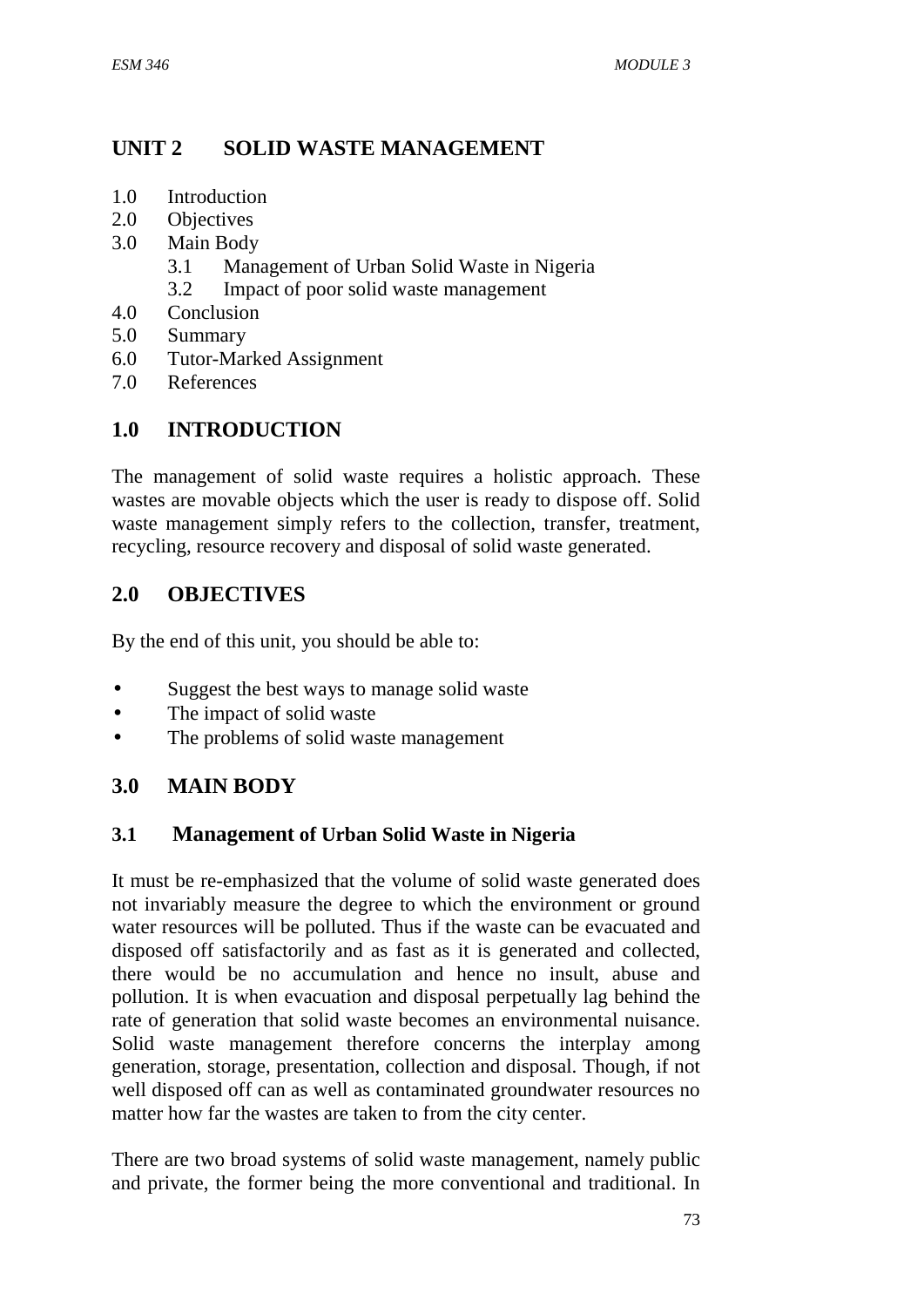the public solid waste management system, the waste disposal unit seems to have been the most common arrangement varieties of which have at different times been established. Usually the waste disposal unit is established at the local council level as an operational section of the health department. Operationally, the unit is responsible for locating public garbage collection depots in different parts of Nigeria where residents dump their solid wastes. However, this arrangement is no longer too functional.

Apparently, in realization of the problems and non-performance of local councils, solid waste disposal units regarding urban environmental management, the Ministry of Environment is charged with the responsibility of waste management and disposal. Simply because of the fact that the ministry of Environment and Waste Management Board cannot really meet its statutory obligation as a result of shortage of equipment, funds and personnel. Solid waste management and disposal is being contracted out to private companies to join hands with the ministry in order to meet the requirements of waste management.

There are four major differences between the public and private systems of waste disposal in some states as revealed by this study. First, while the former is provided as an essential public social service, the latter is a contractual arrangement between a private firm, institution or establishment and the individual beneficiary – the refuse generator. Secondly, while in the public arrangement the service is free, the private organization requires a user-charge. Thirdly, while the public arrangement is supposed to cover the whole area comprehensively or concentrate more where the rate of solid waste generation is higher, the spatial scope of private arrangements depends on affordability. Consequently, the private arrangement is restricted to the government Reservation Areas (GRA) and other medium and high income neighbourhood. Finally, while the public system relies more on the use of the depot as the mode of presenting solid waste for collection, the private system is organized on a house to house basis in places like Benin City in Edo State, The Federal Capital Territory, Abuja and some other states.

Solid waste management is aimed at strategies adopted to adopt the 4rs of the use of wastes. These 4rs are reduce, reuse, recycling and restoration. Nigeria solid waste which is generated at the rate of about 0.4kg per head per day is rich in organic matter amounting to between 60 and 80 per cent. Integrated waste management is now in vogue globally. While open dumping of solid waste is practiced all over the country, efforts are been made by the federal government to ensure other viable methods for hygienic disposal by legislation have not been widely achieved. Segregation, recycling, incineration, composting and waste to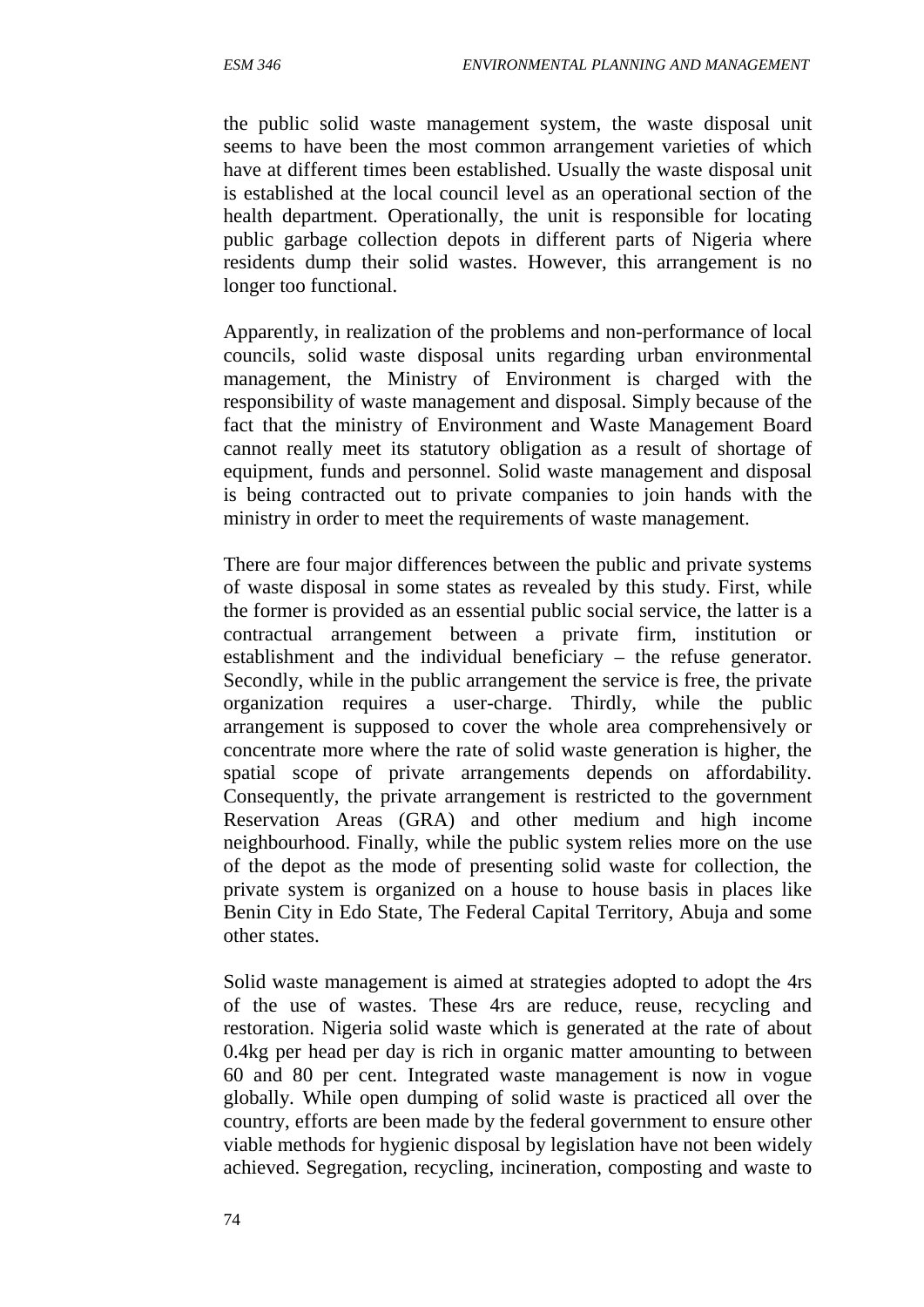energy conversion are options that have been adopted. Among the efforts made by previous government in Nigeria in managing solid waste are: Pace Setter Organic Fertilizer Plant in Ibadan, Oyo State, Forcados in Delta State owned by Shell Petroleum Development Corporation and managed by the appointed contractor, the Alesinloye market solid waste recycling complex in Ibadan is vested in Alesinloye Market traders association. In the early 1970's, Lagos State government acquired incinerators and never used them because of operational cost and inadequate technological knowhow. They were sold almost three decades later. Today, many state governors including Lagos State government have built incinerators, bought mixers, Bagging machines and other equipment required for the proper management of solid waste. **Recycling:** This is the process of minimizing the generation of solid wastes by recovering usable products that might otherwise become waste. Examples are the recycling of plastics, aluminum cans, waste papers, bottles and tyres. The tyre companies have developed plants to recover carbon black gas, oils and other products by destructive distillation of old tyres. Recycling helps to conserve natural resources and eliminate wastages so as to attain sustainable development. Until recently in Nigeria, the emphasis has been on recovery and reuse which has now changed to recover and recycle. The change from reuse to recycle has occurred due to changing life style for healthy living and the attitudes of people to the kinds of products use. Of all the wide variety of recyclable materials that are generated in Nigeria, it is the steel or iron, paper and plastics that get the highest attention.

**Reuse:** Solid wastes can be directly utilized. Fly ash and bottom ash from industrial installations can be used as a cement substitute in concrete for dams, highways, and other major constructions. Municipal solid wastes can be used to produce heat or electricity during incineration. Biogas can also be generated from waste which can be used as a source of energy. Used chemical containers can be returned to the manufacturer for refill.

**Restoration:** Restoration of used dump sites or landfill is key to the management of solid wastes in Nigeria. In some circumstances, valuable materials can be recovered from solid wastes, lessening disposal problems and financial costs. Groups of young men and women are always seen picking out materials that can be useful. Items that have had resale value include rags, newspapers,, cardboard, bottles, rubber, plastics, tin cans, some metals, glass, old radio sets and refrigerators and car scraps. This scavenging business is very unhygienic in nature in Nigeria.

**Reduce:** This is one of the most vital operations in solid waste management if the waste is to be safely and efficiently disposed of and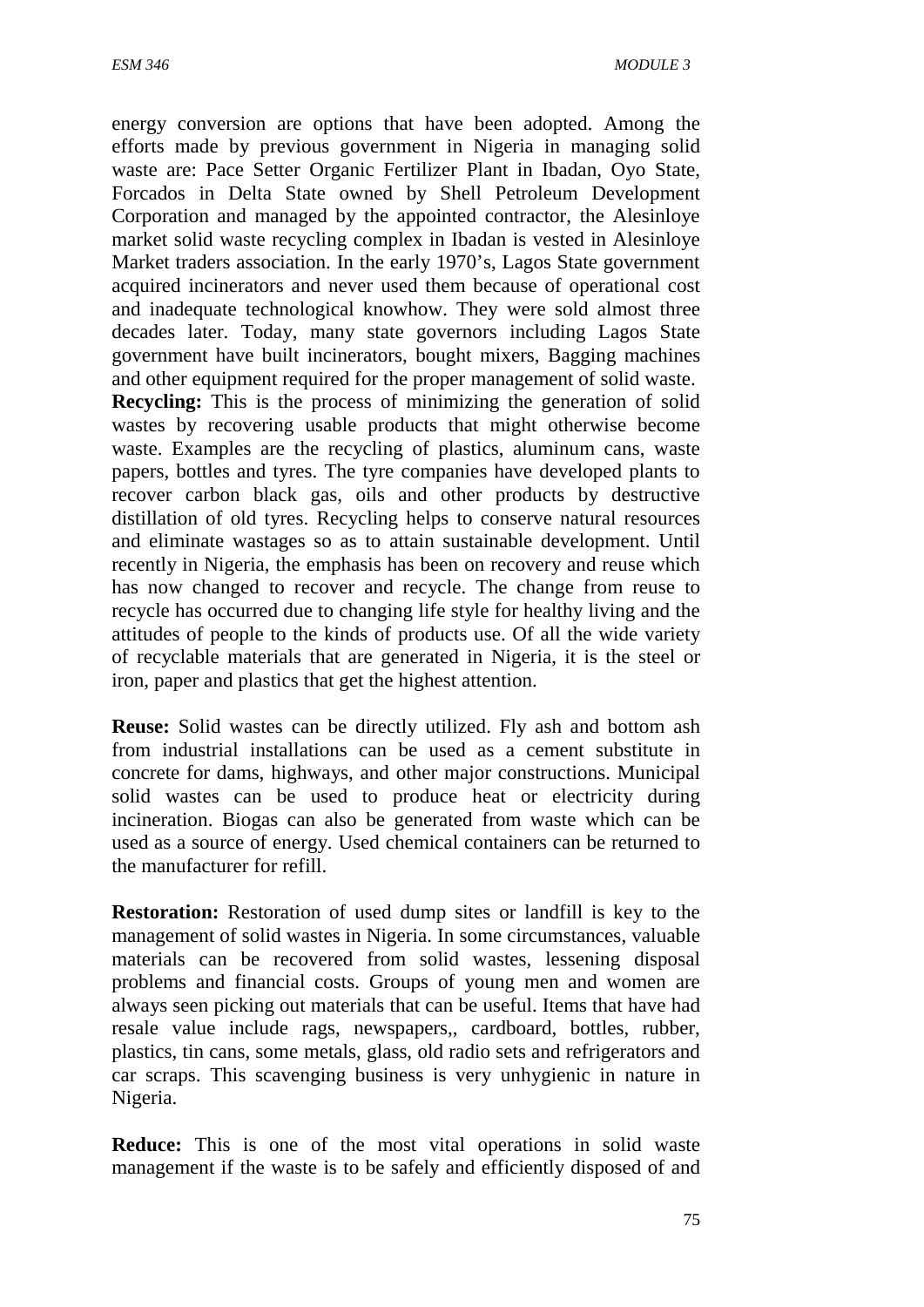efficient recovery, reuse and recycling are to be undertaken. It involves the reduction in the production of solid wastes by all the generators of the waste. separation of wastes into their various kinds which may include newspaper, metals, plastics, wood, and glass may equally help in this regards.. It can be achieved mechanically or manually. For example, magnetic materials such as iron can be separated from non-magnetic materials by using magnet. In some organizations, the process of segregation is aided by the provision of coloured bins to reduce the amount of solid wastes so generated. Yellow coloured bin can be used for the collection of special waste such as medical waste and electronic waste, blue bin can be used for the collection of recyclable waste, and green coloured bin used for the collection of domestic wastes. Solid wastes can be greatly reduced if households and producers minimize the use of certain resources. For example, households can reduce the use of non-reusable polythene bags to re-usable and recyclable ones. Producers can as well reduce wastes so generated by adopting various greener production processes including reduction in their packaging so that paper wastes can be minimized

# **1.1 Impact of Poor Solid Waste Management**

The challenge of urban solid waste management are enormous. The volume of solid waste that are visible in our towns and cities today emitting odour and causing aesthetic nuisance is a measure of the extent of failure of the current practice. The environmental effects of poor solid waste management are enumerated below:

Flooding: Solid waste such as refuse can cause serious problem of flooding especially when discharged into drains. It is a common practice in most parts of the country especially developed areas for people to dump refuse into drains whenever it rain. This is done without recourse to what such an action will cause to the people at the low land areas.

Effects on aesthetics: Solid waste such as heaps of refuse scraps and garbage are unsightly. They destroy the beauty of our towns and cities.

Effect on land use: Solid wastes of all kinds occupy land space and hence obstruct land use for farming, recreation, transportation and so on. Effect on health: The disposal of solid waste can have a long time effect on people. The practice can cause diseases such as cholera, rashes, pollutes water bodies, dysentery, hepatitis and so on. There is a direct link between poor urban solid waste management and public health especially in terms of water related diseases.

Effects on aquatics: When solid wastes are discarded into water bodies such as streams, rivers, lakes and even ocean, it can result into the death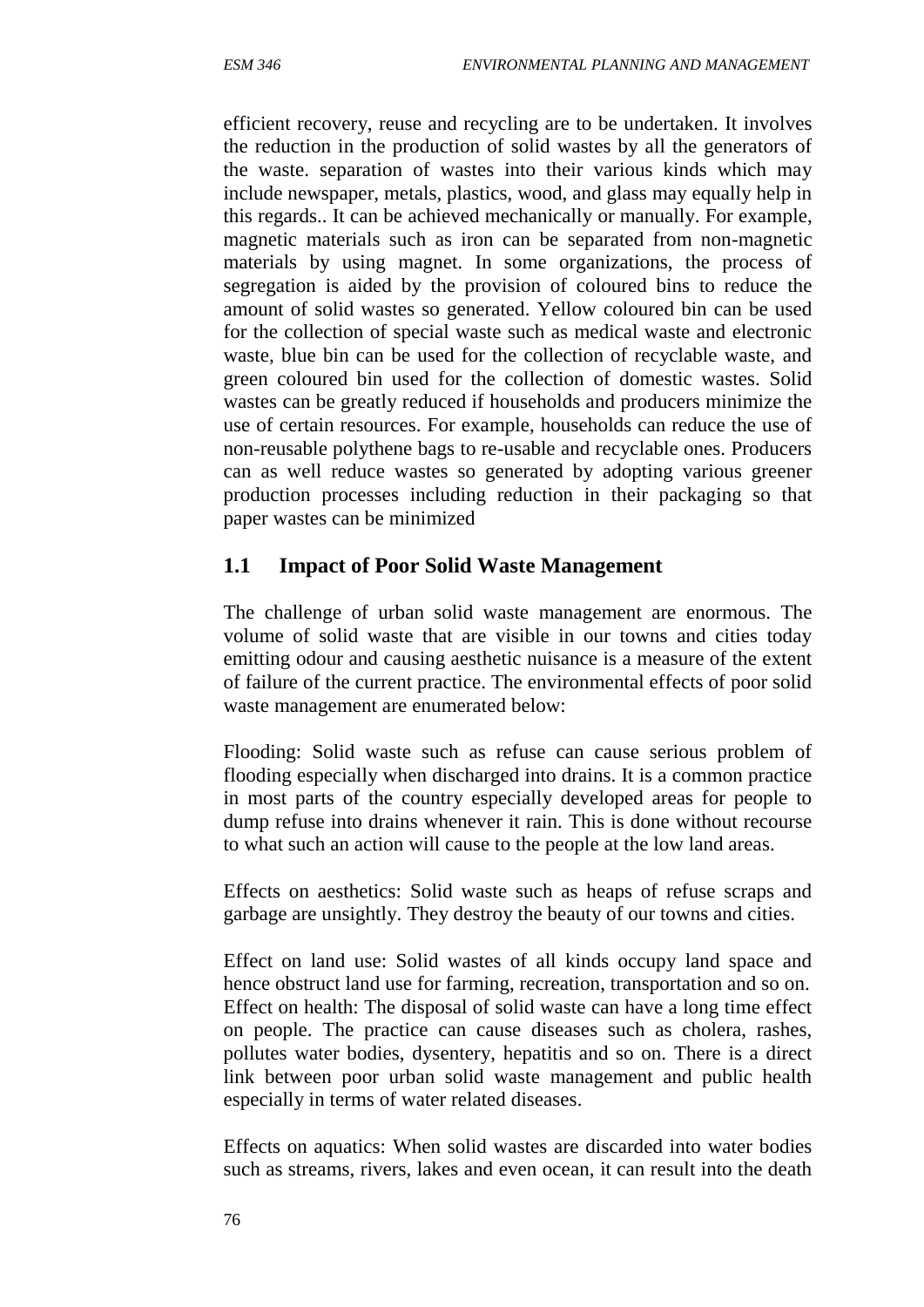of animals. This is because the quality and potability of the water would have been infringe upon by the wastes.

Effect on transportation. Solid waste most times do cause traffic jam in our towns and cities

# **1.2 Problems of Solid Waste Management**

The problems of solid waste management are:

- Lack of waste data so as to be able to know the record of the amount and type of solid waste been generated.
- Poor solid waste disposal option is also common in both the urban and non urban areas.
- Lack of modern technology to manage solid waste
- Lack of unified rules and regulations. Even when they are present, the implementation of the laws is always a problem.
- Lack of awareness regarding the danger of indiscriminate disposal of solid waste. The traditional institution should be involved in this regard. This will make any available information to trickle down to the grass root properly.
- Neglect of informal sector like solid waste pickers and buyers. They remove good percentage of the municipal wastes that are generated. So, the work of scavengers should not be commonized.

# **4.0 CONCLUSION**

This unit has exposed us to the management of solid waste, its impact and the problems of solid waste management

# **5.0 SUMMARY**

To manage solid waste properly, we must put into consideration the 4Rs methods of solid waste management. These are: Recycling, reuse, restoration and reduce. The effects of poor solid waste management are on health hazard, destruction of the beauty of our environment, traffic, flooding and so on. The problem of solid waste management are lack of waste data, lack of enough disposal options, lack of awareness, lack of modern techniques and so on.

# **6.0 TUTOR-MARKED ASSIGNMENT**

- 1. Discuss the likely problems of solid waste management.
- 2. List and discuss the best ways to manage urban solid wastes.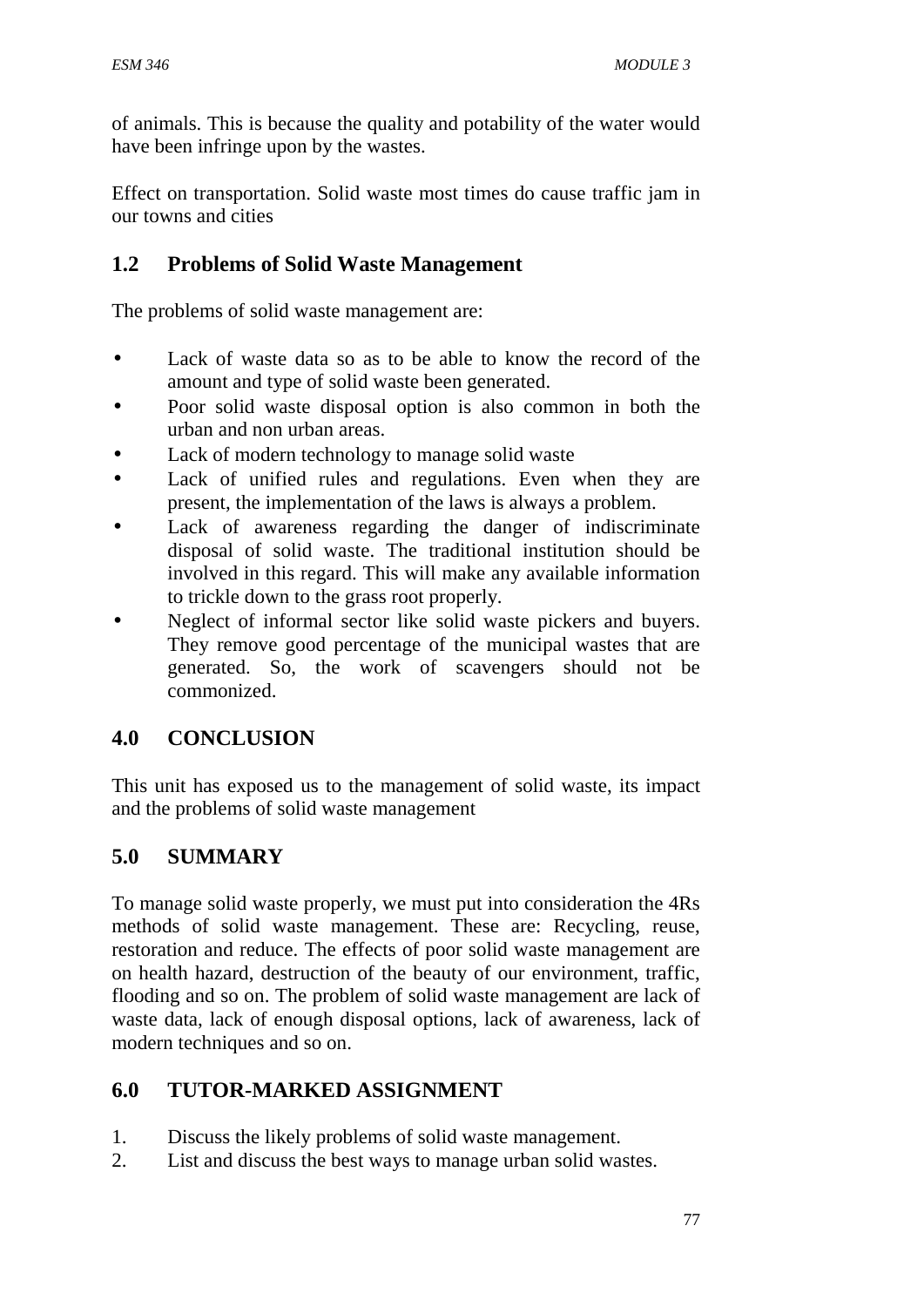# **7.0 REFERENCES**

- Ajith Sankar, R. N. (2015). *Environmental Management*. Oxford University Press. India.
- Akpofure, R. (2009). *Environmental Science: An Introduction*. Kraft Publishes. Delta State Nigeria.
- Nigeria Institute of Safety Professionals (2003). *Contractor Employee HSE Training Manual.* Level 3 Published by ECNEL Ltd. Port Harcourt.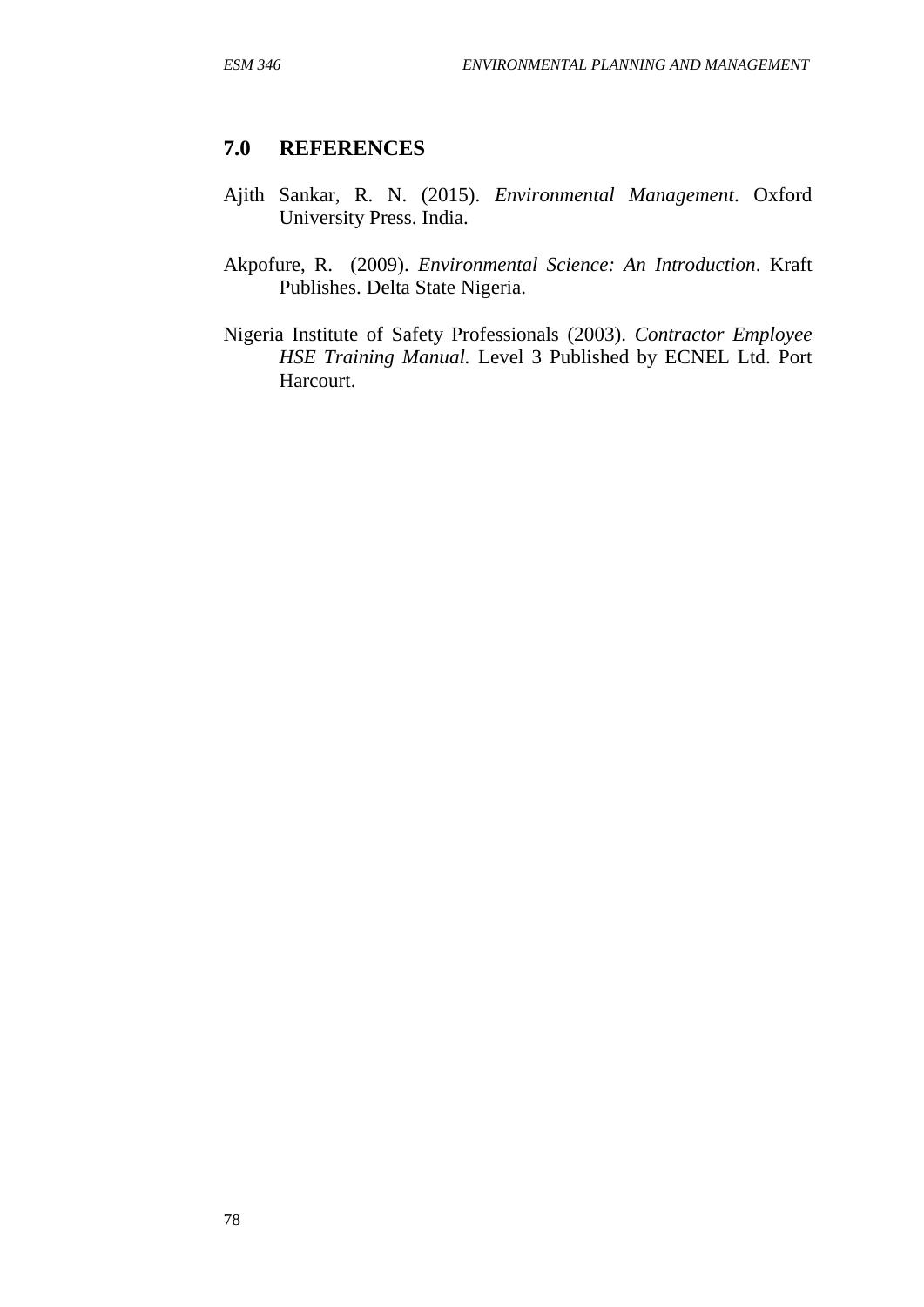# **UNIT 3 CAUSES OF SOLID WASTE GENERATION AND POLLUTION**

#### **1.0 INTRODUCTION**

There are many reasons for the huge generation and pollution of solid wastes in our towns and cities. The generation of these sometimes is inevitable because of our level of advancement in terms of education and the resources required to dispose off these solid waste so generated.

# **2.0 OBJECTIVES**

By the end of this unit, you should be able to provide answers to the following:

- The reasons for the huge solid waste been generated in Nigeria
- The policies for solid waste management. And
- The way to implement the policies regarding solid waste management

# **3.0 MAIN BODY**

#### 3.1 **Causes of solid Waste Generation and Pollution**

The main reasons for the huge generation and quantity of solid waste noticed in Nigeria today are due to:

- (a) Over Population: As the population of people generating wastes keeps increasing, the quantity of solid waste been generated will continue to increase. This is the main reason why the urban centers generate more solid waste than the towns or rural areas.
- (b) Technology: This is the amount of pollution produced per unit of economic good. Rapidly growing technologies for most economic goods will result to a shift in technology from the returnable packaging to a non returnable one which results to more solid wastes. Returnable bottles are today been replaced by non returnable cans, bottles, paper board and plastic containers. Packaging is responsible for the huge volume of pollution of solid waste because packaging materials like plastics and cans are non- biodegradable and can persist in landfills for a long time. Plastics can be recycled to make new ones but recycled materials soon lose strength and then become susceptible to rain and winds.
- (c) Affluence is another cause of solid waste pollution. This is the per capita consumption or production of goods and services. With affluence, there is a tendency to declare items as been fashionable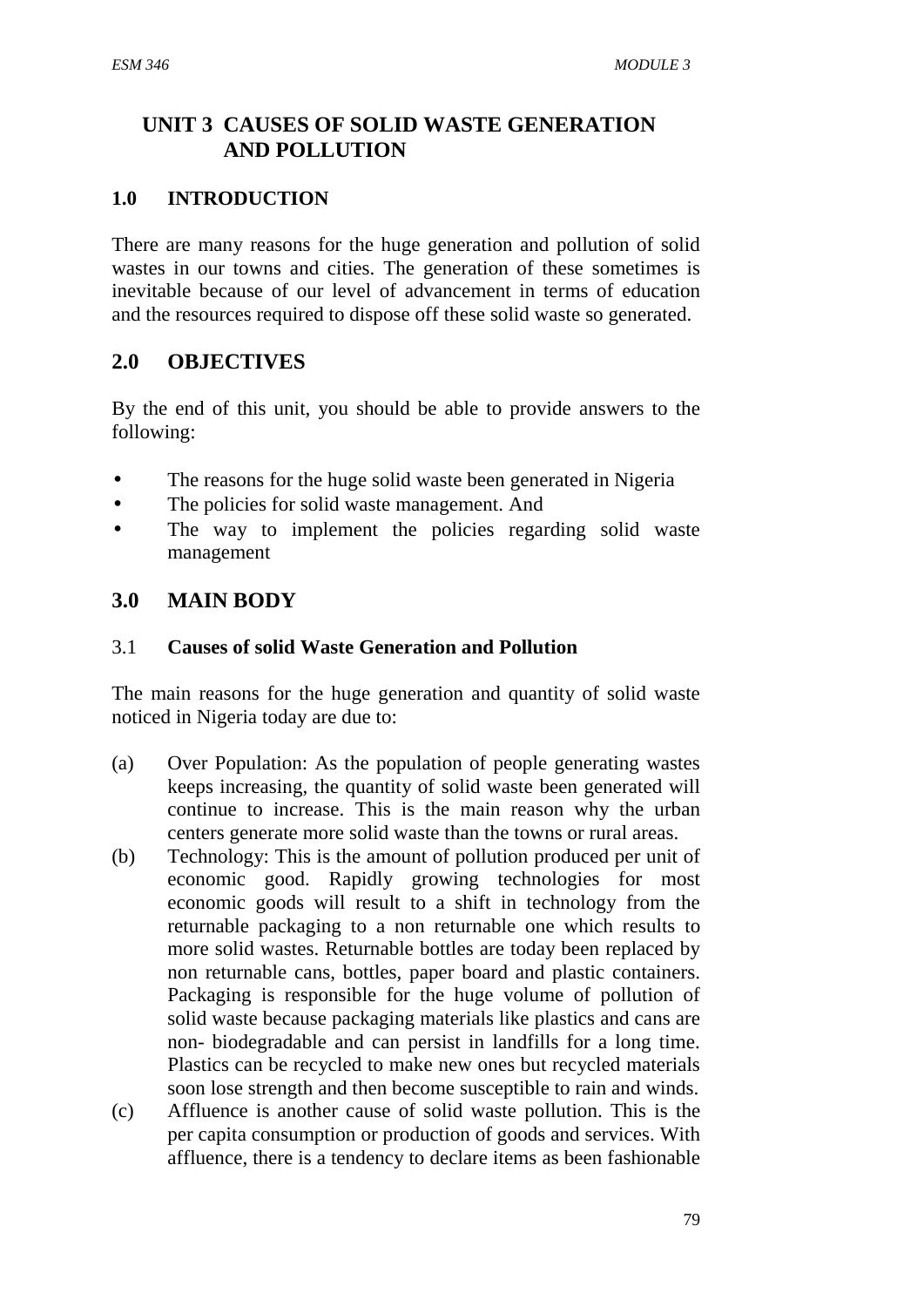and not fashionable. The ones that are out of faction are thrown away to constitute part of solid waste.

- (d) Poor enforcement of the rules and regulations regarding solid waste is another factor that can increase solid waste pollution. The laws are there in every local, state and at the national levels but the implementation of the laws has always been the problem.
- (e) Creation of awareness is also very important. Many people are not aware of the danger of depositing solid waste in unapproved dumps. Other factors are lack of waste data, poor waste disposal options and inefficient waste collection system.

# **3.2 Solid waste management policy and its implementation n Nigeria**

The national waste management policy is embodied in the National Policy on the Environment (NPES formulated in 1989 and revised in 1999) Federal Ministry of Environment. The objective policies formulated culled from Federal Ministry of Environment include among others:

- Study of the most reliable treatment systems that are appropriate for domestic and industrial wastes.
- Design and specify appropriate waste disposal and management systems that take into account the geological and environmental setting, encourage recycling and guarantee the safety of surface and underground water systems.
- Set up and enforce standards for sanitary facilities for the disposal of human and other solid wastes in dwellings, housing estates and public facilities in both urban and rural areas.
- Establish monitoring programmes and stations or the control of the disposal of leachates from dump sites into surface and ground water systems.
- Establish an early warning systems for the identification of potential waste disposal hazards.
- Provide and utilized information on the appropriate methods and technologies for the treatment, reuse and disposal of waste.
- Encourage source reduction, reuse, recycling of wastes and the recovery of valuable products from wastes (the 4rs)
- Regulate, register and licence all major land based waste disposal sites.
- Establish a mechanism for the identification and clean up of abandoned land-based waste dumps.

The implementation of these waste polices in Nigeria is carried out by the Federal, State and Local government areas. At the federal level, it is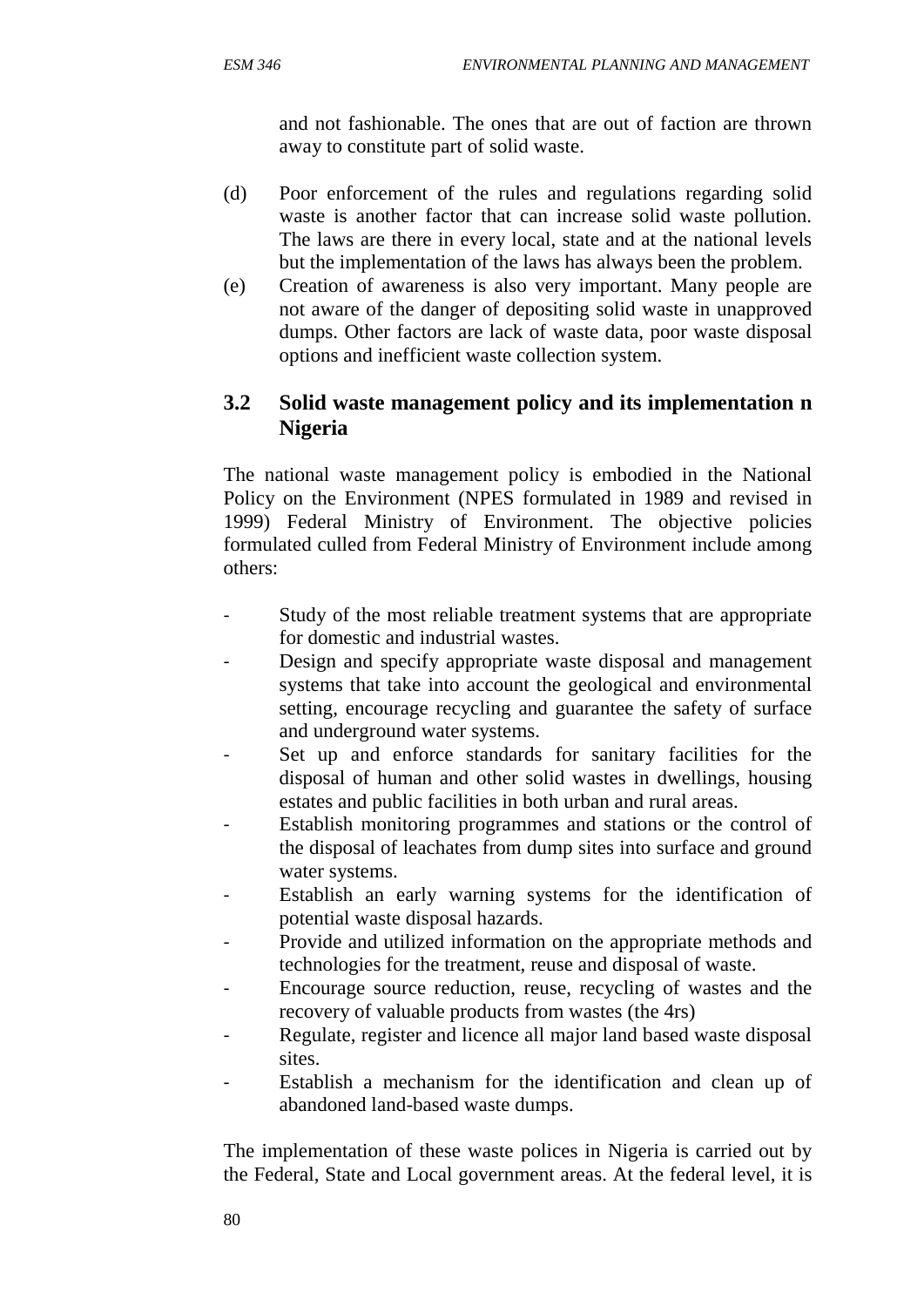the Federal Ministry of Environment, which took over from Federal Environmental Protection Agency (FEPA) in 1999. The law establishing the Federal Ministry of Environment focuses on three main principles: (a) precautionary principle or the pollution prevention pays principle, the polluter pays principle and the user pays principle.

The precautionary principle seeks to minimize the level of hazards to public health and to prevent or minimize to the barest minimum the damage that are done to the environment. It is a guiding principle of environmental policies enacted by the government. On the other hand, the polluter pays principle stressed that anyone who damages the environment should be made to pay for the cost of such damages. This is applicable, where the polluters are identifiable and apprehended otherwise the public pays principle will apply. The public pays principle is the use of public funds to finance solid waste disposal and management. The user pays principles states that those who use environmental equipment and services must pay for the use of such services.

The policy of waste management can be found in the following decrees and guidelines – Federal Government of Nigeria Decree 42 of 1988 makes it a criminal offence to trade in toxic wastes. Also, the FEPA, National guidelines and standard for Environmental pollution control in Nigeria (March 1991). This is the main law that helps to monitor and control all forms of solid wastes in Nigeria.

Other related laws regarding solid wastes according to the Ministry of Environment (2012) are: FEPA: Environmental Impact Assessment Decree 86 of 1992. The decree makes it compulsory for any major development project to undergo Environmental Impact Assessment (EIA). Also, Environmental Audit Report (EAR) which compel all facilities in operation to make available to the Federal Ministry of Environment an environmental audit report regularly every three years for some specified facilities and two years for other facilities that treat hazardous materials. FEPA: Waste Management Regulations of 1991. This regulates the collection, treatment and disposal of solid and hazardous wastes from municipal and industrial sources. And FEPA: Pollution Abatement in Industries and facilities generating wastes. Regulations S.1.9.of 1991. These regulations impose restrictions on the release of toxic substances so that permissible level is not exceeded.

However, the states and the local governments are to collaborate the efforts of the Federal government in the implementation of these policies. They assist in the area of land provision, supervision of solid waste management bye-laws, mobilize grassroots participation in solid waste management, empower sanitary inspectors amongst others.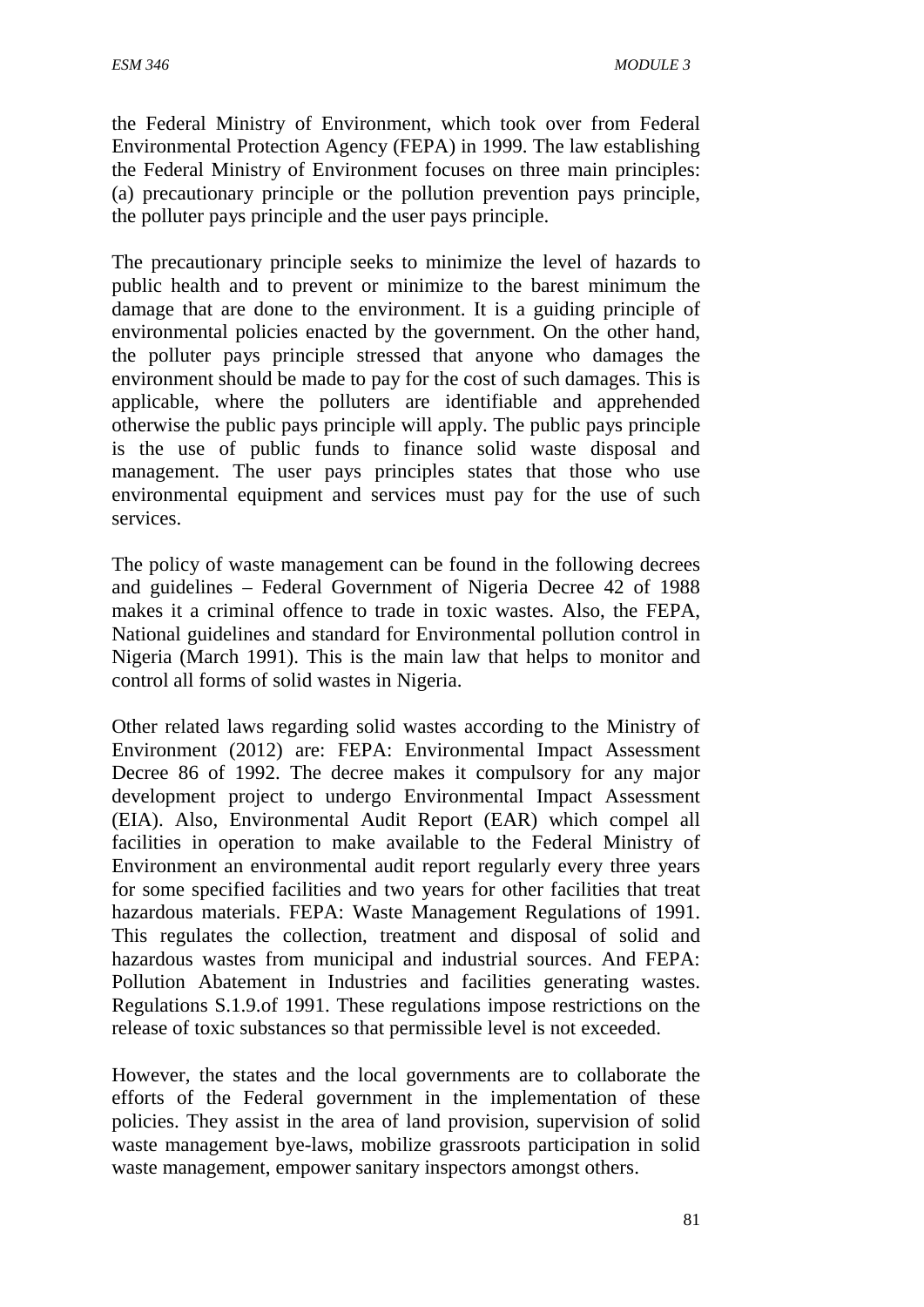#### **4.0 CONCLUSION**

The main purpose of any law is to regulate anything that is not properly done or behaviour of people. Solid wastes policies should be properly adhered to in order to avoid solid wastes in our environment. This will help to take care of the factors that cause solid waste in our society.

#### **5.0 SUMMARY**

The causes of solid waste are lack of awareness of the people, implementation of the laws regarding solid waste, poor technical knowhow and affluence. The laws or policies necessary for solid waste management include the provision and utilization of information on the appropriate methods and technologies for the treatment, reuse and disposal of waste. Encourage source reduction, reuse, recycling of wastes and the recovery of valuable products from wastes (the 4r. Regulate, register and license all major land based waste disposal sites, establish a mechanism for the identification and clean up of abandoned land-based waste dumps amongst others.

#### **6.0 TUTOR-MARKED ASSIGNMENT**

- 1. List and discuss, the causes of solid wastes
- 2. Itemize the policies regulating solid waste management and disposal

# **7.0 REFERENCES**

- 1. Akpofure, R. (2009). *Environmental Science: An Introduction*. Kraft Publishes. Delta State Nigeria.
- 2 Nigeria Institute of Safety Professionals (2003). *Contractor Employee HSE Training Manual.* Level 3 Published by ECNEL Ltd. Port Harcourt.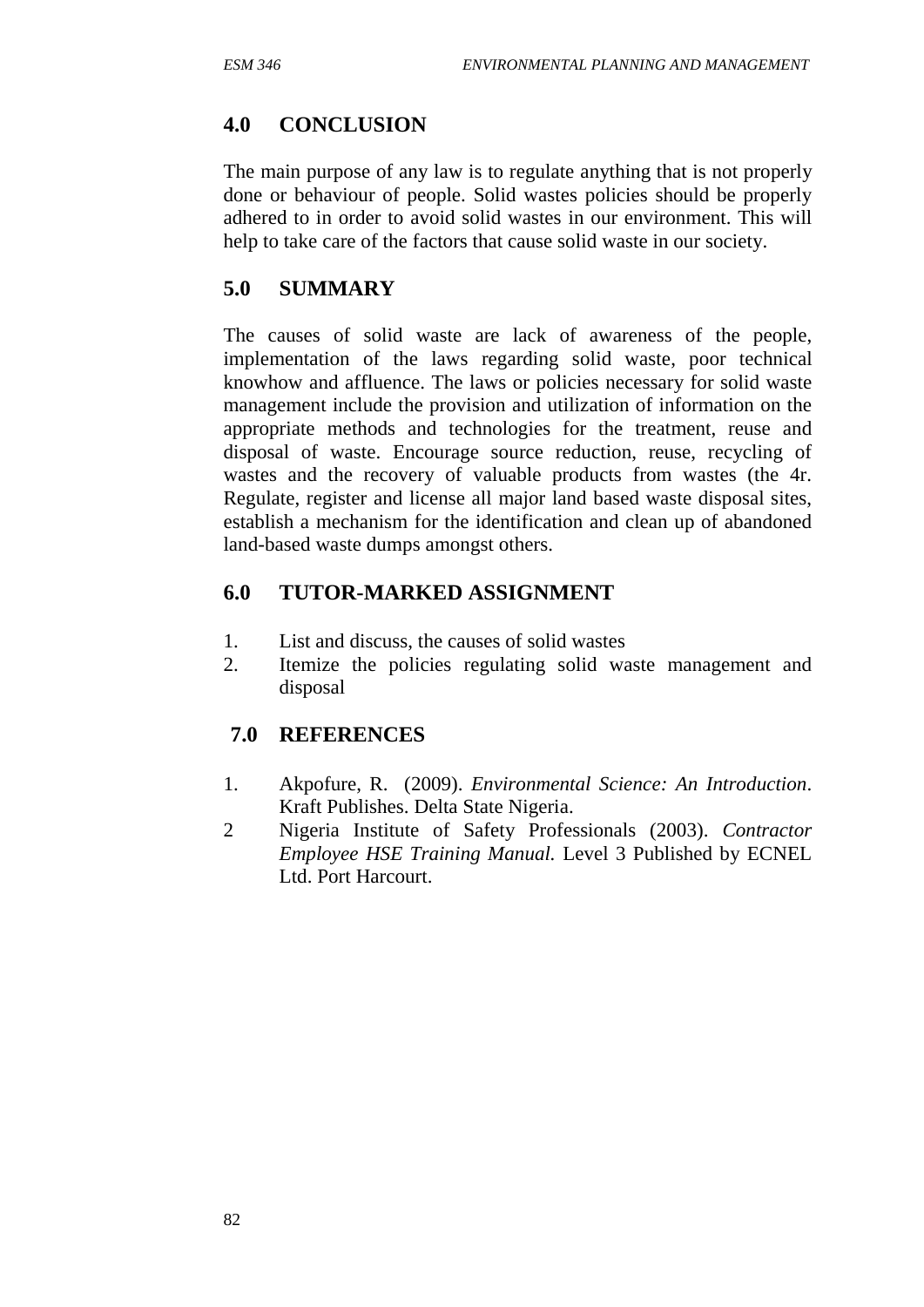# **UNIT 4 DISPOSAL METHODS OF SOLID WASTE**

# **1.0 INTRODUCTION**

In this unit, attention is mainly on the disposal methods of solid wastes. The nature and kind of a place determines the type of disposal method to be used. The ways to manage solid waste properly are also outline

# **2.0 OBJECTIVES**

By the end of this unit, you should know:

- The methods of solid wastes disposal
- The best way to have a sustainable waste disposal
- The best way to advice agencies and government on how to dispose solid waste.

# **3.0 MAIN BODY**

#### **3.1 Solid Waste Disposal Methods in Nigeria**

The disposal of solid waste was not a serious issue before the 1960's as earlier pointed out. But as population keeps increasing, vacant lands to assimilate solid wastes so generated became a major problem. Solid wastes disposal involves the collection, transportation and deposition of the wastes so generated. Solid wastes in Nigeria are collected from houses,, roads, streets, markets and from commercial buildings by the private or municipal sweepers and scavengers with bags and trucks or wheelbarrow, the wastes are later sold or discarded depends on the type of solid wastes involved. The choice of a site to dump the wastes is a matter of what is available than what is suitable. Most of the disposal options available in Nigeria for wastes include among others the following.

Open Dumps: Open dumps entail the disposal of solid waste along corners, markets, in burrowed pits or in drainage systems. Disposal in open dump sites is the most commonly practiced method in Nigeria. Open dumps requires low investment, with low operating cost. Open dumps produce health hazards and air pollution problems and it is not an acceptable method of solid waste disposal (Akpofure, 2009). In Nigeria, dump sites are uncovered and used by virtually all wastes collectors. They can cause public health problems by encouraging the growth of flies population, which can cause typhoid fever, cholera, dysentery, tuberculosis, skin diseases amongst others. Open dumps also results to high concentration of leachates as they are exposed to all forms of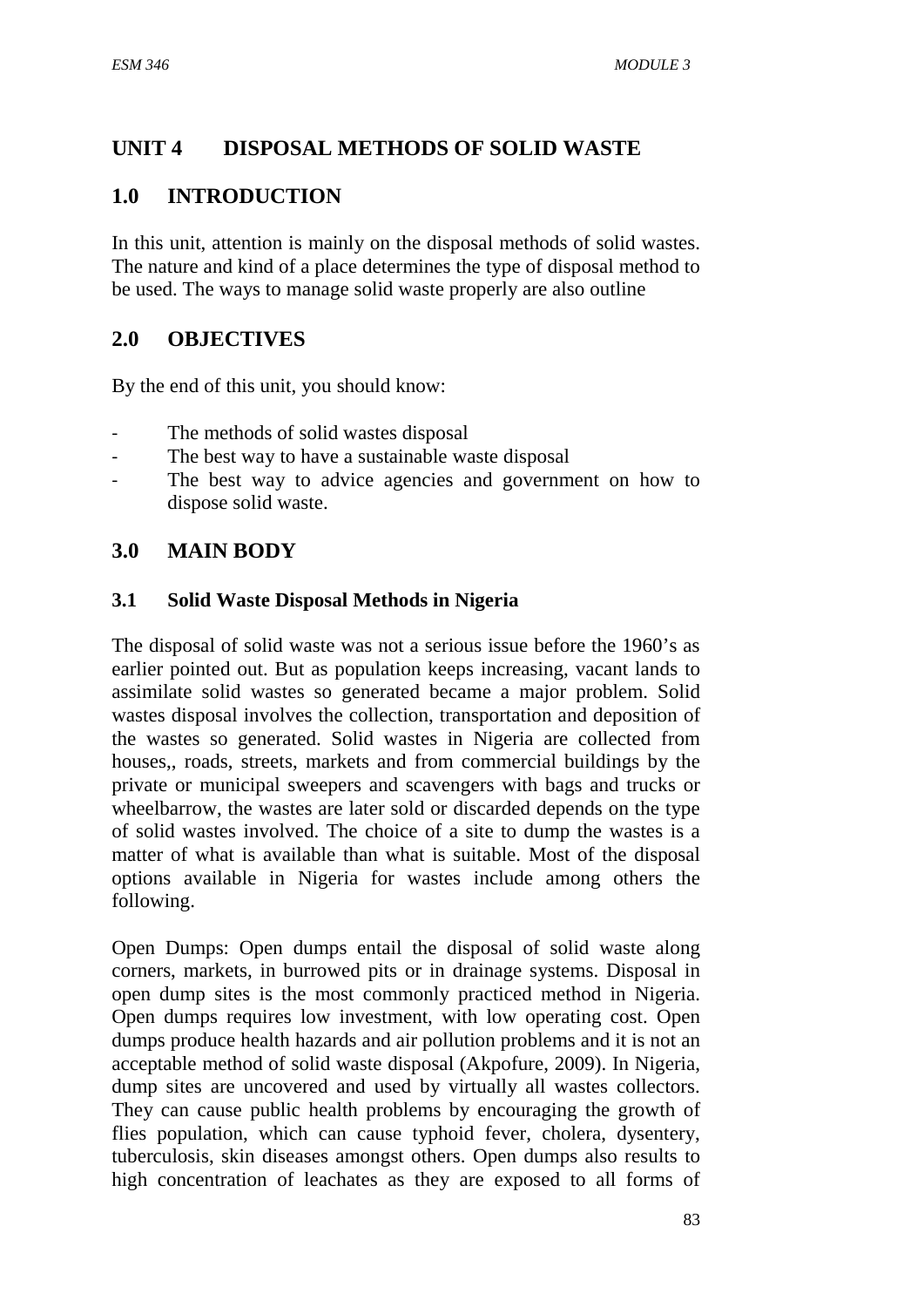climatic elements which help to decompose them. The leachates from open dumps sites of solid waste can result into ground water contamination and the impoverishment of soil might also result due to high temperature of the soil.

Another good method of disposing solid in Nigeria is composting method. Composting of refuse is a biological method of decomposing solid wastes. This can be affected by aerobic or anaerobic condition or both. The end product is manure called compost or humus which is in a great demand in most advanced countries of the World for farming purpose. Composting is considered to be an aerobic process, because it involves piling up of refuse and its regular turning, either manually or by mechanical devices so as to ensure sufficient of air and oxygen during the decomposition by bacteria and fungi.

Composting requires sorting of solid waste into its organic and inorganic components. This can be achieved either at the source by the separate collections of garbage (organic waste) and trash (inorganic waste) or at the receiving facility by using magnetic separators to remove ferrous metal and magnetic separators to remove glass, aluminum and plastic materials. The remaining largely organic waste is grounded, mixed and bulky agents such as sewage sludge, wood chips, sawmills dust are then composted (Akpofure, 2009). Composting can be used for soil improvement. Compost can be rich in nutrient. It is used in garden, landscaping and for farming purpose.

Sanitary landfill: This is a method that involves a carefully prepared land on which waste is spread in thin layers, compacted and covered with fresh layers of soil on a daily basis. The wastes are placed on landfill and are allowed to decompose. Sanitary landfills are land disposal sites for solid waste at which the waste is spread in layers and are compacted by heavy bulldozers before another layer is spread. When the refuse is 3m deep, it is covered by a thin layer of sand which is again compacted at the end of each operating day (Akpofure, 2009). If the sites of sanitary landfill are well sized, it has the advantage of reducing health hazards emanating from wastes. Also, public health problems are reduced and air pollution is minimized. The main disadvantage of this system is contamination of ground water and even surface water in most cases. And it can as well affect the bacteriological activities within the crust of the earth.

Encapsulation Method of Solid Waste disposal can also be used. This involves the use of plastics or concrete to package materials that are not readily degradable and buried in landfills or thrown into the sea. However, dumping them in seas is today being discouraged because of marine life present in the sea.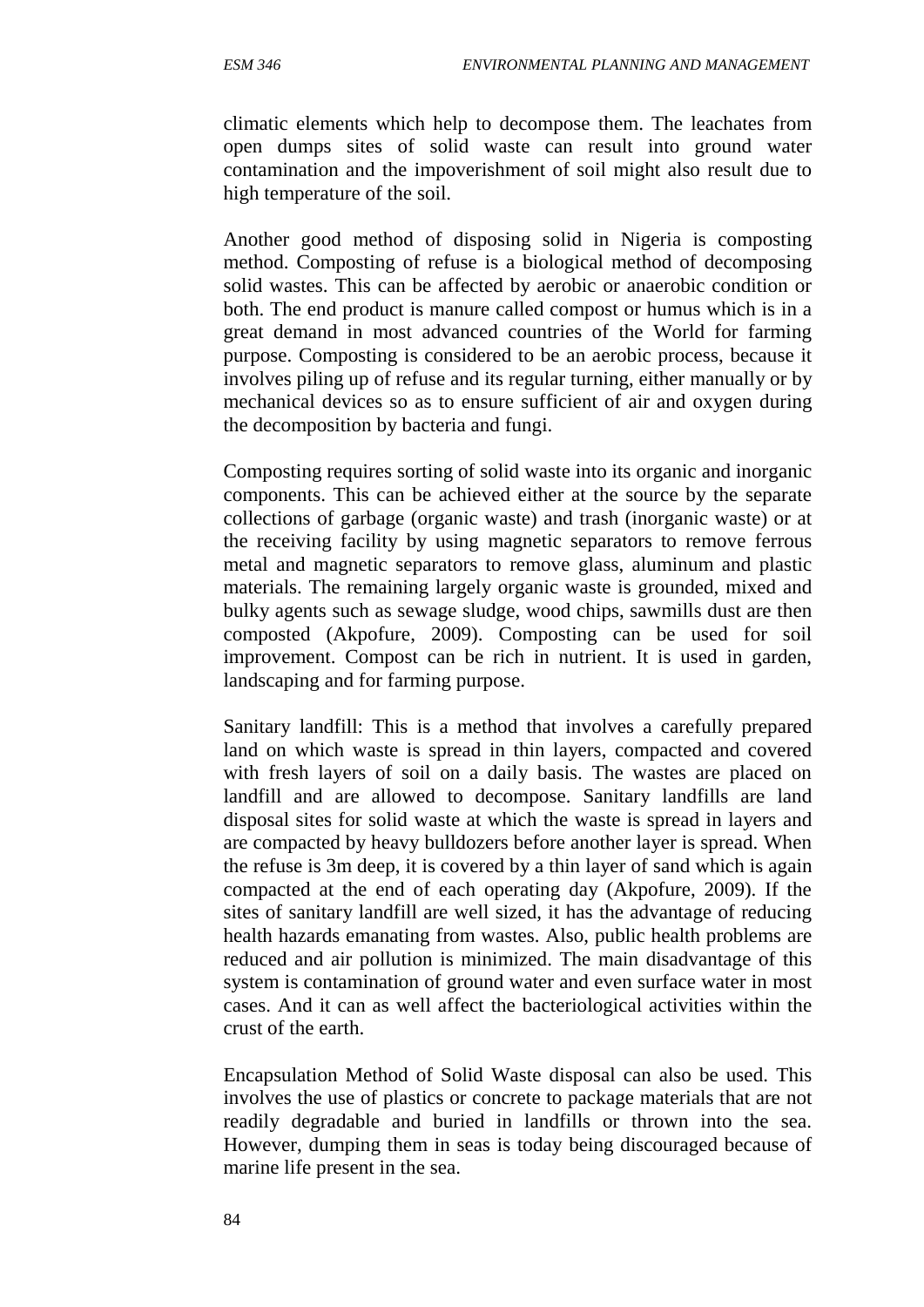Incineration – This is a method of waste disposal that involves the burning of refuse at high temperatures to leave ash. The ash produced amount to less of the original solid wastes volume which must still be properly disposed off. Though this can result to air pollution, modern incinerators have been developed with air pollution control devices. In general incineration may be considered as an alternative method of treating some non-recoverable wastes. The most important thing is to ensure that the process is well managed. The possibility of recovery of raw materials is very small, although some scraps may be usable by the steel industry after incineration. In Nigeria, most of the dump sites are burnt during the dry season so as to reduce the quantity of solid waste, kill dangerous animals in the waste especially reptiles, reduce the odour and help to kill bacteria in dump sites.



Burning Refuse at Ikhueniro Dump Site in Benin City.

#### $Cities$

like Lagos and those who live in riverine areas still dump their refuse in oceans and other water bodies. This practice should be discouraged as it can lead to the pollution of both surface and underground water bodies. Akpofure (2009) stressed that life began on the sea and also depends on the sea. Human activities should not lead to the death of the sea animals. The main disadvantages of this system is that the lighter and bulky parts of the refuse do not settle down, instead remains floating and tend to return to the shore especially at high tides. It can also lead to the destruction of the aesthetic nature of the sea.

Underground disposal: This is a method of solid waste disposal that is very good to dispose certain hazardous wastes. There are some wastes that are very poisonous and dangerous to human existence on the earth's surface. Underground waste disposal may be economical and at the same time environmentally friendly. In fact, disposal of solid waste is one of the major causes of ground water pollution in Nigeria. If the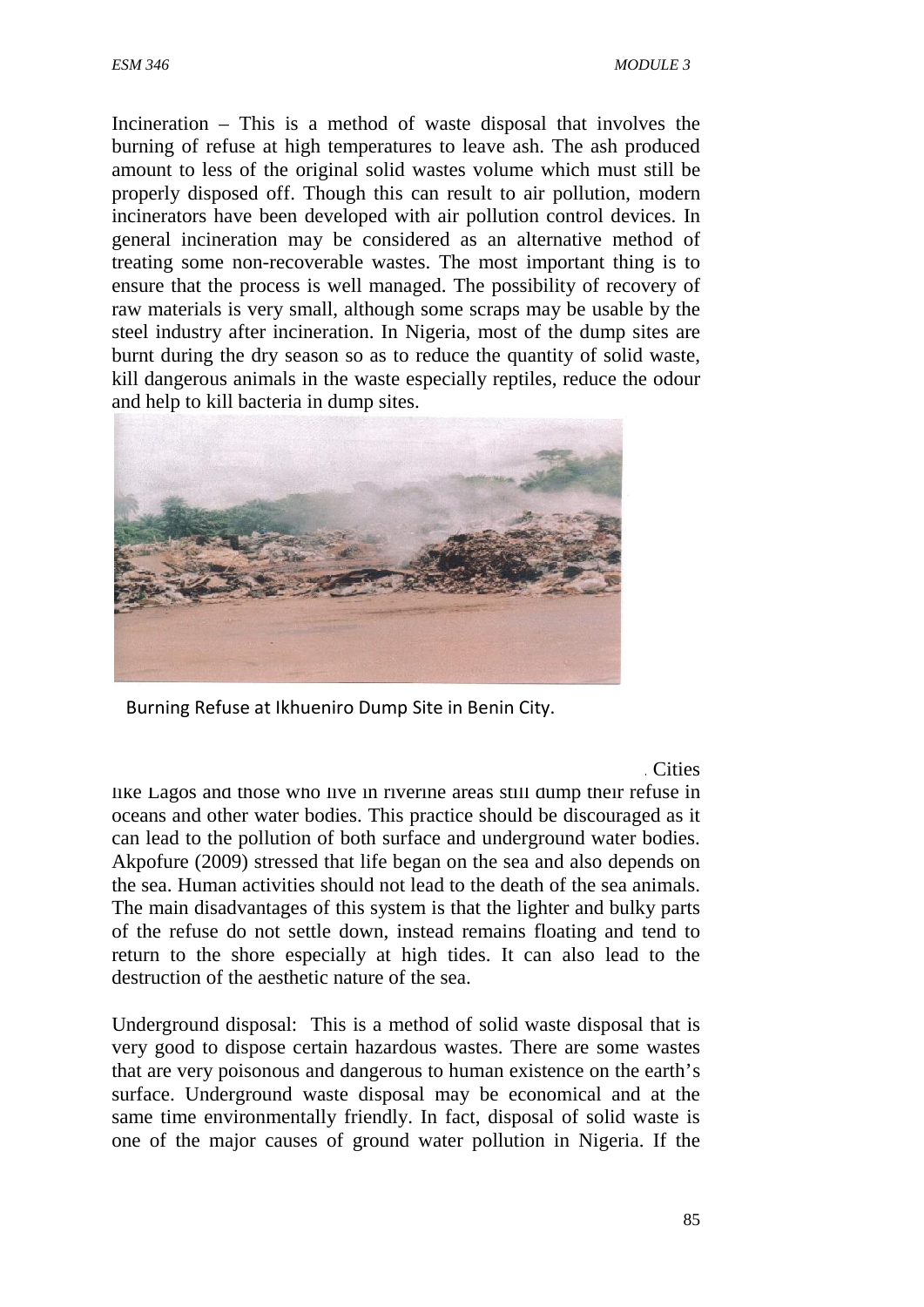waste materials contains soluble products, they will infiltrate aand percolate the land thereby leading to ground water contamination.

Communal Pit Disposal Option: The simplest solid waste disposal option is where consumers dispose waste directly into a communal pit. The size of this pit will depend on the population of the area. It is rapid to implement and requires little operation and maintenance. The main disadvantage is the danger it normally pose to the environment and the inhabitants. It is more or less for family use.

# **3.2 Urban Solid Waste Management: The Way Forward**

Waste generation, handling and disposal are a daily event. The following suggestions will promote good management system of solid waste:

- Waste should be segregated at source before reuse, recycling, reduction and restored. The method of separation of these wastes make it easier for to manage for whatever purpose.
- The activities of scavengers or waste pickers should be encouraged and legalized
- Recycling plants should be established in all towns and cities.
- Documentation of the amount of solid waste generated is also very important.
- Construction of sanitary landfill is necessary
- Traditional institutions should be involved in the management and disposal of solid waste.

# **4.0 CONCLUSION**

The proper disposal of solid waste is very important so as to have a sustainable waste management. Hence, we have looked at the different methods of solid waste disposal and the way forward. Solid waste disposal is a problem in Nigeria with areas of heavy population concentration receiving the greatest impacts. The impacts are measured based on the accessibility to approved dump sites, the way of life of the people, preparation of the commonly consumed food items and location of markets in relation to drainages. The dumping of refuse in residential areas is also disturbing as revealed by this unit.

# **5.0 SUMMARY**

The methods of solid wastes disposal are - Sanitary landfill, incineration, composting, encapsulation, community pit method and open dump method. The solution to all these, is segregation of solid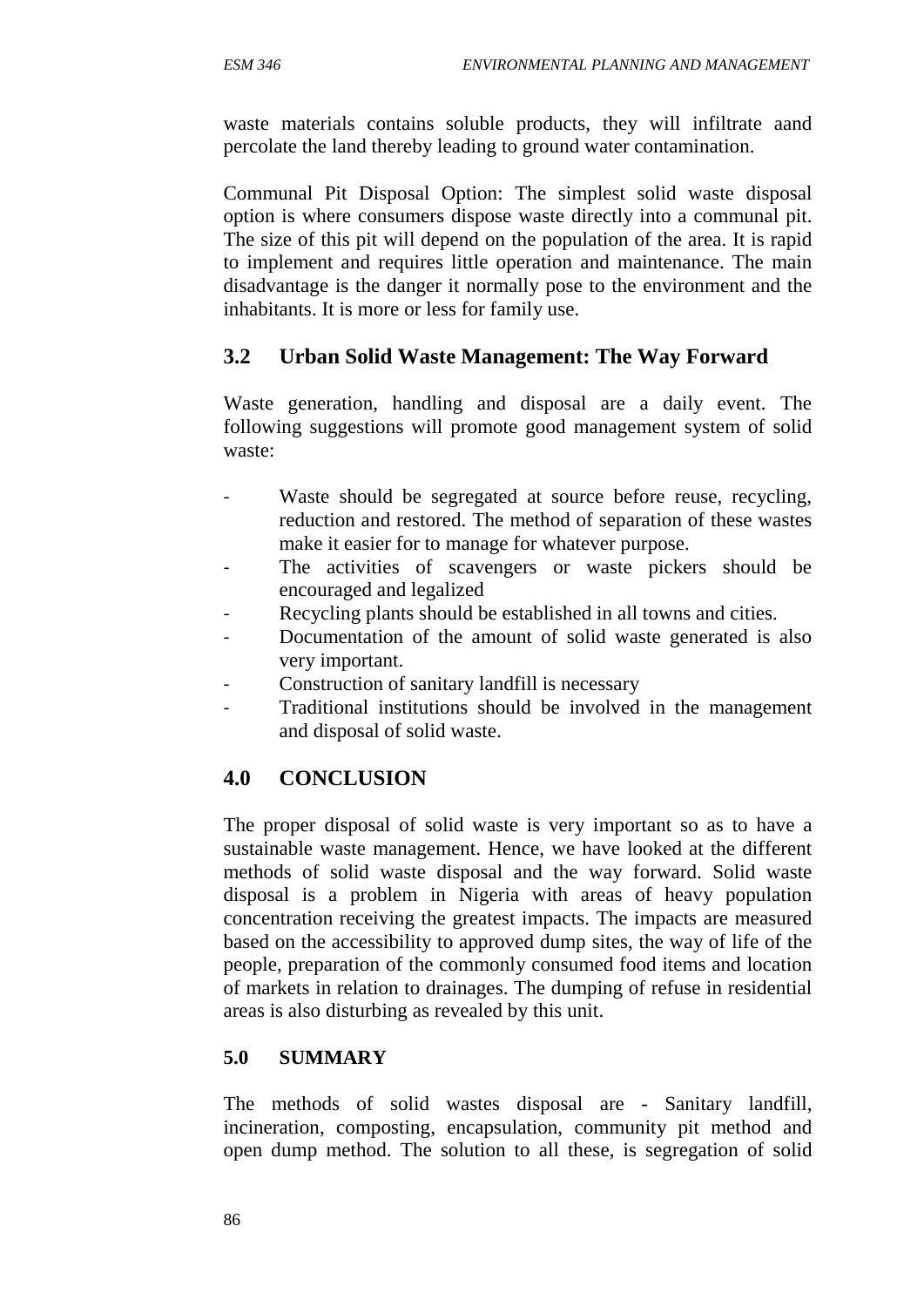waste at source, scavengers or waste pickers should be encouraged and legalized and the use of recycling plants.

# **5.0 TUTOR-MARKED ASSIGNMENT**

- 1. List and discuss the best ways to control solid waste in our towns and cities
- 2. Discuss the methods of solid waste disposal in any urban area of your choice

# **6.0 REFERENCES**

- Ajith Sankar, R. N. (2015). *Environmental Management*. Oxford University Press. India.
- Akpofure, R. (2009). *Environmental Science: An Introduction*. Kraft Publishes. Delta State Nigeria.
- Nigeria Institute of Safety Professionals (2003). *Contractor Employee HSE Training Manual.* Level 3 Published by ECNEL Ltd. Port Harcourt.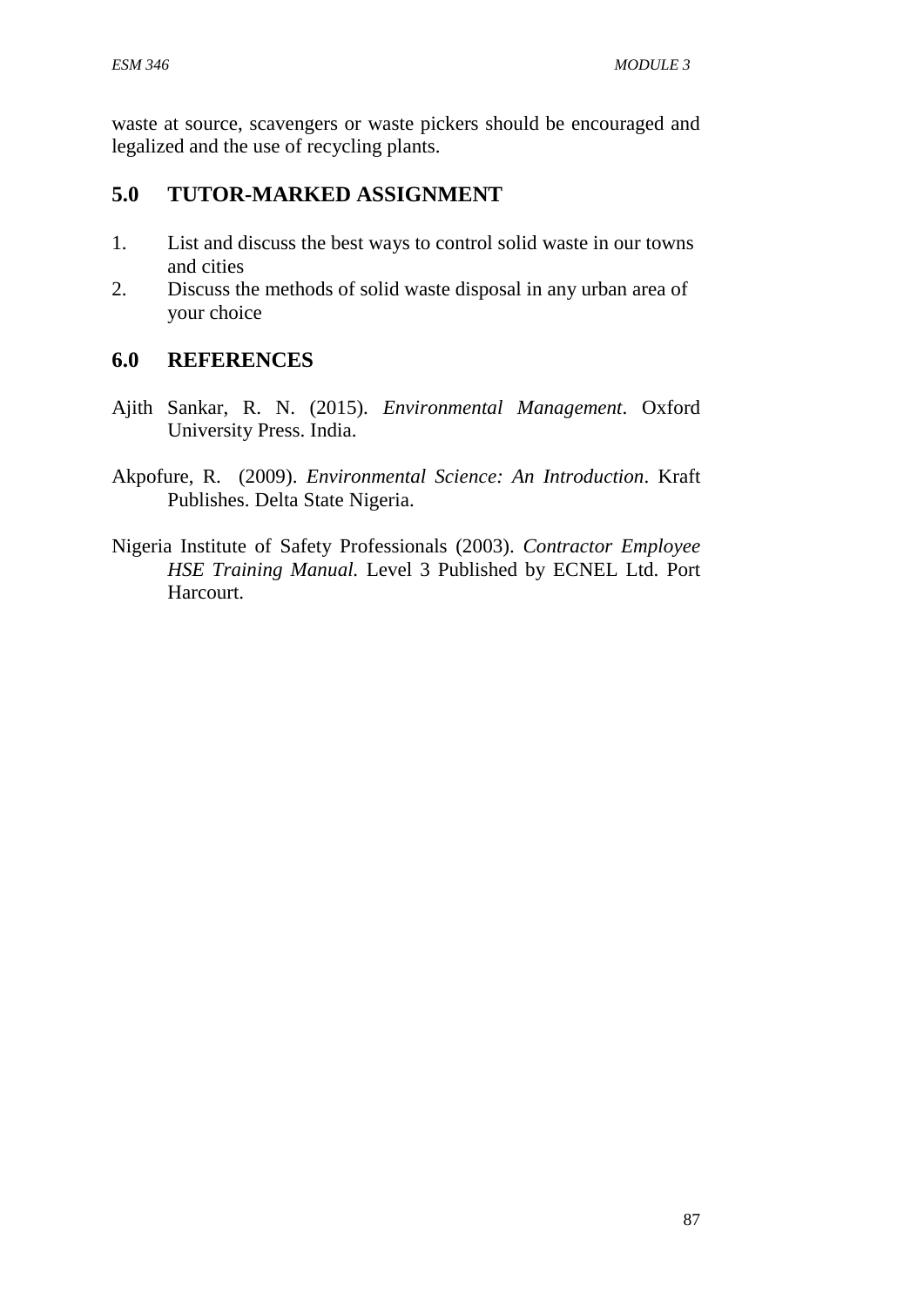# **MODULE 4 ENVIRONMENTAL POLLUTION**

| Unit 1 | Air Pollution          |
|--------|------------------------|
| Unit 2 | Soil Pollution         |
| Unit 3 | <b>Water Pollution</b> |
| Unit 4 | Noise Pollution        |

# **UNIT 1 AIR POLLUTION**

# **1.0 INTRODUCTION**

The Types of Environmental Pollution we have are: Air pollution, Water pollution, Marine pollution, Soil pollution, Noise pollution, Thermal pollution and Radioactive pollution. Air pollution problems are generally associated with the arrival of the industrial revolution. Population explosion has led to urban growth, extensive industrial development and automobile revolution, all of which are to be blamed for threatening to make the earth's environment unbearable for future generations.

The release of poisonous gases like carbon monoxide, nitrous oxide and combustion products from industries and automobiles disturb the balance among the air components i.e. pollute the air so as to affect both the living as well as the nonliving components of the biosphere. Besides these are the natural sources of pollution such as volcanic eruptions, dust-storms, forest fires etc. which make the environment detrimental to our health. All these have made it impossible to ignore any longer the serious consequences of air pollution.

# **2.0 OBJECTIVES**

By the end of this unit, students should be able to provide solutions to the following:

- The meaning of air pollution.
- Explain the causes of air pollution
- The impact of air pollution to our environment
- The control of air pollution

# **3.0 MAIN BODY**

# **3.1 Meaning of air pollution**

Ecosystem is a natural unit of living community (plants and animals) and non-living environment. The biotic and abiotic communities are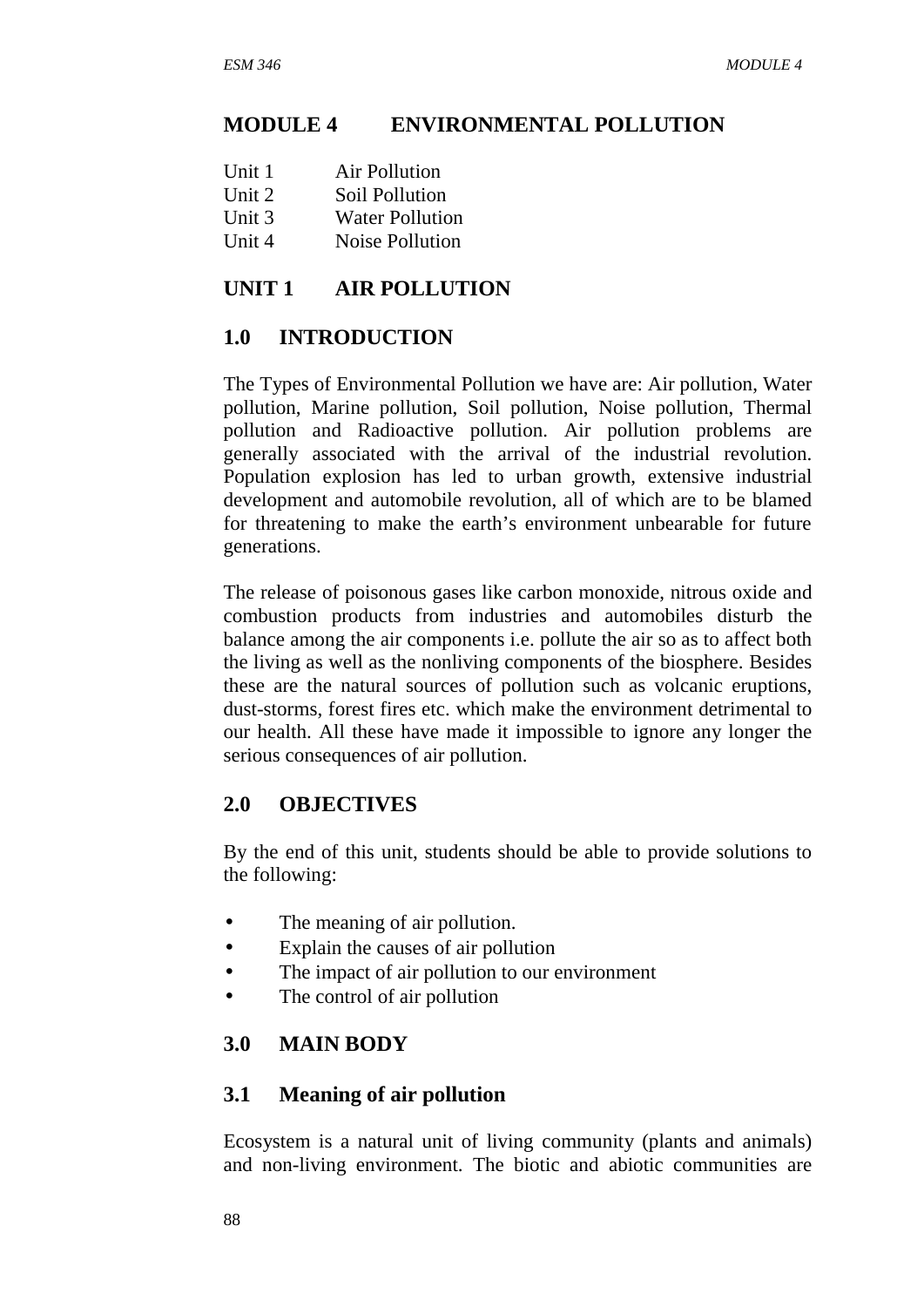constantly interacting and exchanging materials and energy between themselves. The life in an ecosystem depends upon the environment which provides energy in the form of sunlight and nutrients for the living components of the ecosystem.

In a homeostatic ecosystem there is a balance between the living organisms and the environment. Disturbance in any component of the environment is likely to have a harmful effect on the ecosystem. Any change in the environment which contributes to its deterioration is called *pollution* of the environment and the agent which causes the pollution is called the *pollutant.* This change in the physical, chemical or biological characteristics of our physical environment (air, water and land) is undesirable and harms human life, other living organisms and cultural assets. The resulting impact on the environment has been so massive with far-reaching consequences that the very existence of life is threatened. There are many definitions of Air Pollution. Some of the definitions are:

- (a) "Air pollution may be defined as any atmospheric condition in which certain substances are present in such concentrations that they can produce undesirable effects on man and his environment."
- (b) Air pollution is the excessive concentration of foreign matter in the air which adversely affects the wellbeing of individuals or causes damage to property.
- (c) Air Pollution means the presence in the outdoor atmosphere of one or more contaminants such as dust, fumes, gas, mist, odour, smoke or vapour in quantities of characteristics and of duration as to be injurious to human, plant or animal life or to property or which reasonably interferes with the comfortable enjoyment of life and property.

# **3.2 Causes of Air Pollution**

There are two main causes or sources of air-pollution:

- (a) Natural
- (b) Manmade or Anthropogenic.

#### **Natural Causes or Sources**

Natural sources cause large scale of air pollution which is beyond the control of man.

(a) Natural contaminants usually present in the air are pollen. Fungal spores, cysts, bacteria and marsh-gas. Methane CH<sub>4</sub> or marsh-gas is a hydrocarbon, which is formed by decay of vegetable matter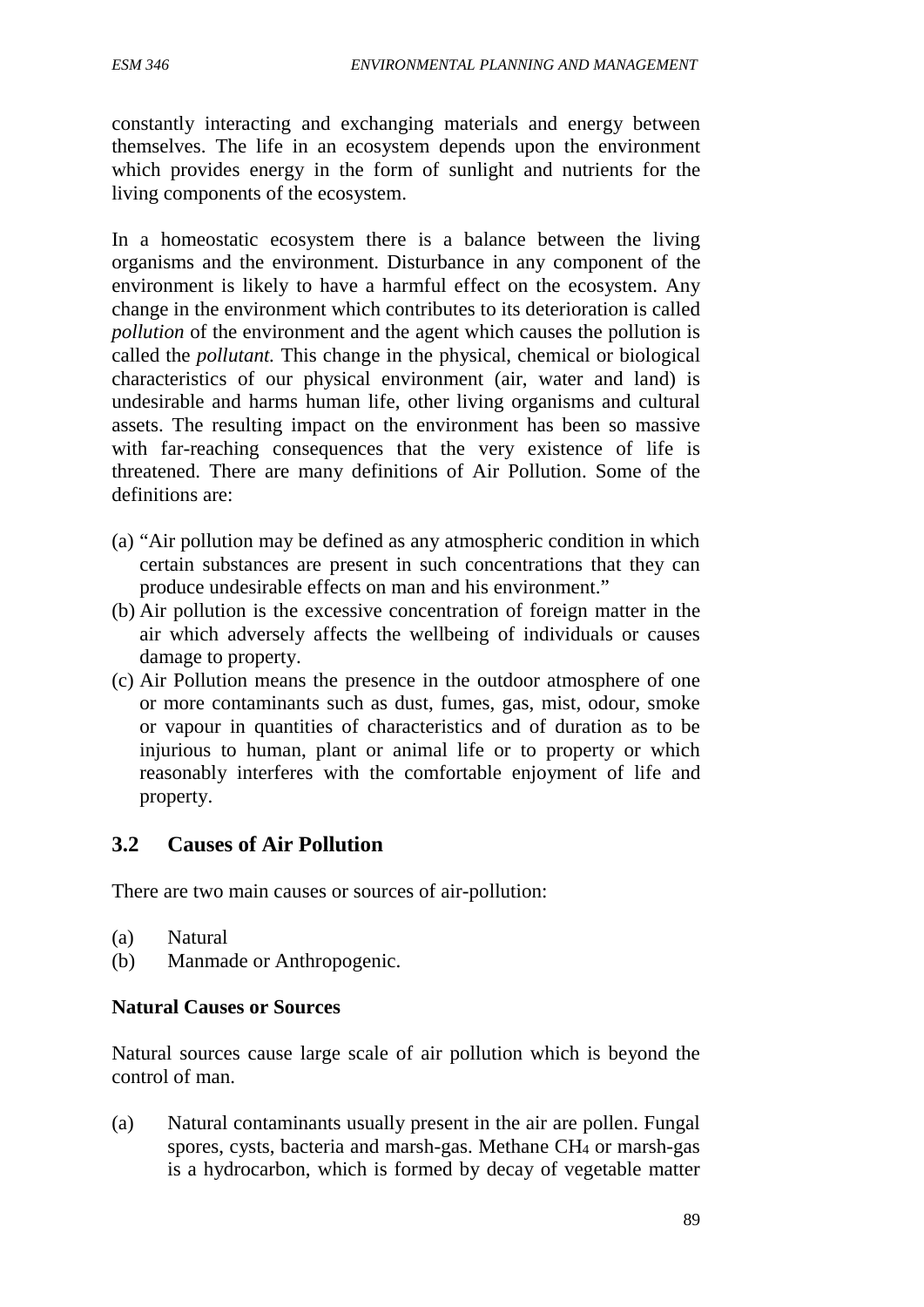in marshy places, (i.e. anaerobic decomposition of organic matter).

- (b) Carbon monoxide from the breakdown of methane.
- (c) Volcanic eruptions release many gas and volcanic ash which cause air pollution.
- (d) Forest fires release smoke and harmful trace gases.
- (e) Electric storms and solar fares pollute the air by the harmful chemicals they produce.
- (f) Salt spray from oceans.
- (g) Dust storms.

#### **Manmade or Anthropogenic Causes or Sources**

In contrast to the natural sources of air pollution manmade or Anthropogenic sources pose problems seer enough to endanger life and property. Rapid industrialization, automobile revolution and deforestation are the inevitable consequences of over population.

Industries are the source air pollutants like  $SO_2$  gas,  $NH_3$   $NO_2$ , HF, HCI gas, and H2S gas besides dust, fumes etc.

Automobiles also cause hazardous pollutants as by-products of the combustion of fossil fuels. Advanced agricultural techniques like spraying of crops for pest and weed control releases many pollutants like chlorinated hydrocarbons, organic phosphates, arsenic and lead etc.

In the race for power, man indulges in many nuclear energy activities involving widespread use of radioactive materials. Nuclear explosions and explosives used in war result in radioactive fallout comprising radioactive pollutant.

#### **Classification of Air Pollution Sources**

The man-made sources of air pollution are broadly categorized into three:

- (a) Point or Stationary Sources: the point or stationary sources of air pollution are best exemplified by industries as they add pollutants to the air at particular points from their tall chimneys.
- (b) Pollutants from such point-sources affect only restricted areas.
- (c) Line or Mobile Sources: The line or mobile sources of air pollution and the automobile as these add pollutants along narrow belts and over long distances.
- (d) Area sources: towns and Cities add smoke and gases over wide area and so qualify as area sources of air pollution.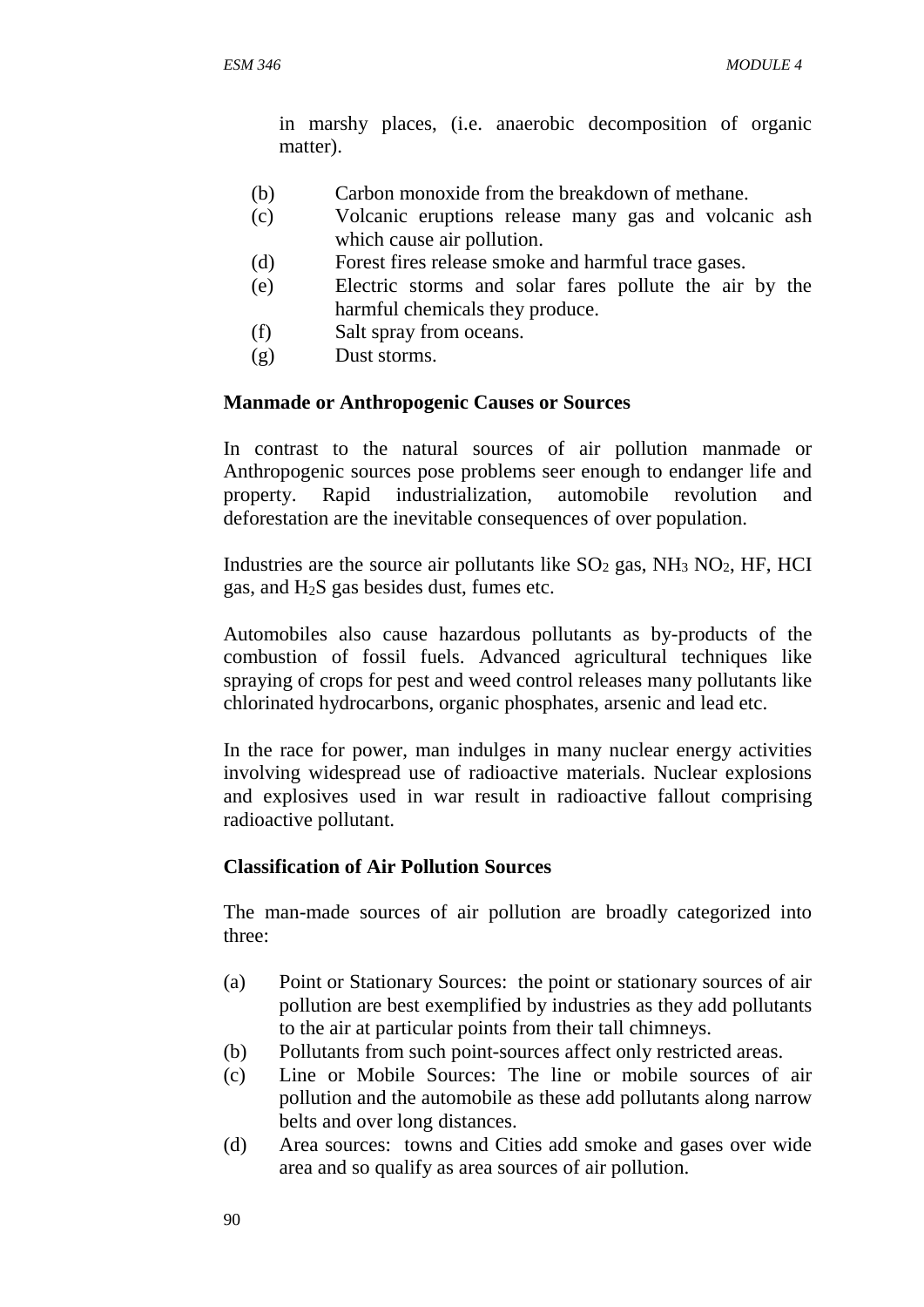The air pollutants can as well be classified in two different ways according to origin and according to state of matter.

#### **According to Origin**

According to their origin the air pollutants are classified into two categories:

- (a) Primary Pollutants
- (b) Secondary Pollutants

**Primary Pollutants:** Those pollutants that are emitted directly from the sources and are found in the atmosphere in the form in which they were emitted are called primary pollutants.

Examples of primary pollutants are Sulphur Oxides, Nitrogen oxides, hydrocarbons, ash, smoke, dust, fumes, mist, sprays, radioactive compounds etc.

**Secondary Pollutants:** Those pollutants that are formed in the atmosphere by chemical interactions between primary pollutants and atmospheric constituents are called secondary pollutants. These are usually formed by a photochemical reaction or by hydrolysis or oxidation reactions in the atmosphere. Examples of secondary pollutants are Ozone, sulphur trioxide, peroxyacyl nitrate (PAN), aldehydes, ketones etc.

#### **According to State of Matter**

According to this property the air pollutants can be classified into two main categories:

- (a) Gaseous air pollutants
- (b) Particulate air pollutants

**Gaseous Air Pollutants:** These are pollutants occurring in the gaseous state at normal temperature and pressure. Common gaseous pollutants are carbon dioxide  $(CO_2)$  nitrogen oxides  $(NO_x)$ , Sulphur oxides  $(SO_x)$ , hydrocarbons and photochemical oxidants.

#### **(I) Oxides of Carbon**

These include Carbon monoxide  $(CO)$  and Carbon dioxide  $(CO<sub>2</sub>)$ 

(A) Carbon monoxide (CO)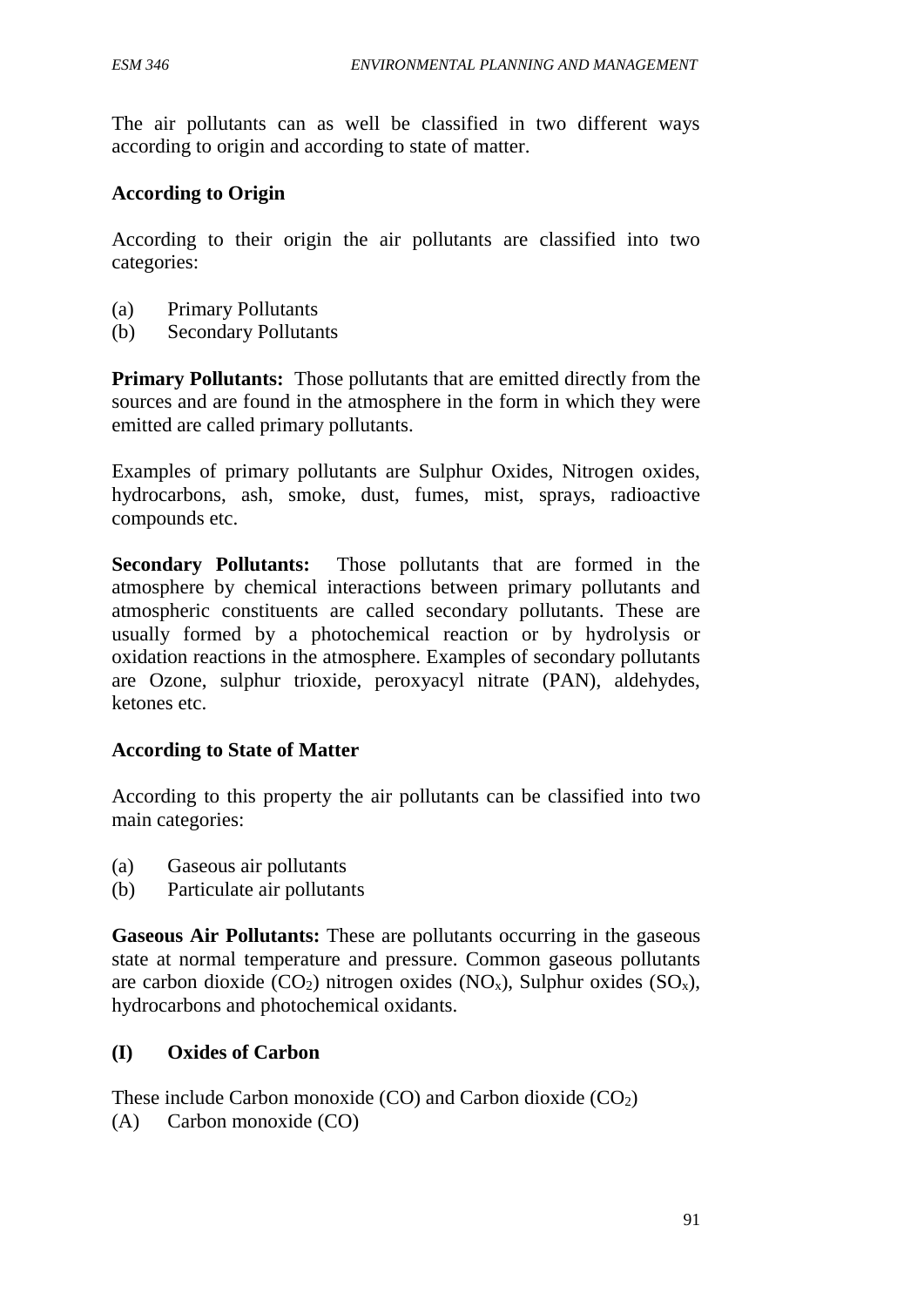#### **Nature**

- (a) Colourless, odourless, tasteless gas which is chemically inert under normal conditions of temperature and pressure.
- (b) Has no effect on life and property at normal concentrations (0.1ppm) but at higher concentration it seriously affects human metabolism.

#### **Effect**

(a) CO has a very high affinity for haemoglobin and on inhalation, combines selectively with haemoglobin of the blood (Hb) and forms carboxyhaemoglobin (COHb), thereby reducing the oxygen carrying capacity of the blood.

This affects the central nervous system causing laziness and exhaustion.

- (b) CO impairs a person's time interval discrimination, reduces vision and causes cardiovascular disorders.
- (c) High CO level is potentially deadly and fatal to human life as CO is a very dangerous asphyxiate.

#### **Sources**

- (a) Transportation sources (Traffic jams)
- (b) Solid waste disposal
- (c) Forest fires
- (d) Coal refuse (charcoal stoves)
- (e) Coal mines
- (f) Gas heaters

**Detection and Analysis:** Numerous detection methods are available or both intermittent and continuous sampling of carbon monoxide. These methods use gravimetric, chemical, electrochemical and calorimetric processes. Methods for monitoring ambient air quality standards for CO are gas chromatography, catalytic conversion and flame ionization detection.

**Control:** Adsorption, condensation and combustion are basic technical control methods for CO and use of these methods can control almost all carbon monoxide emissions. Control of CO at the source is for more desirable than control by dilution in the ambient air.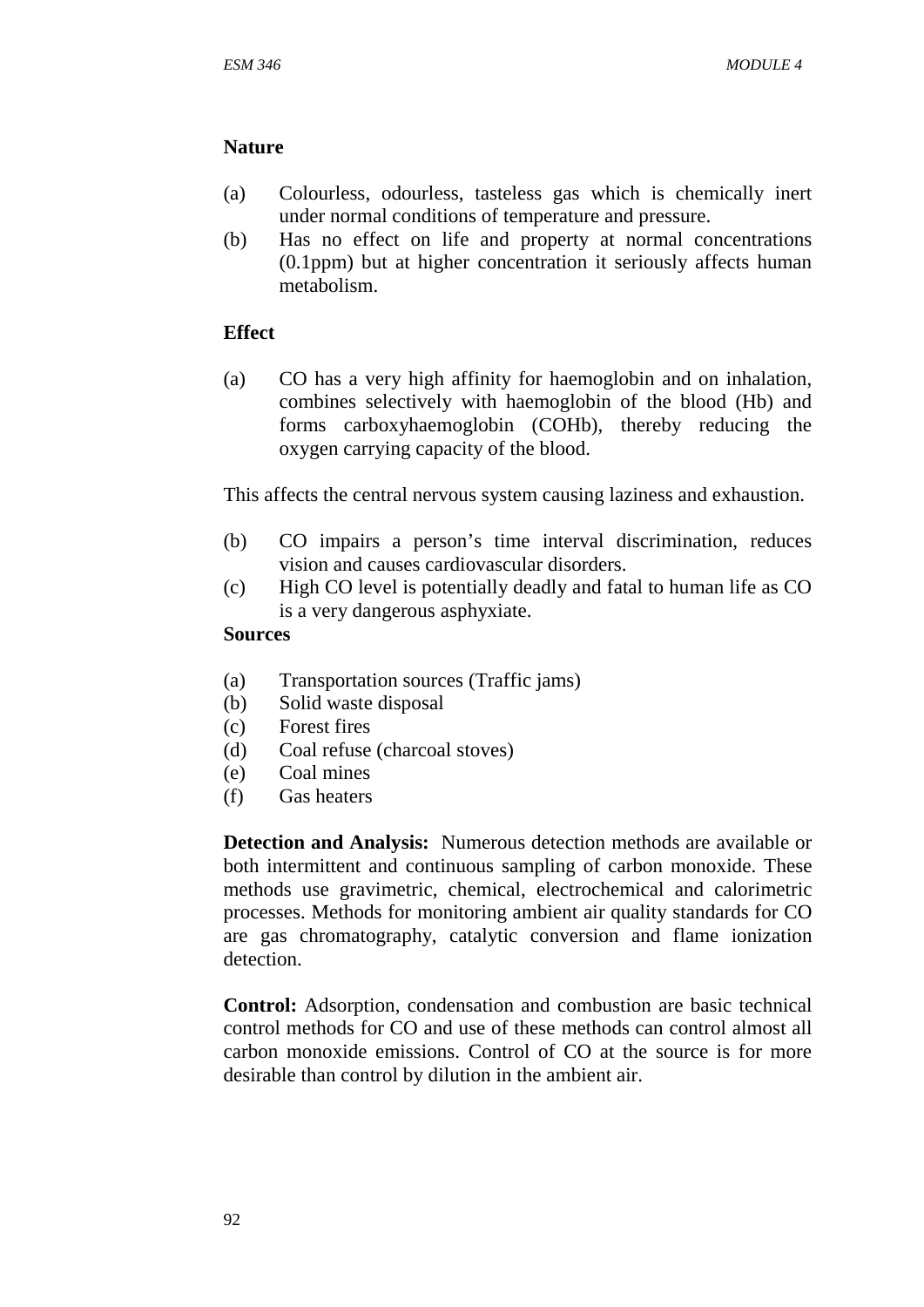#### **(B)Carbon Dioxide (CO2)**

The content of  $CO<sub>2</sub>$  in the air has increased by approximately 15% during the last century inspite of the fact that photosynthesizing green plants balance the  $CO<sub>2</sub>-O<sub>2</sub>$  ratio to a large extent. Furthermore, this increase has been accompanied by a corresponding decrease in atmospheric oxygen.

 $CO<sub>2</sub>$  is comparatively less dangerous than  $CO$  and merely causes nausea and headache. Its major effect is on the climate of the earth.  $CO<sub>2</sub>$  absorbs infrared terrestrial radiators and continuous increase in  $CO<sub>2</sub>$ concentrations could result in raising the temperature of the earth's surface so significantly that Arctic ice would melt causing a rise in the oceanic level. As a consequence the coastal towns would be flooded.

#### **Sources of CO<sup>2</sup>**

- (a) Fossil fuel combustion
- (b) Jet planes use  $O_2$  and release  $CO_2$
- (c) Agricultural practices (e.g. Deforestation)
- (d) Forestry

#### **(II) Oxides of Nitrogen**

These include Nitrogen monoxide (NO) and Nitrogen dioxide  $(NO<sub>2</sub>)$ NO is a colourless, odourless gas which is oxidized to  $NO<sub>2</sub>$  through secondary photochemical reactions. Being heavier than air,  $NO<sub>2</sub>$  is readily soluble in water and forms nitric acid, which falls out in the rain. NO is an inert gas but like CO, it can also combine with haemoglobin to reduce the oxygen carrying capacity of the blood.

It is only moderately toxic as its concentration in the air is not high enough to become a health hazard.

 $NO<sub>2</sub>$  is relatively more toxic as it irritates the alveoli of the lungs and high concentrations may even cause acute bronchitis.

#### **Sources of NO<sup>2</sup> Pollution**

- (a) Fuel combustion in automobile and industries
- (b) Lightening
- (c) Forest fires
- (d) Bacterial decomposition of organic matter
- (e) Natural ionizing radiations.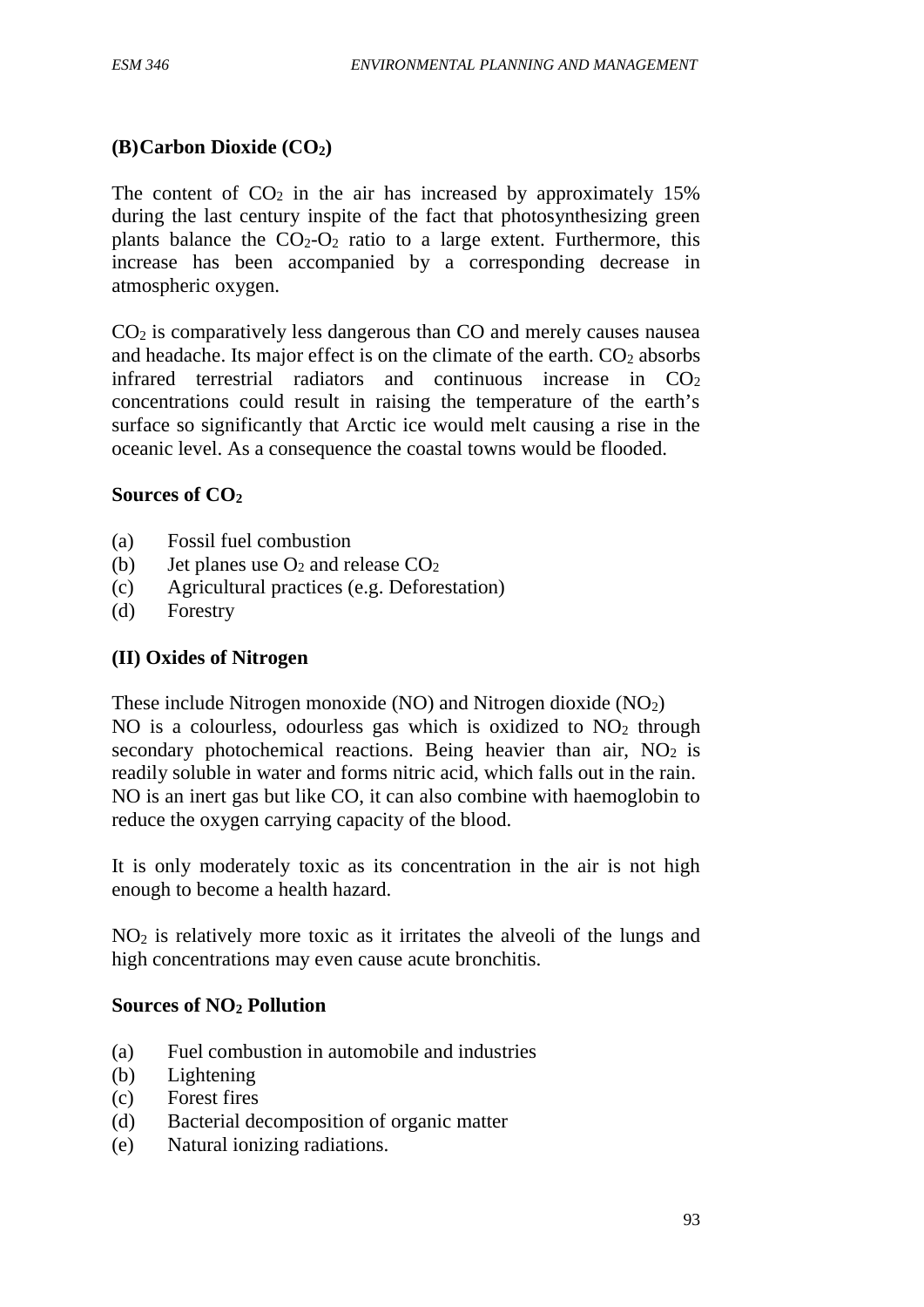**Detection and Analysis:** Monitoring for NO requires that nitric oxide first be converted to  $No<sub>2</sub>$  and its concentration determined indirectly. New methods for measuring NO and  $NO<sub>2</sub>$  have been developed including chemiluminescense, ultraviolet spectrophotometry, electrical transducers and dispersive infrared spectrometry. Other detection techniques use lasers, ion selective electrodes or pulverized ultraviolet fluorescence.

**Control:** Most control measures for NO<sub>2</sub> emissions have been directed at modification of combustion conditions to decrease  $NO<sub>2</sub>$  production and at utilization of various devices to remove  $NO<sub>2</sub>$  from exhaust gas streams.

#### **(III) Oxides of Sulphur**

These include sulphur dioxide  $(SO_2)$  and Sulphur trioxide  $(SO_3)$ 

**Nature:**  $SO_2$  is a colourless gas having a characteristic sharp, pungent and suffocating odour. It is photochemically oxidized to  $SO<sub>3</sub>$  it is highly soluble in water and along with  $SO<sub>3</sub>$  forms sulphuric or sulphurous acid and is quickly washed out of the atmosphere by rain (acid rain).

**Effects:** (a) They are power pollutants and tend to irritate the mucous membranes of the respiratory tracts.

- (b) Higher concentrations cause bronchitis
- (c) They readily attack building materials especially marble, limestone and mortar.
- (d) Clothes, leather and paper are also affected.

Plants are particularly sensitive to high concentrations of  $SO<sub>2</sub>$  and suffer from chlorosis (disappearance of chlorophyll), metabolic inhibition, plasmolysis and even death.

#### **Sources of** SO<sub>2</sub> Pollution

- (a) Burning of solid and fossil fuels
- (b) Transportation

**Direction and Analysis:** Continuous and intermittent sampling is commonly used for  $SO<sub>2</sub>$  detection. The chlorimetric, conductometric and coulometric methods are the most commonly used direct methods for continuous monitoring. Other direct monitoring techniques for  $SO<sub>2</sub>$ are spectroscopic, utilizing infrared or ultraviolet absorption as well as flame photometric methods. The methods of control include burning fuel with less sulfur, removing sulfur from fuel, converting coal by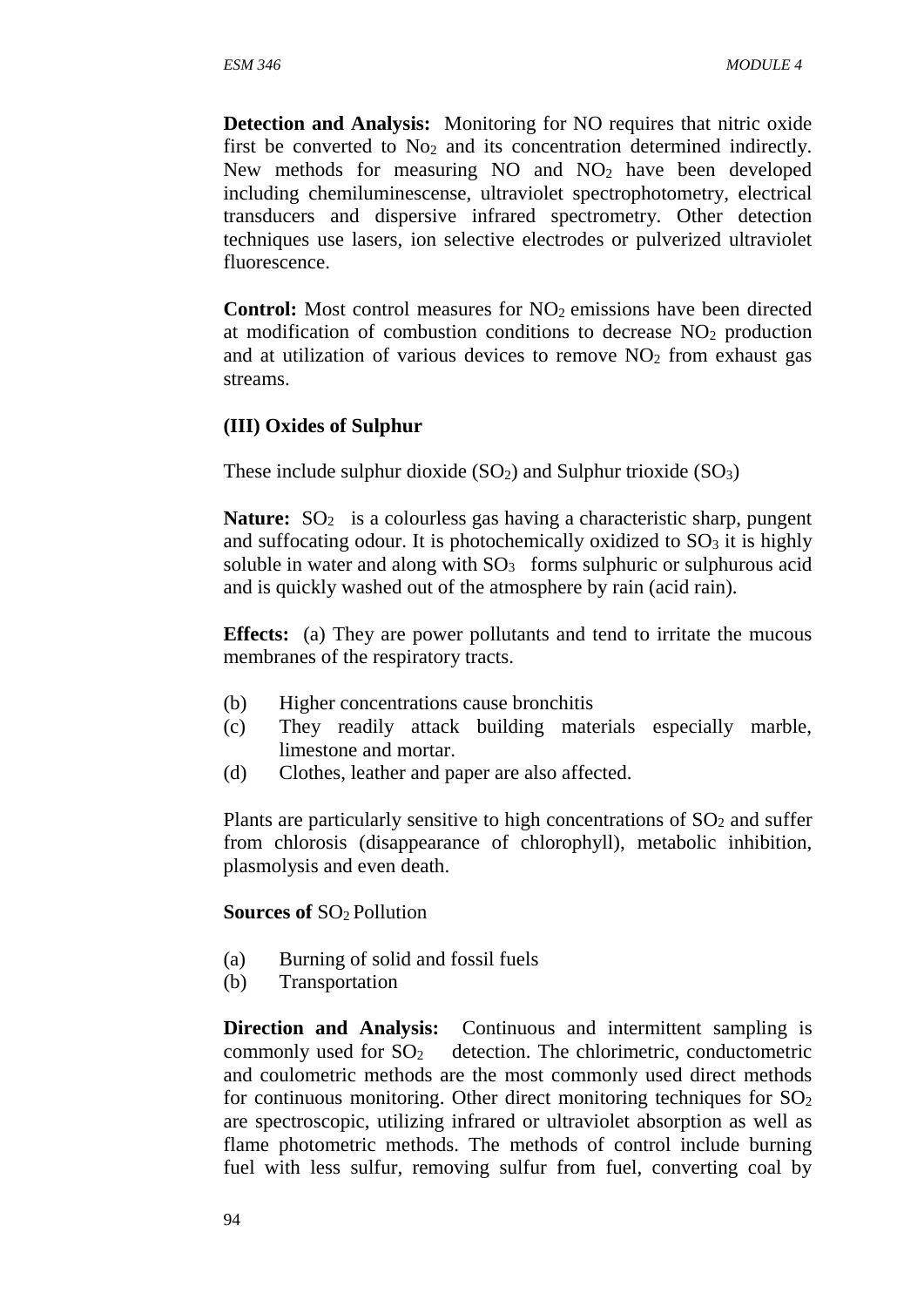liquefaction, cleaning up the combustion products by tall stacks and alternative energy sources

Particulate pollutants are categorized according to size, mode of formation (source) or physical state.

- (1) Aerosols: These include all air borne suspensions of solid or liquid particles smaller than 1mm.
- (2) Examples of aerosols are dust, smoke, mist and fumes.
- (3) Dust: it consists of small solid particles (size 1 to 200mm), which are formed by the breaking up of larger masses of rock and soil either by natural disintegration or by mechanical processes of crushing, grinding or blasting etc. They remain suspended in air temporarily but ultimately settle under the influence of gravity.
- (4) Smoke: It consists of fine solid particles (size 0.1 to 1mm) resulting from the incomplete combustion of organic particles like coal, wood, tobacco or other chemical process. Depending on the nature of the material burnt, smoke may have different odours.
- (5) Fumes: These are fine solid particles (size 0.1 to 1mm) formed by the condensation of vapours of solid materials. They are odorous vapours which may or may not be visible and are usually released from chemical or metallurgical processes.
- (6) Mist: It consists of liquid droplets (size smaller than 10mm) formed by the condensation of vapous in the atmosphere or are released from industrial operations (such as formation of surphuric acid mist).
- (7) Fog: If the mist is made up of water droplets whose concentration is high or dense enough to obscure vision, then the mist is called a fog.
- (8) Flyash: This consists of finely divided noncombustible particles present in the gases arising from fuel combustion. it contains inorganic metallic or mineral substances released when the organic part of coal is burnt.
- (9) Soot: incomplete combustion of carbon containing materials release carbon particles impregnated with 'tar'. A collection of such particles is soot.
- (10) Natural Particulates: Natural particulates are pollen grains spores bacterial viruses, protozoa, fungal spores and volcanic dust.

# **3.3 Effects of Air Pollution**

Mainly due to rapid industrialization and automobile revolution such high concentrations of the pollutants are discharged into the atmosphere that it is beyond the self-cleansing capacity of the environment to nullify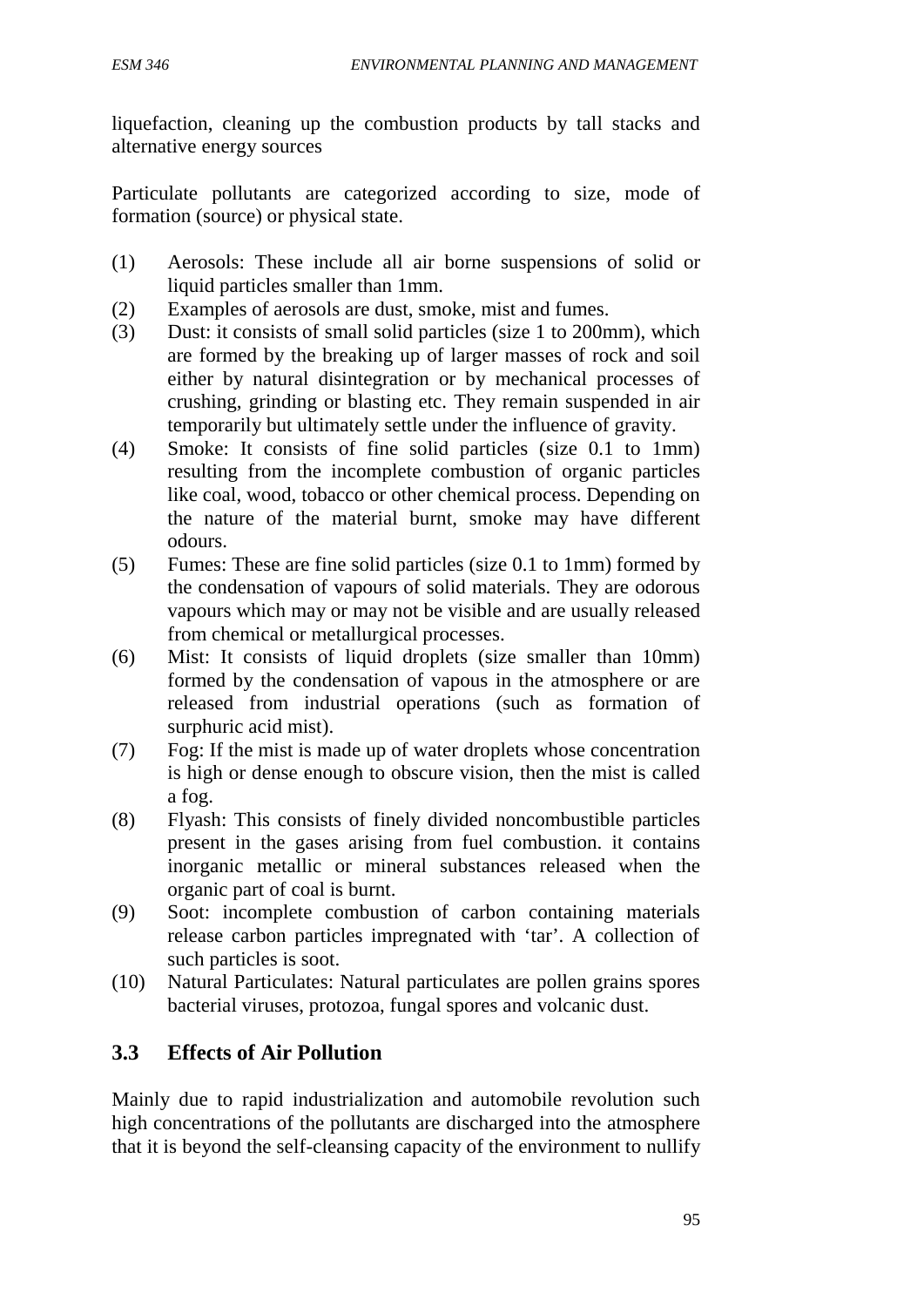their effect. As a result air pollutants adversely affect the health of humans and animals and damage plants and property.

#### **Effects of Air Pollution on Human Health**

Air pollutants have many acute as well as chronic effects on human health. These are:

- (a) Irritation of the respiratory tract
- (b) Irritation of eye, nose and throat
- (c) Lead particulates (from automobile exhausts) cause lead poisoning resulting in convulsions, delirium, coma and even death.
- (d) Cadmium particulates (through cigarette smoking) cause cardiovascular diseases, kidney and liver damage and even death.
- (e) Nickel particulates (in tobacco smoke) result in respiratory damage.
- (f) Mercury (Combustion of fossil fuels, plants) results in nerve, brain and kidney damage.
- (g) Radio-active fallout has somatic and genetic effects on future generations.

#### **Effects of Pollutants on Animals**

When the animals feed upon the particulate coated plants (especially with Fluorine, Lead, Arsenic) they get affected with Arsenic poisoning (cattle and sheep) and Arsenic poisoning (cattle). Lead poisoning results in bronchitis and lack of appetite in pet animals.

#### **Effects of Pollutants on Plants**

Spraying of pesticides, and other agricultural practices have exposed the plants to a large number of air pollutants, adversely affecting their growth and metabolism by destroying chlorophyll and disrupting photosynthesis.

- (a) SO<sup>2</sup> bleaches the leaf surface and causes chlorosis (i.e. loss of chlorophyll and yellowing of the leaf) especially in leafy vegetables.
- (b) NO<sup>2</sup> causes premature leaf fall (abscission) and suppressed growth of plant resulting in reduced yields of crop plants.
- (c) Ozone causes necrosis (dead areas on a leaf structure) and damages leaves.
- (d) PAN (peroxyacylnitate) damages leafy vegetables causing premature fall discoloration and curling of sepals.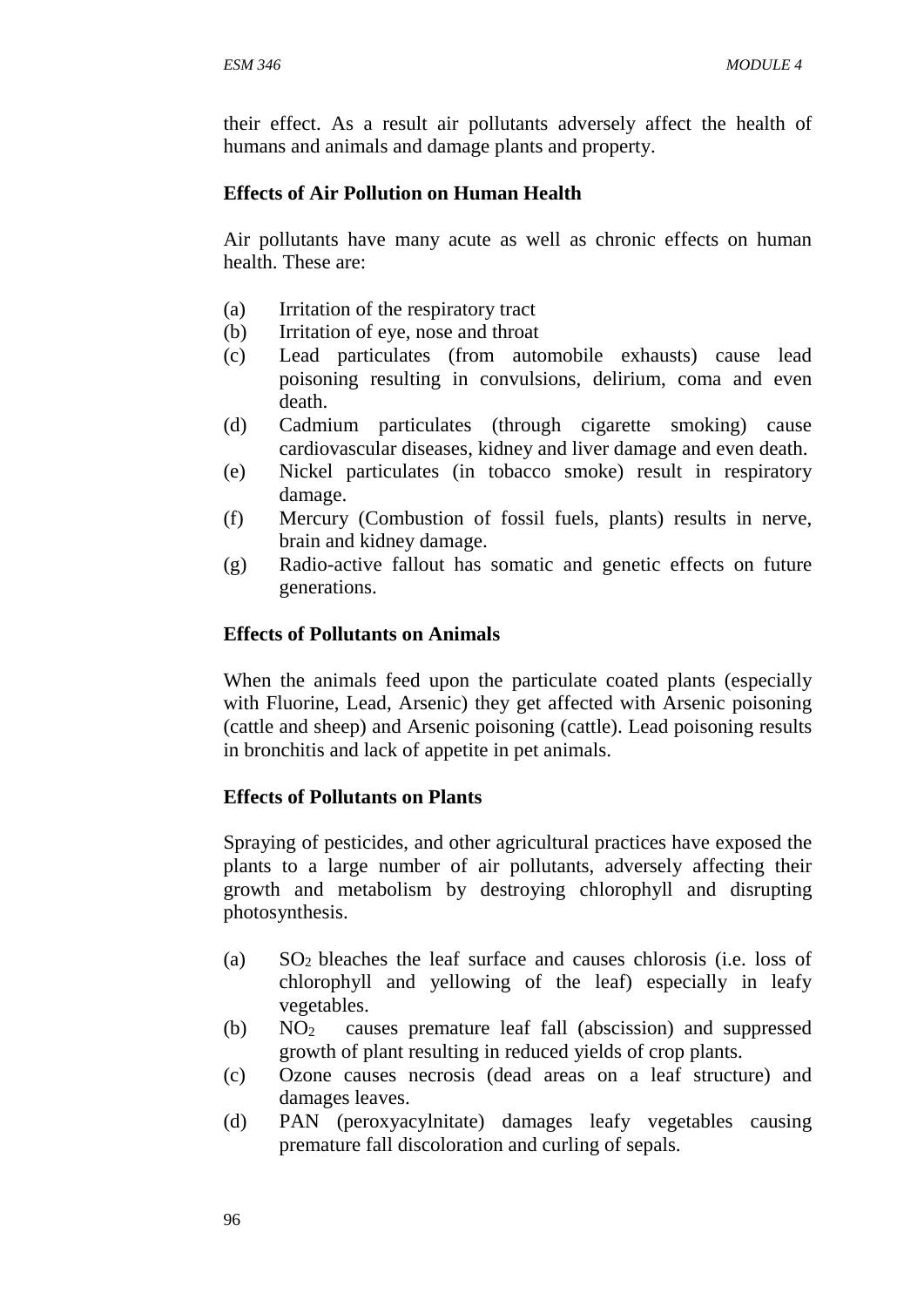# **Effects of Air Pollution on Materials**

Materials are affected by air pollutants in the following four ways:

- (a) Corrosion.
- (b) Abrasion.
- (c) Deposition and removal of materials.
- (d) Chemical attack.

The damages caused to various materials by air pollutants are:

- (a)  $SO<sub>2</sub>$  Acid rains and aerosols damage the building materials.
- (b) Paint are discoloured by  $SO<sub>2</sub>H<sub>2</sub>S$  and particulates.
- (c) Metals undergo corrosion and tarnishing by  $SO<sub>2</sub>$  and Acid gases.
- (d) Paper becomes brittle and leather undergoes disintegration by SO<sub>2</sub> and Acid gases.
- (e) Ozone,  $SO_2$  NO<sub>2</sub> and acid gases discolour, deteriorate and reduce the tensile strength of textiles.

#### **Effect of Air Pollution on Climate**

Due to deforestation and fuel combustion in industries and automobiles, CO<sup>2</sup> content of the atmosphere is expected to double by the year 2020.

This increase will change the climate of the earth by changing the factors controlling the climate (e.g. composition of gases). This increase of SO<sup>2</sup> will increase the atmospheric temperature of the earth, resulting in the melting of polar ice, glaciers etc, which will consequently cause the flooding of coastal towns (i.e. Green house effect). Pattern of rainfall, if changed, will affect agricultural output.

The thinning of the ozone layer in the stratosphere by the action of aerosols will increase the penetration of harmful ultraviolet rays to earth and this will cause blindness, sunburn, inactivation of proteins, RNA and DNA.

#### **Effect of Air Pollution on Aesthetic Beauty**

The aesthetic beauty of nature is not visible. Reduction in visibility results from scattering of light by air borne particulates (0.1 to 1mm size). This also leads to safety hazards in the haze formed by dust and smoke in the air, industries, automobiles, sewage and garbage heaps emit foul odours causing further loss of aesthetic beauty.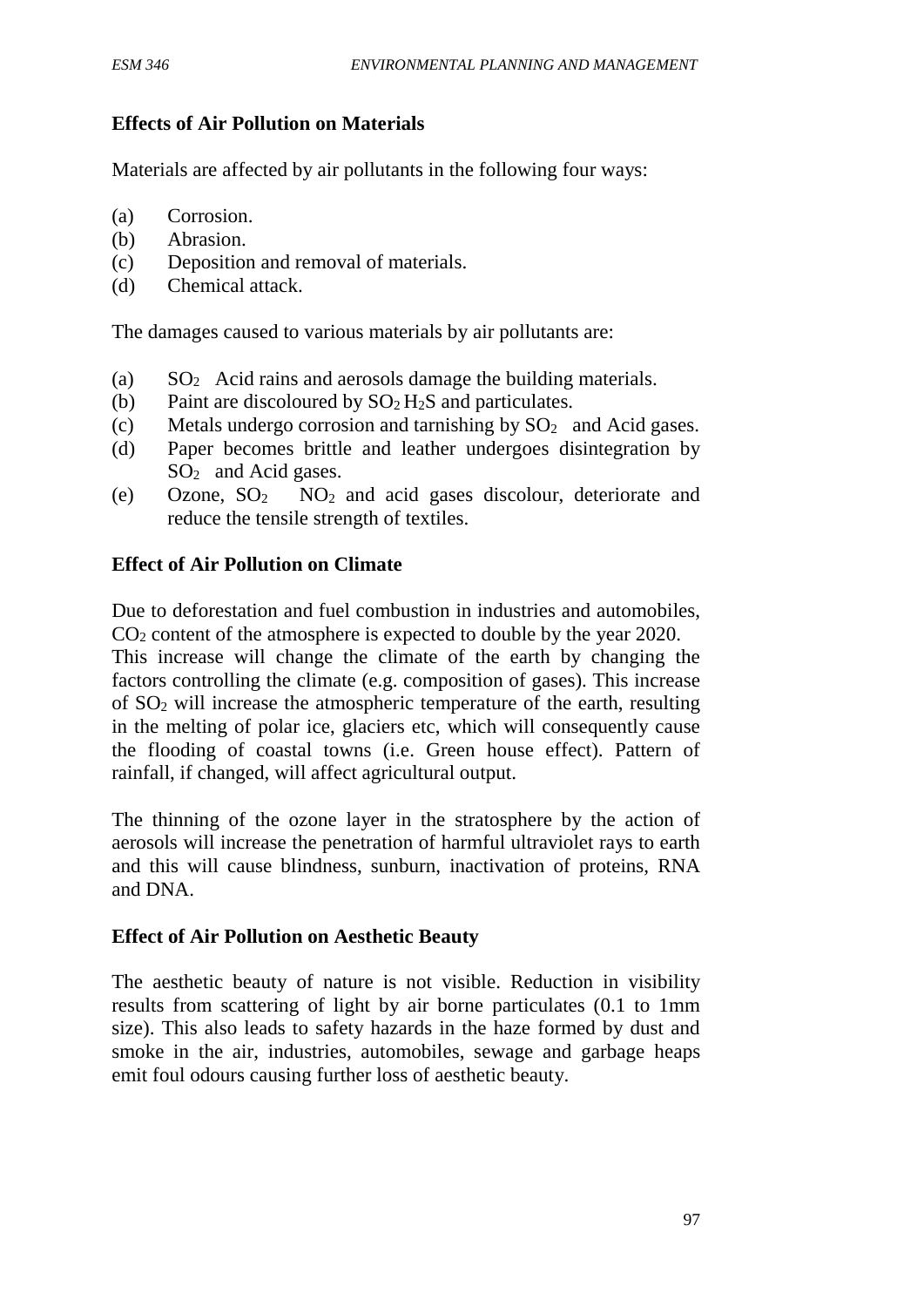#### **3.4 Control of Air Pollution**

The following methods are most effective for dealing with the control of air pollution.

- (a) Source Correction Methods
- (b) Pollution Control equipment
- (c) Diffusion of pollutant in air
- (d) Vegetation
- (e) Zoning
- (f) Enforcement of air pollution standards
- (g) Recycling
- (h) Modification of combustion process

#### **Source Correction Methods**

Industries make a major contribution towards causing air pollution. Formation of pollutants can be prevented and their emission can be minimized at the source itself. By carefully investigating, the early stages of design and development in industrial processes e.g, those methods which have minimum air pollution potential can be selected to accomplish air pollution control at source itself. These source correction methods are:

# **(I) Substitution of Raw Materials**

If the use of a particular raw material results in air pollution, then it should be substituted by another purer grade raw materials which reduces the formation of pollutants. Thus,

- (a) Low sulphur fuel which has less pollution potential can be used as an alternative to high Sulphur fuels, and,
- (b) Comparatively more refined Liquid Petroleum Gas (LPG) or Liquefied Natural Gas (LNG) can be used instead of traditional high contaminant fuels such as coal.

#### **(II) Process Modification**

The existing process may be changed by using modified techniques to control emission at source. For example

- (a) If coal is washed before pulverization, then fly-ash emissions are considerably reduced.
- (b) If air intake of boiler furnace is adjusted, then excess fly-ash emission at power plans can be reduced.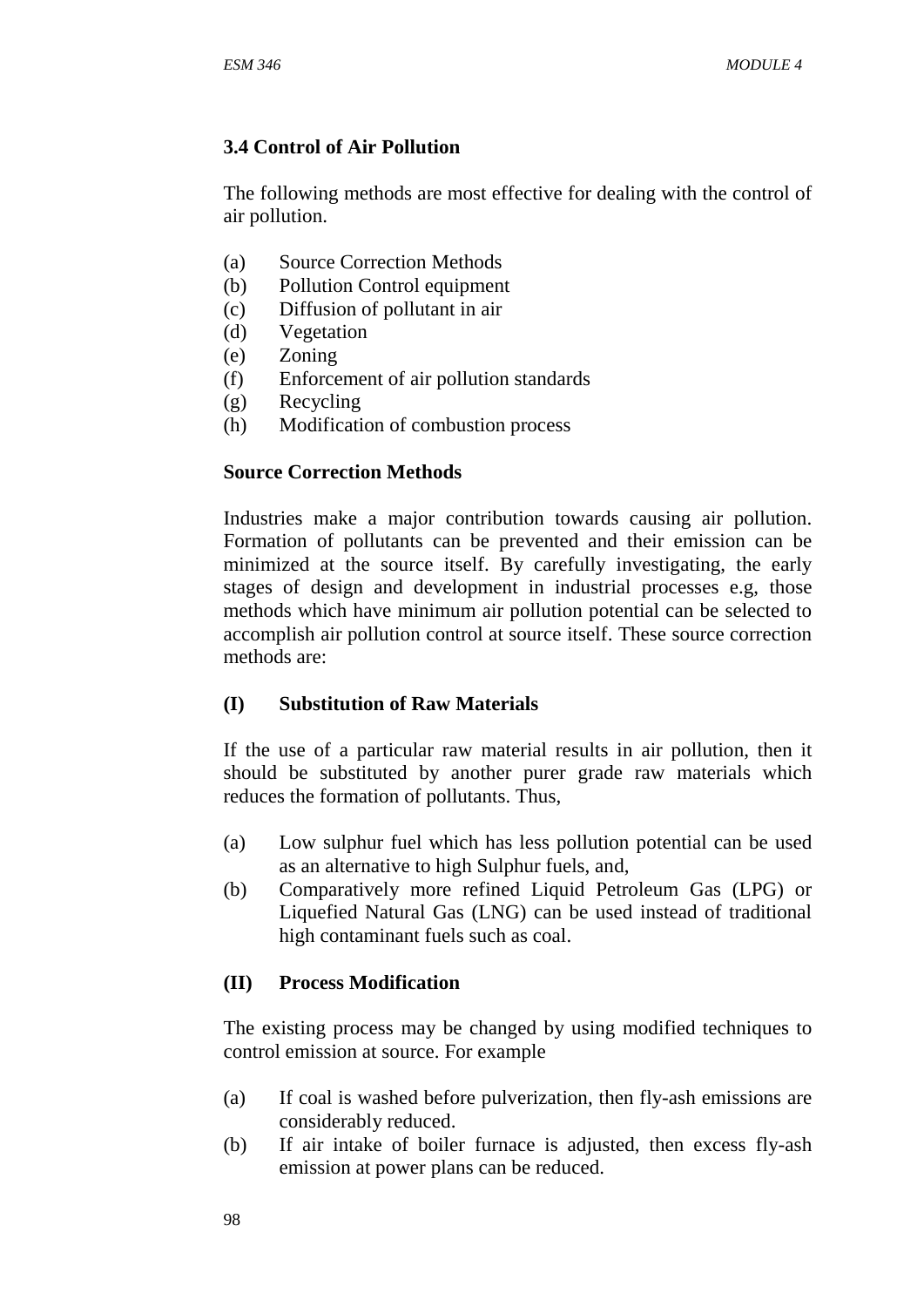#### **(III) Modification of Existing Equipment**

Air pollution can be considerably minimized by making suitable modifications in the existing equipment.

(a) For example, smoke, carbon-monoxide and fumes can be reduced if open hearth furnaces are replaced with controlled basic oxygen furnaces or electric furnaces.

#### **Diffusion of Pollutants in Air**

The dilution of the contaminants in the atmosphere is an approach to the control of air pollution. If the amount of pollutants released into the atmosphere is minute, it may not be noticed since the atmosphere can easily absorb the pollutants. Unlike when the amount of pollutants are so high that the environment in the area may not be able to absorb.

#### **Recycling**

Flue gases should be recycled or used for other processes. For example, sulphur oxide removed by the contact process of sulphuric acid should be used up in another process.

# **4.0 CONCLUSION**

Knowledge about air pollution is very to sustainable environment. If we must have an environment that we can refer to as our own in the near future, then we must plan for air pollution that is increasing everyday as a result of increase in human activities and population.

# **5.0 SUMMARY**

X Air Pollution means the presence in the outdoor atmosphere of one or more contaminants such as dust, fumes, gas, mist, odour, smoke or vapour in quantities of characteristics and of duration as to be injurious to human, plant or animal life or to property or which reasonably interferes with the comfortable enjoyment of life and property

X The causes of air pollution are both natural and manmade. The natural sources are: Fungal spores, cysts, bacteria and marsh-gas. carbon monoxide. volcanic eruptions, forest fires, electric storms and solar fares, salt spray from oceans and dust storms. On the other hand the human causes are rapid industrialization, automobile revolution and deforestation are the inevitable consequences of over population.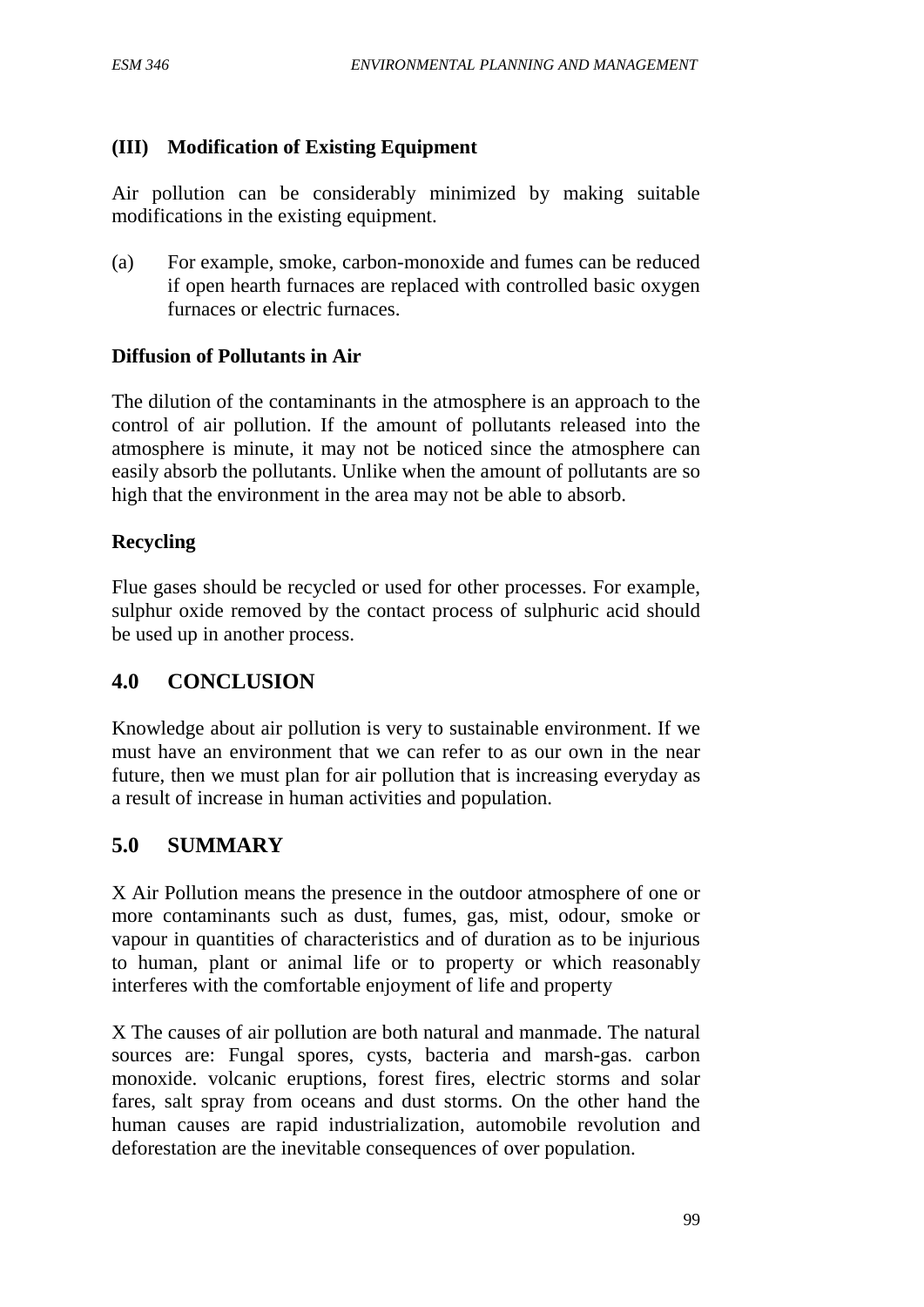X The effects of air pollution are mainly on human health, plants and animals, aesthetic quality of the environment and on climate. And

X The control methods of air pollution are: Source correction methods, pollution control equipment, diffusion of pollutant in air, vegetation, zoning, enforcement of air pollution standards, recycling and modification of combustion process

# **6.0 TUTOR MARKED ASSIGNMENTS**

- 1. List and discuss five possible ways we can employ to control air pollution
- 2. What are the possible effects of air pollution

#### **Self Assessment**

What is air pollution? List the causes of air pollution

# **7.0 REFERENCES**

- AjithSankar, R. N. (2015). *Environmental Management* Oxford University Press. India.
- Akpofure, Rim-Rukeh (2009). *Environmental Science., An Introduction*. Kraft Books Limited. Ibadan, Oyo State.
- Cunningham, W.P. and (Cunningham, M. A. (2011) *Principles of Environmental Science. Inquiry and Applications*. Sixth Edition. McGraw Hill Publishers. United States.
- Praveen, K. P., Subha, G. and Rajesh, W. (2017). Environmental Pollution and Safety Measures: International Issues and Its Global Impact in *Global Progress in Development of Sustainable Environment*. Discovery Publishing House PVT.Ltd. India.
- Suresh, K. Dhameja (2013). *Environmental Science.* S.K. Kataria and Sons Publishers. India.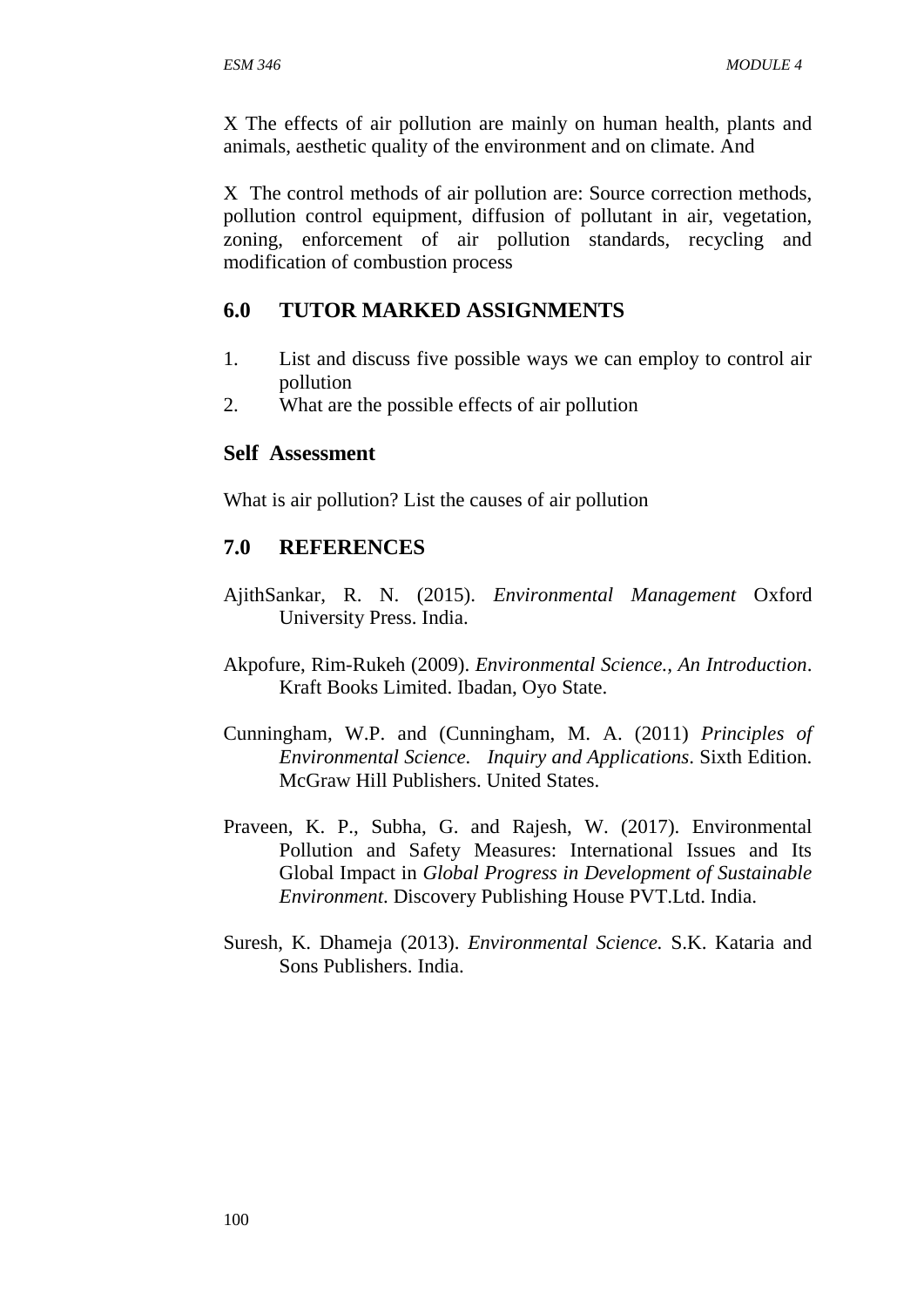# **UNIT 2 SOIL POLLUTION**

#### **Contents**

## **1.0 INTRODUCTION**

Soil pollution is the reduction in the productivity of soil due to the presence of soil pollutants. Soil pollutants have an adverse effect on the physical, chemical and biological properties of the soil and reduce its productivity.

Pesticides, fertilizers, organic manure, chemicals, radioactivity, wastes, discarded food, clothes, leather goods, plastics, paper, bottles, tins-cans and carcasses – all contribute towards causing soil pollution. Chemicals like iron, lead, mercury, copper, zinc, cadmium, aluminum, cyanides, acids and alkalies etc are present in industrial wastes and reach the soil either directly with water or indirect through air. (e.g. through acid rain). The improper and continuous use of herbicides, pesticides and fungicides to protect the crops from pests, fungi, etc alter the basic composition of the soils and make the soil toxic for plant growth.

## **2.0 OBJECTIVES**

By the end of this unit, you should be able to know:

- Determine the sources of soil pollution
- Effects of soil pollution
- The control of soil pollution

## **3.0 MAIN BODY**

### **3.1 Sources of Soil pollution**

Soil pollution are many and they emanate from different sources such as homes, offices, underground storage pipes and tanks, leachates from decomposed solid waste, runoff from refuse dumps or agricultural sites, spillage of crude and pipelines.

Some pollutants from the aforementioned sources are:

- Agricultural waste. This class of waste contain fertilizers and herbicides.
- Metal scraps. These are heavy metals
- Crude oil. Product of petroleum exploration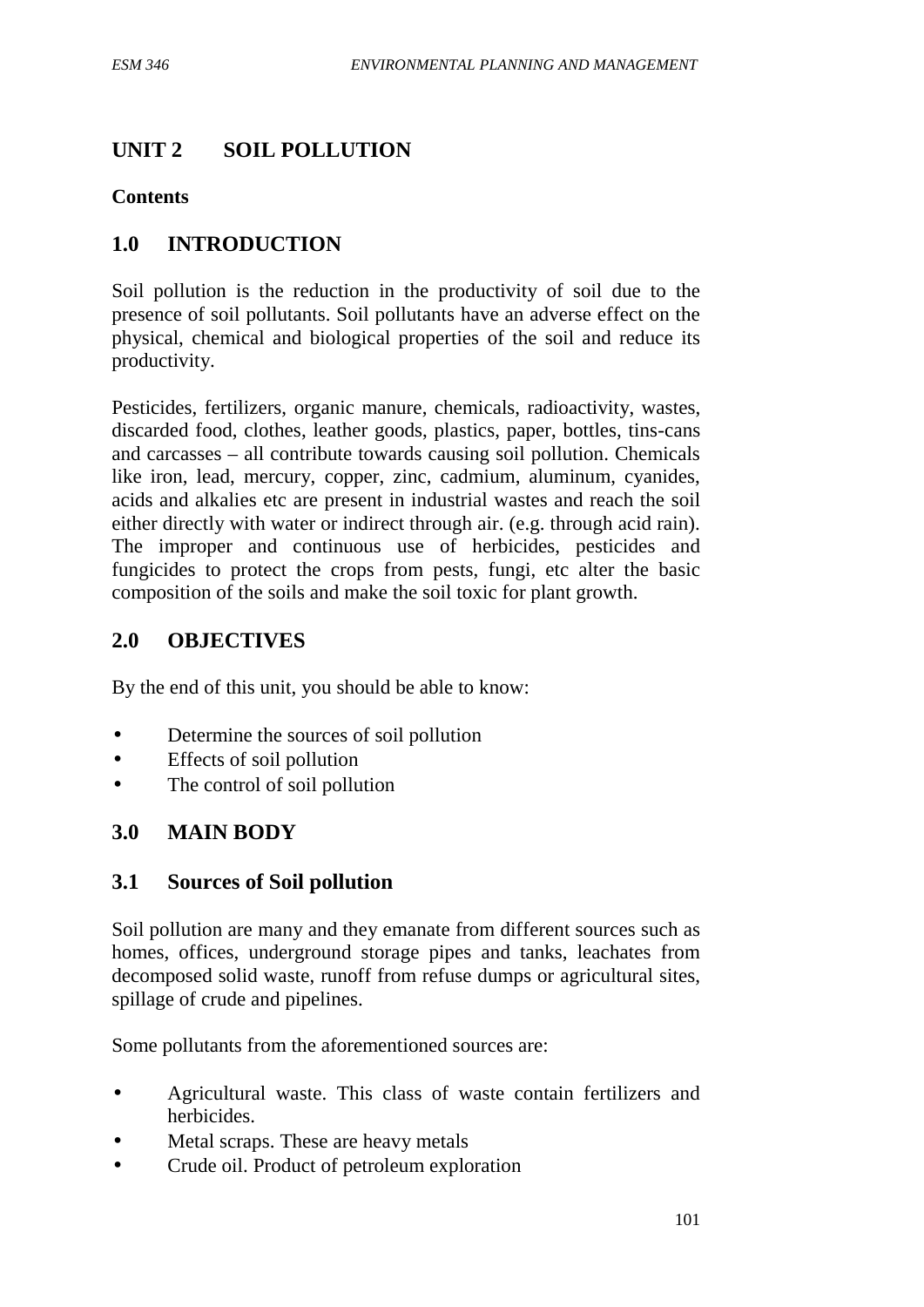- Mining waste. Contain such metals such as lead, zink, phosphorous etc
- Organic chemicals. These are organic substances such as pesticides, hydrocarbons
- Sewage: These are biological waste that can be oxidized by microorganisms.
- Refuse: These are perishable waste that are combustible or non combustible like papers, plastics, glasses, wood, cans
- Garbage: These are purified waste fro food substances such as meat, fish, fruits and all forms of vegetable

# **3.2 The Effects of soil Pollution**

### **Effects on human health**

The major concern is that there are many sensitive land uses where people are in direct contact with soils such as residences, farmlands, schools and playground. There is also a broad spectrum of health effects such as headache, nausea, fatigue, eye irritation or skin rash for some soil pollutants such as chlorinated solvent. In addition soil pollutants such as refuse and garbage promote the breeding of disease vectors (such as mosquitoes, rats,). Also, soil pollutants such as broken bottles may inflict injuries on man and make him stand the risk of contamination of diseases.

Lead is especially hazardous to young children, in which group there is a high risk of developmental damage to the brain and nervous system. While to all populations kidney damage is at risk. Chronic exposure to benzene at sufficient concentrations is known to be associated with higher incidence of leukemia. Mercury and cyclodienes are known to induce higher incidences of kidney damage. PCBs and cyclodienes are linked to liver toxicity. Organophosphates and carbamates can induce a chain of responses leading to neuromuscular blockage.

### **Effects on ecosystem**

Not unexpectedly, soil pollutants can have significant, deleterious consequences on the ecosystem. There are radical soil chemistry changes, which can arise from the presence of many hazardous chemicals even at low concentration of the contaminant species. These changes can manifest in the alteration of metabolism of endemic microorganisms, and arthropods. The result can be virtual eradication of some of the primary species. Even if the chemical effect on lower lie forms is small. The lower pyramids levels of the food chain may ingest alien chemicals, which normally become more concentrated for each consuming level of the food chain. For example, the effect of DDT on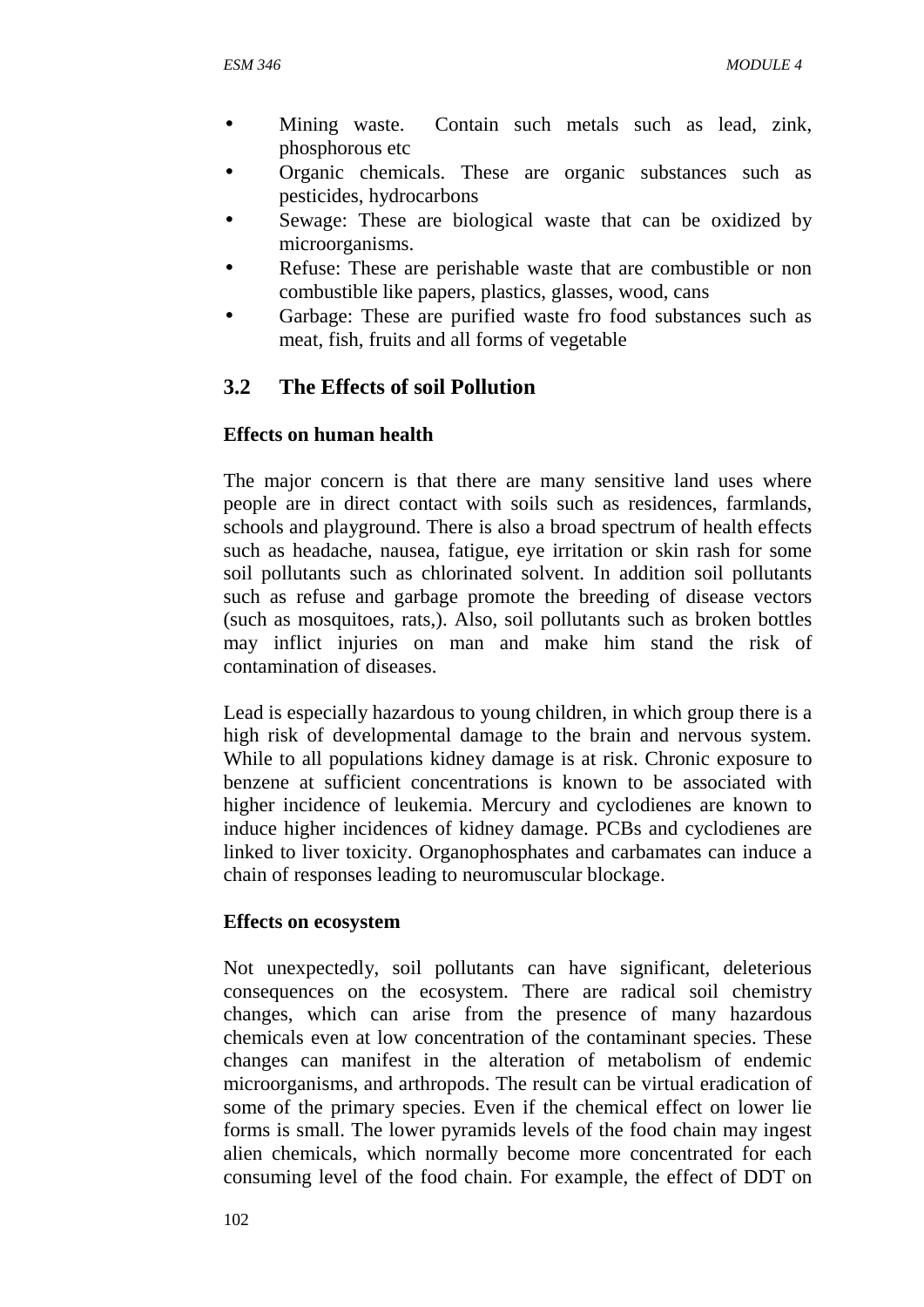avian leads to the weakening of egg shells, increased chick mortality and potential species extinction.

**Effects on agriculture:** soil pollutants typically alter plant metabolism, most commonly to reduce crop yields.

**Effects on aquatic system:** Soil pollutants can also be washed into a receiving water body (stream, rivers and lakes) thus affecting the quality of the water body (interferes with the suitability of water for drinking purposes) and may affect marine life.

**Effects on land use:** Soil pollutants such as garbage and refuse and scrap metals occupy land space and hence obstruct land use for farming and other purposes.

**Effects on aesthetics:** Soil pollutants such as heap of garbage and refuses and scrap metals can be unsightly. They litter streets, roadside verges, beaches and leisure areas.

## **3.3 Soil pollution control**

Soils have suffered from several decades of damage on a scale that we must not allow to continue. The reasons for this neglect are many. But, if we are to ensure the protection o global soils into the future there must be much stronger awareness and acceptability among the public, policy makers and land users of the need to preserve soils for current and future generations.

To ensure that this takes place, the following control and mitigation measures are suggested.

**Use of appropriate cropping/farming practices:** Studies on farming practices such as polyculture, crop rotation, intercropping, cover crops, use of natural manure, reduced use of synthetic pesticides and selective tree cutting have been reported to control soil erosion and mitigate the accumulation of soil contaminants.

**Reuse and recycling technique:** In this era of massive waste generation and diminishing raw material, reuse and recycling should be encouraged. Recycling conserves not only resources but fuel as well. Recycling operations also emit less pollutants than the original process. Examples of recycling operations include the conversion of old newspaper to new paper, spoiled meat can be used to produce animal feeds, saw-dust particles can be used to make particle board. Reuse of plastic containers should also be encouraged.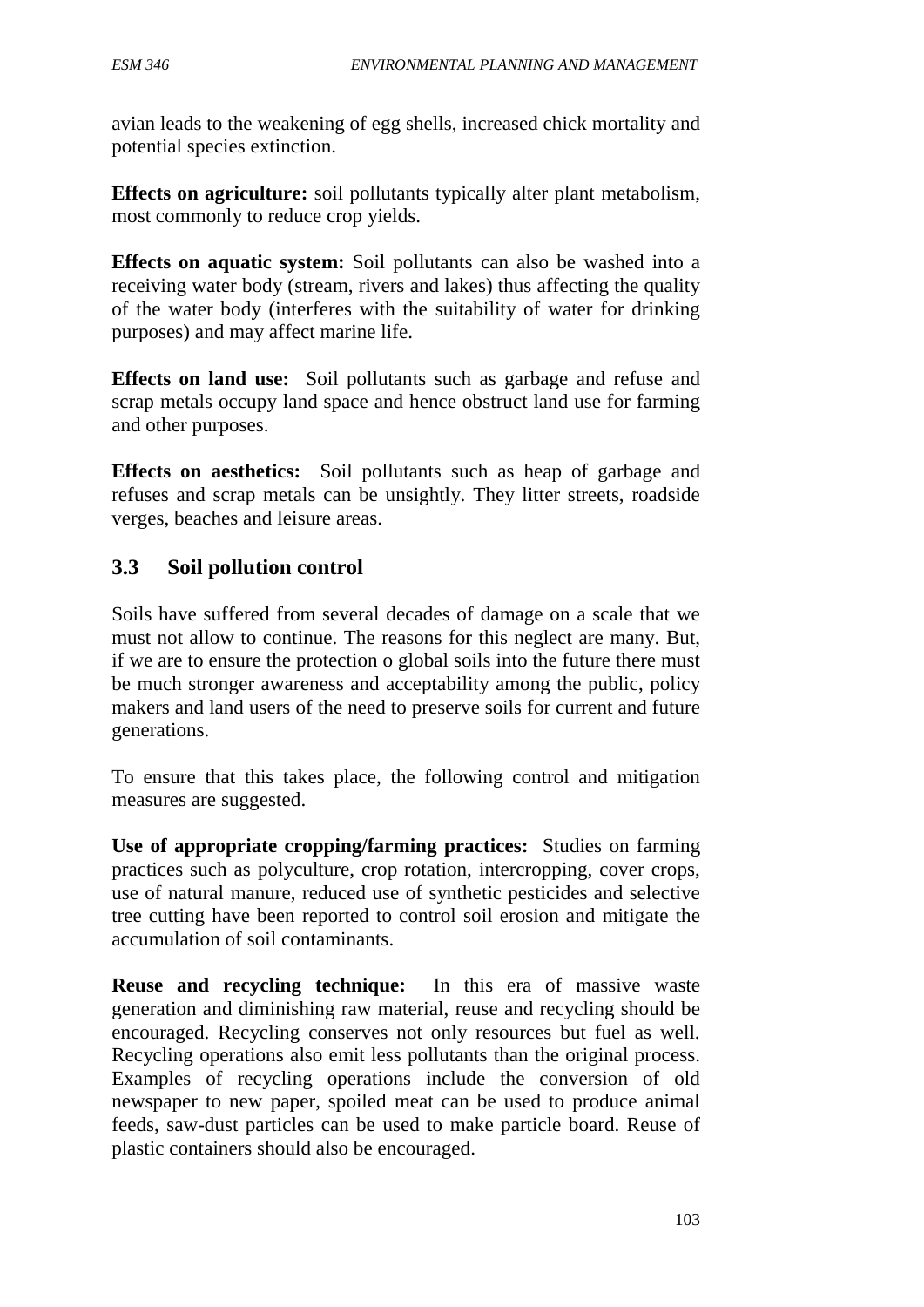**Use of sanitary Landfill:** A sanitary landfill is open where garbage and refuse is confirmed to the smallest practical area, and waste reduced to the smallest practical volume. The area is covered with a layer of earth.

**Incineration:** Incineration is a method of disposing waste by a controlled combustion of combustible waste at a very high temperature. The ashes from the incineration need to be disposed into the landfill area.

**Composting:** Composting has been defined as the biodegradation of the organic constituents of solid waste through aerobic microbial activity resulting in stable humus-like soil called compost which can be used to provide nutrient and replenish depleted organic matter lost through intensive farming.

## **4.0 CONCLUSION**

A good soil is the kind that can support the growth of plants, resist soil erosion and reduce negative impacts on associated air and water resources. The importance of soil must not be taken for granted. To understand the fundamental nature of soil pollution, it is necessary to envision the variety of mechanisms for pollutants to become entrained in soil. And so, the causes, effects and control of soil pollution awareness must be created among the citizenry.

## **5.0 SUMMARY**

The causes of soil pollution are garbage, mining waste, organic chemicals, crude oil products and agricultural waste. The effects of soil pollution are mainly on human health, aquatics, land use and on aesthetics. In order to control soil pollution, good awareness must be created, good farming practices, recycling, composting and sanitary landfill.

## **6.0 TUTOR MARKED ASSIGNMENTS**

- 1. How are soils polluted? Explain the various sources soil pollution.
- 2. List and explain the best ways to control soil pollution

## **7.0 REFERENCES**

Akpofure, Rim-Rukeh (2009). *Environmental Science*., An Introduction. Kraft Books Limited. Ibadan, Oyo State.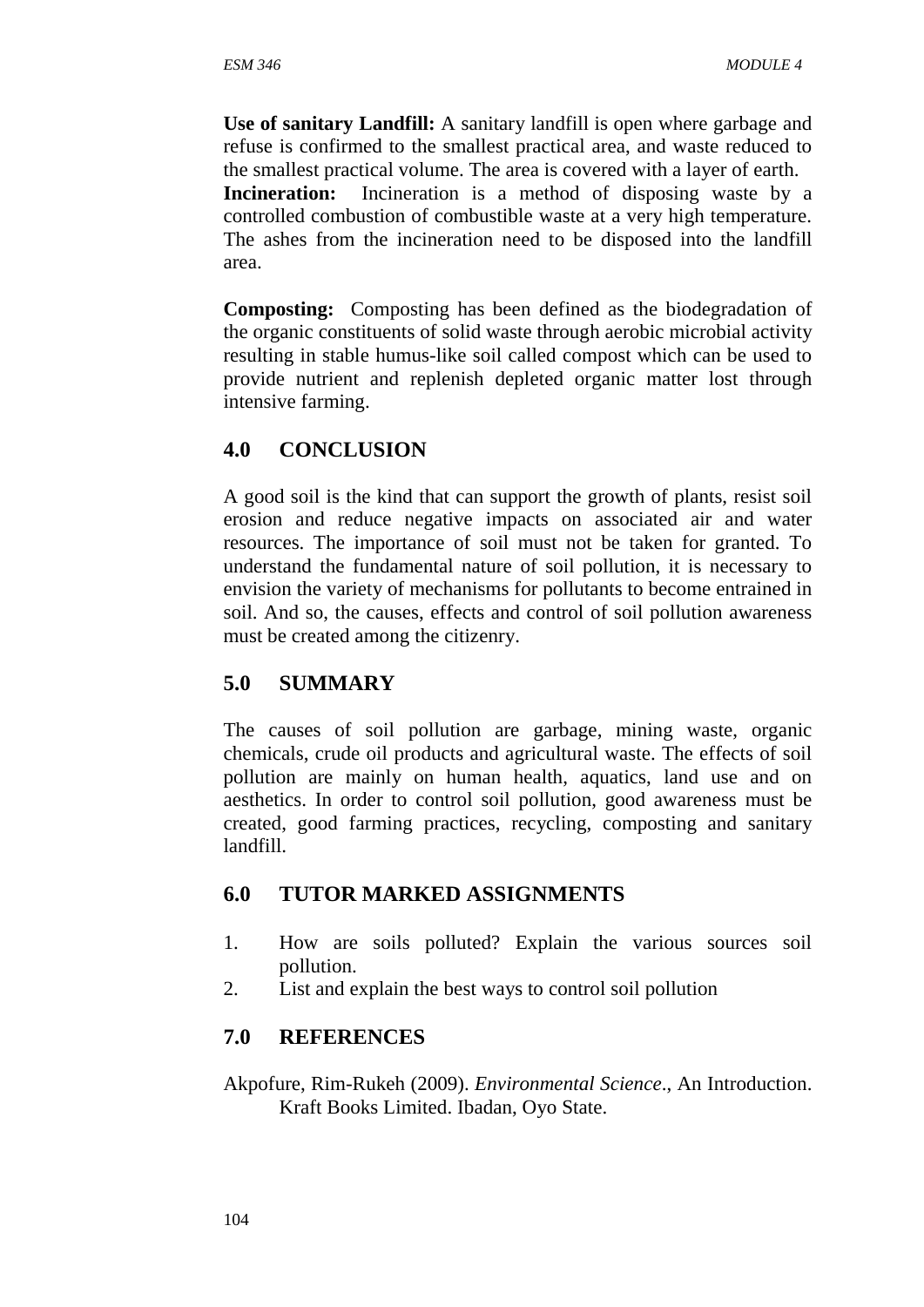- Cunningham, W.P. and (Cunningham, M. A. (2011) *Principles of Environmental Science. Inquiry and Applications*. Sixth Edition. McGraw Hill Publishers. United States.
- Praveen, K. P., Subha, G. and Rajesh, W. (2017). Environmental Pollution and Safety Measures: International Issues and Its Global Impact in *Global Progress in Development of Sustainable Environment*. Discovery Publishing House PVT.Ltd. India.
- Santosh, K.G. (2010). *Ecology and Environmental Studies*. Khanna Publishers, Indian.
- Suresh, K. Dhameja (2013). *Environmental Science.* S.K. Kataria and Sons Publishers. India.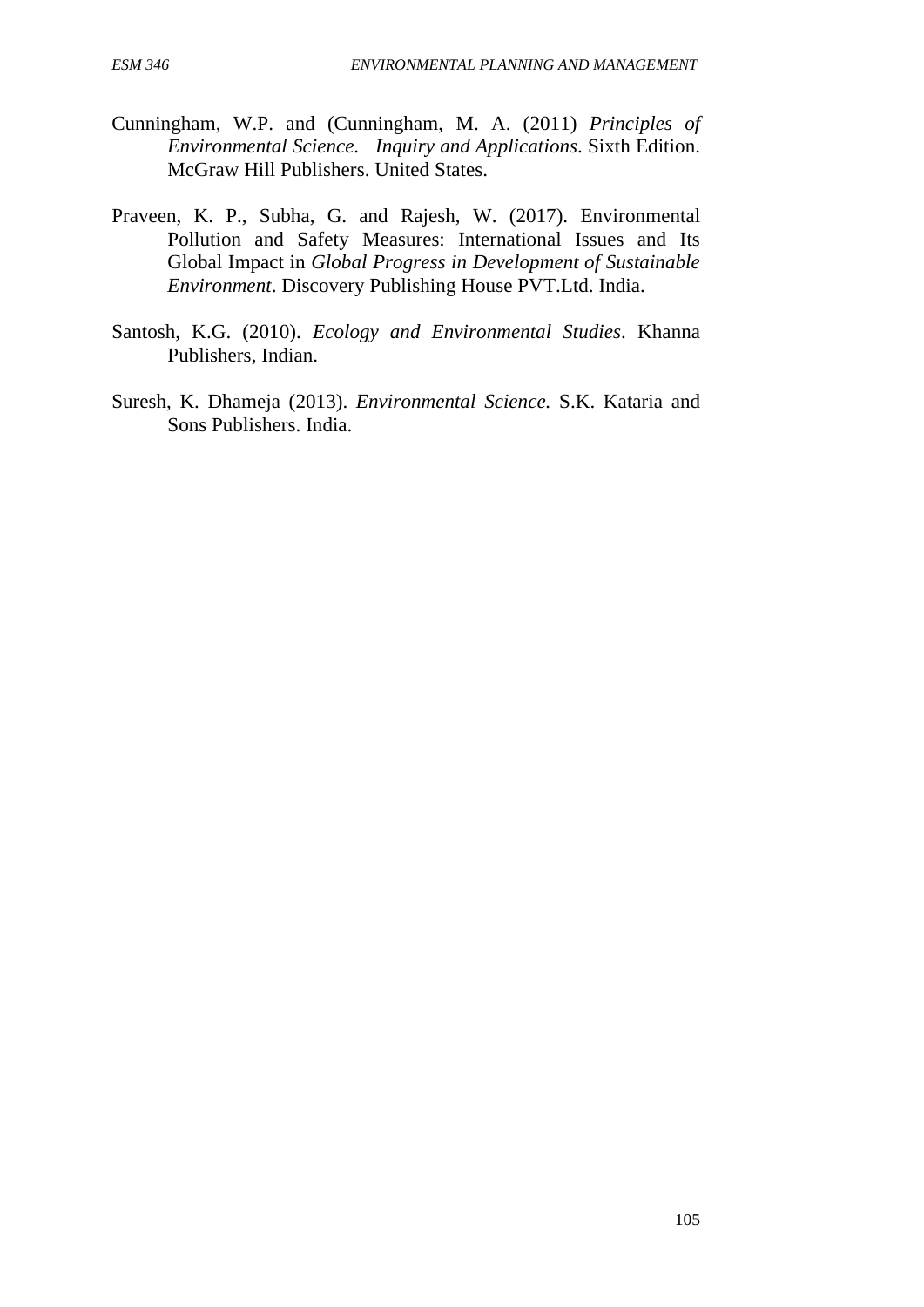## **UNIT 3 WATER POLLUTION**

#### **Contents**

### **1.0 INTRODUCTION**

Over 97 percent of the entire earth surface is covered with water. Despite the abundance of water less than one percent is available for human use in the form of surface waters. The hydrological cycle begins with condensation of atmospheric water and its precipitation as rain or snow which ultimately falls on the earth's surface. Then it flows into surface sources of water such as lakes, streams, rivers and ponds etc. The rain water or melted snow, which enters the ground by infiltration, constitutes the groundwater which percolates through the subsoil and reaches the aquifers or porous rocks where it accumulates as the underground water source. Underground water is eventually discharged into surface waters. Evaporation from surface waters returns the water back into the atmosphere to repeat the cycle. At one point or the other both surface and underground water resources are polluted.

## **2.0 OBJECTIVES**

By the end of this unit, candidates should know the causes of water pollution, effects of water pollution and the control methods.

## **3.0 MAIN BODY**

### **3.1 Causes of Water Pollution**

There are two major causes/sources of water pollution, namely point source and diffused sources

#### **Point Sources**

Those sources which can be identified at a single location are known as point sources. Infiltration of industrial effluents, municipal sewage etc contaminates the ground water and cause water pollution.

The water pollution caused by point sources can be minimized if all domestic sewage, industrial effluents, cattle field and livestock wastewaters etc are central collected, treated up to requisite acceptable levels and reused for different beneficial purposes.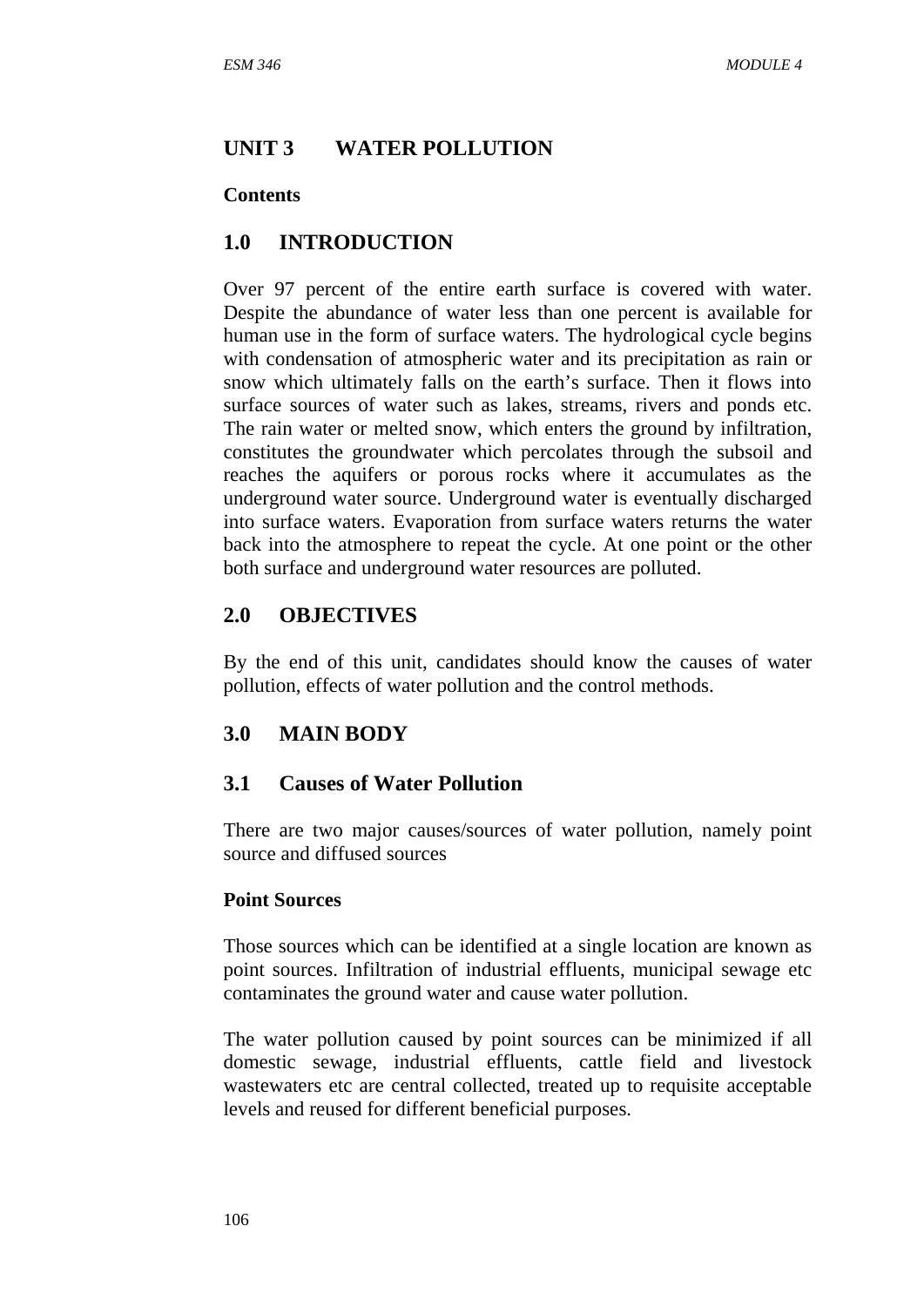#### **Diffused Sources**

Those sources whose location cannot be easily identified are called diffuse sources.

In this case, the pollutants scattered on the ground ultimately reach the water sources and cause water pollution, for instance, agriculture (pesticides, fertilizers), minimizing, construction etc.

The water pollution caused by diffused sources like agriculture can be controlled by changing the cropping patterns, tillage practices and advanced for management practices which do not contaminate the water bodies.

## **3.2 Effects of Water Pollution**

All organisms need water for their metabolic activities. It is even used as a habitat by many organisms. Besides direct consumption (washing, bathing, drinking) man uses water for multitude of purposes like irrigation, industry, navigation, recreation, construction work, power generation and waste disposal.

Different types of water uses require different levels of water purity with the highest level of purity being required for drinking water. Pollutants bring about many physical and chemical changes in water, for instance, suspended particles make water turbid; dyes, chromium and iron compounds change the colour of water; phenols, oils, detergents, hydrocarbons, chlorine etc impact an unpleasant taste on water. Generally, the effects of water pollution can be felt more on the following: Aquatic plants, recreation, vegetation and surface water

As it is a vital resource essential for sustaining life, contamination of water has immediate as well as far reaching effects on the health and environment of living organisms. And so the effects can be examined under the following:

Effects on aquatic life (Plants and Animals), Nuisance and aesthetic effects, eutrophication, effects on recreation and human health Effects of groundwater pollution are mainly felt on vegetation, human and animal health.

### **Health Hazards of Water Pollution**

**(a)** Phosphorus and Nitrates from fertilizers and detergents contaminate surface waters where they act as nutrients and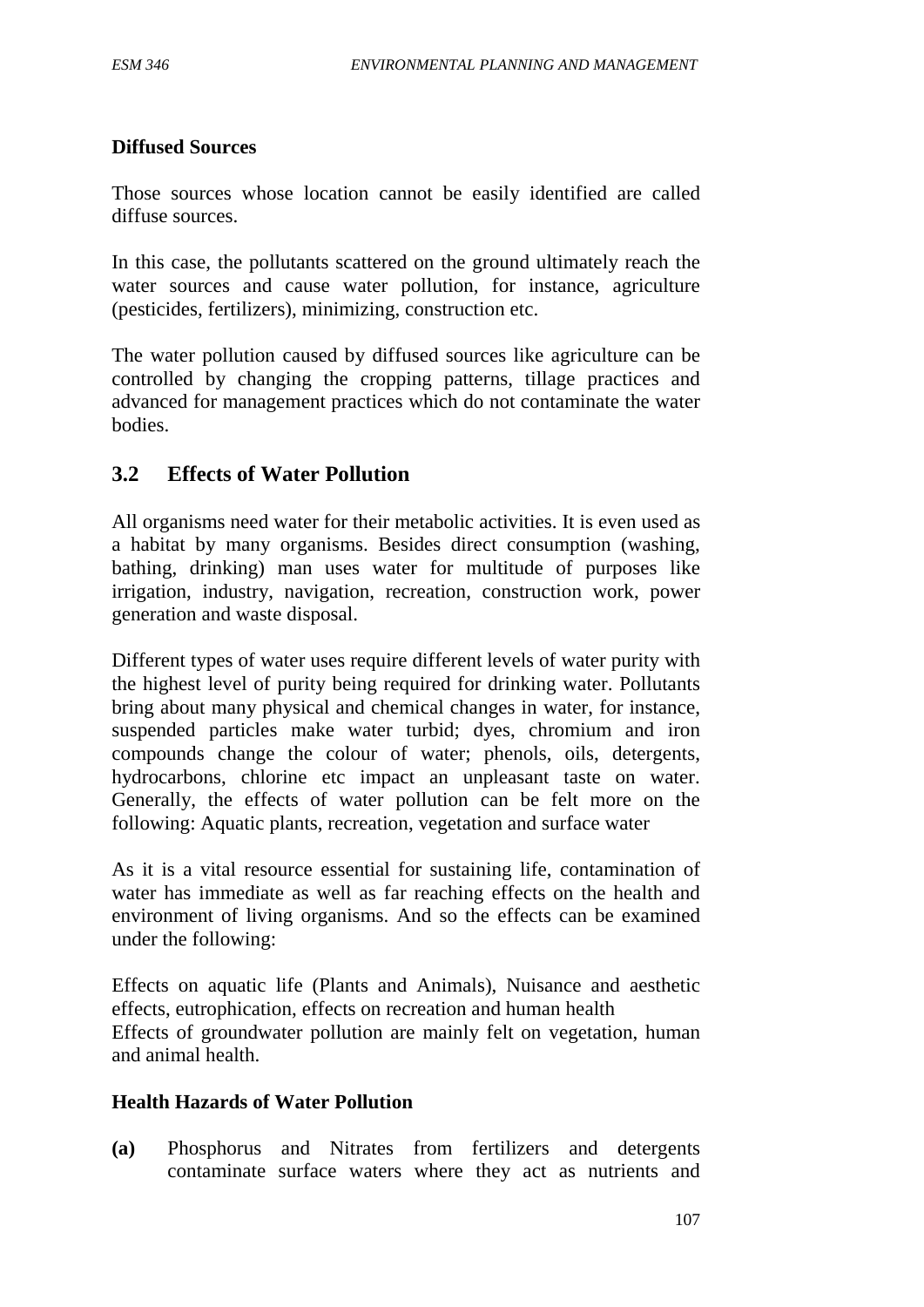promote the growth of oxygen consuming algae which reduce the DO (Dissolved Oxygen) level of water, killing fish and other aquatic organisms.

- (b) Industrial effluents result in the addition of poisonous chemicals such as Arsenic, Mercury, Cadmium, Lead etc., which kill aquatic organisms and may reach human body through contaminated food (i.e. fishes etc.).
- (c) Domestic, commercial and industrial effluents (petroleum refineries, paper mills, breweries, tanneries, slaughter houses) contaminate the water with organic pollutants. These provide nutrition for micro-organisms which decompose the organic matter and consume oxygen and reduce the Do level of the aquatic system thereby killing the aquatic organisms.
- (d) Non-biodegradable pesticides (especially organochlorines) travel through food chains and ultimately reach humans where they accumulate in the fatty tissues and affect the nervous system.
- (e) Waterborne infectious enteric diseases like typhoid, bacillary dysentery, cholera and amoebic dysentery are the predominant health hazards arising from drinking contaminated water.
- (f) Fluoride containing pollutants cause fluorosis i.e. neuromuscular, respiratory, gastro intestinal and dental problems.
- (g) Thermal pollution of war reduces the DO (Dissolved Oxygen) level for the aquatic system making it incapable of supporting life.
- (h) Oil pollutants have been known to be responsible for the death of many water birds and fishes.
- (i) Radio-active pollutants (from mining and refining of Uranium, Thorium and nuclear power plants) enter humans through food and water and accumulated in the blood, thyroid gland, liver, bones and muscles.

## **3.3 Control Measures of Water Pollution**

Water at the domestic or industrial levels has always been contaminated in one way or the other. Most of the methods we can adopt for control are: Primary treatment which includes screening, comminuting, grit remover, skimming tanks, sedimentation, Flotation, and neutralization. Secondly, we have the secondary or biological control treatment. This is a method that involves: Activated sludge process and trickling filters. Thirdly, we have the tertiary or advanced wastewater treatment

Legislation, education and technology can also help in preventing and controlling both surface and ground water pollution. Many other methods exist which are concerned about the point and non point methods of control. Non point pollution control include reduction in the need for fertilizers by planting crops that will be able to absorb Nitrogen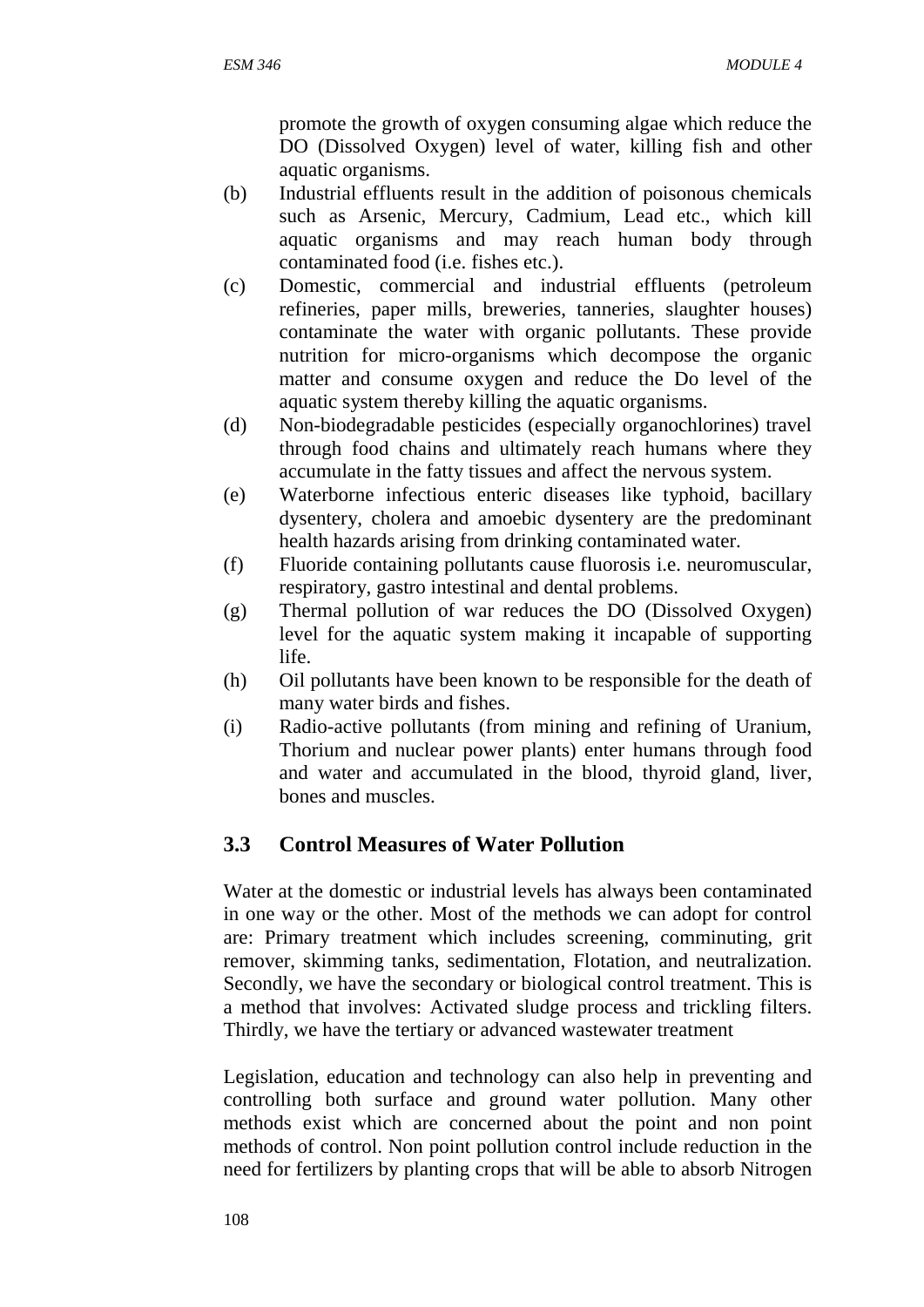from the atmosphere, control of grazing because of animal wastes, through afforestation in order to reduce flooding and soil erosion and prevention of storm water pollution. The point pollution control are through clean ups using mechanical, chemical and natural methods. Prevention of sewage is the best method of control of most water pollution that may crop up because of running water that may spread it as fast as possible.

### **4.0 CONCLUSION**

In this unit, we examined the causes of water pollution, the effect of water pollution and the control measures of water pollution.

### **5.0 SUMMARY**

Water can get contaminated by two major causes/sources, namely point source and diffused sources. The use for which water is put into determines the quality of such water. The knowledge of the physical, chemical and biological characteristics is necessary for determination before water can be used. The control measures of water are through legislation, education, technology, primary and secondary treatment plants

#### **6.0 TUTOR MARKED ASSIGNMENTS**

- 1. What is water pollution? Discuss, the health implication of water pollution
- 2. Discuss, the control measures of water pollution on human health

### **7.0 REFERENCES**

- Suresh, K. Dhameja (2013). *Environmental Science*. S.K. Kataria and Sons Publishers. India.
- Akpofure, Rim-Rukeh (2009). *Environmental Science., An Introduction*. Kraft Books Limited. Ibadan, Oyo State.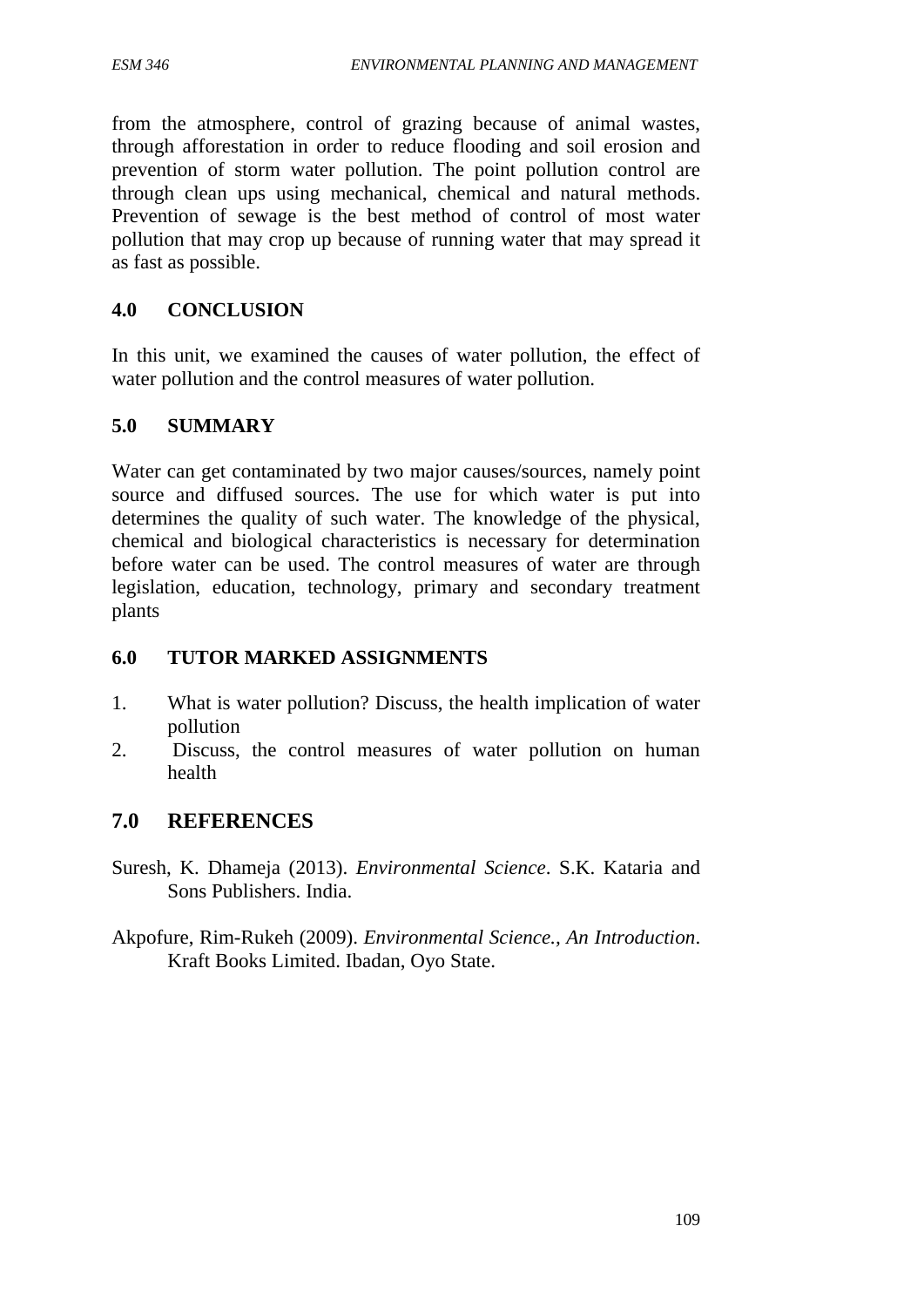## **UNIT 4 NOISE POLLUTION**

#### **Contents**

## **1.0I NTRODUCTION**

Sound, a normal feature of our life, is the means of communication and entertainment in most animals, including human beings. It is also a very effective alarm system. A low sound is pleasant whereas a loud sound is unpleasant and is commonly referred to as 'noise'. Noise can be defined as an unpleasant and unwanted sound.

Noise is a physical form of pollution and is not directly harmful to the life supporting systems namely air, soil and water. Its effects are more directly on the receiver i.e. man. Noise pollution is the result of modern industrialized urban life and congestion due to over population.

Even though noise pollution is not fatal to human life, yet its importance cannot be overlooked because repeated exposure to noise reduces the sleeping hours and productivity or efficiency of a human being. It affects the peace of mind and invades the privacy of a human beings.

### **2.0 OBJECTIVES**

By the end of this unit, students should be able to:

- Know the causes or sources of noise pollution
- The effects of noise pollution
- Control of noise pollution

## **3.0 MAIN BODY**

### **3.1 Sources of Noise Pollution**

Major causes/sources of noise pollution are:

#### *(i) Industrial Sources*

Progress in technology (industrialization) has resulted in creating noise pollution. Textile mills, printing presses, engineering establishments and metal works etc contribute heavily towards noise pollution.

In industrial cities like Lagos, Port Harcourt, Kaduna, Kano etc., often the industrial zones are not separated from the residential zones of the city especially in the case of small scale industries. These operate from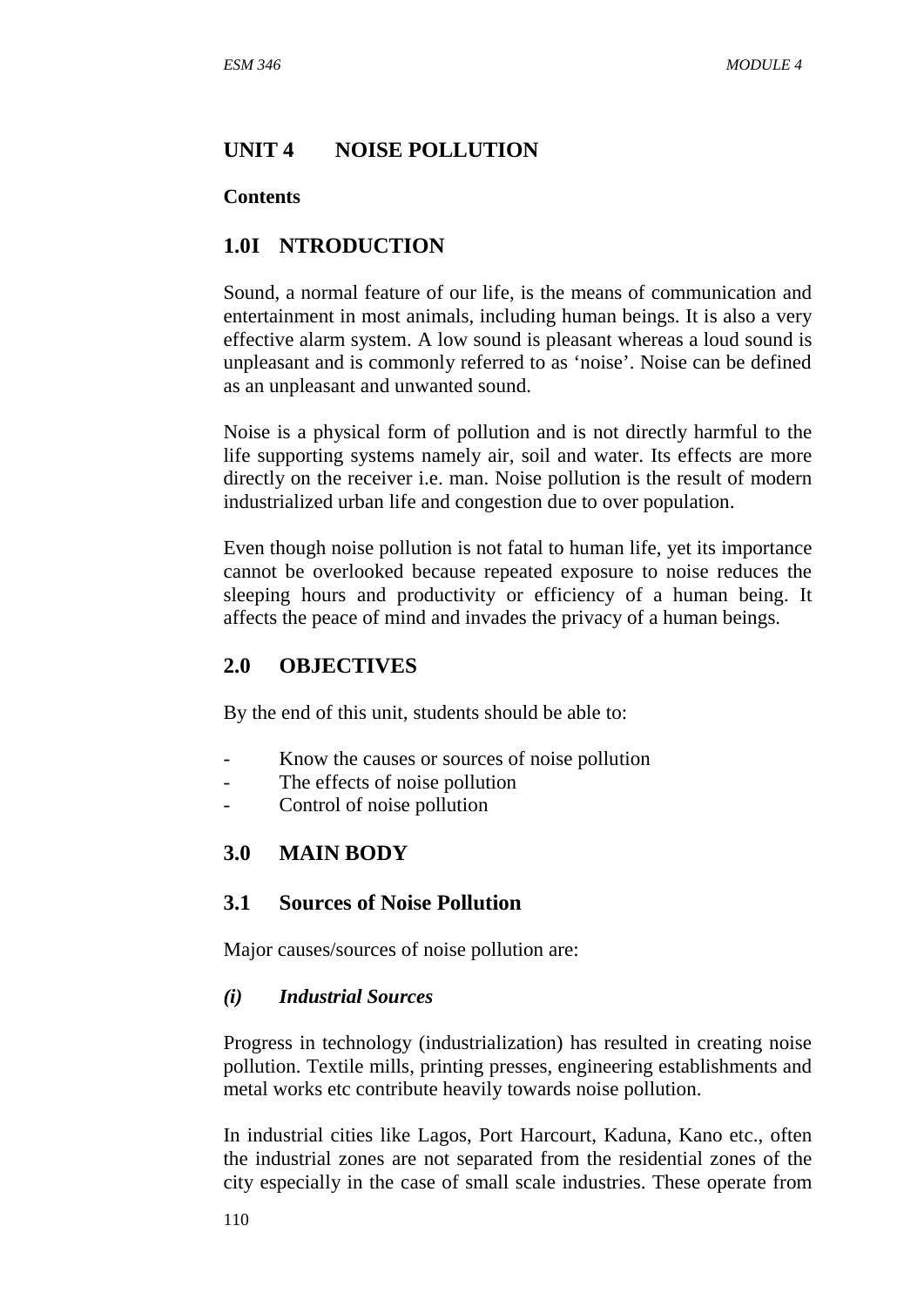workshops located on the ground floors of the residential areas and cause annoyance, discomfort and irritation to the residents exposed to the noise that is inevitably produced.

#### *(ii) Transport Vehicles*

Automobile revolution in urban centres has proved to be a big source of noise pollution. Increasing traffic has given rise to traffic jams in congested areas where the repeated hooting of horns by impatient drivers pierces the ears of all road users. Noise from airplanes constitutes an increasing serious problem in big cities like Lagos and Abuja airport situated in the vicinity of population centres and the air planes pass over residential areas. Heavy trucks, buses trains, jet-planes, motor-cycles, scooters, mopeds, jeeps – the list of vehicles is endless but the outcome is the same which is noise pollution.

### *(i) Household*

The household is an industry in itself and is a source of many indoor noises such as the banging of doors, noise of paying children, crying of infants, moving of furniture, loud conversation of the inhabitants etc. Besides these are the entertainment equipment in the house, namely the radio, record-players and television sets.

Domestic gadgets like the mixer-grinders, pressure coolers, desert coolers, air-conditioners, exhaust fans, vacuum cleaners, sewing and washing machines area all indoor sources of noise pollution.

#### *(ii) Public Address System*

In Nigeria, people need only the slightest of an excuse for using loud speakers. The reason may be a religious function, birth, death, marriage, elections, demonstration, or just commercial advertising. Public system, therefore, contributes in its own way towards noise pollution.

#### *(iii) Agricultural Machines*

Tractors, thrashers, harvesters, tube wells, powered tillers etc, have all made agriculture highly mechanical but at the same time highly noisy. Noise level 90 dB to 98 dB due to running of farm machines have been recorded.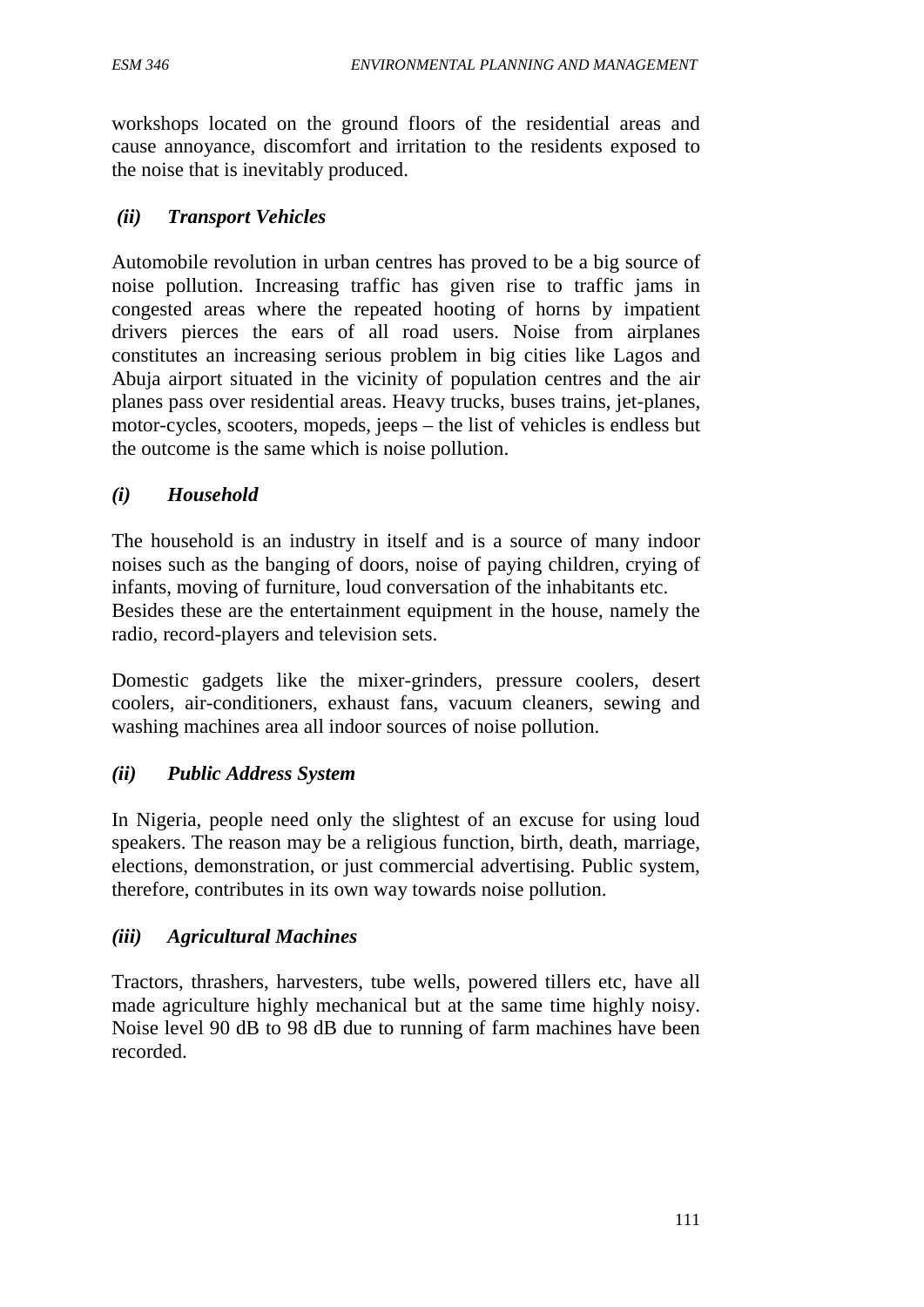### *(iv) Defense Equipment*

A lot of noise pollution is added to the environment by artillery, tanks, launching of rockets, explosions, exercising of military airplanes and shooting practices.

Screams of jet engines and sonic booms have a deafening impact on the ears and in extreme case have been known to shatter the window panes and old dilapidated buildings.

## *(v) Miscellaneous Sources*

The automobile repair shops, construction-works, blasting, bulldozing, stone crushing etc are other sources of noise pollution.

## **3.2 Effects of Noise**

Noise is generally harmful and a serious health hazard. It has farreaching consequences and has many physical, physiological as well as psychological effects on human beings.

## **Physical Effects**

The physical manifestation of noise pollution is the effect on hearing ability. Repeated exposure to noise may result in temporary or permanent shifting of the hearing threshold of a person depending upon the level and duration of exposure. The immediate and acute effect of noise pollution is impairment of hearing (i.e. total deafness).

Human ears have sensor cells for hearing. If these cells are subjected to repeated sounds of high intensity before they have an opportunity to recover fully, they can become permanently damaged leading to impairment of earring. Besides the sensory cells, the delicate tympanic membrane or the ear drum can also be permanently damaged by a sudden loud noise such as an explosion.

### **Physiological effects**

The physiological manifestations of noise pollution are several as mentioned below:

- (a) Headache by dilating blood vessels of the brain.
- (b) Increase in the rate of heart beat.
- (c) Narrowing of arteries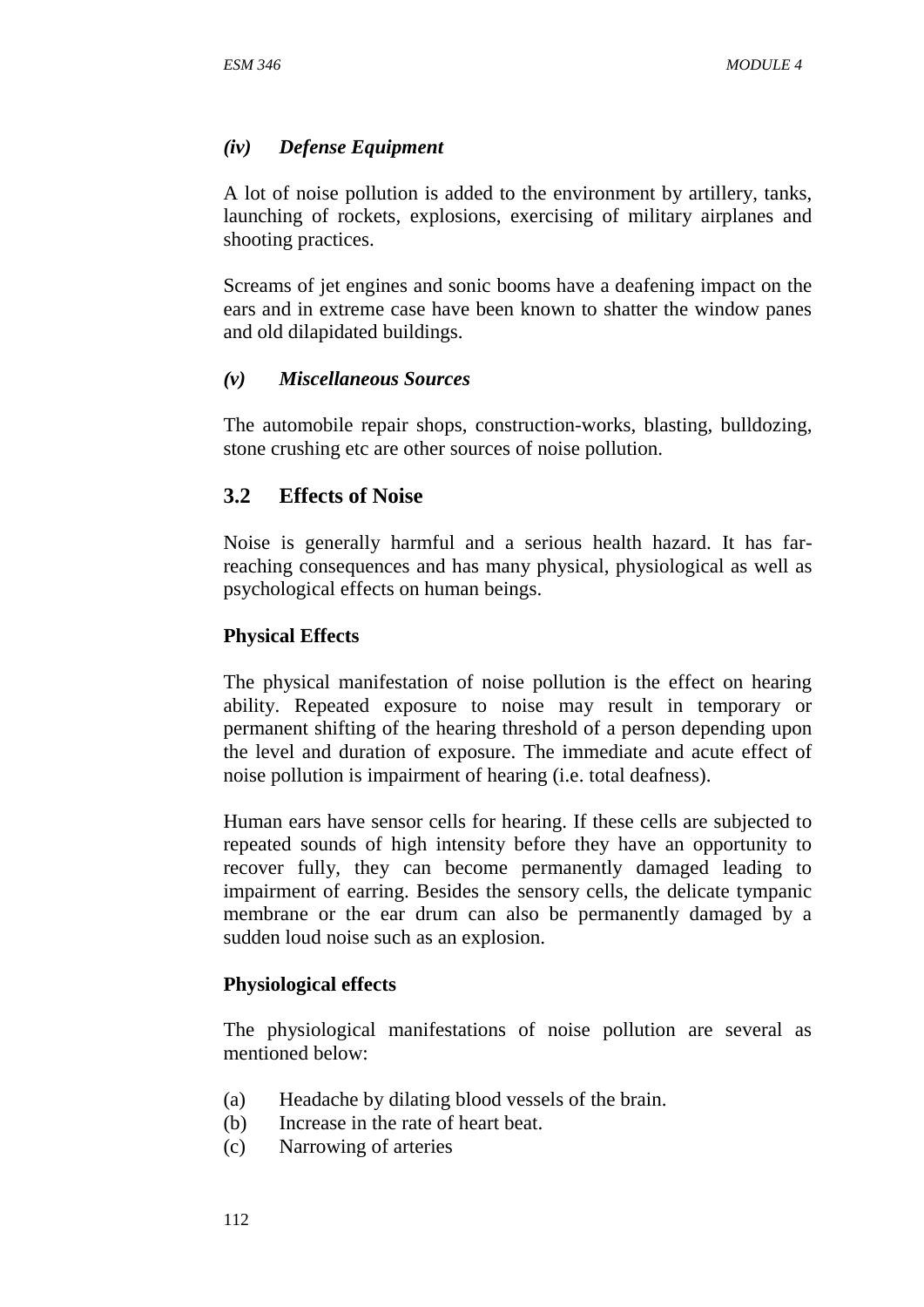- (d) Fluctuations in the arterial blood pressure by increasing the level of cholesterol in the blood.
- (e) Decrease in heart output.
- (f) Pain in the heart.
- (g) Digestive spasms through anxiety and dilation of the pupil of the eye, thereby causing eye-strain.
- (h) Impairment of night vision.
- (i) Decrease in the rate of colour perception.
- (j) Lowering of concentration and effect on memory.
- (k) Muscular strain and nervous breakdown.

## **Psychological Effect**

The psychological manifestations of noise pollution are:

- (a) Depression and fatigue which considerably reduces the efficiency of a person.
- (b) Insomnia as a result of lack of undisturbed and refreshing sleep.
- (c) Straining of senses and annoyance as a result of slow but persistent noise from motorcycles, alarm clocks, call bells, telephone rings etc.
- (d) Affecting the psychomotor performance of a person by a sudden loud sound.
- (e) Emotional disturbance.

For a talkative person, the most important effect of noise pollution would invariably be that noise interferes with our conservation.

So, noise is annoying and the annoyance depends on many factors not merely the intensity of the sound but also repetition, because even a sound of small intensity (e.g. dripping tap or clicking of clock) may become annoying, simply by repetition.

# **3.3 Control at Receiver's End**

For people working in noisy installations, ear-protection aids like ear plugs, ear-muffs, noise helmets, headphones etc must be provided to reduce occupational exposure.

### **Suppression of Noise at Source**

This is possible if working methods are improved by:

- (a) Designing, fabricating and using quieter machines to replace the noisy ones.
- (b) Proper lubrication and better maintenance of machines.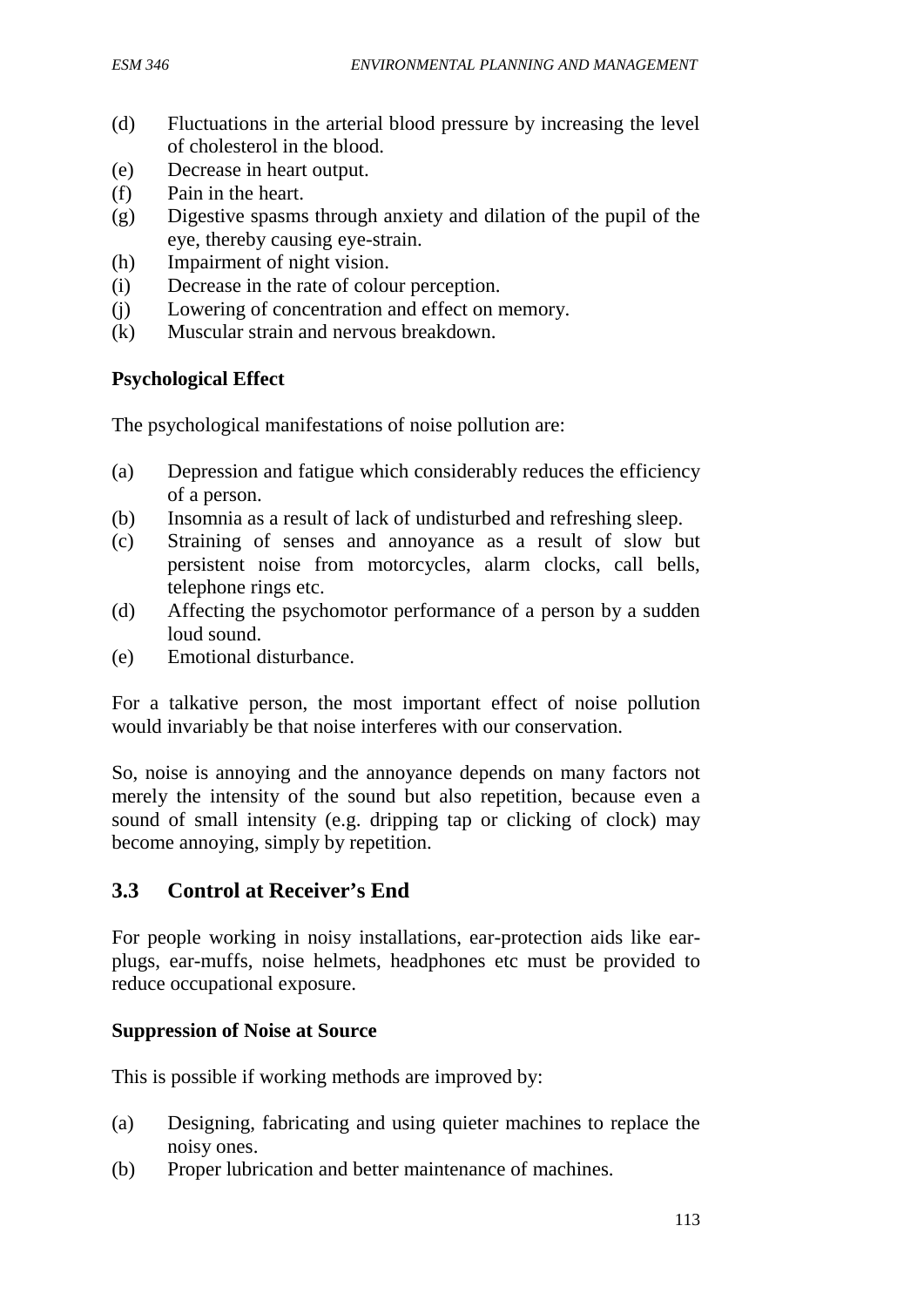- (c) Installing noisy machines in sound proof chambers.
- (d) Covering noise-producing machine parts with sound-absorbing materials to check noise production.
- (e) Reducing the noise produced from a vibrating machine by vibration damping i.e. making a layer of damping material (rubber, neoprene, cork or plastic) beneath the machine.
- (f) Using silencers to control noise from automobiles, ducts, exhausts etc. and convey systems with ends opening into the atmosphere.
- (g) Using glass wool or mineral wool covered with a sheet of perforated metal for the purpose of mechanical protection.

#### **Other Methods of Controlling Noise Pollution**

Increased distance between source and receiver by zoning of noisy industrial areas, bus terminals and railway stations, aerodromes etc away from the residential areas would go a long way in minimizing noise pollution.

There should be silence zones near the residential areas, educational institutions and above all, near hospitals.

#### **Sound Insulation at Construction Stages**

- (a) Sound travels through the cracks that get left between the door and the wall. For reducing noise, this space (jamp frame gap) should be packed with sound absorbing material.
- (b) Sound insulation can be done by constructing windows with double or triple panes of glass and filing the gaps with sound absorbing materials.
- (c) Acoustical tiles, perforated plywood etc can be fixed on walls, ceilings, floors etc. to reduce noise (especially from sound proof recording rooms etc).

#### **Planting of Trees**

Planting green trees and shrubs along roads, hospitals, educational institutions etc. help in noise reduction to a considerable extent.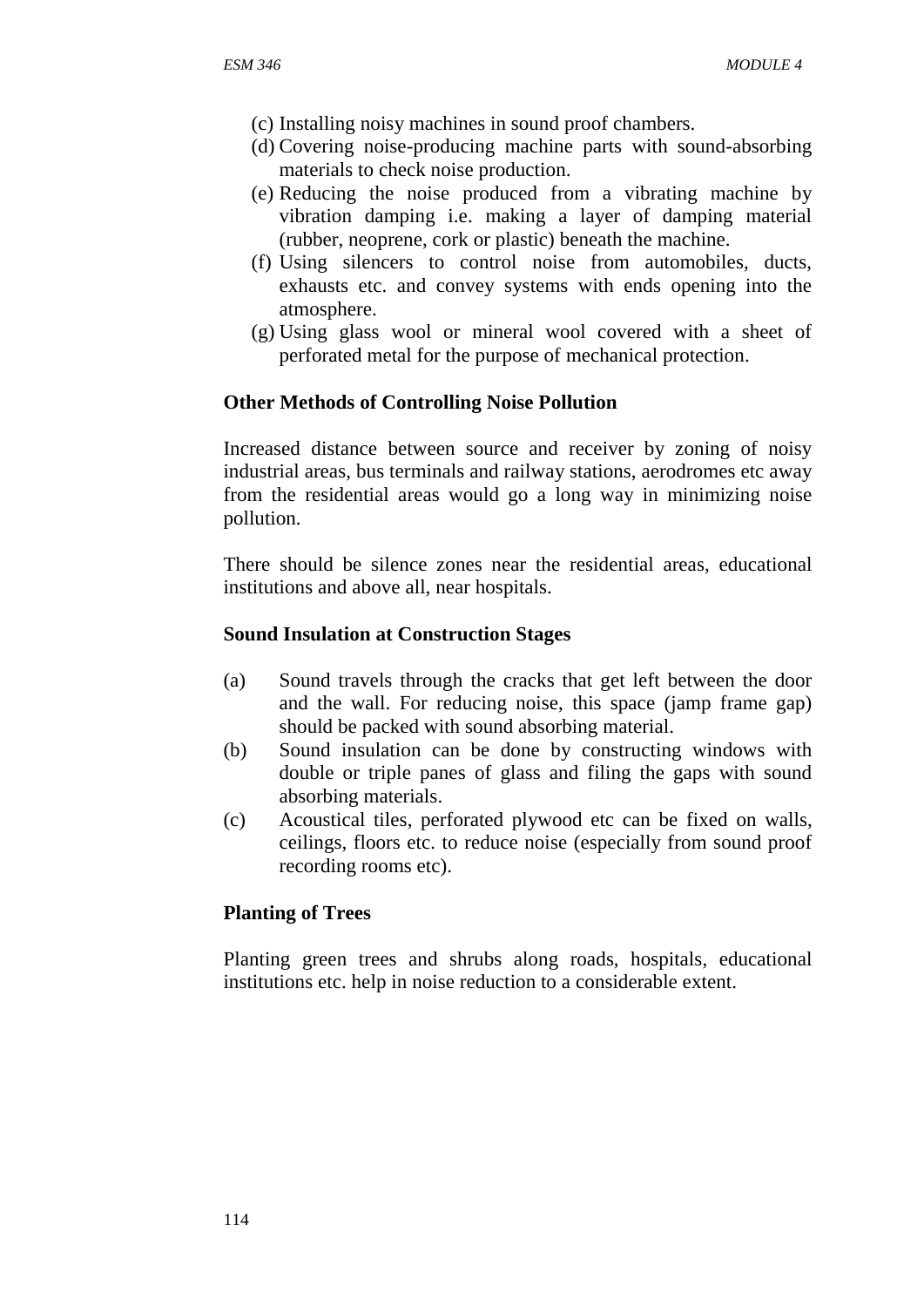## **Legislative Measures**

Strict legislative measures need to be enforced to curb the menace of noise pollution. Some of these measures could be:

- (a) Minimum use of loudspeakers and amplifiers especially near silence zones.
- (b) Banning pressure horns in automobiles.
- (c) Framing a separate Noise Pollution Act.

# **4.0 CONCLUSION**

From the above discussion, it is evident that noise is not merely a nuisance but is a serious environmental problem and a health hazard. Like all other pollutions, noise pollution needs to be controlled by measures which will maintain the acceptable levels of noise pollution for human beings and building. If possible, sound level meter should be provided by the authorities and wealthy individuals to always determine noise level. It is not expensive anyway.

# **5.0 SUMMARY**

In this unit, we have examined the main causes of noise pollution which range from industrial, vehicular movement, public address system and so on and the effects of noise pollution with the attendant consequences.

# **6.0 TUTOR MARKED ASSIGNMENTS**

- 1. List and explain the causes of noise pollution
- 2. Using local examples, discuss the possible consequences of noise pollution

Self Study

### **Self Study assessment**

What are the control measures of noise pollution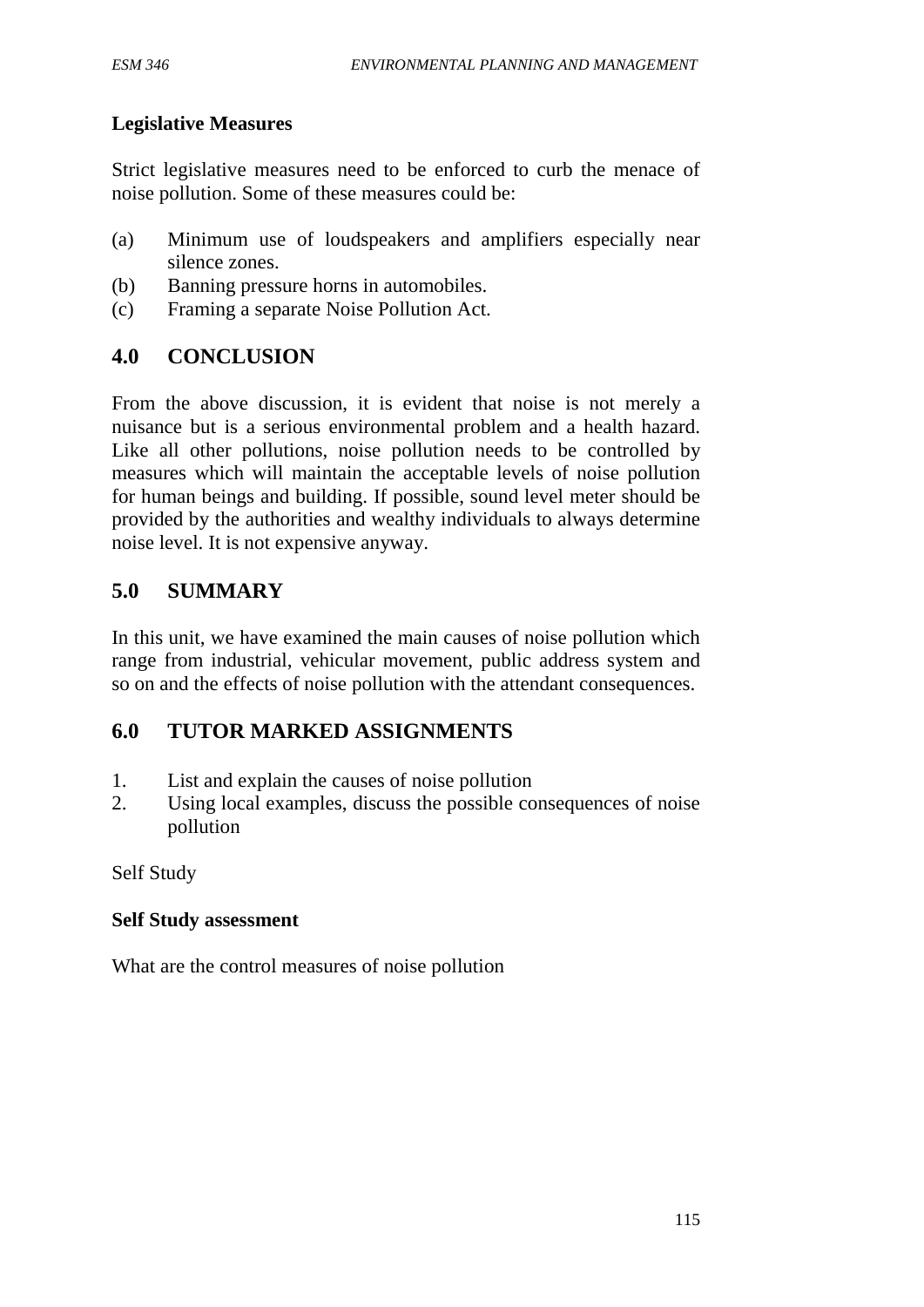## **7.0 REFERENCES**

- Cunningham, W.P. and (Cunningham, M. A. (2011) *Principles of Environmental Science. Inquiry and Applications*. Sixth Edition. McGraw Hill Publishers. United States.
- Akpofure, Rim-Rukeh (2009). *Environmental Science.*, An Introduction. Kraft Books Limited. Ibadan, Oyo State.
- Praveen, K. P., Subha, G. and Rajesh, W. (2017). Environmental Pollution and Safety Measures: International Issues and Its Global Impact in *Global Progress in Development of Sustainable Environment*. Discovery Publishing House PVT.Ltd. India.
- Suresh, K. Dhameja (2013). *Environmental Science.* S.K. Kataria and Sons Publishers. India.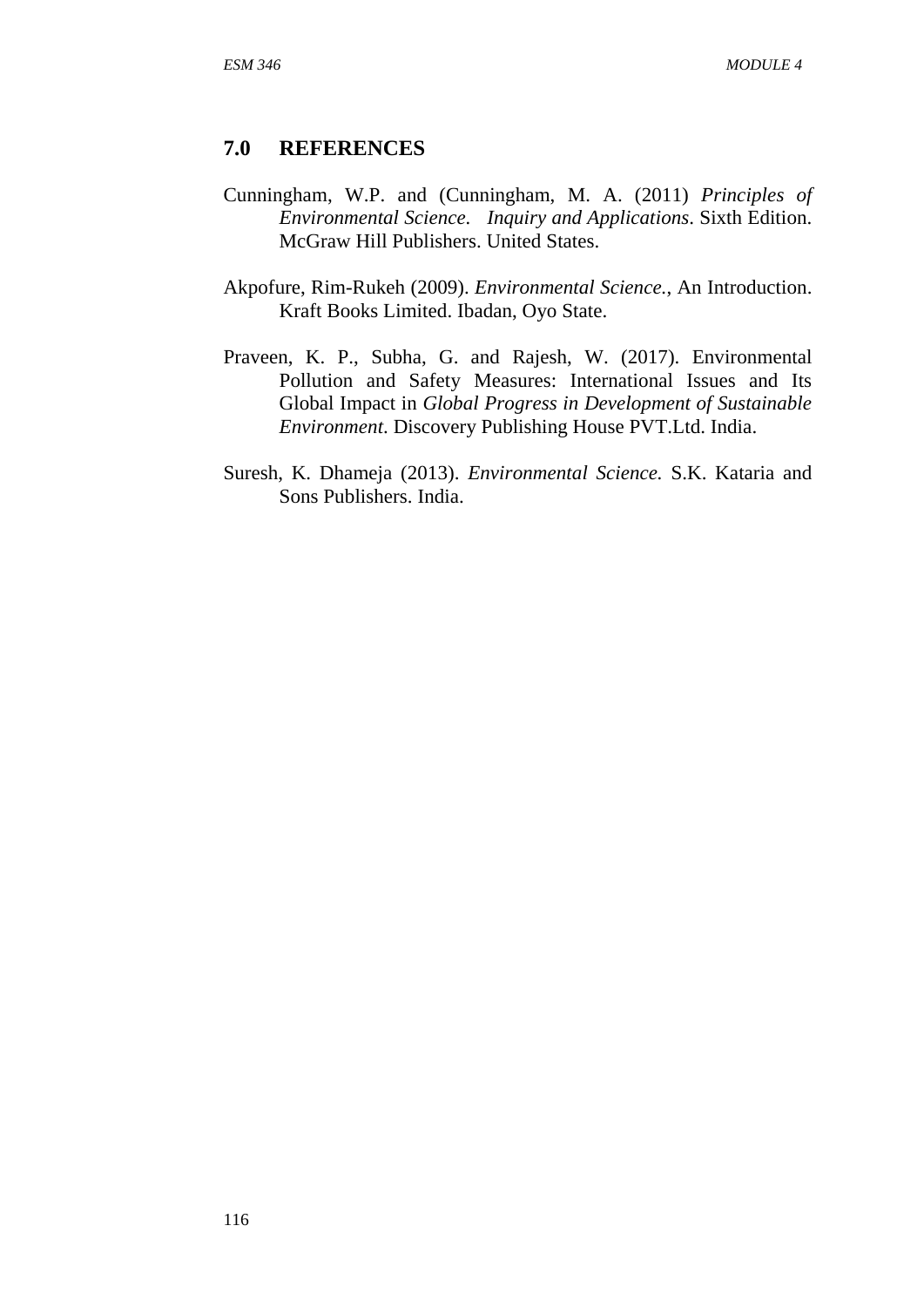# **MODULE 5 NATURAL HAZARDS**

- Unit 1 Earthquakes
- Unit 2 Volcanic Eruptions
- Unit 3 Floods
- Unit 4 Droughts
- Unit 5 landslides and Avalanche

# **UNIT 1 EARTHQUAKES**

- 1.0 Introduction
- 2.0 Objectives
- 3.0 Main Body
	- 3.1 What is Earthquake
	- 3.2 Causes of Earthquakes
	- 3.3 Magnitude of Earthquakes
	- 3.4 Effects of Earthquakes
	- 3.5 Distribution of Earthquakes
- 4.0 Conclusion
- 5.0 Summary
- 6.0 Tutor marked Assignment
- 7.0 References

## **1.0 INTRODUCTION**

An earthquake is defined as a natural vibration of the ground or the crust of the earth produced by forces called earthquake forces or the seismic forces. Many of these vibrations are very feeble and may not even be felt to any appreciable extent, by human beings. Some other vibrations may be severe and may cause the collapse and rupture of buildings and other structures bringing large scale destruction and disaster in their wake.

## **2.0 OBJECTIVES**

By the end of this unit and the relevant study of the texts, candidates should be able to:

- explain what earthquakes are
- explain the causes of earthquakes
- explain the magnitude of earthquakes
- discuss effects of earthquakes
- explain the distribution of earthquakes.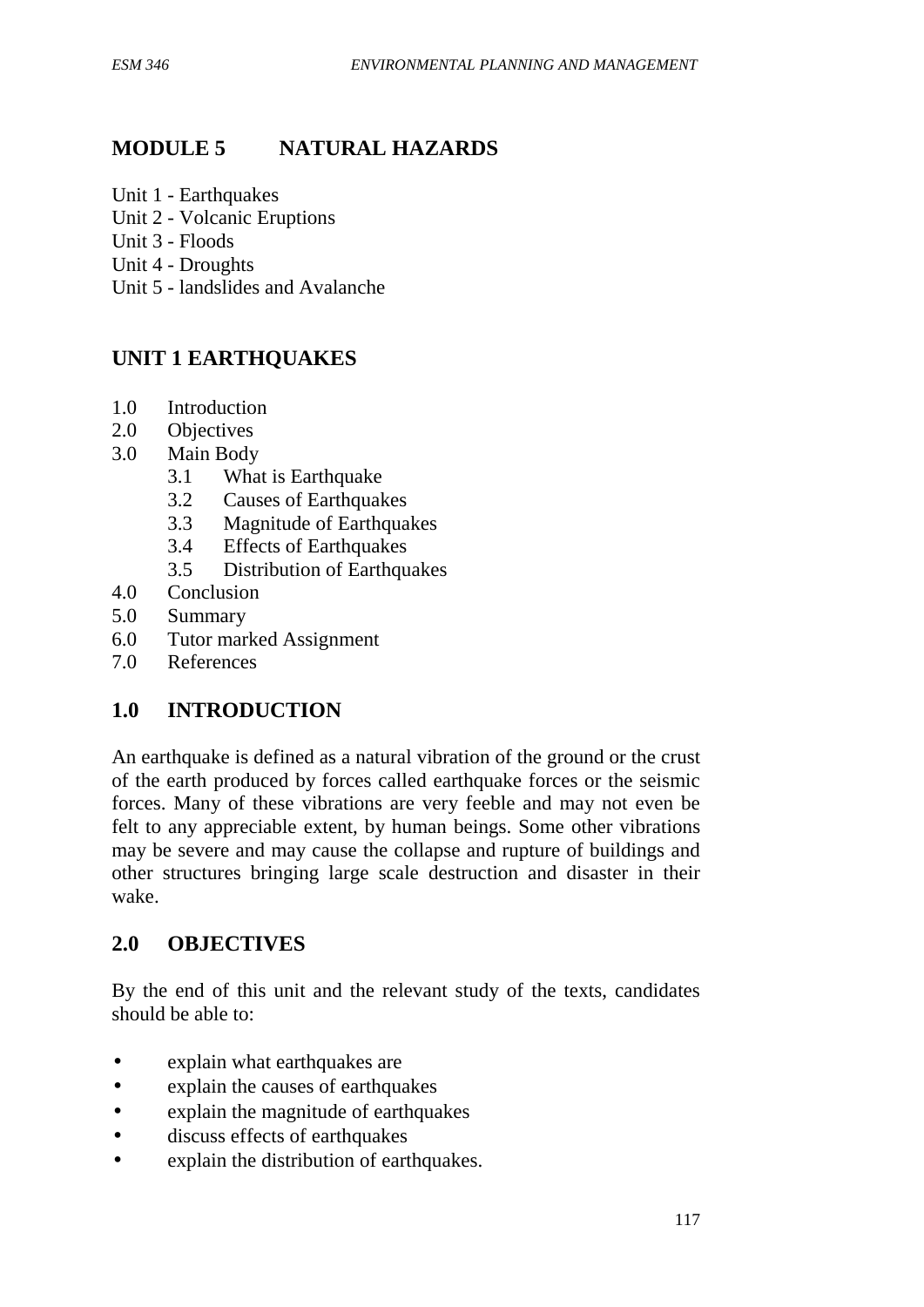## **3.0 MAIN BODY**

## **3.1 What is Earthquake?**

Earthquake is something which causes the shaking of the Earth; and as such, all our buildings and structures erected on the Earth's surface, start trembling, as and when a quake comes. An earthquake, is therefore, defined as natural vibration of the ground (or the Earth's crust) produced by forces, called the earthquake forces or the seismic forces.

Many of these vibrations are very feeble, and may not even be felt to any appreciable extent, by human beings. Some other vibrations, however may be very severe, and may cause the collapse and rupture of buildings and other structures, bringing large scale destruction and disaster in their wake.

## **3.2 Causes of Earthquakes.**

There has remained a lot of controversy on the possible causes of earthquakes, since time immemorial; and various theories have been propagated on the same. However, the latest **theory of tectonic plates** has been able to offer convincing explanations for all types of geological phenomena, like formation of faults and folds in the crystal rocks, eruptions of volcanoes, and occurrences of earthquakes, etc. According to this modern concept of tectonic plates, the upper part of the Earth (up to about 100km depth or so) is made up of a few large shells like bodies, called plates. These plates are made up of solid rigid and cooled rocks of the crust and the mantle, and each plate has its open boundaries. The part of the mantle lying immediately beneath these plates is very hot, flexible, and dynamic. These plates are, thus, floating over this dynamic mantle, and do more in different directions. Due to their movements, these plates are referred to as tectonic plates.

It should be noted that the continents are not the independent plates, but are usually parts of composite plates that contain both continental and oceanic segments. For example, the North American plate includes North America continent and the adjacent western half of the Atlantic Ocean. Similarly, the **Indian Australian Plate** includes the Australian continent, India (part of Asia Continent) as well as parts of Indian Ocean. The **African Plate,** similarly includes Africa Continent and parts of Indian Ocean, as well as parts of both North and South Atlantic Oceans. As the Earth's plate move, everything on them including features as large as continents and oceans, move with them.

Aristotle (384-322BC) was the first person to speculate on the possible cause of earthquakes when he said that air was trapped in subterranean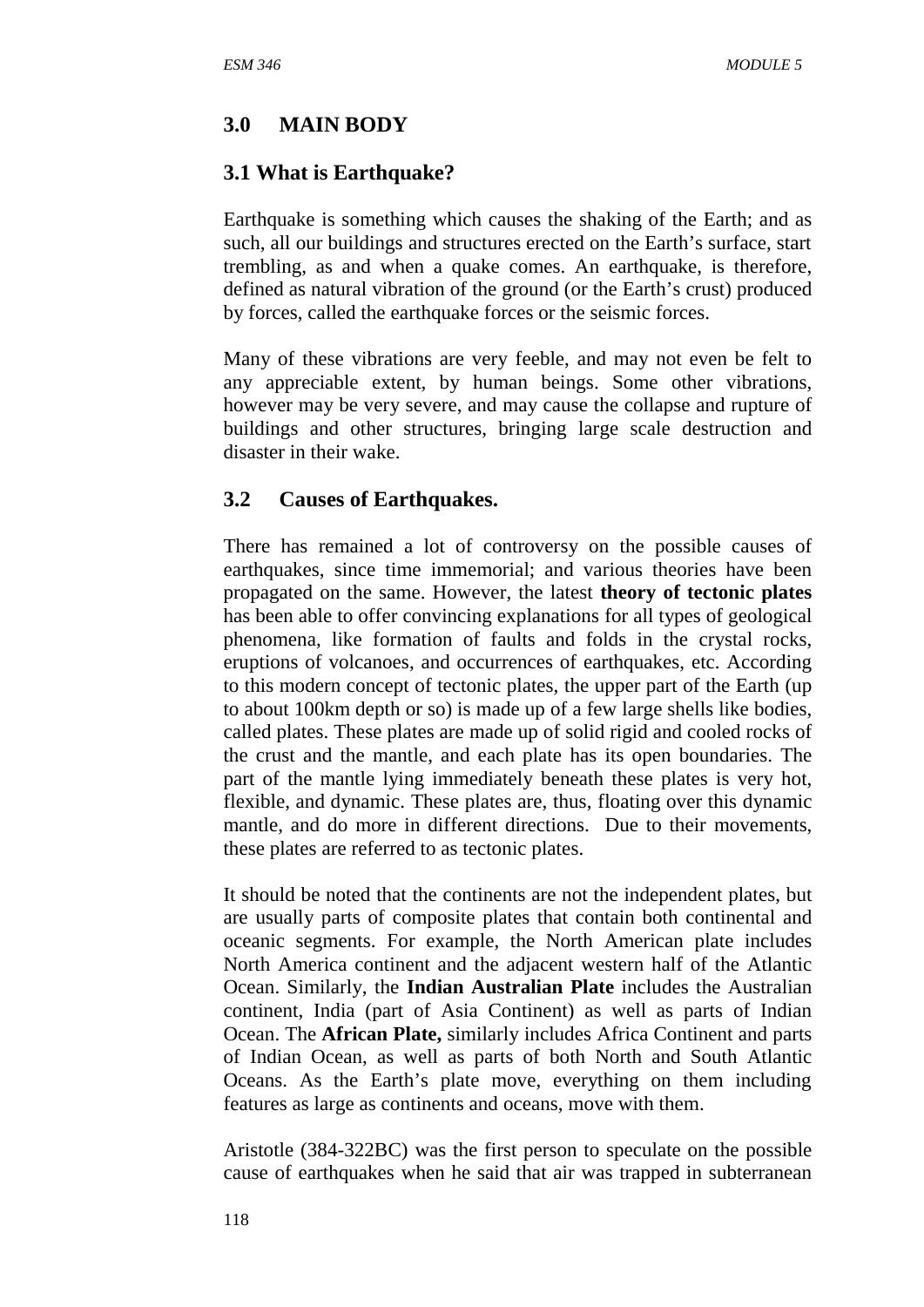cavities and when heated up, the air struggles to escape towards the earth surface. This results to the shaking of the ground which causes earthquakes. Until recently, earthquakes were believed to have been as a result of faults. It was in 1960s that the real cause of earthquakes was discovered that earthquakes were caused by boiling materials in the mantle. These materials are not in any known state (solid, liquid and gas) and are said to be viscous. These materials are forced to move to the surface from a depth of 480-640km as a result of the continuous boiling and viscosity. These materials move in jerkings and produce waves with an earthquake appearing if the waves reach the earth surface. The movement of these boiling materials is usually along fissures or cracks within the earth's crust.

Some earthquakes sometimes occur in areas where rocks are nearly at breaking point. In such cases, earthquakes are caused by external factors such as flooding or heavy rainfall, high tides, tremors from other earthquakes away from the area. The main shocks that results from earthquakes are the principle shocks and they last for seconds or at most minutes. This is followed by foreshocks and is followed by other types of shocks. The foreshocks are usually preliminary, and shatter small obstructions along fissures or lines of movement. The main shocks are then represented by sudden jolts which can also disturb adjoining rocks. It must be noted that the main shocks of major earthquakes are not as destructive as the aftershocks, which continue long after the main shock.



**Earthquake, Genesis and Wave Transmission**

### **3.3 Magnitude of earthquakes**

Earthquake vibrations are recorded and measured by an instrument known as the seismograph. This instrument detects and records the different waves of an earthquake (i.e. the primary, secondary and transverse waves). The magnitude of earthquake intensity or destructive capability, otherwise referred to as the size of the earthquake, had posed a serious problem until 1935: when a distinguished U.S. Seismographer, Charles F. Richter, devised the Richter scale. This scale determines the quantity of energy that is released by a single earthquake. The Richter scale is therefore a system of numbers, ranging from 0 to 9 which are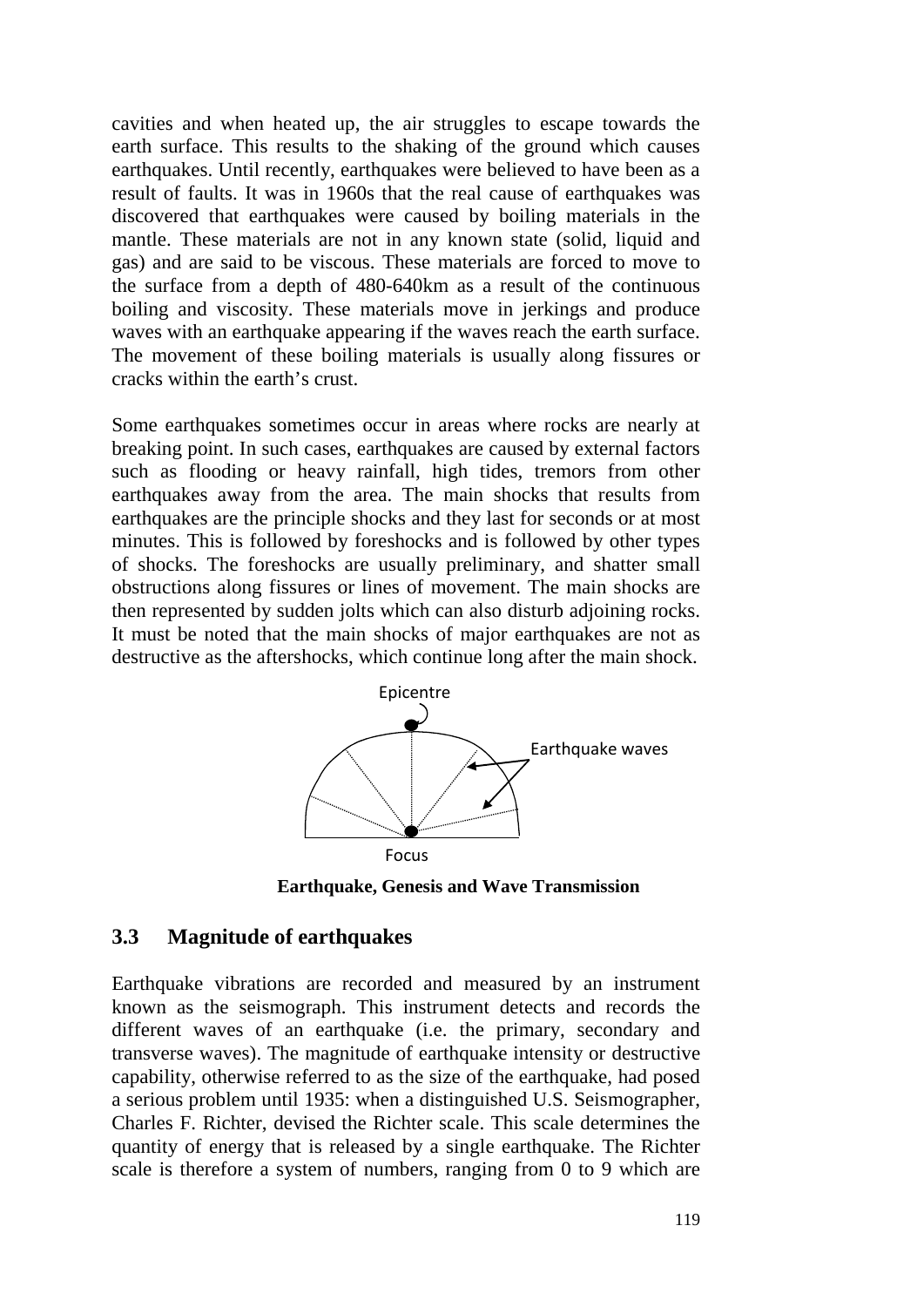ascribed to represent the index of earthquake energy at its source (focus). Accordingly therefore, earthquake of a magnitude of 2.5 has released energy of not less than 10 ergs (i.e. the approximate quantity of energy released when 3,800 litres of gasoline is burnt). Most earthquakes are however, minor and not destructive. Such earthquakes measure less than 4.5 on the Richter scale. A severe or destructive earthquake is that which measures up to 6.0. Earthquakes of up to 7.0 are regarded as major earthquakes.

The highest of 8.6 was recorded in 1964 in Alaska (U.S.A.). The  $21<sup>st</sup>$ September 1999 earthquake in Taiwan measured 7.1 on the Richter scale; and two weeks earlier another devastating earthquake in Turkey was 6.8.

More than a million earthquakes occur annually. In fact, an earthquake occurs every few seconds on the average. Many of these earthquakes are however minor and very slight. Severe earthquakes averagely occur every two to three weeks. In terms of energy released, one major earthquake may release more than all the thousands of minor earthquakes that occur throughout the year.

## **3.4 Effects of Earthquakes.**

Earthquakes like volcanoes can cause lots of destruction to localities and the surrounding environment, when they are of severe nature. Although minor earthquakes do often occur without causing any prominent adverse effects, but the major earthquakes like the one that occurred in Peru on 31-5-1970 damaging over 85,000sg.km area, cause widespread adverse environmental impacts.

Earthquakes can sometimes raise the ground level, or sink it. Rivers may alter their course, lakes may be destroyed or even created, thereby causing immense adverse impacts on the systems of the environment. Severe earthquakes may also cause severe landslides, blocking rivers, causing abnormal flooding. When very high magnitude arthquakes occur below the floors, they may cause giant waves, called tsunamis**,** which may travel over long distances, causing catastrophic devastation near the sea shores and islands.

Severe earthquakes of the past have, in fact, caused most catastrophic all over the world. Earthquake in a matter of seconds destroyed large cities and taken thousand lives. A sixteen century earthquake in China claimed about 8.5 lives. In 1923, an earthquake of magnitude of 8.3 near Akyo (Japan) claimed about 1- 43 lives. In 1976, a catastrophic earthquake of magnitude 8.0 in Tangshan (China) claimed about 3-6 lives. In 1990, a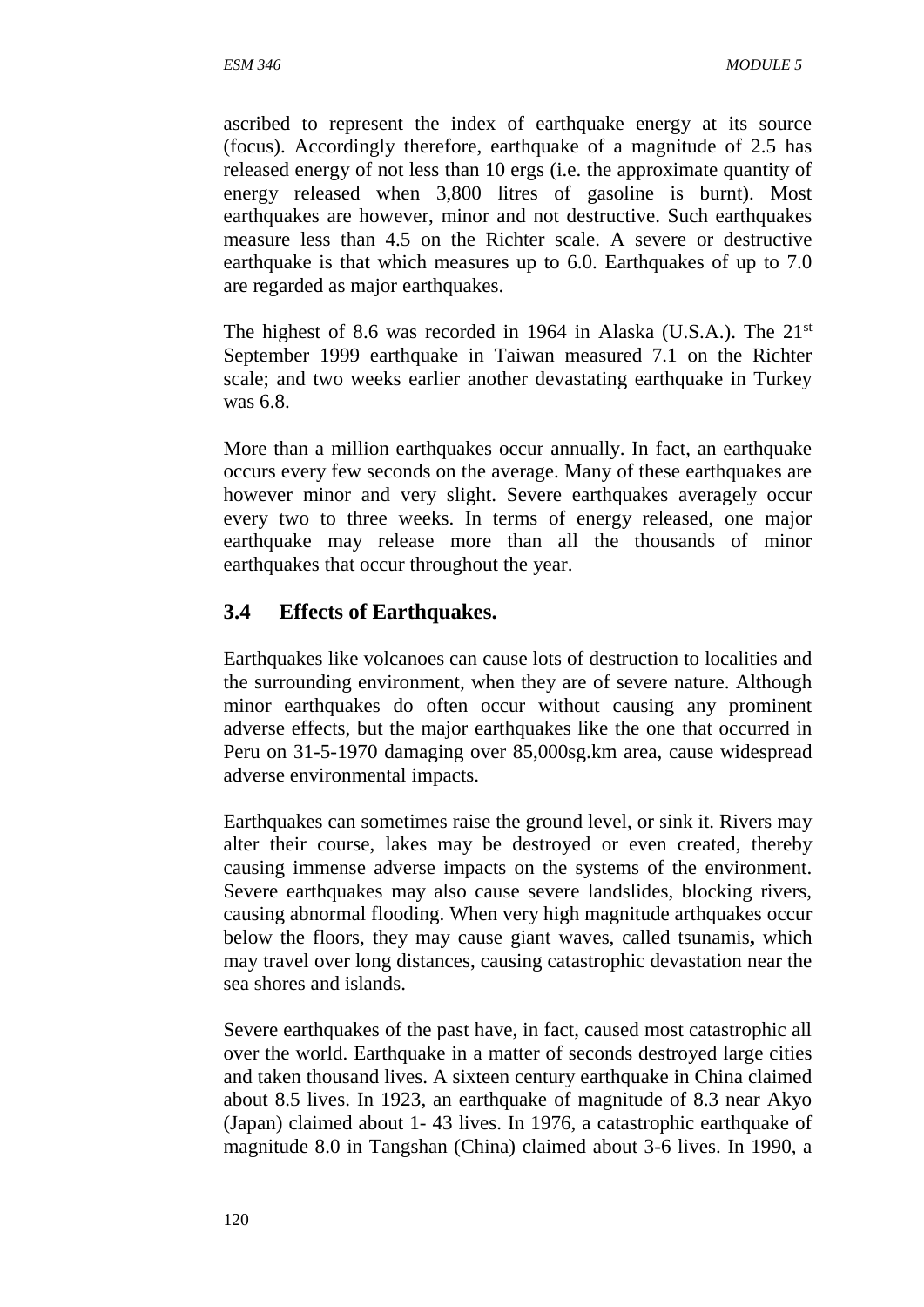strong earthquake of 7.7 magnitude in Mangil (Northern Iran) consumed around 40,000 lives.

In summary, the results of earthquakes are: Landslides, tsunamis, fire, sound, flooding, loss of lives and properties, destruction of infrastructure and spread of diseases.

# **3.5 Distribution of earthquakes**

The distribution of earthquakes corresponds largely with the areas of volcanicity. The areas characterized by devastating earthquakes occur within two belts; (i) The primary belt of earthquakes which occurs around the circumpacific belt, and especially around the 'pacific ring of fire'. About 80% of severe earthquakes have so far been recorded within this belt (ii) the second belt, known as the secondary belt of earthquakes, is the Mediterranean-Himalayan belt, which stretches from the Mediterranean area and extends eastward to Asia. More than 15% of severe earthquakes have occurred within this belt. Less than 5% of the earthquakes are thus shared by the other parts of the world.

Generally, no part of the world is completely free from earthquake occurrence, although most places experience slight earth tremors. It should be noted that areas that have witnessed earthquakes before are capable of future occurrence, as repetitions have been found to be inevitable.

# **4.0 CONCLUSION**

In this unit, we examine earthquakes as it relates to meaning, causes, magnitude, effects and distribution.

# **5.0 SUMMARY**

Earthquakes are shaking of the ground which is caused by the breaking and shifting of sub surface rocks under intense pressure. Earthquakes are caused by faults and the boiling of materials in the mantle. The resultant effects are: landslides, tsunamis, fire, sound and death of plants and animals. Earthquakes are common around the circumpacific belt especially the pacific ring of fire. This is where we have more of earthquakes. The secondary belt of earthquakes is around the Mediterranean area.

# **6.0 TUTOR MARKED ASSIGNMENT**

A. What are earthquakes? Discuss the causes of earthquakes

B. List and explain the effects of earthquakes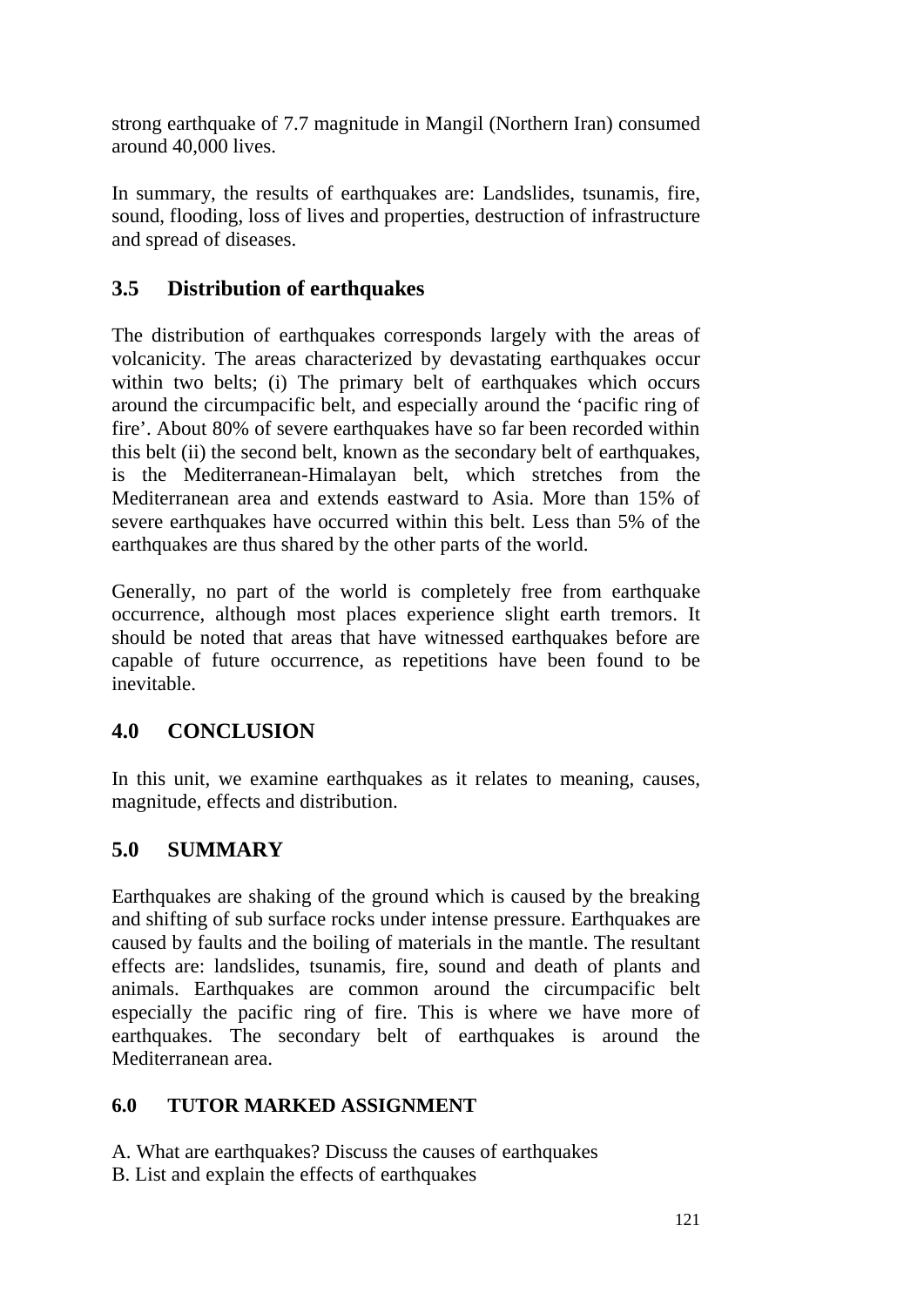Self Assessment Exercise

How can we forecast or avert the occurrence of earthquakes in an area?

#### **7.0 REFERENCES**

- Chop, D. C. (2007). *A Synthesis of Physical Geography*. Joyce Publishers. Kaduna, Nigeria
- Praveen, K. P., Subha, G. and Rajesh, W. (2017). Environmental Pollution and Safety Measures: International Issues and Its Global Impact in *Global Progress in Development of Sustainable Environment*. Discovery Publishing House PVT.Ltd. India.
- Santosh, K.G. (2010). *Ecology and Environmental Studies*. Khanna Publishers, Indian.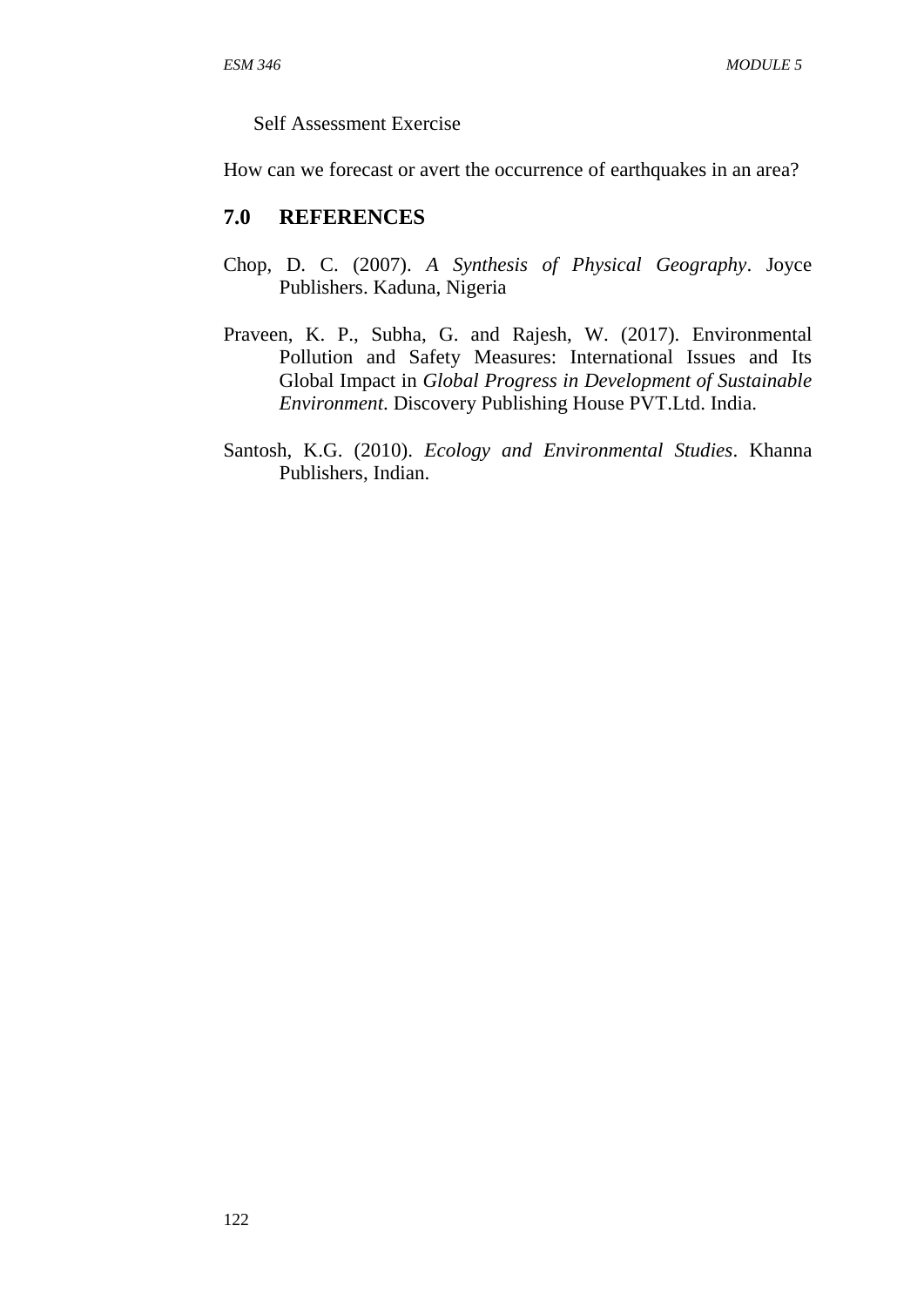# **UNIT 2 VOLCANIC ERUPTION**

- 1.0 Introduction
- 2.0 Objectives
- 3.0 main Body
	- 3.1 What is volcanicity?
	- 3.2 Intrusive features of Volcanicity
	- 3.3 Extrusive features of volcanicity
	- 3.4 Impact of volcanicity on climate
- 4.0 Conclusion
- 5.0 Summary
- 6.0 Tutor Marked Assessment
- 7.0 References

# **1.0 INTRODUCTION**

Volcanicity refers to the various process by which molten magma escapes with great force through areas of weaknesses such as joints, cracks and faults, either to be intruded or extruded before cooling to solidity. The major intrusive volcanic landforms are – Dykes, sills, laccoliths, lopoliths, phocoliths and Batholiths. The extrusive volcanic landforms are gaseous materials, solid materials and liquid materials. The impact of volcanic eruptions suggests that it can cause the cooling of the environment, which is only local and not global. Moreover, the changes in ecosystems and environment are reversible over a passage of time.

# **2.0 OBJECTIVES**

By the end of this unit, students should be able to know what volcanicity is all about, know the intrusive and extrusive landforms that can result from volcanic eruption and the impact it has on climate.

# **3.0 MAIN BODY**

## **3.1 What is volcanicity?**

Volcanicity refers to the various processes by which molten magma escapes with great force through areas of weaknesses such as joints, cracks and faults, either to be intruded or extruded before cooling to solidify.

The cooling and solidification of molten magma result in the formation of different volcanic landforms. The classification of volcanoes depends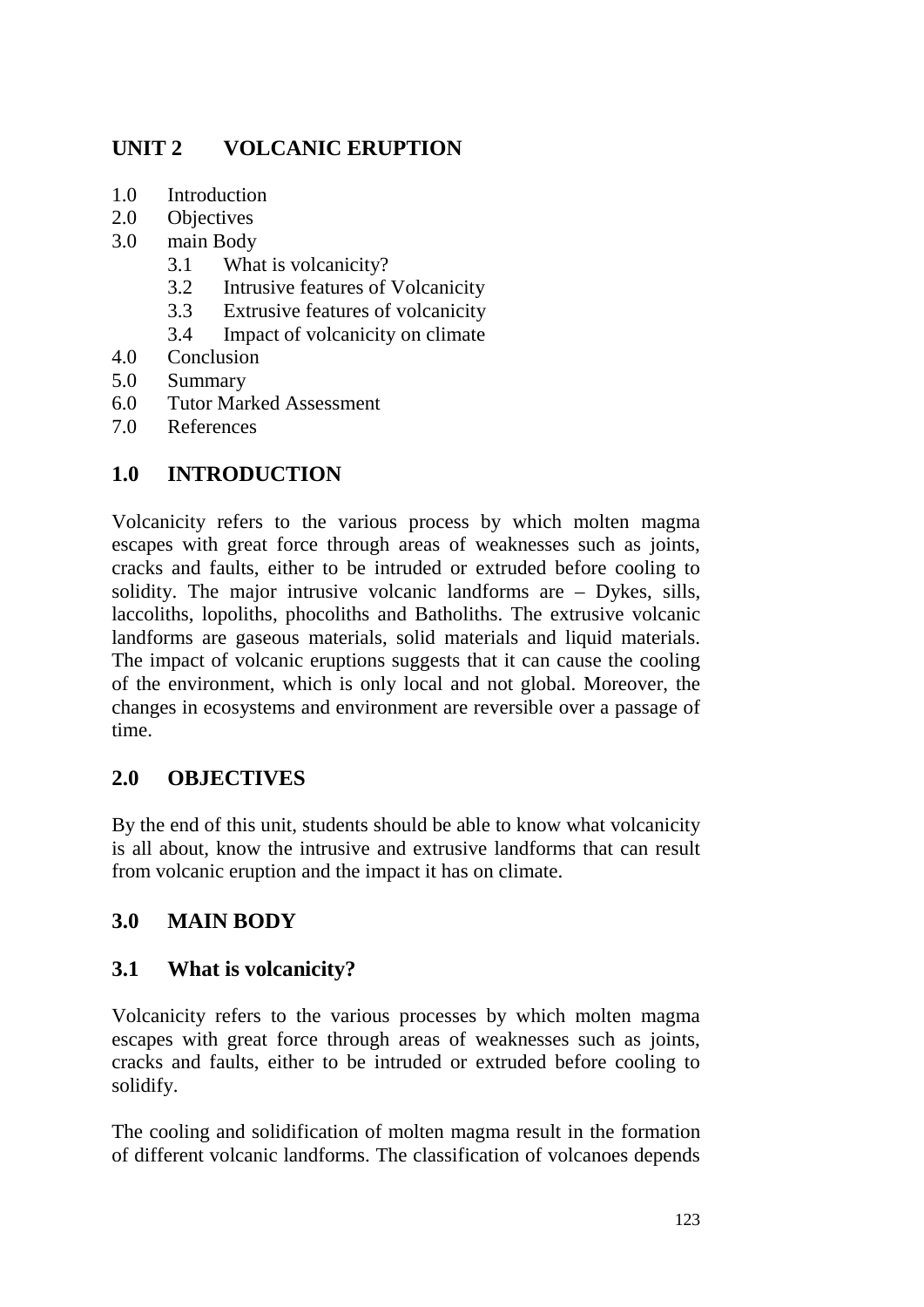solely on the mode of formation. In that case, two categories of volcanic landforms appear, and they are (1) intrusive and (2) extrusive volcanoes.

## 3.2 **Intrusive Volcanic Landforms**

These are the landforms that cannot be seen initially on the surface of the earth's crust because the molten magma, which formed it, was intruded beneath the surface. These landforms are also known as invisible volcanic landforms. The outstanding characteristics of volcanic landforms depend on whether the lava is mobile or viscous and also on the bedding plain into which lava is intruded. Mobile lava is watery and can spread out very quickly before solidifying to form low-lying sheets of lava. Viscous lava on the other hand, is thick and does not spread out to cover large areas before solidifying to form dome-shaped, mountains and hills.

### **Types of Intrusive Volcanic Landforms**

The major intrusive volcanic landforms are discussed below:

### **Dykes**

These are igneous rocks formed from the intrusion of molten magma in an area of weakness that cut across the country rocks vertically. They usually form swamps of small pillars of hills after the overlying sedimentary rocks have been removed by the agencies of denudation. On exposure, these walls of hills usually develop small depressions at the top in which water collects and flow down the steep slopes in the form of waterfalls. The rounded surface or head of rocks over which the water plunges downwards is known as the lip of the fall while the area at the bottom at which the water actually plunges is known as the plunging pool.

The most outstanding example of a dyke in the world is the Cleveland Dyke in North West England. In Wet Africa, examples include the Western dyke of Jos and the dykes of futa-jalon highlands in Guinea.

#### **Sills**

These are similar magmatic. Intrusion but instead of the molten magma been intruded vertically, it is intruded along the bedding plains of the existing sedimentary rocks horizontally before cooling to solidify. Sills are of varying degree of thickness and they extend for several kilometers. Example is the Great Whim Sill of Great Britain, which consists of dolerites. There are also examples of sills which have been exposed by the agencies of denudation in the Jos Plateau of Nigeria.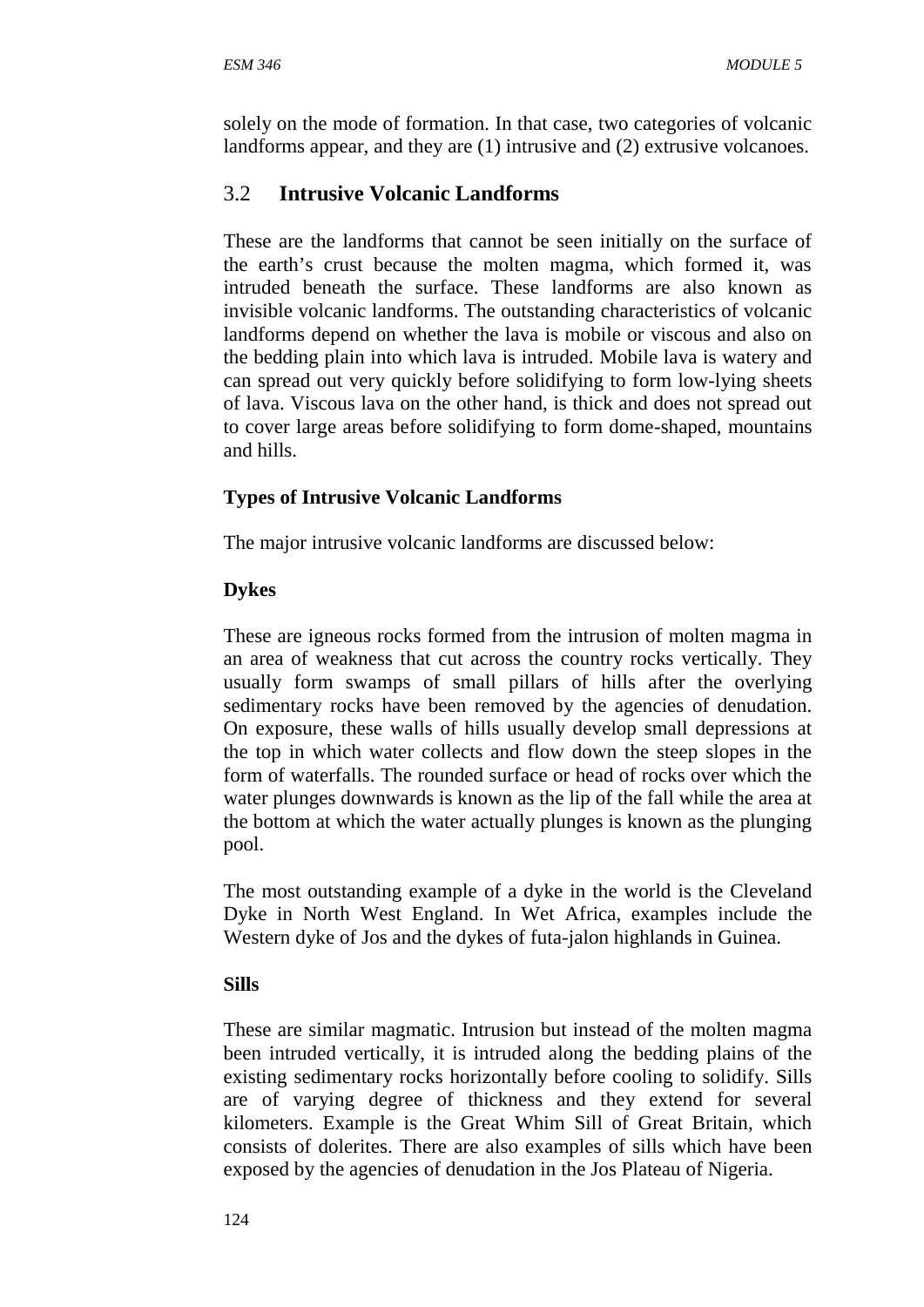## **Loccoliths**

These volcanic intrusive landforms that have blistered domed shaped surfaces with a flat base or bottom. It is formed as a result of massive accumulation of magma along horizontal bedding plains of rocks consequently arching up the overlying layers of rocks to attain a similar domed shape.

Sills are usually supplied with magma along a conduit pipe below. When smaller loccoliths are formed along the bedding plains of the rock strata directly the mother laccolith, the landform then become a Cedar Tree laccolith.

Example of lacolith and cedar tree laccoliths can be found in the Henry Mountains of Utah on the west of river Colorado where G.K. Gilbert identified five different categories of them after an intensive study of the area between 1975-76. He produced a thesis on these landforms, which has been accepted as geomorphological essay.

## **Lopoliths**

In this, magma is intruded into a curved area of weakness near the surface of pre-existing country rocks before solidifying. When exposed by the agents of denudation, lopoliths attain the shape of a saucer to form a shallow basin, which, at times, contain water. The Bushveld lopolith of Tran svaal in South Africa is the world best example.

## **Phacoliths**

There are lens-shaped intrusive landforms which develop from the solidification of magma in area of weakness at the anticline or at the bottom of a syncline in a folded mountain structure. Example is in the Cordon Hills of shropshire, England.

### **Plutonic Plug or Bysmalith**

This is a very great type of lacolith, which has attained an imaginable vertical height. Similarly, the overlying rock has been arched up, but unlike the loccoliths, the size of a bysmalith is very steep and plunged downwards to an unknown depth. Example can be found in Mountain Homes, England.

## **Batholiths**

These are the largest intrusive volcanic landforms. They are domed shaped at the top, with very steep sides that extend downwards for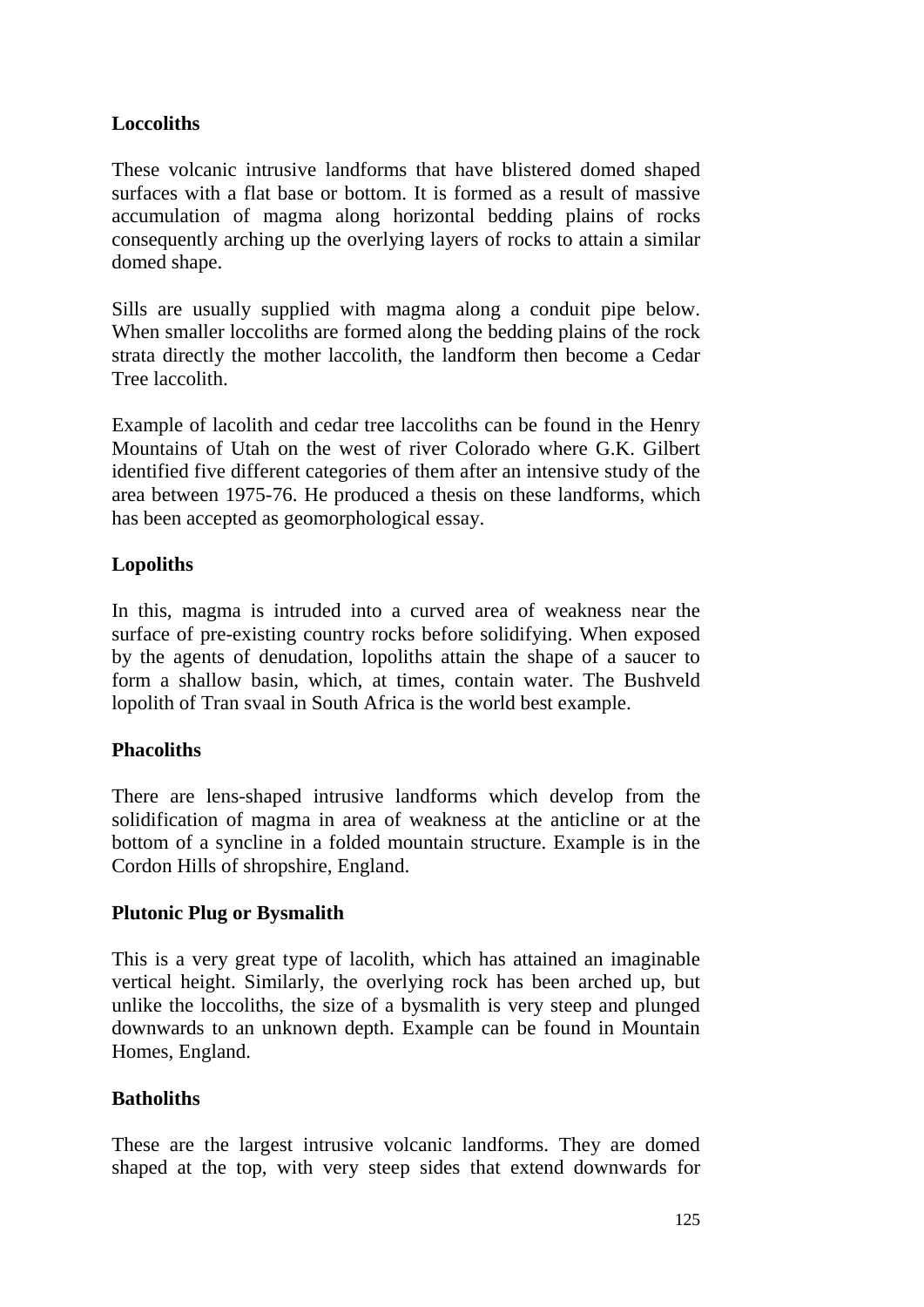several miles. When exposed by the agents of denudation, they form massive residual mountains e.g. the coastal Batholiths of British Columbia and the Wicklow Mountains of Ireland.

It is generally believed that large masses of magma arising upwards metamorphosised the country rocks with which they come into contact. These metamorphosed rocks together with the solidified magma give rise to extensive batholiths sometimes hundreds of kilometers is extent. They are the most spectacular of the intrusive landforms.

### **Theories of Batholiths formation**

Two theories exist for the formation or batholiths, The first is that of Cauldon Subsidence or Engulfment and the second is Thermal Granitization. The theory of cauldron subsidence states that very great tectonic earth movements have made massive areas of rocks to collapse into a reservoir of hot magma below which later solidified together with the rocks to form a batholith.

The second stipulates that hot magma escaping through area of weakness have come in direct contact with the country rocks. The heat of the magma which is transferred into, rocks change both their structure and mineral composition thus transforming them into very hard igneous rocks by process of thermal granitization. With time, surrounding soft rocks are removed by the agencies of denudation, while the massive metamorphic rock remain standing to form a batholith.

The small particles of metamorphic rocks directly above the batholith is called exnolith: Small batholith is known as stocks or bosses.

### **Volcanic Plug or Spine**

This is a very hard large mass of rock. Which results from the solidification of magma that block the volcanic vent. When exposed to agencies of denudation. It usually form residual volcanic mountains which attain great height. An example is the Tangeb Plug between Gombe and River Benue in Nigeria. The Devil Towers in the state of Wyoming. U.S.A the Guater Mellon plug or Santigo, and the Mamelks plug near Darker in Senegal are well known.

## **3.3 Extrusive features of volcanicity**

As the name implies these are the volcanic landforms that could be seen with the naked eyes on the surface of the earth's crust right from the time they are formed. These landforms come into existence as a result of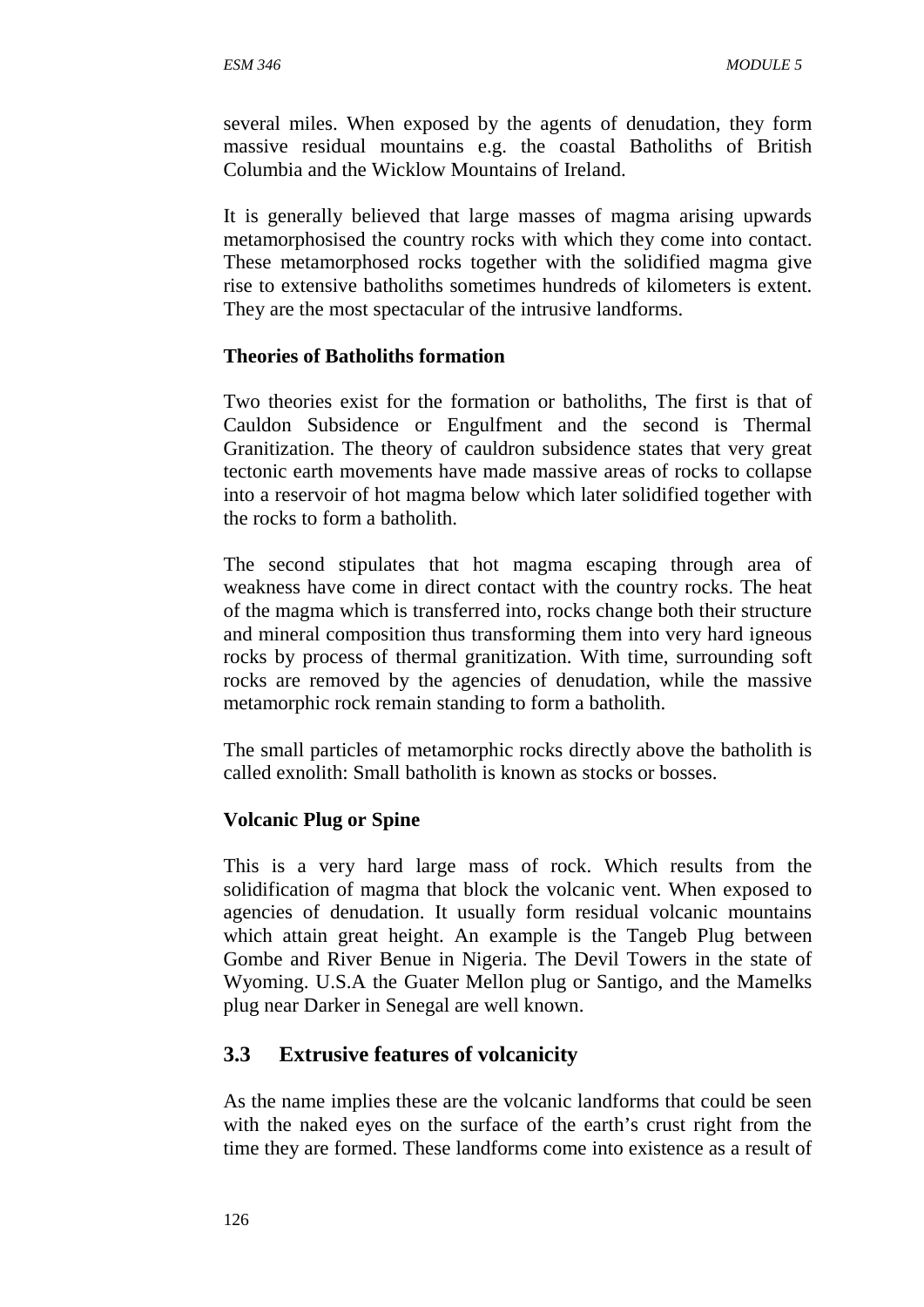frequent volcanic eruption and accumulation of the materials that result from the eruption. Therefore, volcanic materials are three types:

#### **Gaseous Materials**

These include carbon dioxide, hydrogen, sulphur, oxygen and other gasses. The interactions of these gasses result in volcanic explosions accompanied with fire, steams, hot water, ashes and dust.

#### **Solid Materials**

These are solid fragmentary materials that are ejected from volcanic vent during an eruption. They are collectively known as pyroclast or volcanic bombs. They include solid lavas, ash, dust, mud and brecia

### **Liquid Materials**

These are magma in the form of lava that are either basic or acidic.

### **Types of Volcanoes**

Volcanoes can either be active, dormant or extinct. Active volcanoes are those that are still erupting or which erupted within a few days, months or years ago. For example, Cameroun Mountain in West Africa is an active volcanic mountain.

Dormant volcanoes are volcanoes that erupted long time ago and still show some sign of possible eruption in the future. In other words, these are 'sleeping' volcanoes and could 'wake-up' anytime. The Jos Plateau is an example of dormant volcano.

Extinct volcanoes are volcanoes that that erupted long time ago and lost all signs of it being erupting again in the future. The kilimajaroo Mountain in East Africa is an example of an extinct volcano.

### **Extrusive Volcanic Landforms**

Landforms associated with extrusive volcanoes are carefully discussed below

### **Volcanic Cones, Ash and Cinder Cones**

These are made up of accumulation of fragments of solid materials such as lapills (small stones and pebbles), dust and ashes. Their slopes are not steep neither are they too gentle, but are converse at the top and slightly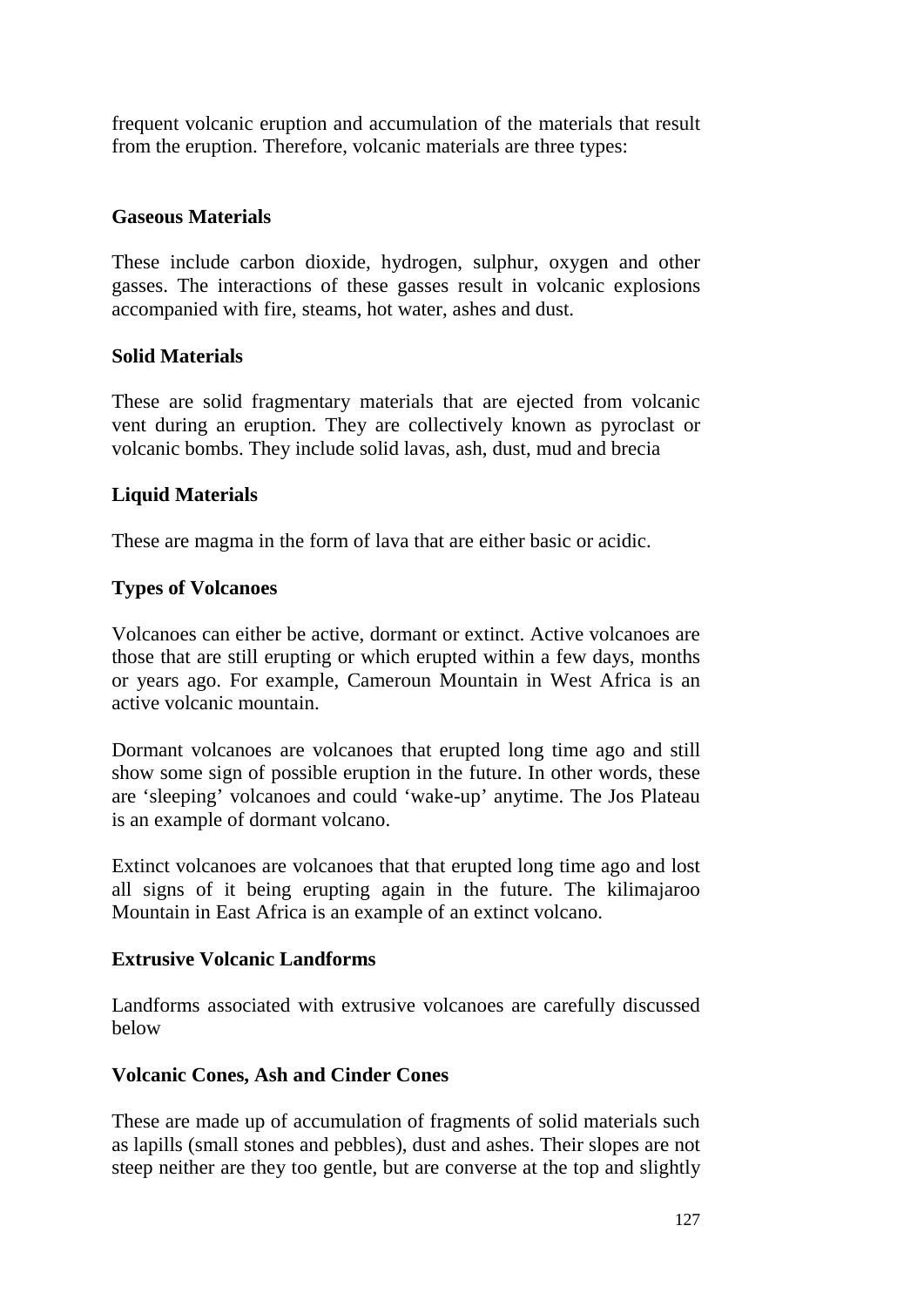concave at the bottom. Examples of ash and cinder cone are the cinder cone near Naples Mountain, Paricutin, Mexico and one of the grasslands of Northern Tanzanian formed among dissected volcanic hills and which has developed residual patterns of drainage. The lava flow is so viscous that they solidified after a short distance.

#### **Basic Lava Shields or Cone**

These are formed from the solidification of basic lava, which contain low percentage of silica. Therefore, fluid spread vary fast to cover wide area before cooling down to solidify. These cones, which are flat, have many gentle concave slopes and erupts without explosion. For example, the Hawaii type has the best-developed lava domes. In West Africa, volcanic cones are found in the Cameroun and Jos Plateau, Nigeria.

#### **Acidic Lava Dome**

These volcanic cones are formed from the accumulation and solidification of acidic lava which are viscous and contain high percentage of silica and therefore does not flow to cover an extensive area before cooling down to solidify to form lenticular dome-shaped mountains whose slopes are convex and very steep. The Central Maasif in Frances is an example.

#### **Composite Cones**

These are made up of ash and lava. They form the most imposing and the hardest volcanic mountains in the world, always fed with magma from a conduit below.

These volcanoes usually have several major and minor vents through which magma and other materials are extruded. Mountain Sicily in Etna. Mountain Versuvis in Italy and Mountain Stromboli in the same location commonly referred to as the "Light House" of the Mediterranean are examples of composite cones. Composite volcanoes are also known as Strato volcanoes.

#### **Multiple Volcanoes**

These are volcanoes that have several major vents. Prominent examples are found in New Zealand.

### **Crater and Caldera**

When a volcano erupts the materials may collapse into the magma in the vent below. This gives rise to a wide opening or depression known as a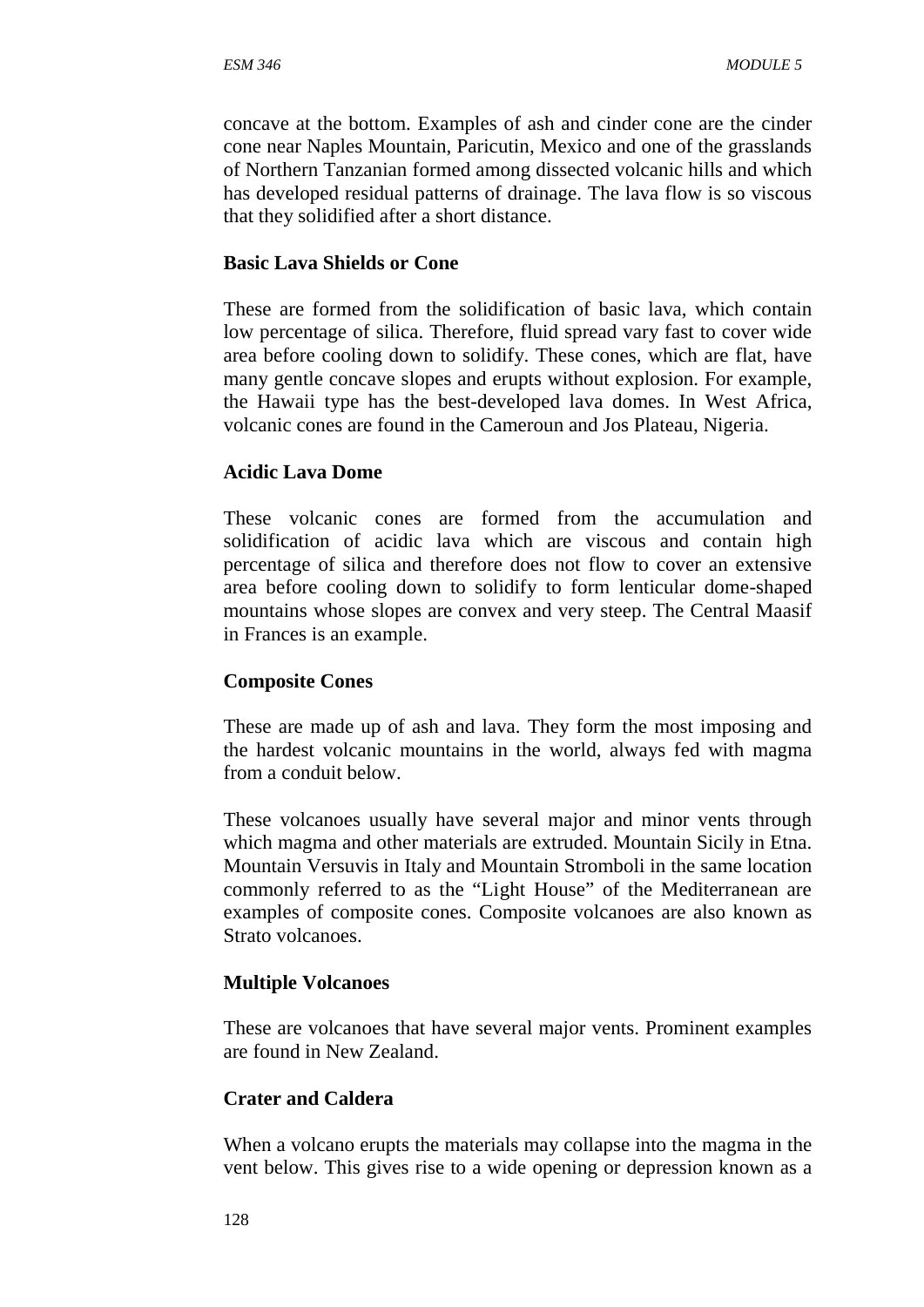crater, which may be several miles across. When rain falls, water collects in the depression to form a crater lake. For example, the great crater lake of Oregon, U.S.A, which is about 6 miles across with the Wizard Island at the middle and the Panyam crater in Northern Nigeria near Pashine. The crater lake of mountain kilimajaroo in East African and lake Busumptusi in Ghana are other examples.

A school of taught claims that the lake was formed as a result of water collection in a crater, while other school of taught claims that the lake was formed as a result of meteoritic depression. That is, meteoritic which falls from the sky and hit the surface of the land that results in the depression.

A caldera is formed when a very destructive volcanic eruption or explosion occurs. Thus making materials at the sides to collapse into the depression below during each eruption. This result is a very wide, fairly shallow and gentle sided depression known as caldera which is much wider than a crater.

A crater is deeper and steeper inside than a caldera, while a caldera is wider, less shallow and gentle inside than crater. When rain falls and collects in a caldera, it forms a caldera lake. For example, lake Toba in Sumatra, the Katmair caldera lake in Alaska, U.S.A, which stretched over  $2^{1/2}$  miles across and the great crater lake of Oregon in U.S.A.

### **Minor Volcanic Landforms**

These include:

#### **Solfatara**

These are the volcanoes, which emit hot steams and sulphuric gases

#### **Mud Volcanoes**

These volcanoes emit hot steam, and mud and dust.

These above three examples of minor volcanic forms can be seen in Iceland, Greenland, Sicily and New Zealand

#### **Fumaroles**

These volcanoes emit hot steam and other types of gases apart from sulphur and carbon dioxide. For example, as in the valley of ten thousand slopes in Alaska, USA.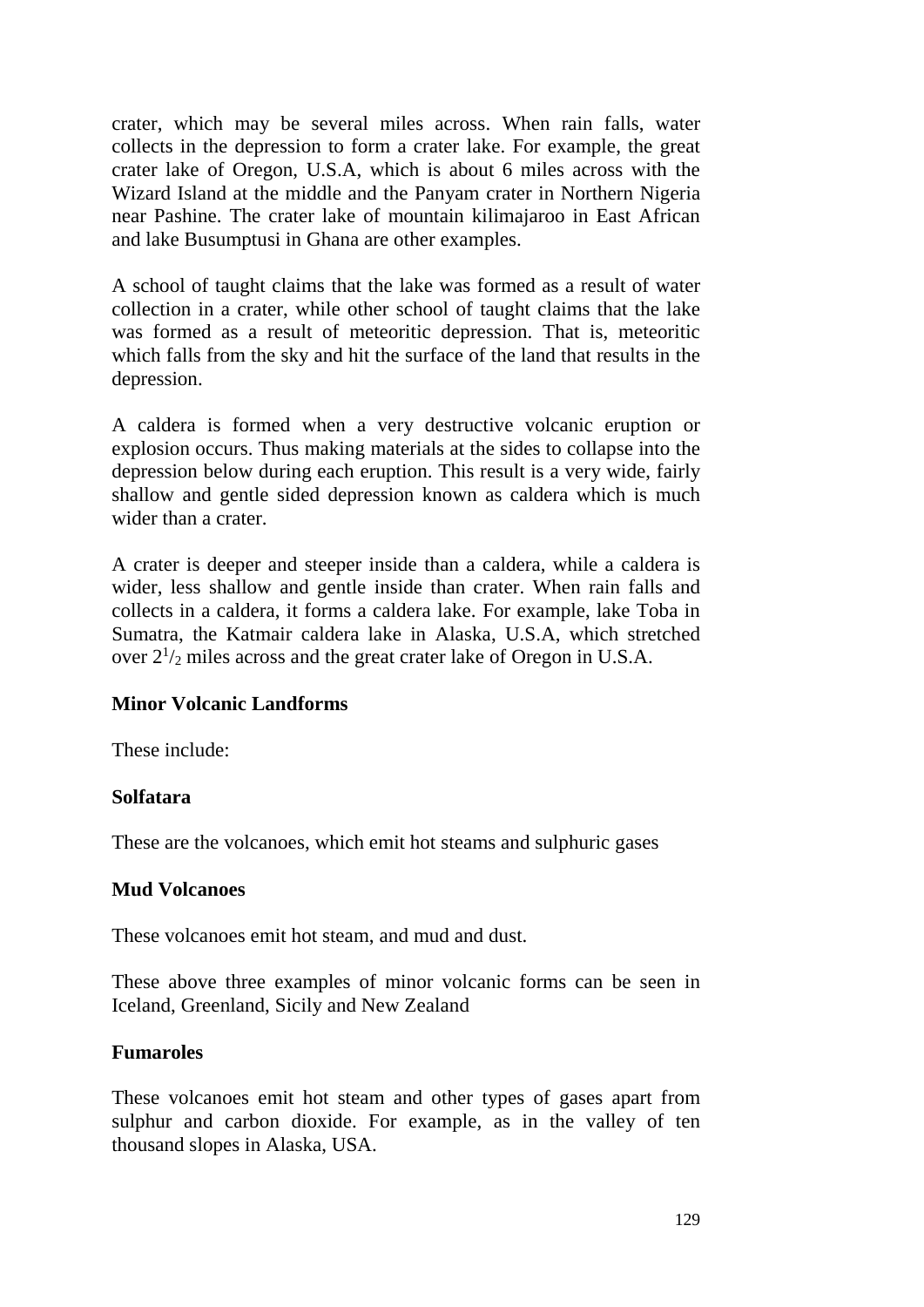## **3.4 Impact of Volcanicity on Climate**

The planet earth, on which we are living, is almost a circular body, having a radius of 6370km . This entire 6370 km thickness of Earth can be divided into the following three major layers:

- (i) The crust
- (ii) The mantle
- (iii) The core.

The interior of the Earth is extremely hot, as hot as about  $1100^{\circ}$ C, which may be partly due to the amount of original heat left behind at the time of its formation, and partly due to the heat generated by radioactive elements present inside the Earth's crust. So much so, that certain place, the interior crystal rocks exist in molten state. This molten material or liquid rock, heavily charged with gases and volatile substances existing below the Earth's surface, is called the magma. This magma differs from the molten rock in the same way as soda water differs from the ordinary water.

Due to the intense pressure inside the crust, the magma remains in a viscous state. But whenever, this pressure is released, because of the presence of fractures, fissures, and other weaker planes in the Earth's crust, the viscous hot matter melts, and injects up, along these weak surfaces. When the cracks extend up to the surface, the magmatic matter also starts erupting over the ground; when after its extrusion, it is called the **lava.** The process of magma intrusion (i.e, movement of magma within the Earth's crust) and its eruption is known as the eruption of a volcano or a volcanism or volcanic activity.

A frequently erupting volcano is known as an **active volcano;** one with rare eruptions is called a **dormant volcano;** while the volcanoes which have stopped their eruptions for a long geological time, are called the **extinct** or **dead volcanoes.**

The volcanoes, thus, throw out molten material on the ground surface, which gets accumulated around the central opening or vent, forming a cone shaped mountain. Such mountains may largely vary in their height, ranging from a few hundred metres to thousands of metres. The eruption of volcanoes brings out large scale devastation of the nearby habitations as well as of the entire surrounding ecosystem. As a matter of fact, a volcano may throw out, with great force, the gaseous, liquid, as well as solid materials, causing large scale impact on environment and climate of the area.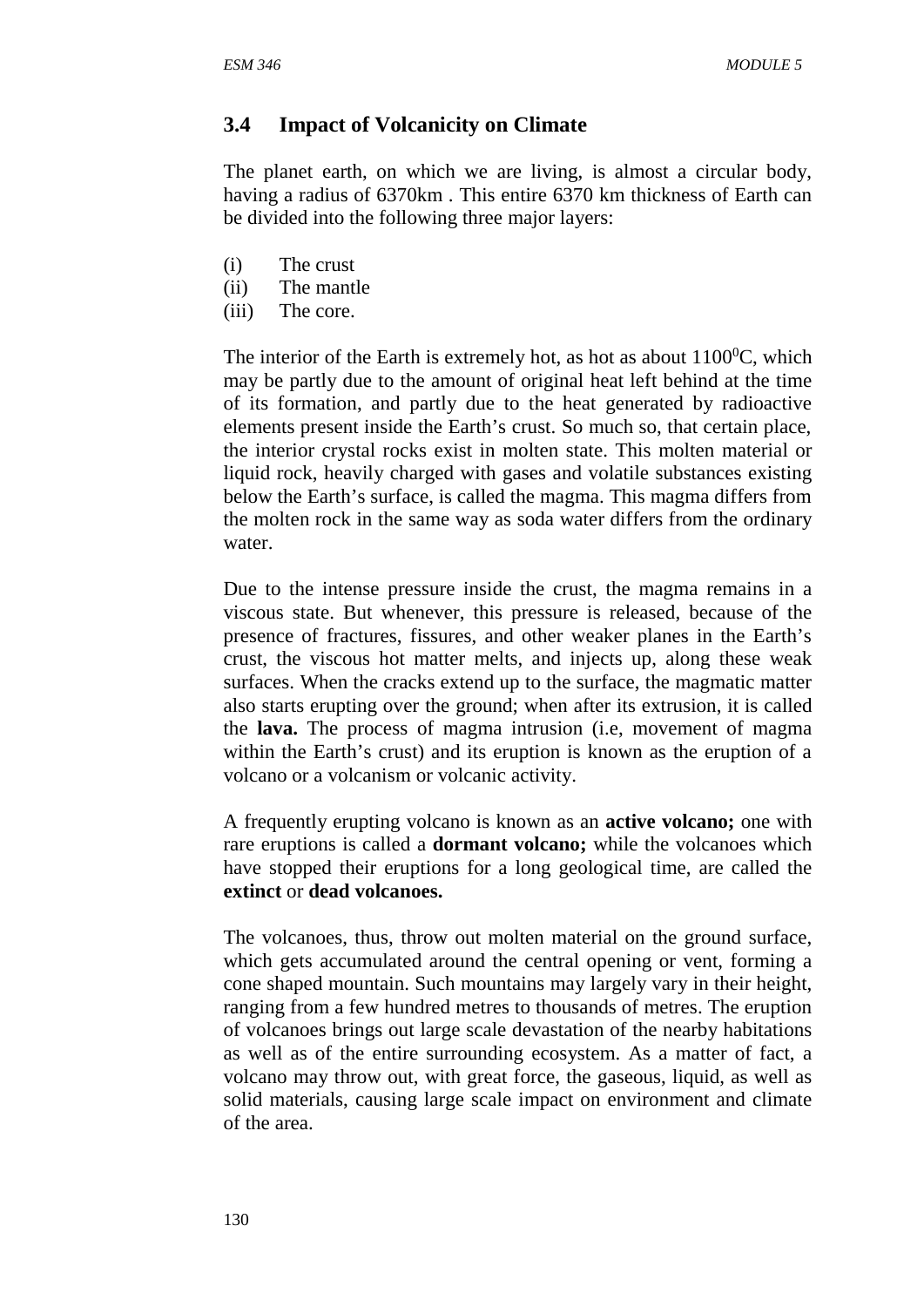The **impacts of volcanic activity on climate** have been causing temporary cooling of the environment, but the impacts are only local or regional, but not global. Moreover, the changes in ecosystems and environment are reversible over a passage of time. Explosive eruptions emits huge quantities of gases and fine grained debris into the atmosphere which may remain there for months or years. This may filter out a portion of the incoming solar radiation which in turn will lower the temperature in the lower atmosphere.

### **4.0 CONCLUSION**

In this unit, we examined volcanic eruption, intrusive and extrusive landforms as a result of volcanicity and its impact on climate.

#### **5.0 SUMMARY**

- A. Volcanicity refers to the processes by which molten magma escapes with great force through areas of weaknesses such as faults, joints and cracks.
- B. Intrusive volcanic landforms include Dykes, sills, Locoliths, Lopoliths, Phacoliths, Batholiths and so on.
- C. Extrusive volcanic landforms are gaseous, solid and liquid in nature.
- D. The impact of volcanic eruption is mainly on the physical environment and other terrestrial bodies.

#### **6.0 Tutor marked Assessment**

- 1. List and discuss the intrusive volcanic landforms known to you.
- 2. Of what impact is volcanic activity on climate?

#### **Self exercise**

What is volcanicity? What are the external features of volcanicity?

### **7.0 REFERENCES**

- Aziegbe, F. I. (2004). *The Basics of Geomorphology.* Nono Publishers. Benin City, Edo State
- Chop, D. C. (2007). *A Synthesis of Physical Geography*. Joyce Publishers. Kaduna, Nigeria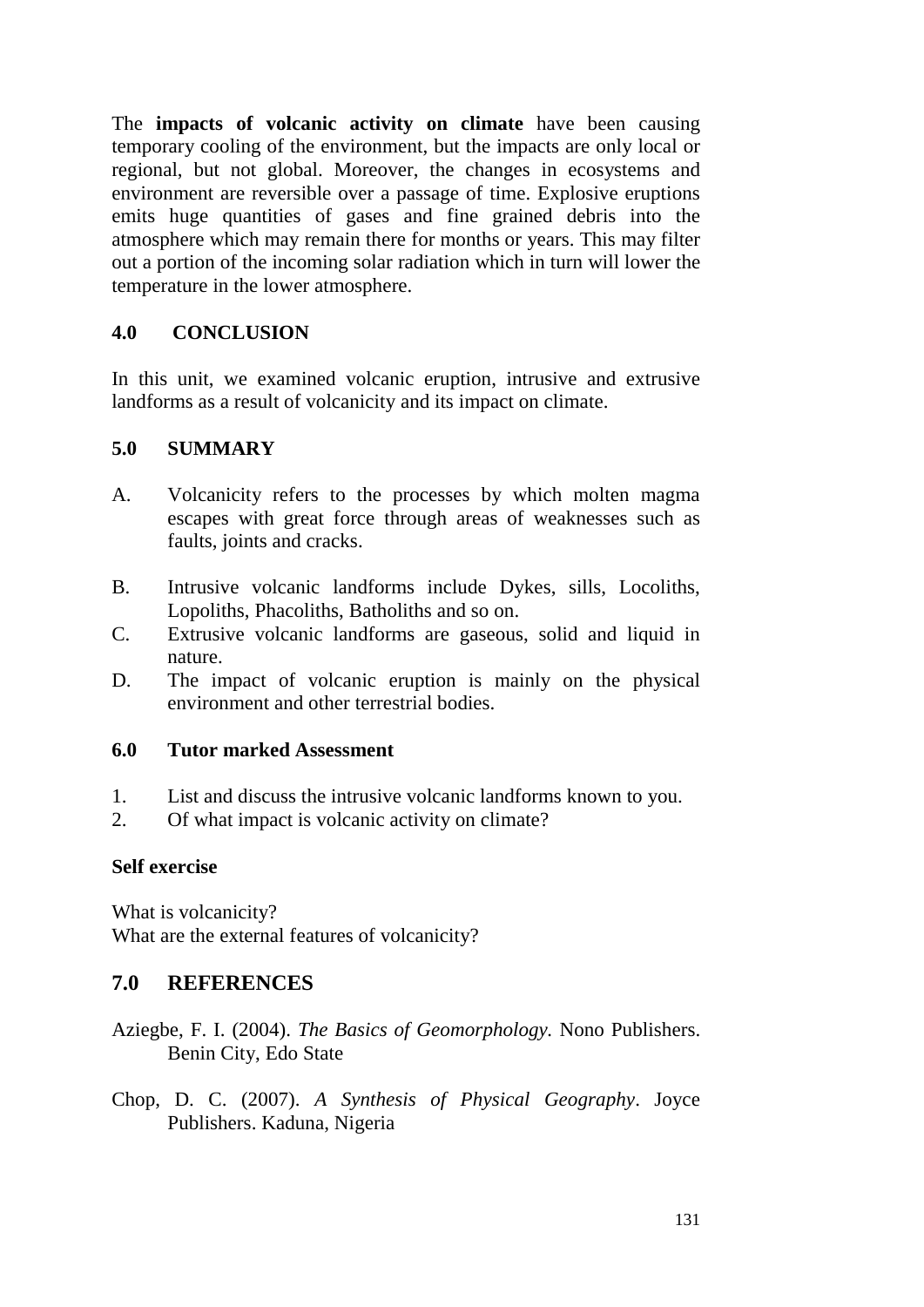Santosh, K.G. (2010). *Ecology and Environmental Studies*. Khanna Publishers, Indian.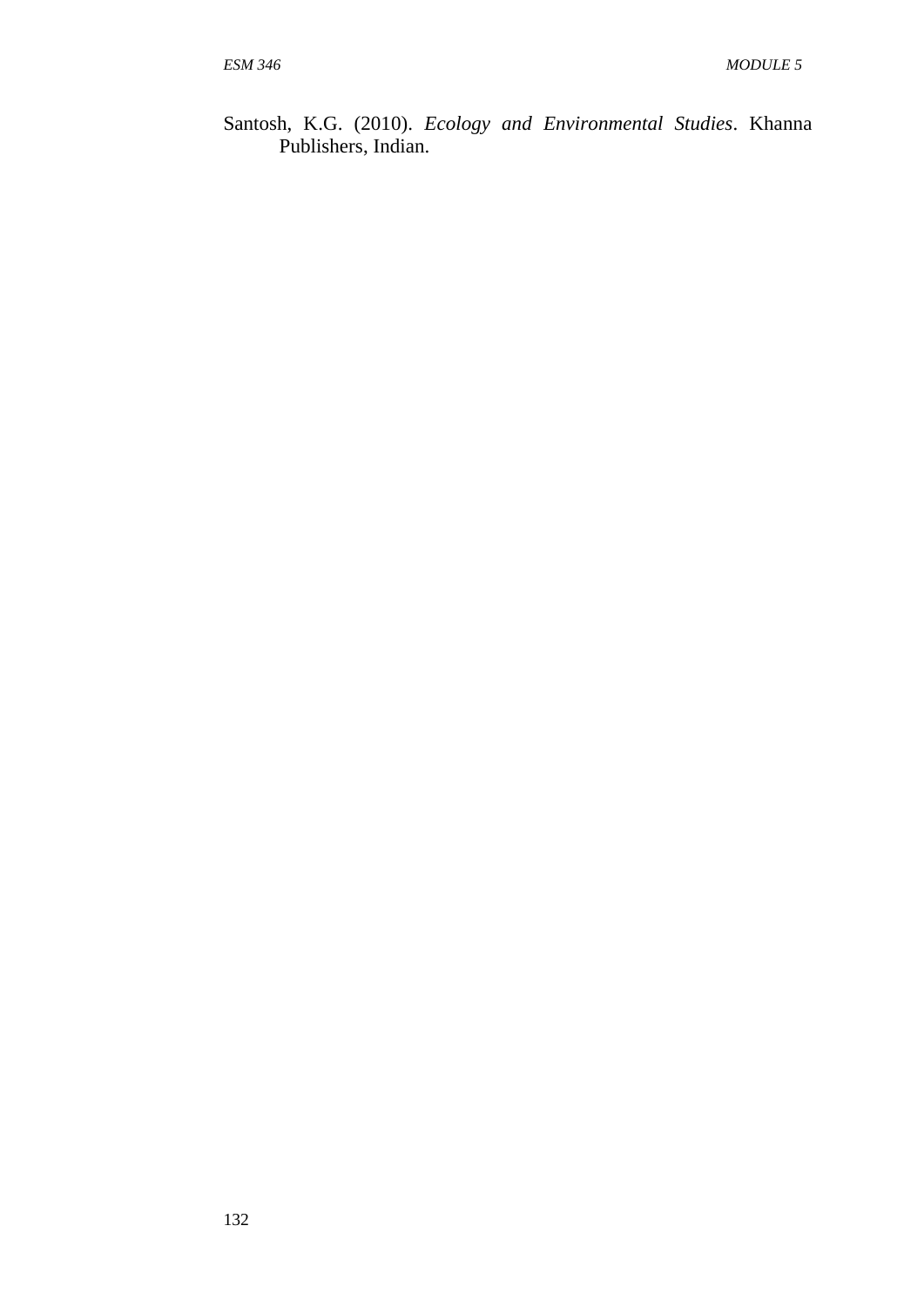# **UNIT 3 FLOODS**

- 1.0 Introduction
- 2.0 objectives
- 3.0 Main Body
	- 3.1 Causes of Flooding
	- 3.2 Types of Flooding
	- 3.3 Effects of Flooding
	- 3.4 Prevention and Control of floods
- 4.0 Conclusion
- 5.0 Summary
- 6.0 Tutor marked Assignment

# **1.0 INTRODUCTION**

Flood is a body of water that inundates normally dry lands. Most floods are harmful. They may destroy homes and properties and even wash away top soils, leaving the land barren for meaningful use.

# **2.0 OBJECTIVE**

By the end of this unit, candidates should be able to:

- $\bullet$  Know the types of floods<br> $\bullet$  The causes of floods
- The causes of floods
- $\div$  Effects of floods
- Means of prevention and control of floods

# **3.0 MAIN BODY**

## **3.1 Causes of Flooding**

From a geological perspective, floods are a natural consequences of stream flow in a continually changing environment. Floods have been occurring throughout earth history, and are expected so long as the water cycle continues to run. Floods are caused by the changing pattern of the water cycle.

A number of factors can contribute to flooding. Most of these factors are:

*Heavy rainfall over a short period of time:* When rain falls on the surface of the earth, some of the water is evaporated and returned to the atmosphere, some of it infiltrates the soil and moves downward into the ground water system, and some are intercepted by depressions and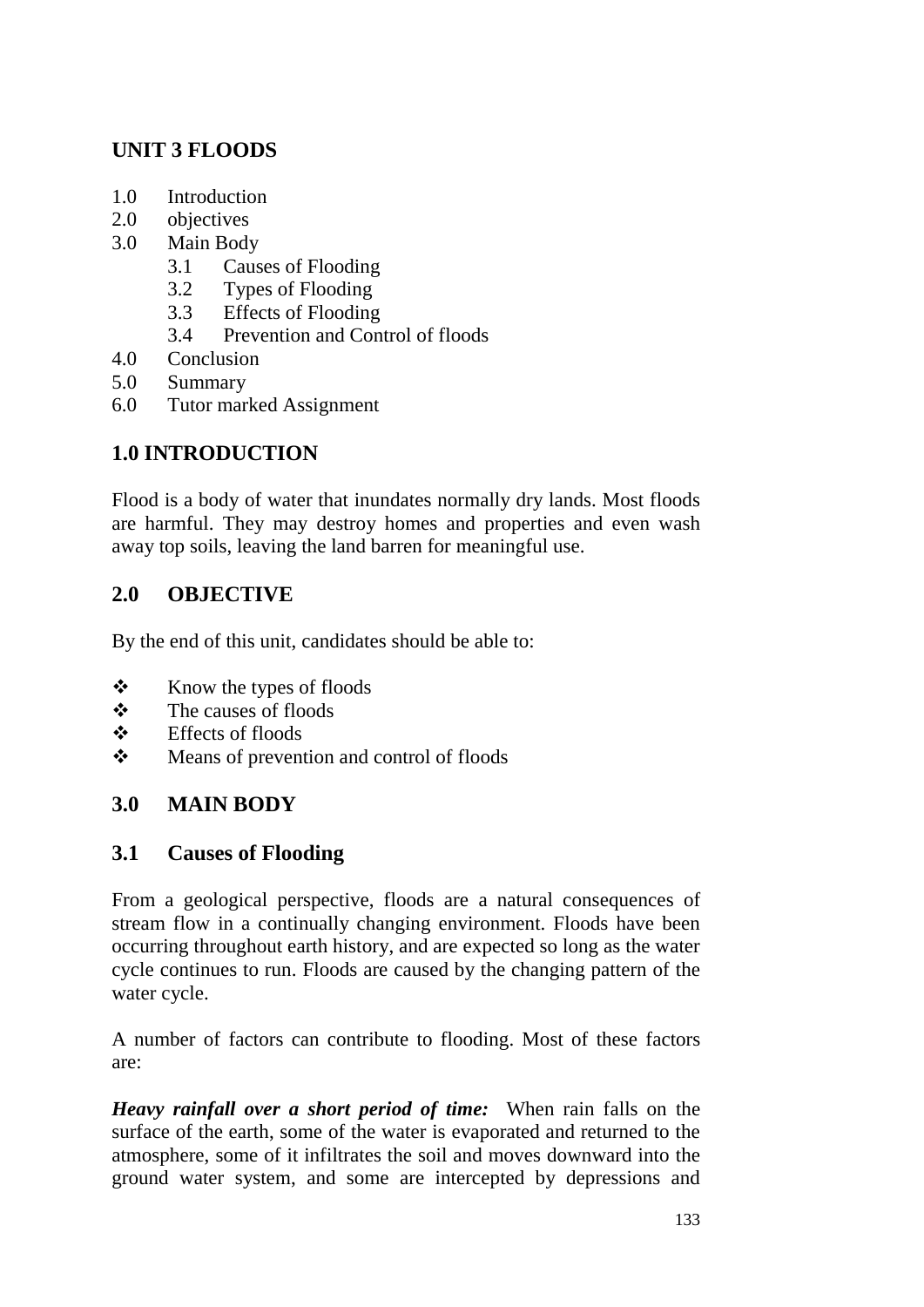vegetation. What remains on the surface of the earth and eventually flows into streams is called runoff. In general:

 $Runoff = precipitation - inflation - interaction - interaction - evaporation.$ 

Evaporation tends to be the least of these quantities, particularly over short periods of time and thus precipitation, infiltration and interception are the most important variables that determine runoff and eventual discharge into streams. If rainfall is heavier than normal in a particular area and infiltration, interception and evaporation are low then runoff can be high.

**Dam and levee failures:** Dams occur as both natural and human constructed features. Natural dams are created by volcanic events, landslides, or blockage by ice. Human constructed dams are built for water storage, generation of electrical power and flood control. All types of dams may fail with the sudden release of water into the downstream drainage. Levee systems designed to prevent flooding can also fail. Both dams and levees failure can result to catastrophic flooding. For example, the St. Francis Dam near Saugus, California, failed in 1929 killing 450 people.

**Natural factors:** Areas around coastlines become subject to flooding as a result of tsunamis, hurricanes (cyclonic storms) and unusually high tides. In addition, long-term processes like subsidence and rising seas level as a result of global warming can lead to the encroachment of the sea on the land.

**Drainage modification (urbanization):** Urban flooding occurs in towns located on flat or low lying terrain especially where little or no provision has been made for surface drainage or where existing drainage has been blocked with urban waste (refuse and eroded soil sediments). For example, the Ogunpa flood disaster that occurred in Ibadan, Nigeria in 1984 was caused by the blocking of waterways with refuse.

**Destruction of wetlands:** The destruction of wetlands may also contribute to moderate floods. The wetlands are the swampy land along the edges of some rivers. When it rains, the wet soil and mud of a wetland acts like a sponge and stores the extra water. In the Niger Delta area of Nigeria for example, much of the wetland has been drained for oil and gas activities or for farmland. The only place floodwater can go is up and over its normal river banks and into areas where it can cause major damage.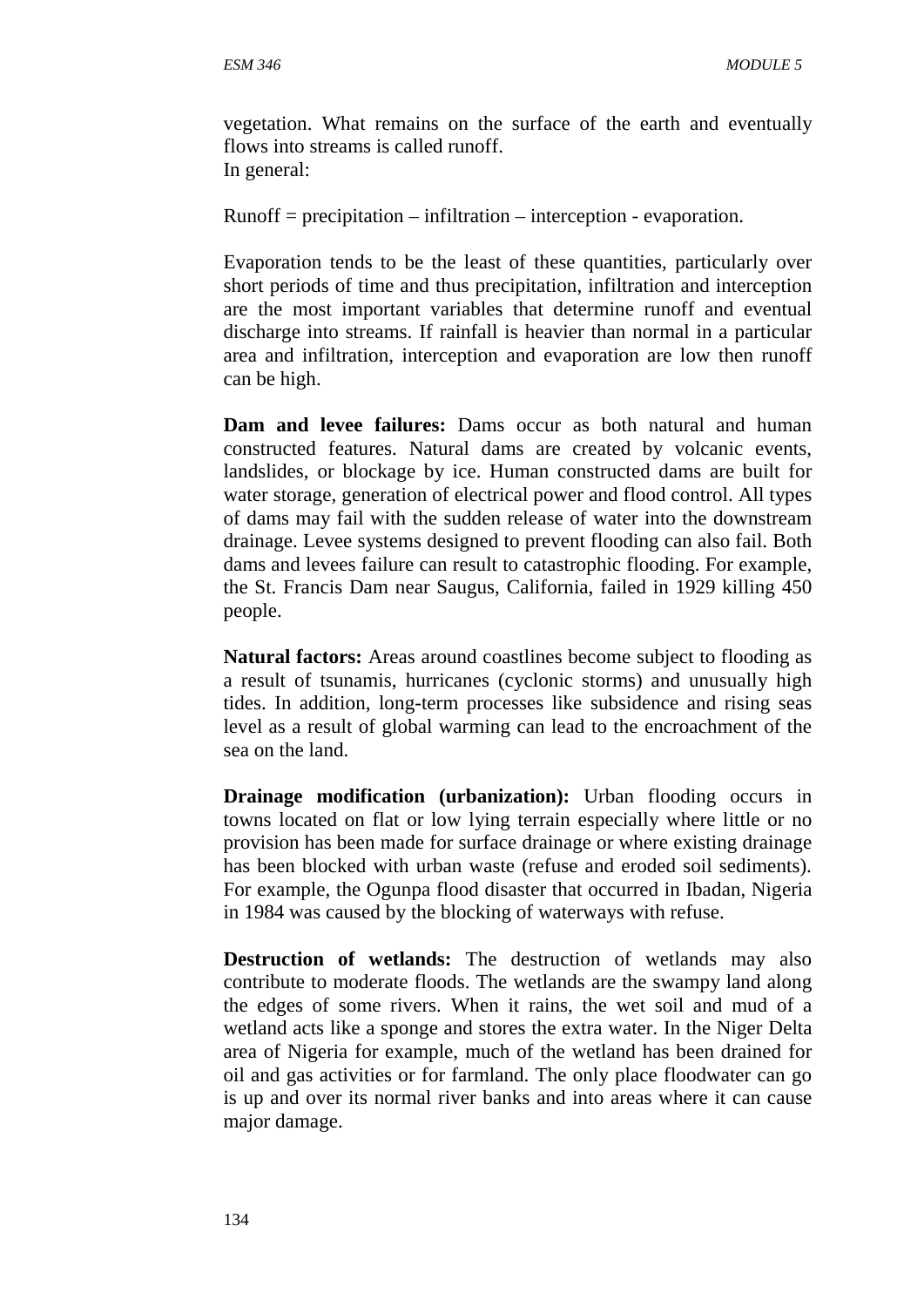Other causes of flooding are: Agricultural activities, topography of an area, lack of enough vegetal cover, soil type or geology of the area and adherence to land use pattern

# **3.2 Types of Flooding**

**River Flooding:** Flooding along rivers is a natural and inevitable part of life. Some floods occur seasonally especially during the wet seasons. Torrential rains from decaying hurricanes or tropical systems can also produce river flooding.

**Coastal Flooding:** Winds generated from tropical storms and hurricanes or intense offshore low pressure systems can drive ocean water inland and cause significant flooding. Escape routes can be blocked off and blocked by high water. Coastal flooding can also be produced by earthquakes or volcanic activity.

**Urban flooding:** As land is converted from field or woodlands to roads or parking lots, it loses its ability to absorb rainfall. Urbanization increases runoff 2 to 6 times over what would occur on natural terrain. During periods of urban flooding, streets can become swift moving rivers, while basements can become death traps as they are filled with water.

**Flash flooding:** Flash floods occur within a few minutes or hours of excessive rainfall, a dam or levee failure, or a sudden release of water held by an ice jam. Flash floods can roll boulders, tear out trees, destroy buildings and bridges, and scour out new channels. Rapidly rising water can reach heights of 30 feet or more. Furthermore, flash flood-producing rains can also trigger catastrophic mud slides. There is not always a warming that these deadly and sudden floods are coming. Most flood deaths are due to flash flood. Several factors contribute to flash flooding. The two key elements are rainfall intensity and duration. Intensity is the rate of rainfall, and duration is how long the rain lasts. Topography, soil conditions, and ground cover also play important roles.

# **3.3 Effects of Flooding**

Floods are among the most frequent and costly natural disasters in terms of human hardship and economic loss. As much as 90 percent of the damage related to all natural disasters (excluding drought) is caused by floods and associated debris flow.

**Physical damage:** Flood can roll boulders, tear out trees, destroy buildings and bridges. Economic losses occasioned by floods can be colossal. For example, in the United States between 1992 and 2001; the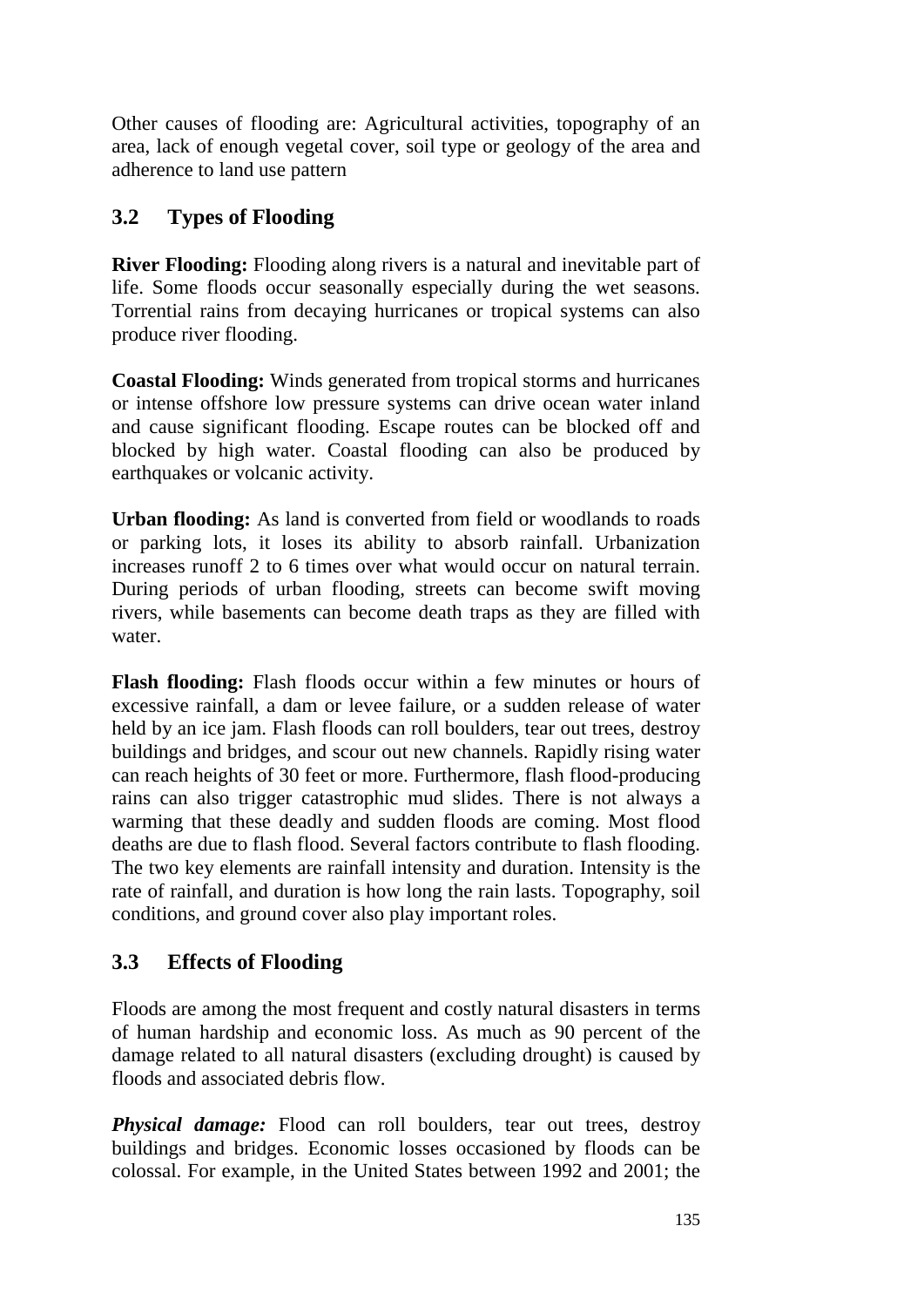economic loss of floods was put at 4.1 billion dollars annually. Also in Sokoto, Nigeria, the flood of 1987 was reported to have destroyed 85, 000 hectares of land estimated at 41 million naira.

*Casualties:* People and livestock die due to drowning in floods. It also leads to epidemics and diseases. Between 1972 and 2001 an average of 127 people a year were reported killed by floods (mostly by flash floods) in the United States of America. In the Duguri flood in Borno State, Nigeria 200 people were reported killed.

*Water supplies:* Floods may contaminate sources of drinking water and can also destroy sources of drinking water making clean drinking water scarce, especially if **sewerage** treatment plants are flooded.

*Crops and food supply:* Flooding of farmland usually results in crop loss and reduction of food supply.

*Disruption of electrical services:* Flooding may bring down electric poles, causing a major disruption in electricity supply.

*Disruption in transportation systems:* Roads may be blocked by flood water making vehicular movement difficult. Bridges and railways systems may be destroyed by flood water.

*Erosion:* Massive amounts of erosion can be accomplished by floodwater. The high velocity of flood waters allows the water to carry more sediment load. When the floodwater retreats, the sediments are left behind. Sediment deposited by flood waters could also help to increase agricultural productivity.

*Job loss:* Jobs may be lost due to the disruption of services, destruction of business (although jobs may be gained in the construction industry to help rebuild or repair flood damage).

**Destruction of wildlife habitat:** Floods may also destroy wildlife habitats.

## **3.4 Prevention and Control of floods**

There are myriad of ways to prevent and control flood. The key action for effective control of flood lies in appropriate planning for regulating the use of flood-prone land.

**Development of flood plains should be prohibited:** Laws should be passed that restrict construction and habitation of flood plains. Existing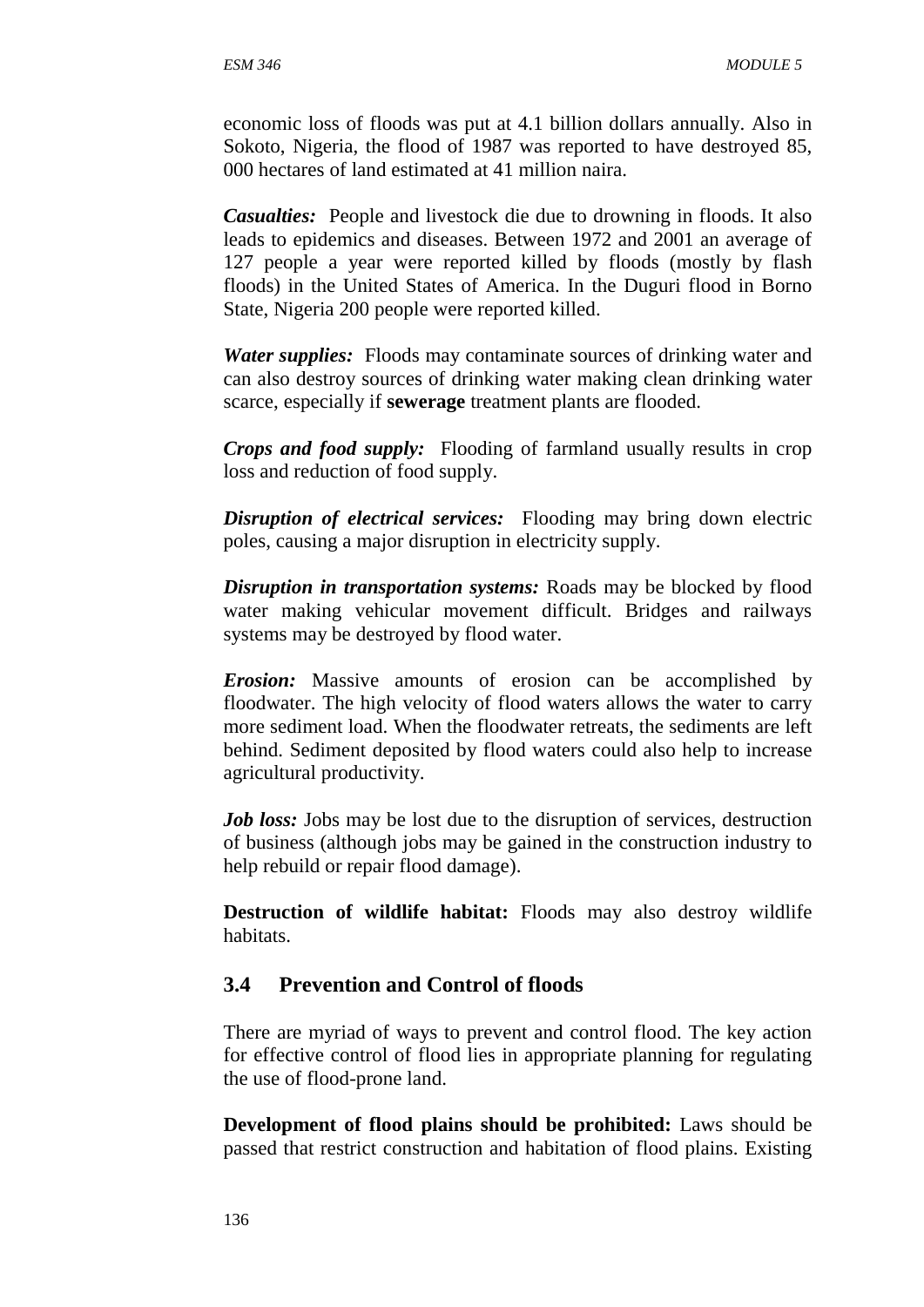developments that have enhanced flooding problems in an area should be demolished.

**Channel modification:** In order to construct roads, channel modification should involve increasing the channel cross sectional area so that higher discharge will not increase the stage of the river. In other words, by enlarging the cross-sectional area, higher discharge can be held within the channel

**Construction of dams:** Dams can be used to hold water back so that discharge from downstream can be regulated at a desired rate. Constructed dams have spillways that can be opened to reduce the level of water reservoir behind the dam. Thus, the water level can be lowered prior to a heavy rain, and more water can be trapped in the reservoir and released later at a controlled discharge.

**Construction of levees:** Levees are embankments composed mainly of earthen materials that are used to prevent annual flooding.

**Use of sandbags:** Placing sandbags along the riverbeds and placing large rocks on banks to prevent erosion can also help in flood management. This process has a limit regarding the volume of water involve. Sandbags do not control or prevent flooding, when the volume and current of the water are unprecedented

**Flood plain management:** A non-structural approach to flood management will involve flood plain layout by government. Areas susceptible to flooding should be appropriately mapped out for government to buy the rights to the land.

**Flood forecasting:** Another non-structural approach will be the application of flood forecasting and installation of early warning systems that people can be informed well in advance of any impending floods.

**Clearing drainage channels:** Individuals should avoid clogging or blocking waterways and drainage channels with solid wastes.

## **4.0 CONCLUSION**

In this unit, we have learnt something about flood as a natural disaster. The types causes, effects, prevention and control of floods.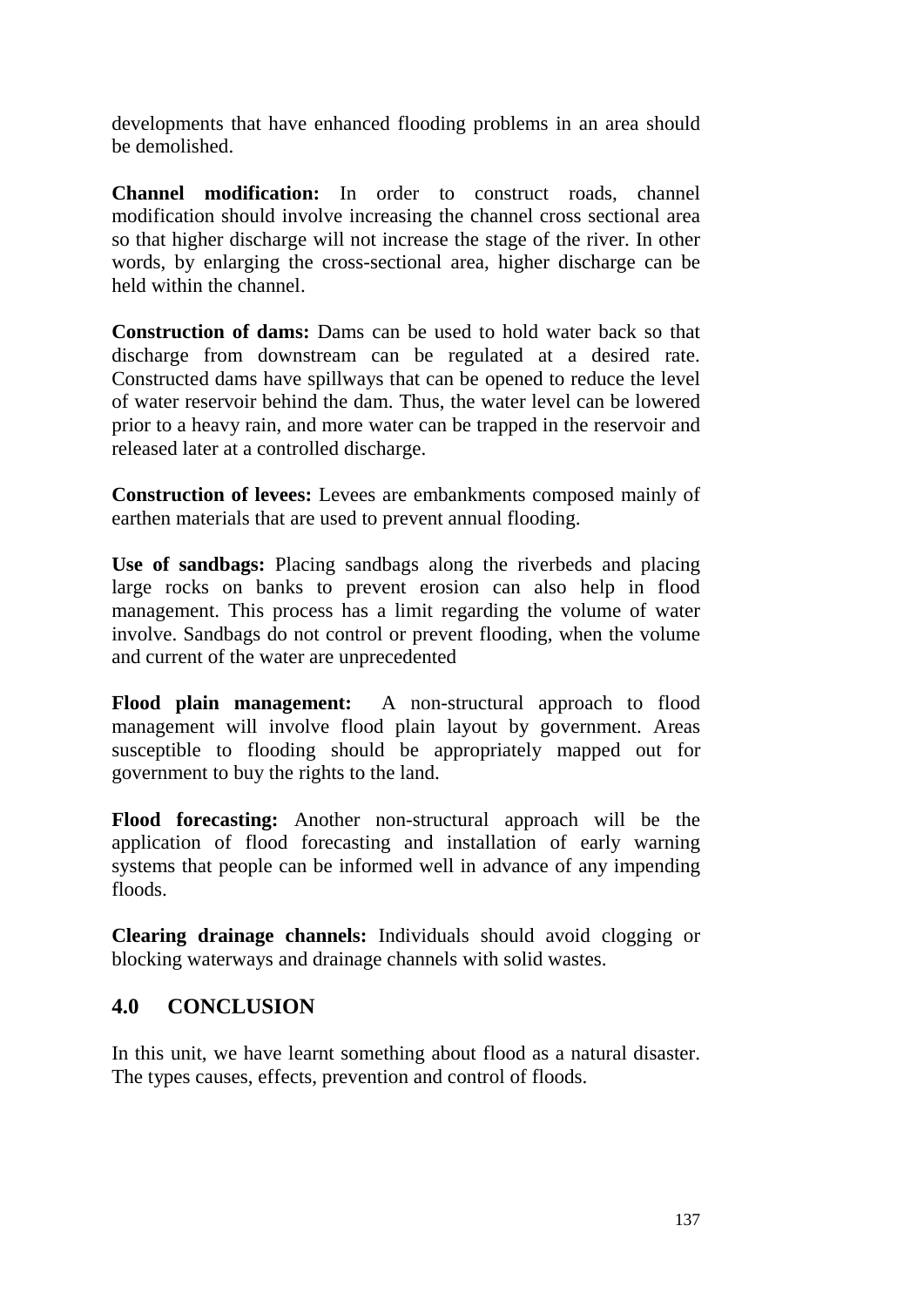# **5.0 SUMMARY**

Floods are defined as extremely high flows of river or any other water body, whereby water overflows its banks or confined water channels. The types of floods are river flooding, coastal flooding, urban flooding and flash flooding. The causes of flooding are heavy rainfall, dam and levee failure, urbanization, natural factor and the utilization of wetlands.

The effects of flooding are loss of lives, destruction of transport systems, electrical services, farms lands, job losses, erosion and wildfire. Floods can be prevented and controlled by prohibition of flood main development, construction of dams, reservoirs, use of sand bags, floods for casting and the construction of retaining walls.

## **6.0 TUTOR – MARKED ASSESSMENT**

1. (a) What is flood?

(b) List and discuss the possible causes of flood.

2. What are the steps we need to take in order to avert the negative impact of flooding?

## **7.0 REFERENCES**

- Akpofure, Rim-Rukeh (2009). *Environmental Science., An Introduction*. Kraft Books Limited. Ibadan, Oyo State.
- Cunningham, W.P. and (Cunningham, M. A. (2011) *Principles of Environmental Science. Inquiry and Applications*. Sixth Edition. McGraw Hill Publishers. United States.
- Eseigbe, J.O. (2019). *Foundation Topics in Fluvial Geomorphology and Hydrology*. DD Concept Publishers, Ekpoma, Edo State.
- Santosh Kumar Garg (2010). *Ecology and Environmental Studies*. Khanna Publishers. Indian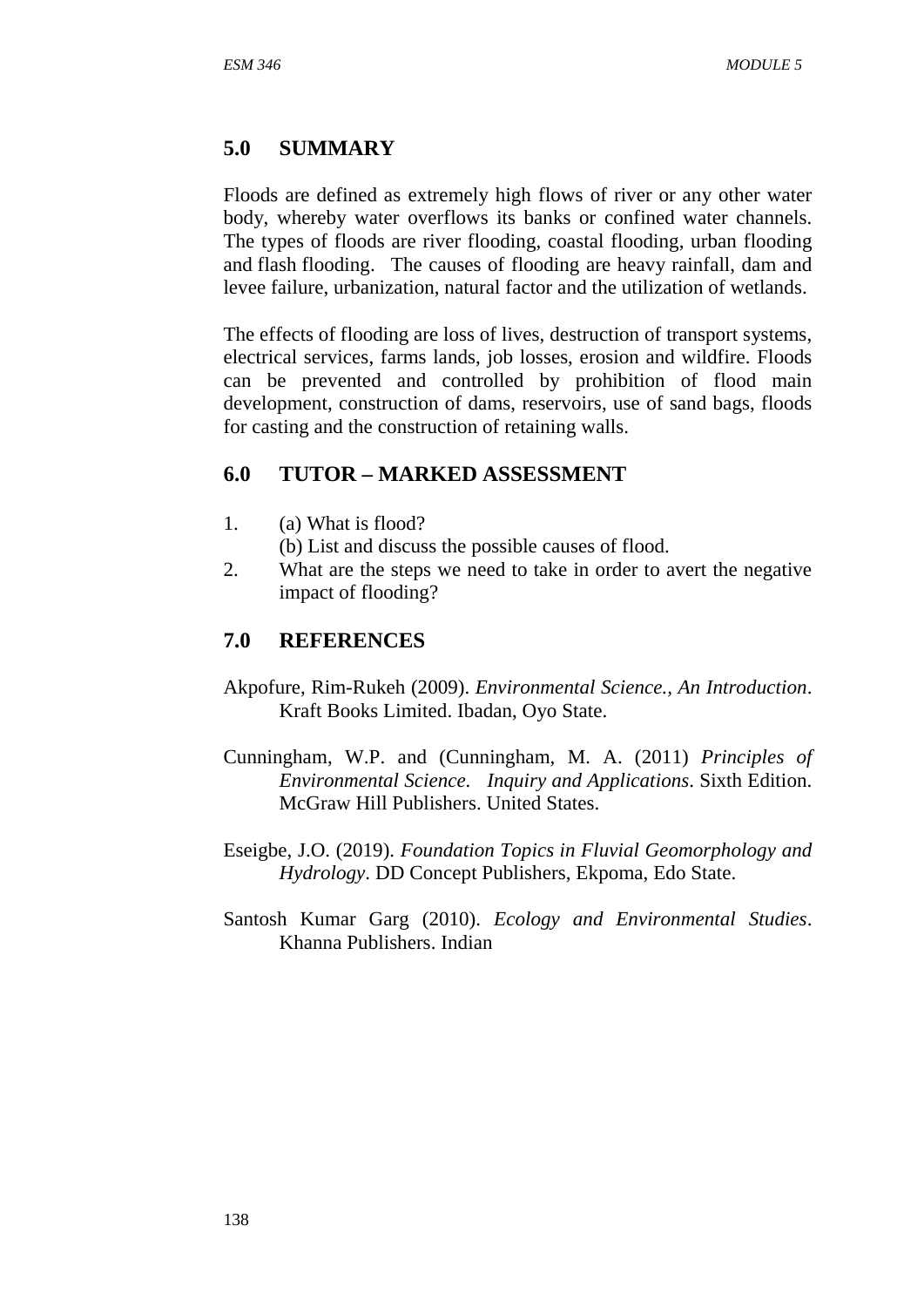# **UNIT 4 DROUGHTS**

- 1.0 Introduction
- 2.0 Objectives
- 3.0 Main Body
	- 3.1 What is drought?
	- 3.2 Economic Impact of drought
	- 3.3 Social effects of droughts
- 3.4 Environmental losses of drought
- 3.5 Control of drought & desertification
- 4.0 Conclusion
- 5.0 Summary
- 6.0 Tutor Marked Assignment
- 7.0 References

## **1.0 INTRODUCTION**

The word drought is loosely used with that of desertification. Drought is the degradation of the land in arid, semi arid and sub humid dry areas caused by climatic change and human activities. Drought can turn productive land into non productive one.

The economic and environmental impact of drought include – Reduced crop yield, death of tree crops, fire, reduced pasture production, promotion of conflict between herders and farmers, increased solar radiation on the earth surface and physiological effects on plants.

To combat drought, we need to have knowledge of the following facts: Land use planning system, terracing, mulching, control of livestock, use of good irrigation system and raising awareness among the citizenry.

## **2.0 OBJECTIVES**

The objectives for this unit four is to enable the students to:

- know what is drought
- the economic impact of drought
- social effects of drought
- the environmental losses because of drought
- the control of drought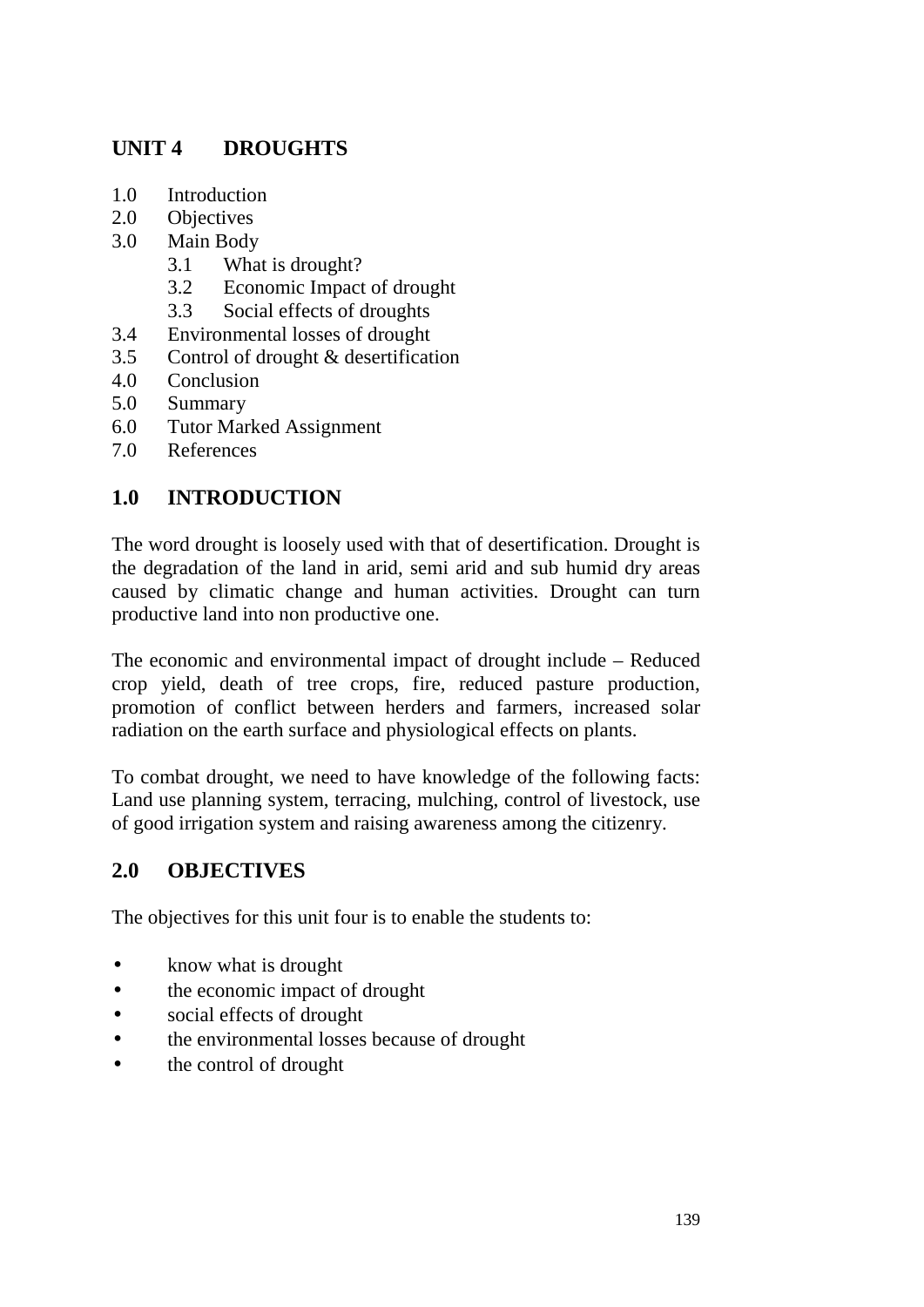#### **3.0 MAIN BODY**

#### **3.1 What is drought?**

A drought, usually, is not thought of as a natural disaster, like an earthquake, or a volcano, or a flood, or a fire, which are sudden and frightening events. This is because, a drought, unlike a tornado or an earthquake, usually does not have a sudden beginning or end. We can see a tornado and feel an earthquake, but we cannot see a drought. At the most, we can see the after-effects of a drought, because a drought occurs through a slow process of not getting sufficient water.

A drought is said to be occurring at a place when the place does not get as much water as we expect or need, over a significant period of time. As it happens slowly, we only see its effects. A drought usually originates from a deficiency of precipitation (rainfall or snowfall) over an extended period of time, resulting in water shortage at some area. The shortfall in precipitation cannot be defined in terms of quantum, since a drought in Libya may occur when rainfall is much short of its average annual rainfall of 18cm for a continued number of years; while a drought in Mali may be said to be there, if rain does not fall after a period of only about 6 days.

Since drought do not cause too many fatalities (deaths) as the people migrate to other places, people do not realize that a drought is a very serious and costly natural hazard. As a matter of fact, the U.S. Federal Emergency Management Agency has estimated that droughts cost the United States an average loss of 6-8 billion dollars every year, making it the costliest natural disaster.

As and when a drought occurs, it can have far-reaching impacts. That is because water is an important and essential requirement of all living beings. Even the abiotic world, like land and soil, need water to stay intact. All plants, animals and humans need water for their survival, besides its requirements for other human necessities and luxuries of life.

#### **3.2 The Effects of drought**

The effects of drought are multifaceted, affecting every area of human endeavor such as political, economy and cultural as exemplified below: **Reduced crop yields:** The most immediate consequence of drought is a reduction in crop production, due to inadequate and poorly distributed rainfall. Farmers are faced with harvesters that are too small to feed their families and fulfill their other commitment.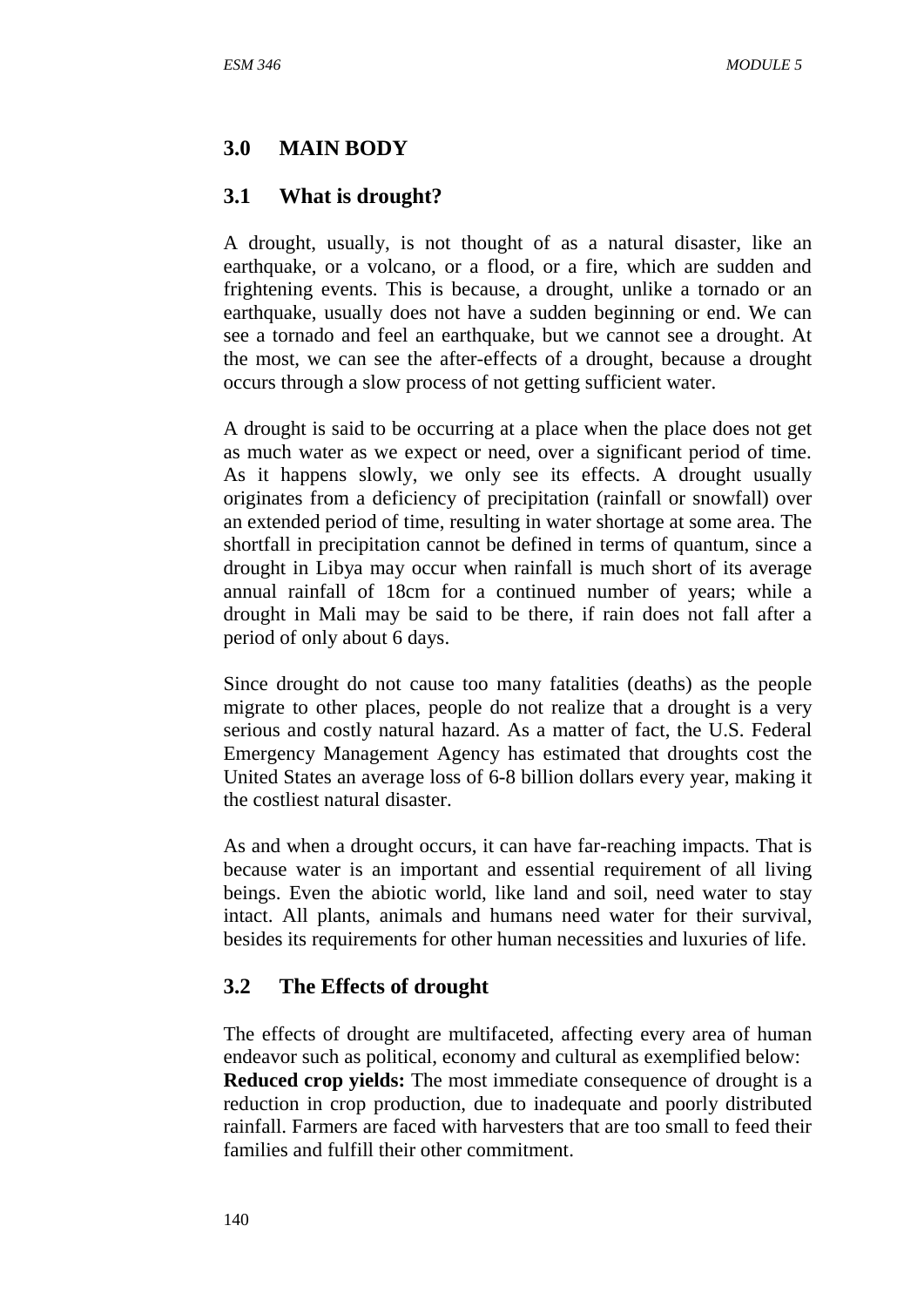**Death of tree roots:** The effects of droughts are damage and death of trees. In the root system of a tree, feeder roots and roots hairs are responsible for the bulk of water supplies. As the soil dries, large portions of these roots will be at the risk of damage. When feeder roots and root hairs dry up and die, the plant eventually dies.

**Heightened potential of wild land fires:** Extended periods of dryness is a potential cause of wild land fires.

**Physiological effects on plants:** Drought triggers many changes in the metabolism, which can substantially alter the physiology of a plant. These changes include levels and types of hormones produced by the plant and alterations of basic processes such as photosynthesis. Drought also influences factors that determine the number of leaves that will emerge in every year, flower production and opening and closing of the stomata.

**Heightened potential for pest attack on trees:** For nearly all tree species, there are opportunistic insects and pathogens that take advantage of stressed trees. Wood boring insects such as bronze birch borer, two lined chestnut borer, and bark beetles noticeably increase during periods of drought. Spider mites, scales insects and lace bugs also increase. Pathogens that take advantage of weakened trees include canker diseases, vascular wilts, roots rots and wood rots. Stressed trees also show increased sensitivity to air pollutants, fungicides and pesticides.

Low rainfall causes poor pasture growth and may also lead to a decline in fodder supplies from crop residues. Insufficient levels of fodder around the village lead to weight loss and increased deaths among stock, especially where immigrant herds put further pressure on limited pastures.

**Promotion of conflict between pastoralists and farmers:** Drought affects food security of the people living in the affected areas. The most and frequent strategy of survival is for the people to move from the affected areas to an areas that are accessible in natural resources. This strategy often leads to conflict between different ethnic groups, families and individuals.

**Increased reflection of solar radiation:** Overgrazing and wood-cutting increase the surface albedo and disrupts the regional radiation balance. Surface heating declines as more solar radiation will be reflected and this in turn will cause some cooling of the atmosphere. This cooling encourages subsidence and helps to reduce the likelihood of precipitation by retarding convective activity.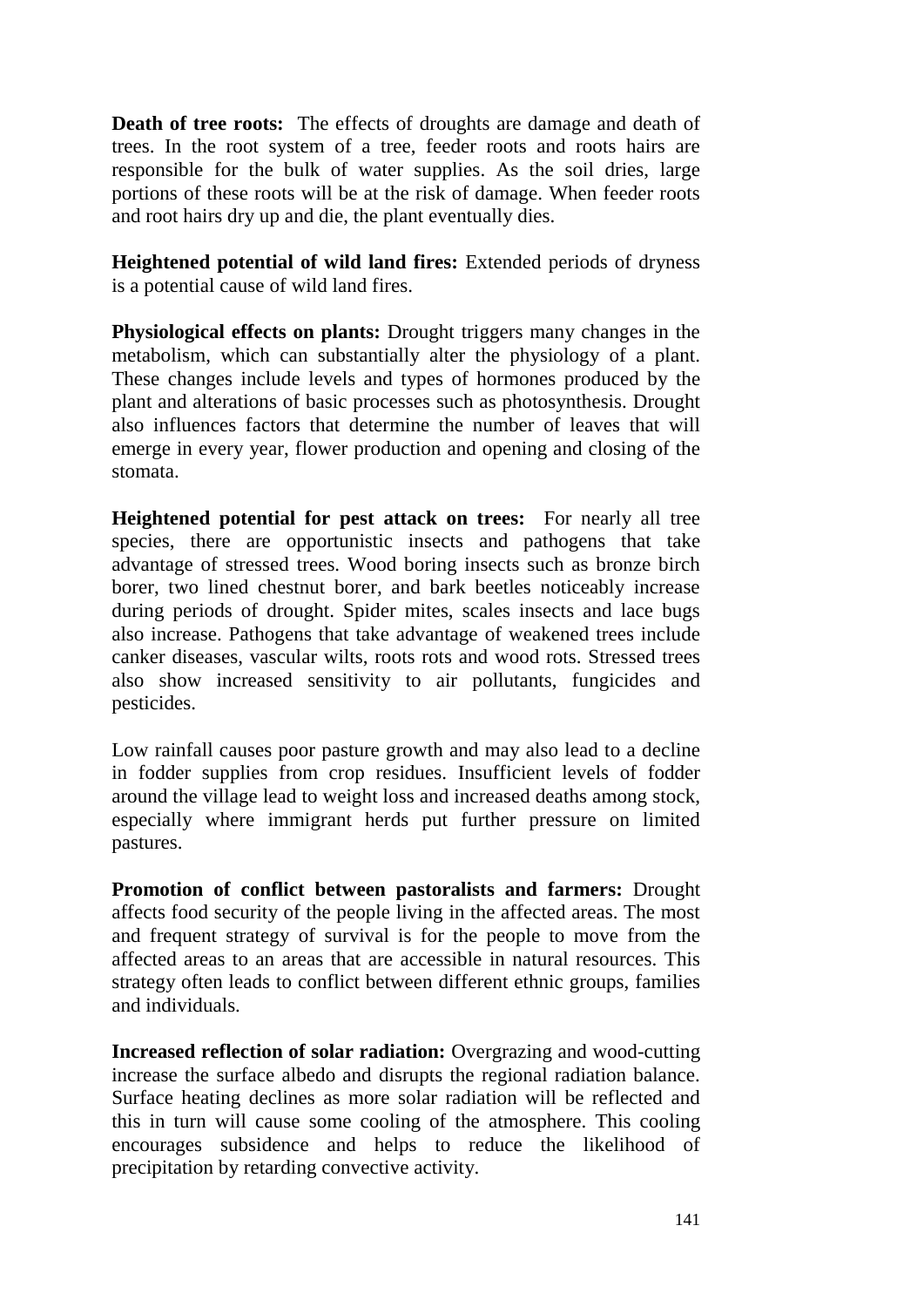The impacts of drought may be economic, environmental, and social: **The economic impacts of droughts include:**

- (i) Loss of crops and money to farmers, and reduced business for all
- (ii) Loss of trees and timber, causing loss to timber industry
- (iii) Loss of business for those who manufacture and sell boats and fishing equipment, as they cannot see such items, because lakes will dry up.
- (iv) Loss of business to those who deal on fisheries and related products.
- (v) Loss of business to manufacturers, who manufacture goods required in agriculture like tractor manufacturers, or fertilizer manufacturers.
- (vi) Loss of business to those who deal on food processing activities.
- (vii) Reduced navigability of rivers, leading or increased cost of transportation to be done by roads or railways.
- (viii) Curtailed production of hydropower.

#### **3.3 Social Effects of Drought**

The social effects of droughts include:

- (i) Large scale migration of people from drought-affected rural areas to urban areas
- (ii) Loss of income, mental and physical stress
- (iii) Health and nutritional problems
- (iv) Famine, hunger, and all round chaos
- (v) Loss of human life due to heat, hunger, depression etc.

Usually, most of the environmental impacts of droughts remain temporary, as the damaged ecosystems recover and return to their original conditions, following the end of the drought. However, a few may linger on for somewhat longer time before returning to their original state. It would only be very rare, when some endangered species are completely lost.

#### **3.4 Environmental losses of drought**

The environmental losses of drought include:

- (i) Losses or destruction of fish and wild life habitat
- (ii) Lack of food, drinking water for humans, and animals
- (iii) Increase in diseases in humans and wild animals, because of reduced food and water supplies.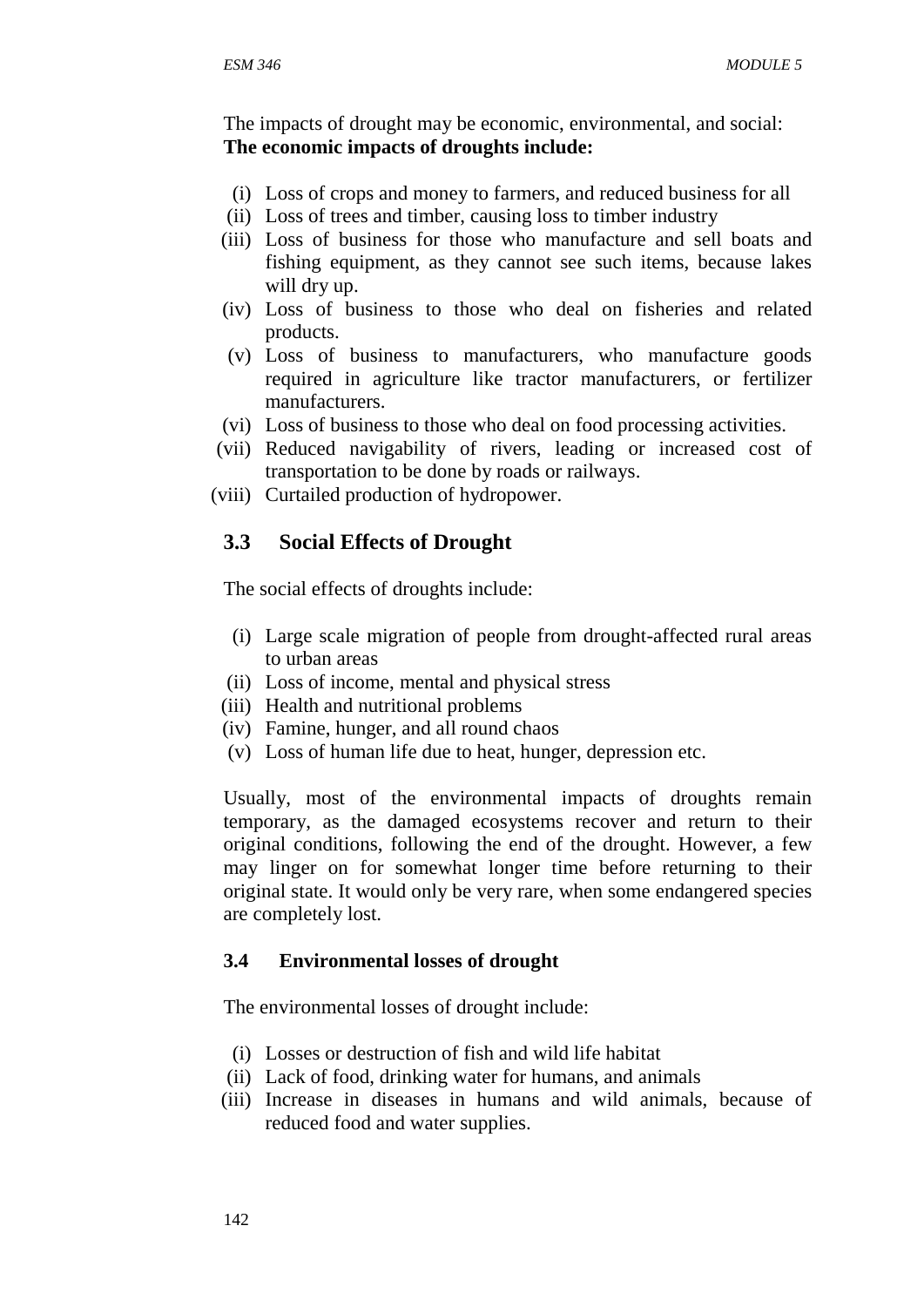- (iv) Migration of wild animals in search of water to far off places, leading to loss of wild life in the drought-sticken areas, and presence of excess wild life in areas not affected by drought.
- (v) Increased stress to endangered species, leading to their extinction and loss of biodiversity.
- (vi) Loss of trees and other vegetation due to non-availability of water.
- (vii) Loss of reservoirs, lakes and ponds
- (viii) Reduced flow from streams and springs
	- (ix) Loss of wetlands
	- (x) Changes in salinity levels in estuaries
	- (xi) Increased ground water depletion, land subsidence, and reduced recharge
- (xii) Reduced water quality in available nearby water sources, due to increased salt content, water temperature, pH, DO, and turbidity.
- (xiii) Increased number of fires and loss of forests and human habitats
- (xiv) Increased soil erosion due to winds and reduced soil air quality
- (xv) Degraded landscape

# **3.5 Control of Drought**

It is estimated that by 2025, 61 percent of the world's 3257 million hectares of productive dry land (i.e. lands where stock are grazed and crops grown without irrigation) will be severely desertified. The problem is clearly enormous. According to United Nations Conference for Combating Drought and Desertification, almost 25million tons of fertile soil disappears every year with one third of the planet's surface and over 2502 million people threatened by drought desertification. The following are some measures that can be employed to combat the effects of desertification and drought.

**Good Land Use Planning:** This should not only consider the best use of the land but also the carrying capacity of that land under a particular use. For example, placing restrictions on grazing and cultivation on a particular land based on the conditions in that particular area. Good land use planning would recognize that certain areas are best left as woodland and would prevent the clearing of that land for the expansion of cultivation or the provision of fuel wood.

**Afforestation:** This involves the planting of trees. Trees help to anchor the soil, act as wind breaks and absorb potentially damaging rainfall. However, it should be started that drought-resistant plants such as **dogoyaro and pines should be planted.**

**Terracing:** Erosion by surface runoff on steep slopes can be planted with grasses in rows along the contours of the hillside.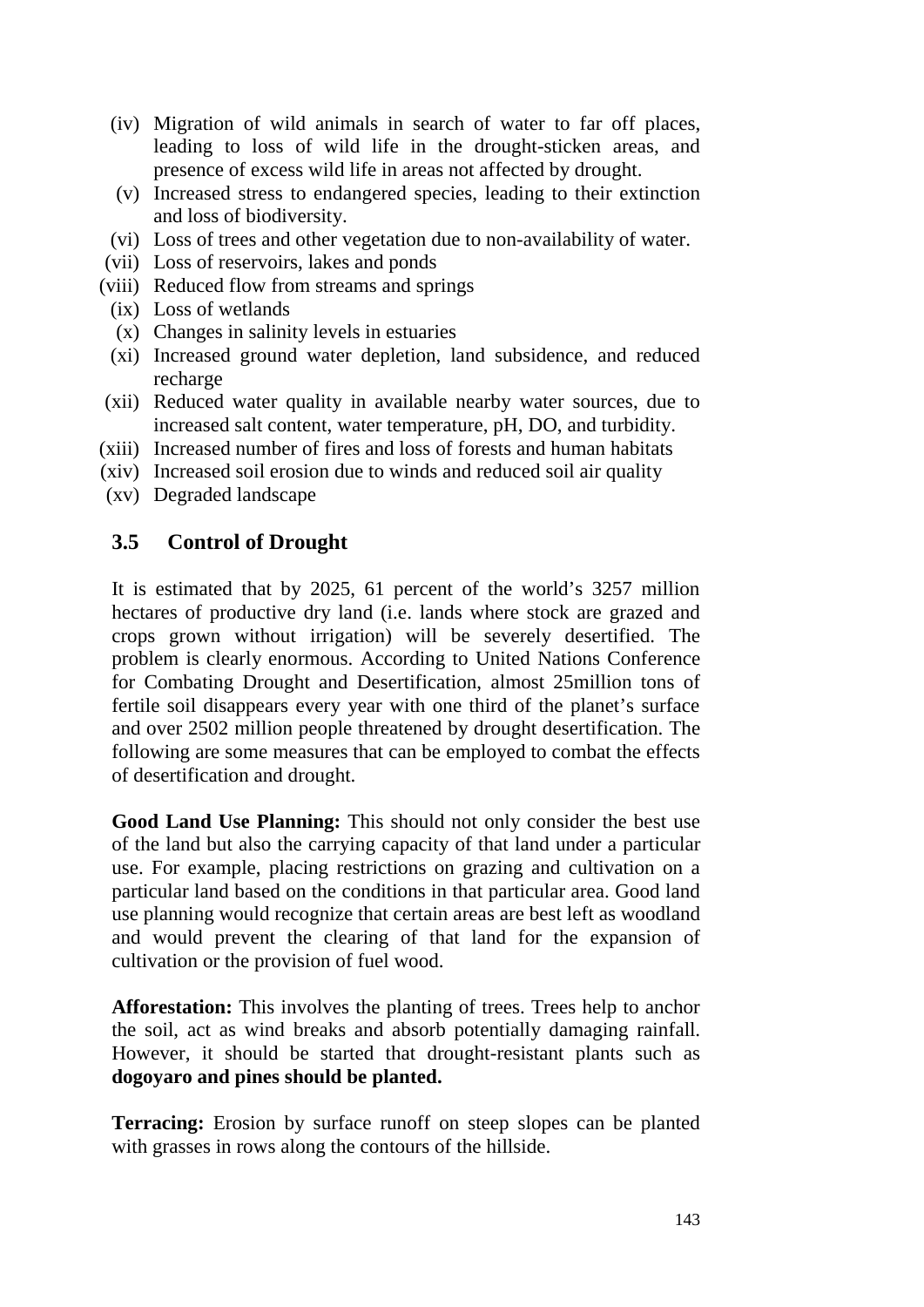**Alternative energy resource:** The removal of trees for firewood and the subsequent damage to the land may be reduced if other types of fuel can be used. Another option is to use only the branches and not the whole tree, preserving the roots which help to bind the soil.

**Control of livestock:** Reducing numbers of livestock and the use of fencing to exclude grazing has been shown to be very effective in reducing the damage caused by overgrazing.

**Weather forecasting:** Through scientific and technological development, long-range drought forecasting can be carried out. This will help in preparing for any unforeseen harsh weather conditions.

**Use of appropriate irrigation systems:** Irrigation when appropriately managed will help to minimize sedimentation, salinization and waterlogging.

**Raising awareness:** Raising awareness amongst the people will help in their response to government programmes. For example, June  $17<sup>th</sup>$  of every year is a day observed annually throughout the world to combat drought.

## **4.0 CONCLUSION**

In this unit four, we examined what is drought, the economic and social impact of drought, the environmental losses as a result of drought, and the control mechanism of drought.

## **5.0 SUMMARY**

A drought is said to be occurring at a place when the place does not get as much water as it is expected or needed, over a significant period of time.

The economic impact of drought includes loss of valuable agricultural lands and crops, loss of business, reduced navigation of water amongst other. The environmental losses are: destruction of fish and wildlife, lack of food and water, loss of biodiversity, changes in salinity level and so on. On the other hand, the social effects of drought are loss of income, health and nutritional problems, farm, loss of human lives etc. And to combat drought, we need terracing, control livestock, weather forecast, creating awareness and good land use planning.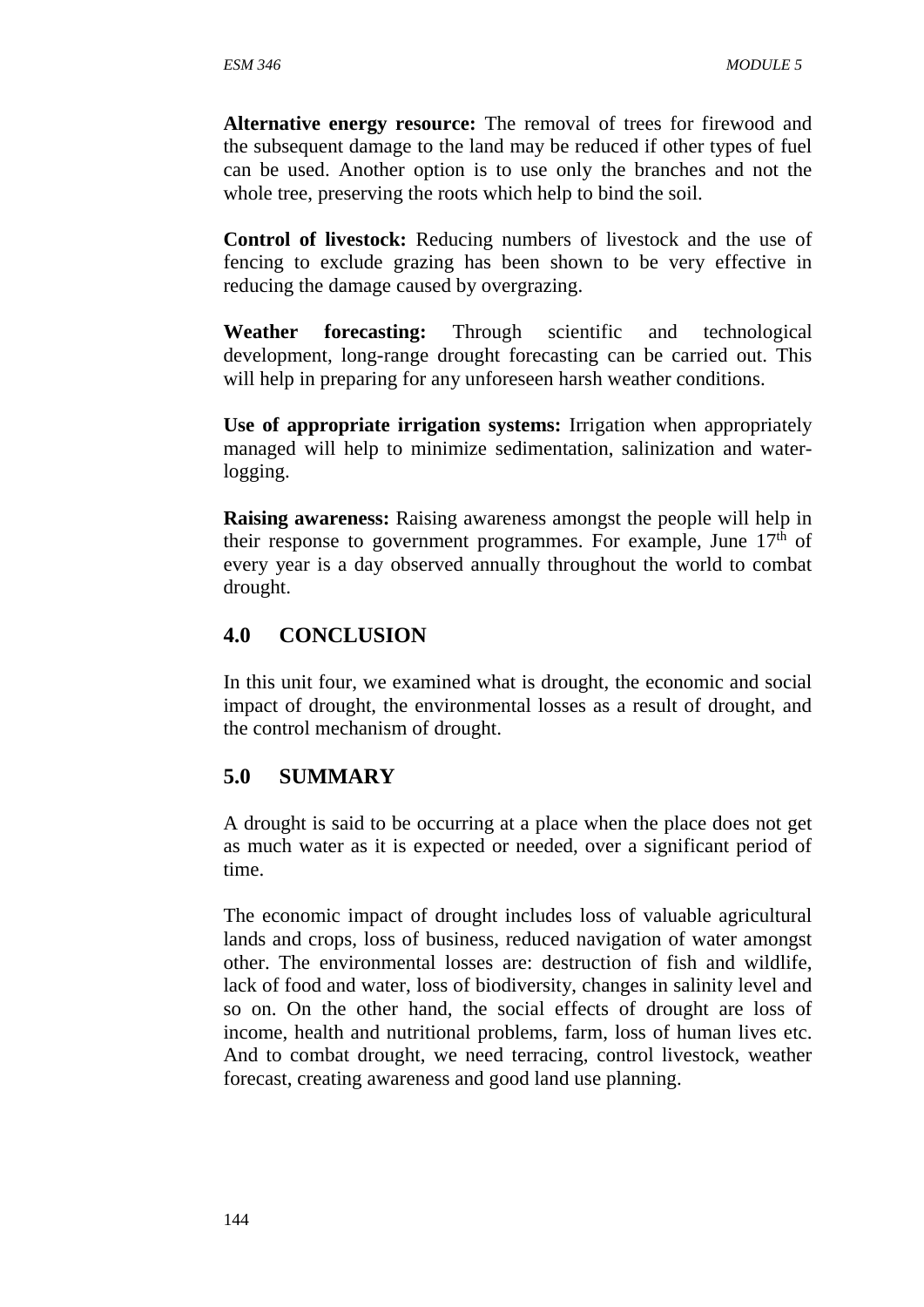## **6.0 TUTOR MARKED ASSESSMENT**

- (1) List and discuss the methods we can adopt to ameliorate the impact of drought.
- (2) What are the social and economic impact of drought?

#### **7.0 REFERENCES**

- Akpofure, Rim-Rukeh (2009). *Environmental Science., An Introduction*. Kraft Books Limited. Ibadan, Oyo State.
- Santosh Kumar Garg (2010). *Ecology and Environmental Studies.* Khanna Publishers. Indian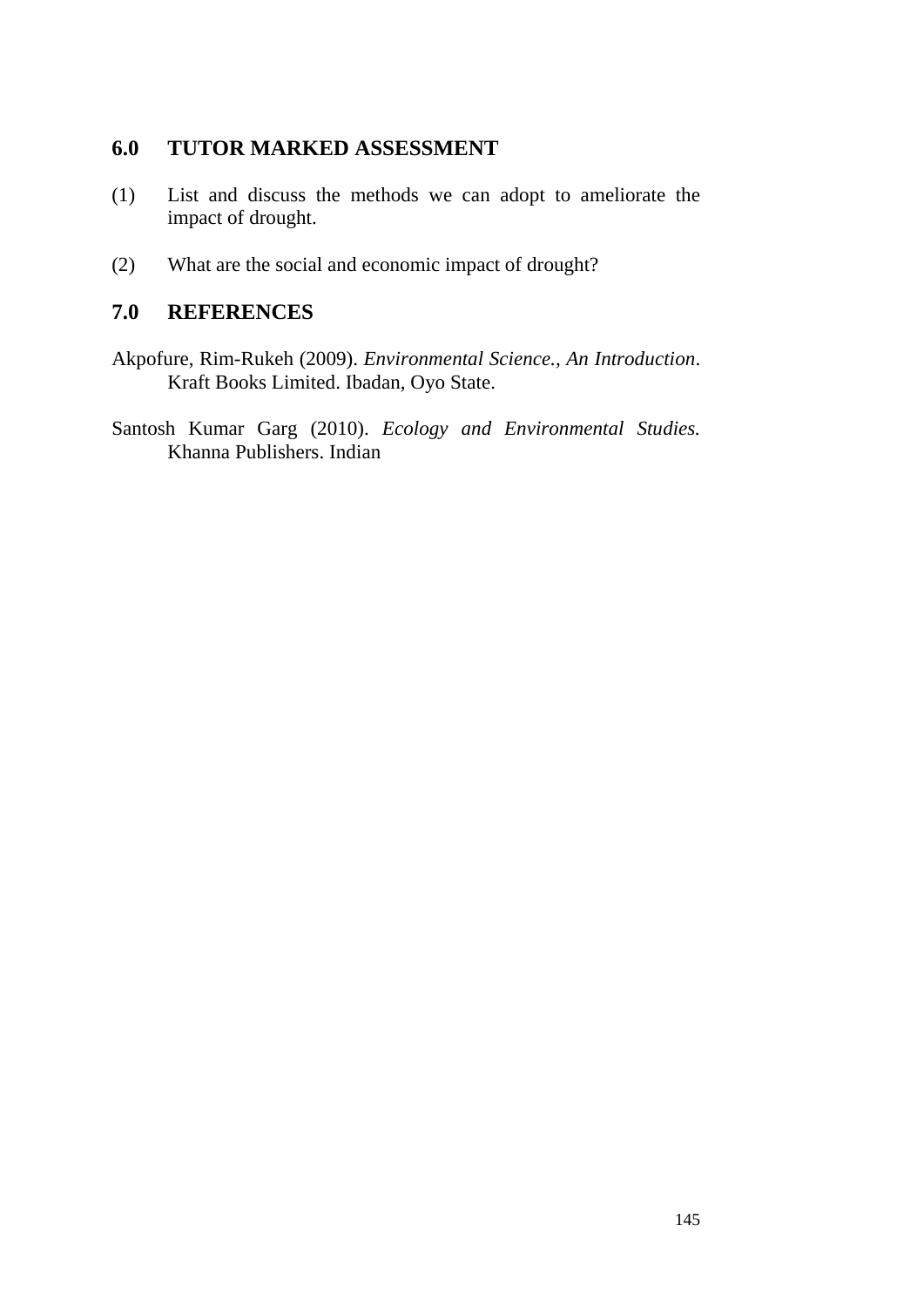# **UNIT 5 LANDSLIDES AND AVALANCHE**

- 1.0 Introduction
- 2.0 Objective
- 3.0 Main Body
- 4.0 Conclusion
- 5.0 Summary
- 6.0 Tutor Marked Assessment
- 7.0 References

## **1.0 INTRODUCTION**

A landslide is the movement of rock and soil down a slope. Landslides range in size from a single boulder in a rock fall to a debris avalanche, which may have huge volumes of rock and soil capable of covering many kilometers. The causes, prevention and the impact of landslides are discussed in this unit.

#### **2.0 Objectives**

By the end of this unit, candidates should be able to:

- Know what landslides and Avalanches stand for
- The causes of slide hazards
- Prevention and correction of landslides
- The impact of landslides.

## **3.0 MAIN BODY**

#### **3.1 What is Landslide?**

Slopes are the most common land forms, especially in hilly areas. Although most slopes appear stable and static, but they are actually dynamic systems, like rivers. Landslides are the natural phenomena that would occur with or without human activity. However, human use and interest has somewhere increased the chances of landslides, such as on hill side developments, because of over-steepening of slopes; and somewhere decreased the chances of landslides due to protective and stabilization measures adopted by man at fragile slopes.

The word 'landslides', is actually used for rock-slides or rock-falls, caused by the movement of one solid rock mass over another. Other events, somewhat resembling the landslides, are earth flows (mud flows), and snow-slides called avalanches.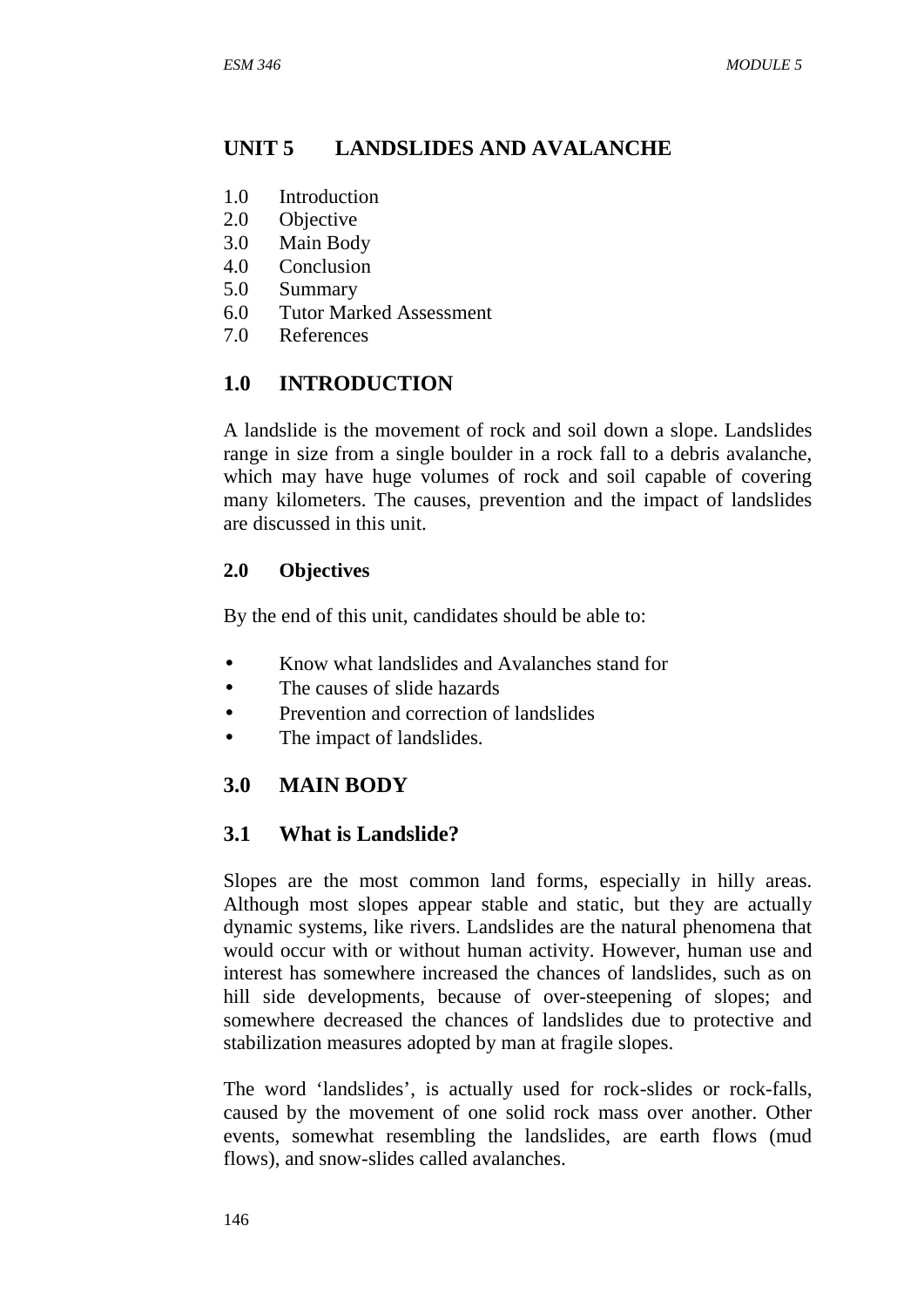A landslide or a rock slide, actually represents the movement of one solid mass over another. The weak or superficial mass fails along a definite failure plane, called the shear surface, or the slip surface.

Rock slides, which represent the sliding of one rock mass over another, are very much susceptible to develop easily, if the planes of weakness (such as bedding or jointing) area parallel to the slope, and especially when the slope is undercut by a river.

# **3.2 The Causes of Landslides**

Landslides have, in fact, been causing good enough loss of human life in the United States. Each year, about 25 people are killed by landslides; and this number increase to between 100 and 150 if we include collapse of trenches and other excavations also, which, in fact, are not strictly landslides, but earth-slides.

Water and vegetation are the two important factors that influence landslides. Chemical action of water gradually causes chemical weathering of rocks, making them prone to landslides. Vegetation, on the other hand, consolidates the slope material, provides cohesion by its root system, and also retards the flow of water and its erosion capacity. Human activities such as mining and removal of trees have also been found to cause landslide.

The landslides can also be accelerated by earthquakes, vibrations or saturation of the unconsolidated sediments with water. The road or house building activities near the standing slopes may also cause land slides. The steeper slopes are more susceptible to landslides. The major causes of landslides are: Internal property of the earth materials, the geomorphic setting of the environment and independent external factors.

## **3.3 Prevention and correction of landslides**

It is usually difficult to prevent landslides. However, they can be controlled and minimized by stabilizing the hill slopes when we adopt the following measures:

X By providing proper drainage of water through the rocks;

X By providing stone lining on fragile slopes of unconsolidated material;

X Mapping the area

X Evaluating man's influence on land

X Identifying and recognizing slide prone areas

X Adopting land use zoning method

In the correction of landslides, the following methods could be used: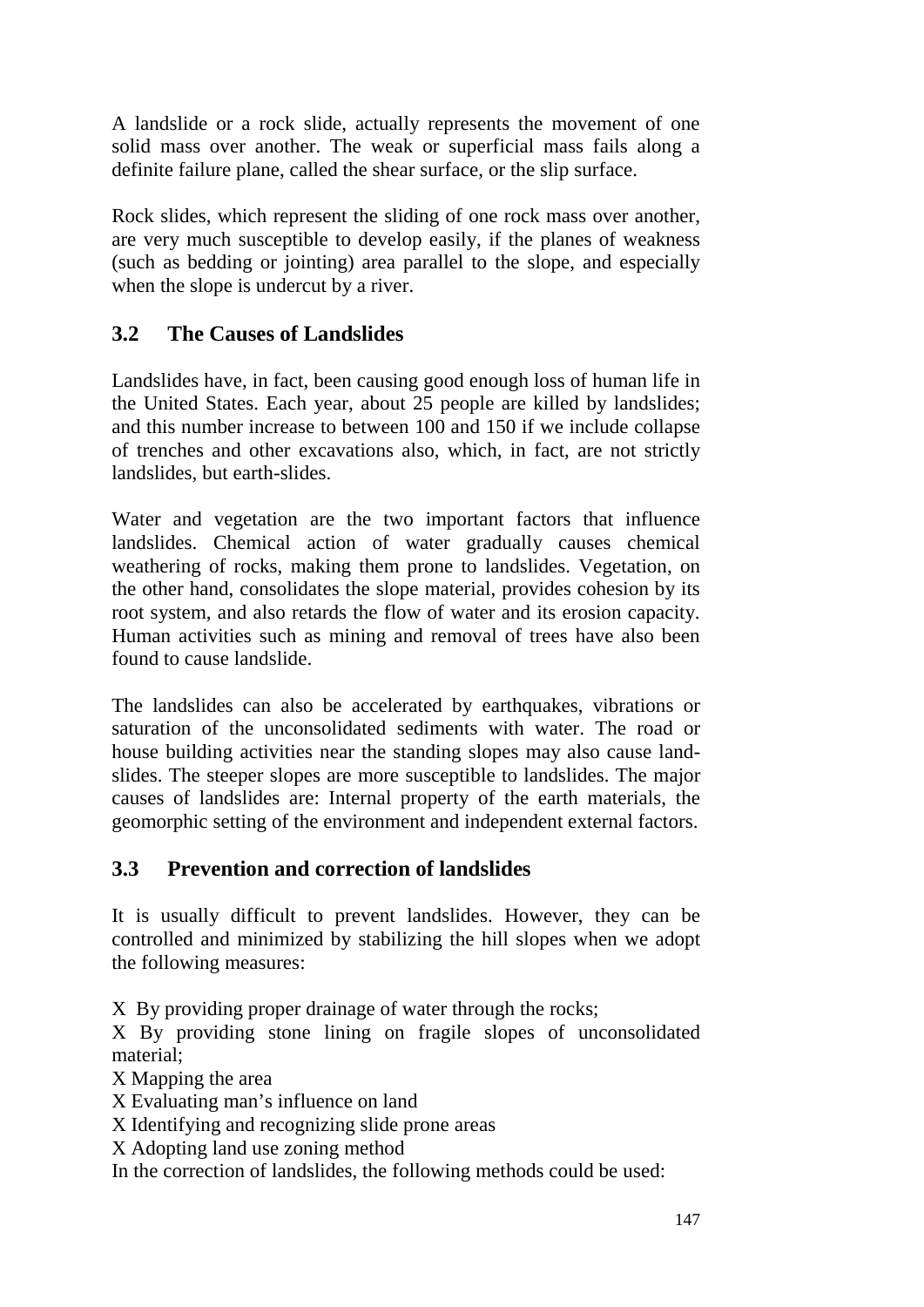X The cut slope angle could be flattened to increase its stability

X The use of retaining structure like concrete walls, pilings and so on. Could be constructed

X Unstable materials could be totally or partially removed from slopes X The use of rock bolts to hold unstable rocks to stable ones

X Ground water pressure can be decreased in an unstable area to increase stability.

# **3.4 The impact of landslides**

While a smaller and moderate landslides, blocking traffic-way may offer some mild local environmental challenges, as it may result in destruction of some trees existing on the sliding rock mass, and killing of a few humans and animals trapped in the falling rocks and debris; but severe landslides may create lots of environmental problems, particularly if a landslide happens to block a flowing river, thereby creating an unplanned and unsafe dam type structure across the river, leading to collection of water upstream. Such collection of water may not only flood and submerge the upstream area, but may even destroy and damage the entire river's ecosystem, besides resulting into the huge loss of forest existing on the slided rocks. Moreover, such a temporary obstruction is likely to breach at any time, leading to release of huge quantity of pounded up water, bringing floods and consequential destruction downstream.

**Avalanche** is a mass of snow that slides down a mountain slope. Most avalanches result from weather conditions that cause snow on a mountain slope to become unstable. Such disturbances, like heavy winds, earth tremors, and explosions can send the snow sliding down the mountain. Even humans, during their skying operation, have started many avalanches.

Three kinds of avalanches have been recognized; i.e. (i) dry snow avalanche; (ii) wet snow avalanche and (iii) slab or solid avalanche.

A dry snow avalanche consists of powdery snow and air that may move down faster than 150km/h or so. A wet snow avalanche is a mass of wet dense snow that typically moves slower than a dry snow avalanche. In a solid avalanche, a solid portion of snow breaks loose, as a slab, and splits into pieces as it slides.

Experts can often recognize the conditions that lead to avalanches by studying the terrain, snow weather in an area. To help control avalanches, they use explosives to reduce snow build ups. They also replant trees on slopes and erect barriers